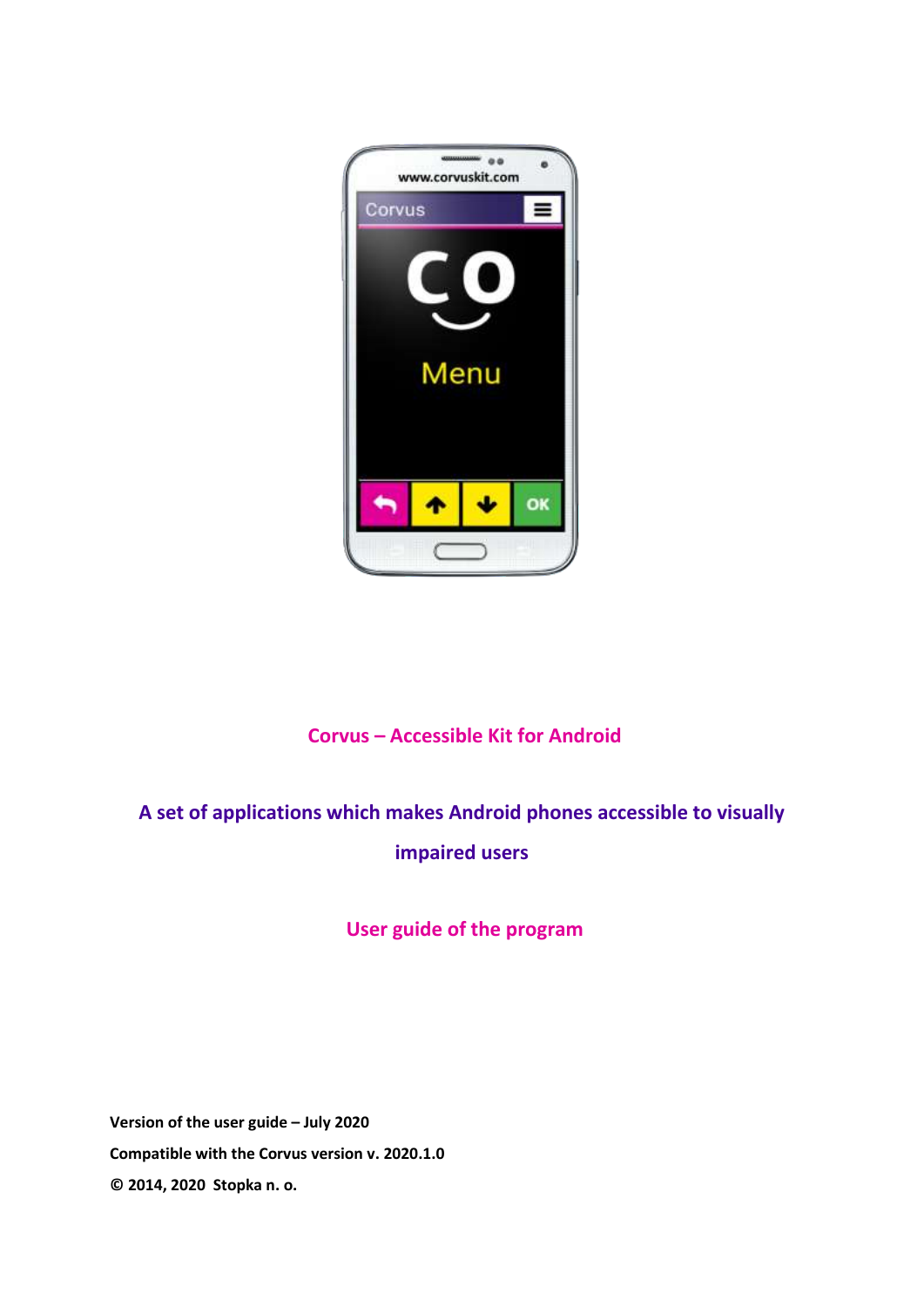# 1. Table of contents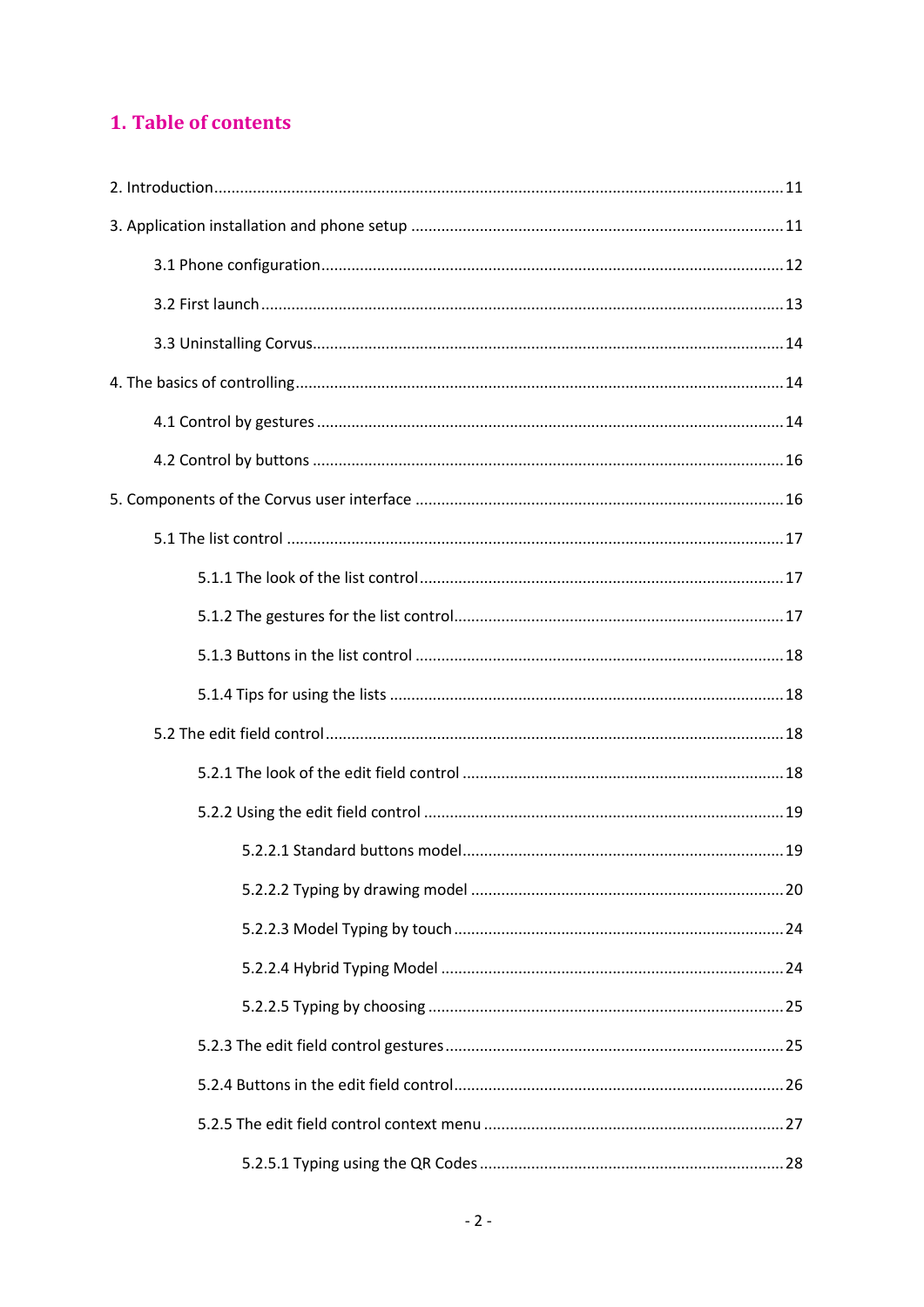| 6.1.1 The meaning of buttons within the Corvus interface and the screen reader  35 |
|------------------------------------------------------------------------------------|
|                                                                                    |
|                                                                                    |
|                                                                                    |
|                                                                                    |
|                                                                                    |
|                                                                                    |
|                                                                                    |
|                                                                                    |
|                                                                                    |
|                                                                                    |
|                                                                                    |
|                                                                                    |
|                                                                                    |
|                                                                                    |
|                                                                                    |
|                                                                                    |
|                                                                                    |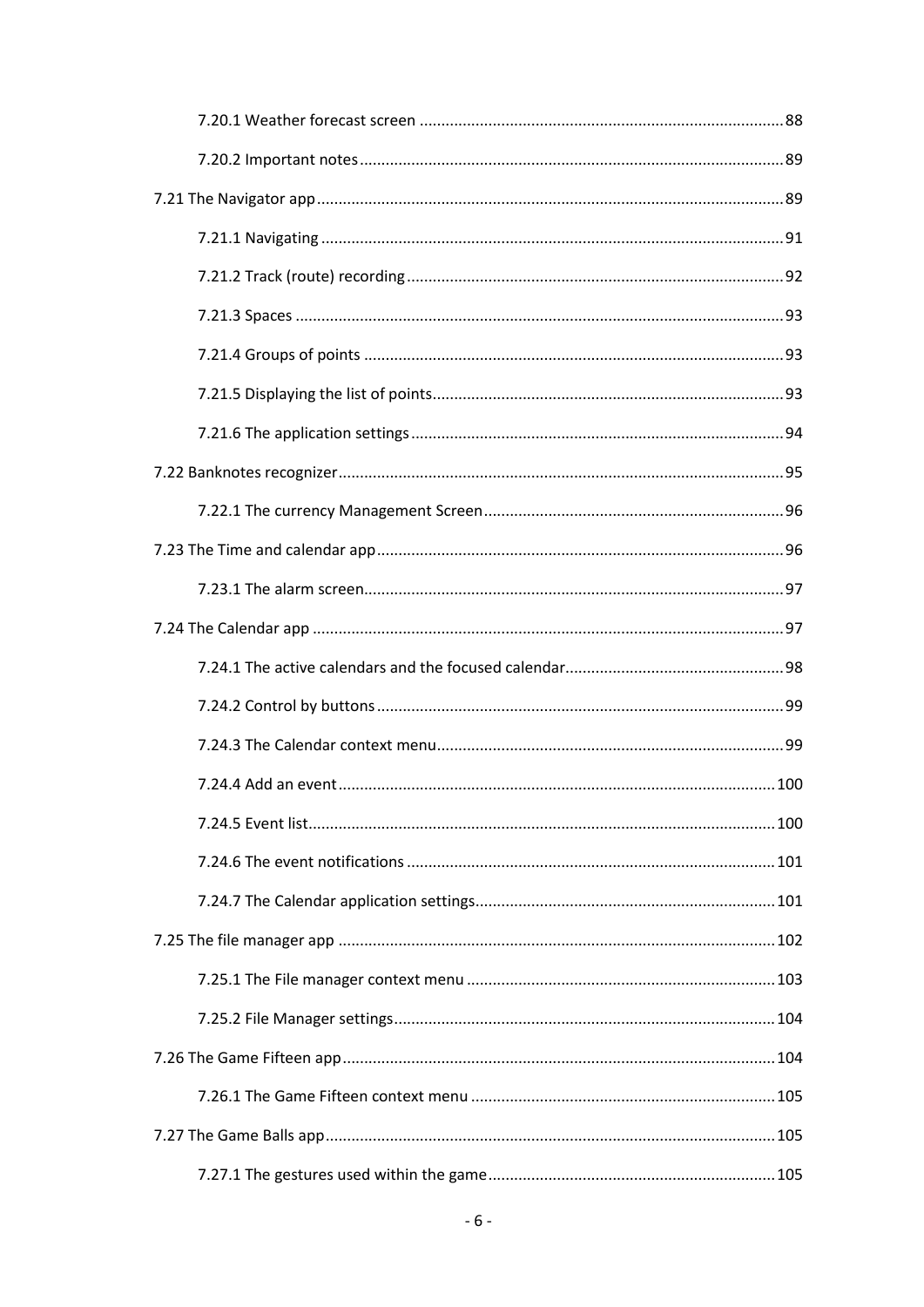| 11. We want to know how long it takes to walk/run 1 kilometer and what was our average speed, So    |  |
|-----------------------------------------------------------------------------------------------------|--|
|                                                                                                     |  |
| 12. And finally we have to change Application Settings: Use context menu to open them and set these |  |
|                                                                                                     |  |
|                                                                                                     |  |
|                                                                                                     |  |
|                                                                                                     |  |
|                                                                                                     |  |
|                                                                                                     |  |
|                                                                                                     |  |
|                                                                                                     |  |
|                                                                                                     |  |
|                                                                                                     |  |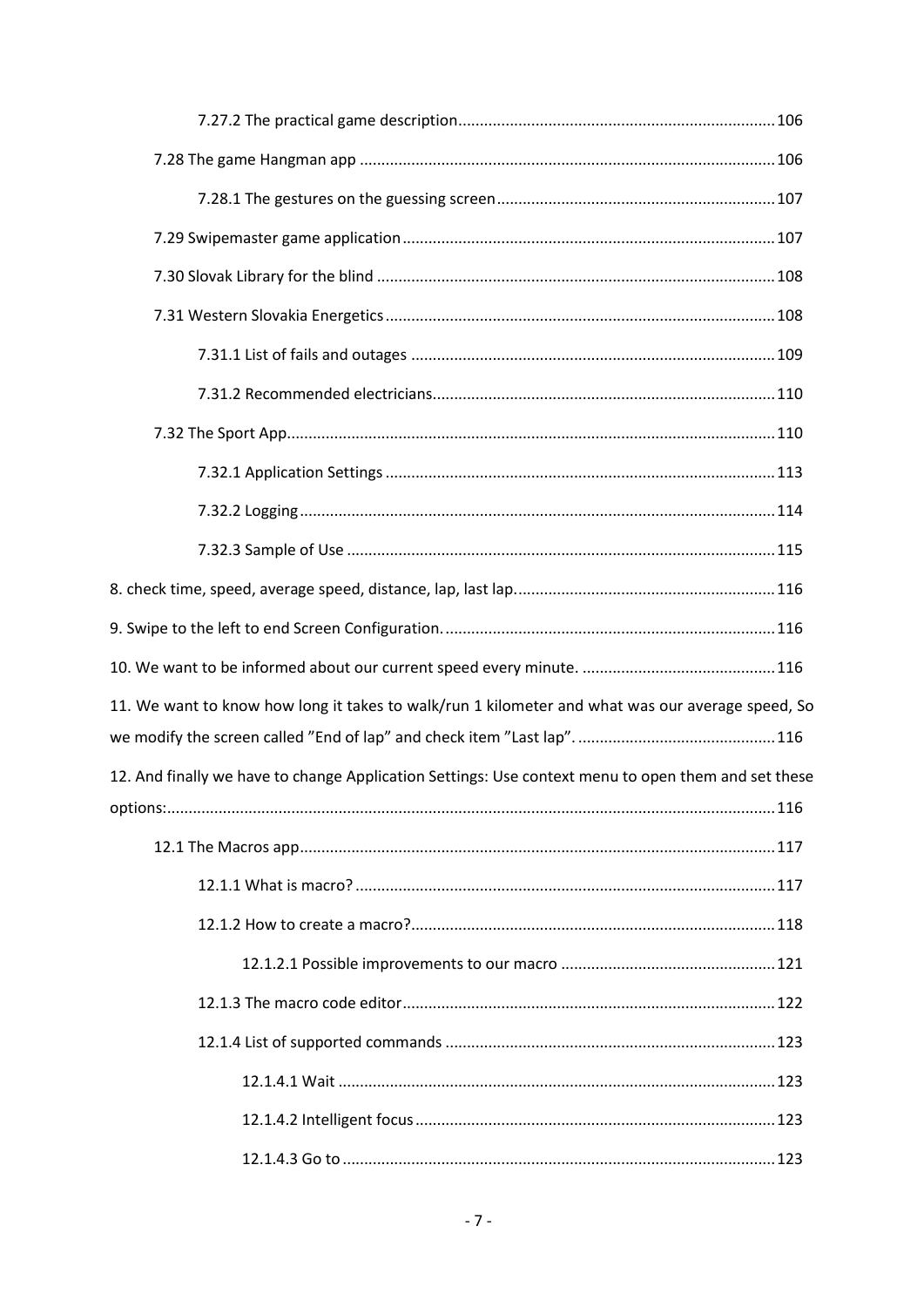| 12.2.6.1 Medicine 1, pills, 3 times a day, start using from tomorrow, for one week |  |
|------------------------------------------------------------------------------------|--|
|                                                                                    |  |
| 12.2.6.2 Medicine 2: drops, each Friday, at 19:00, for 10 weeks 134                |  |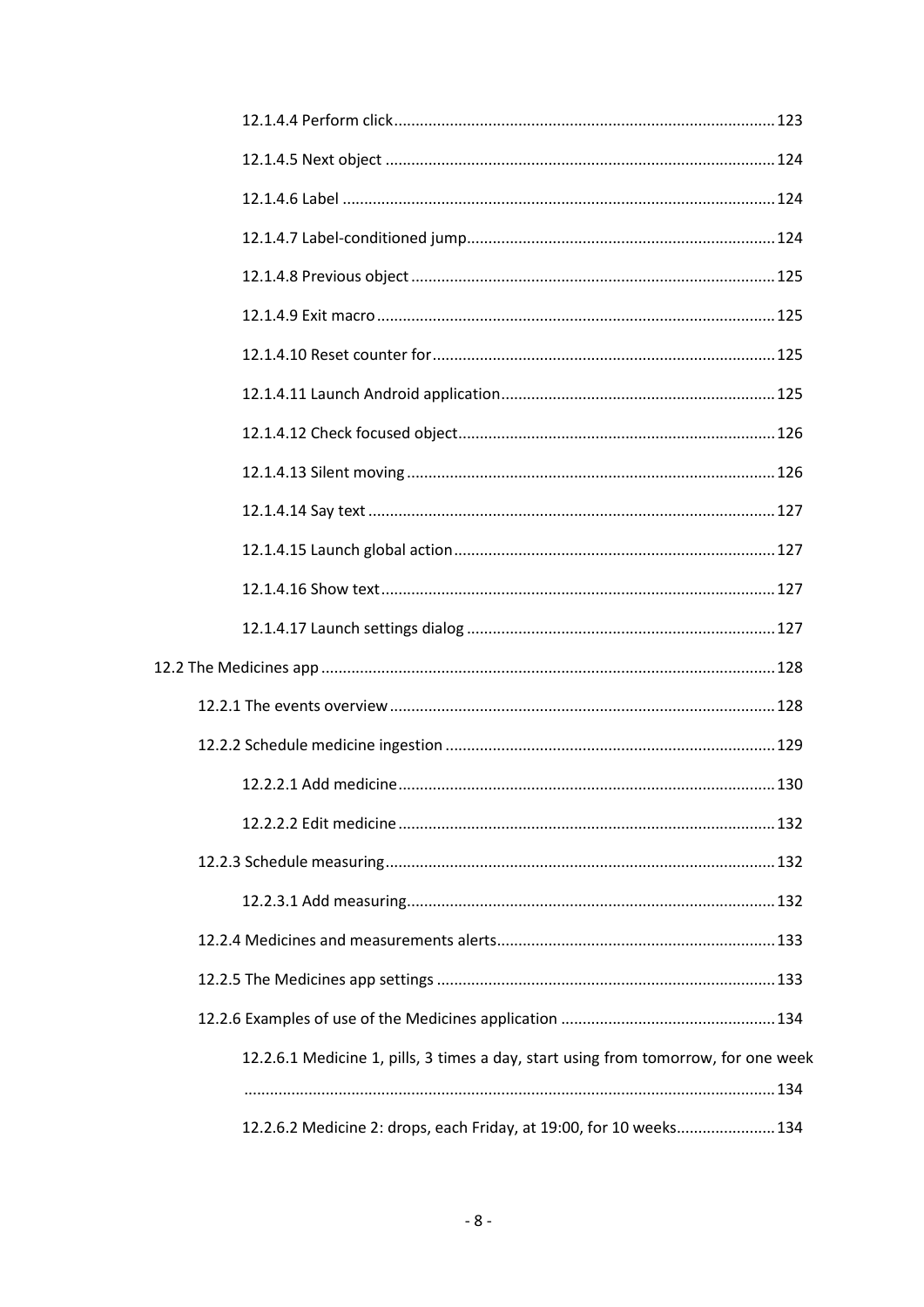| 12.2.6.3 Blood pressure measurement: on working days, every 3 hours on hour, |
|------------------------------------------------------------------------------|
|                                                                              |
| 12.2.6.4 Measurement: weight, first day of each month, in the evening 135    |
|                                                                              |
|                                                                              |
|                                                                              |
|                                                                              |
|                                                                              |
|                                                                              |
|                                                                              |
|                                                                              |
|                                                                              |
|                                                                              |
|                                                                              |
|                                                                              |
|                                                                              |
|                                                                              |
|                                                                              |
|                                                                              |
|                                                                              |
|                                                                              |
|                                                                              |
|                                                                              |
|                                                                              |
|                                                                              |
|                                                                              |
| 13.8 Describing the most frequently used elements of the user interface  155 |
|                                                                              |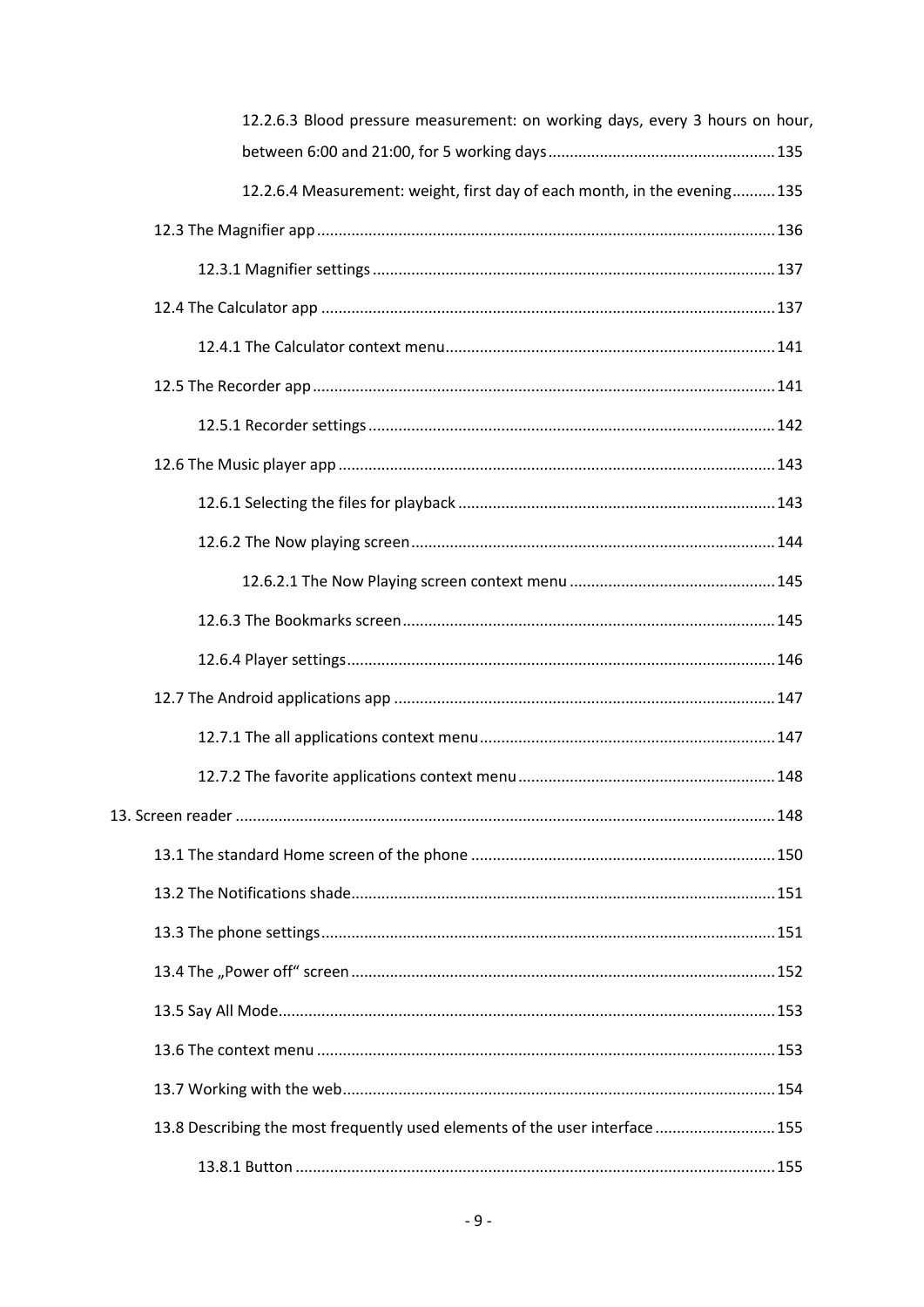| 155 |
|-----|
|     |
|     |
|     |
|     |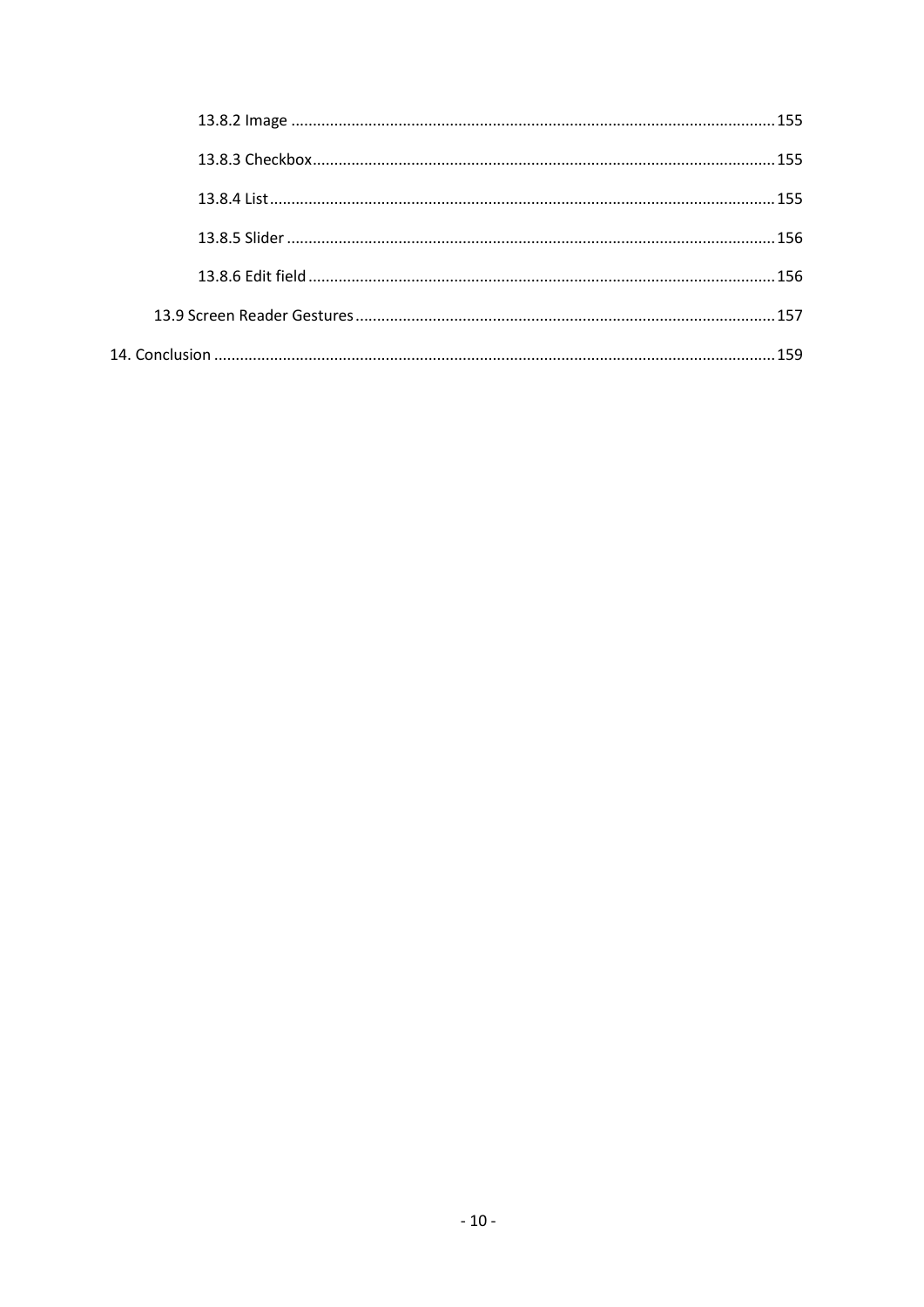# <span id="page-10-0"></span>**2. Introduction**

Corvus is a set of applications primarily aimed at blind and partially sighted users of the Android smart phones. Its main goal is to make using the most commonly used functions for day-to-day use of the smart phone as effective as possible. Currently it supports making calls, managing SMS messages as well as the register of calls, it contains simple alarm and calendar, supports basic file operations, contains book reader, note-taking tool, light detector, music player, recorder, e-mail client and many other applications.

Besides specially crafted applications Corvus contains a full-featured screen reader that makes it possible to control the phone outside of the special Corvus environment.

Controlling the special applications of the Corvus interface is designed in a way that eliminates the need to search the items on the screen which significantly shortens the time to find and activate the desired item. The Corvus application uses several easy to remember gestures performable by one hand, however it can be also controlled using a simple buttons system.

As far as the appearance is concerned, the application design emphasizes intuitiveness and simplicity as well.

The application Works with any installed text-to-speech engine. It uses the parameters of the TTS that is set as default.

# <span id="page-10-1"></span>**3. Application installation and phone setup**

The application is not currently distributed through Google Play. If you obtained an installation apk file of the Corvus application, follow these instructions.

- Copy the file Corvus.apk by standard means into the storage of your phone or on a memory card.
- Allow the installation from other sources than the Play Store (open Settings > Security and check "Allow installation of apps from sources other than the Play Store").
- Find the Corvus installation file that had been previously copied into your phone using any file manager and launch it. From this moment on the installation works the same as installing any other application.

As mentioned above, Corvus contains a screen reader. In order to activate it, activate the "Verify Android settings" feature (Menu > Help > Verify Android settings). This function will allow you to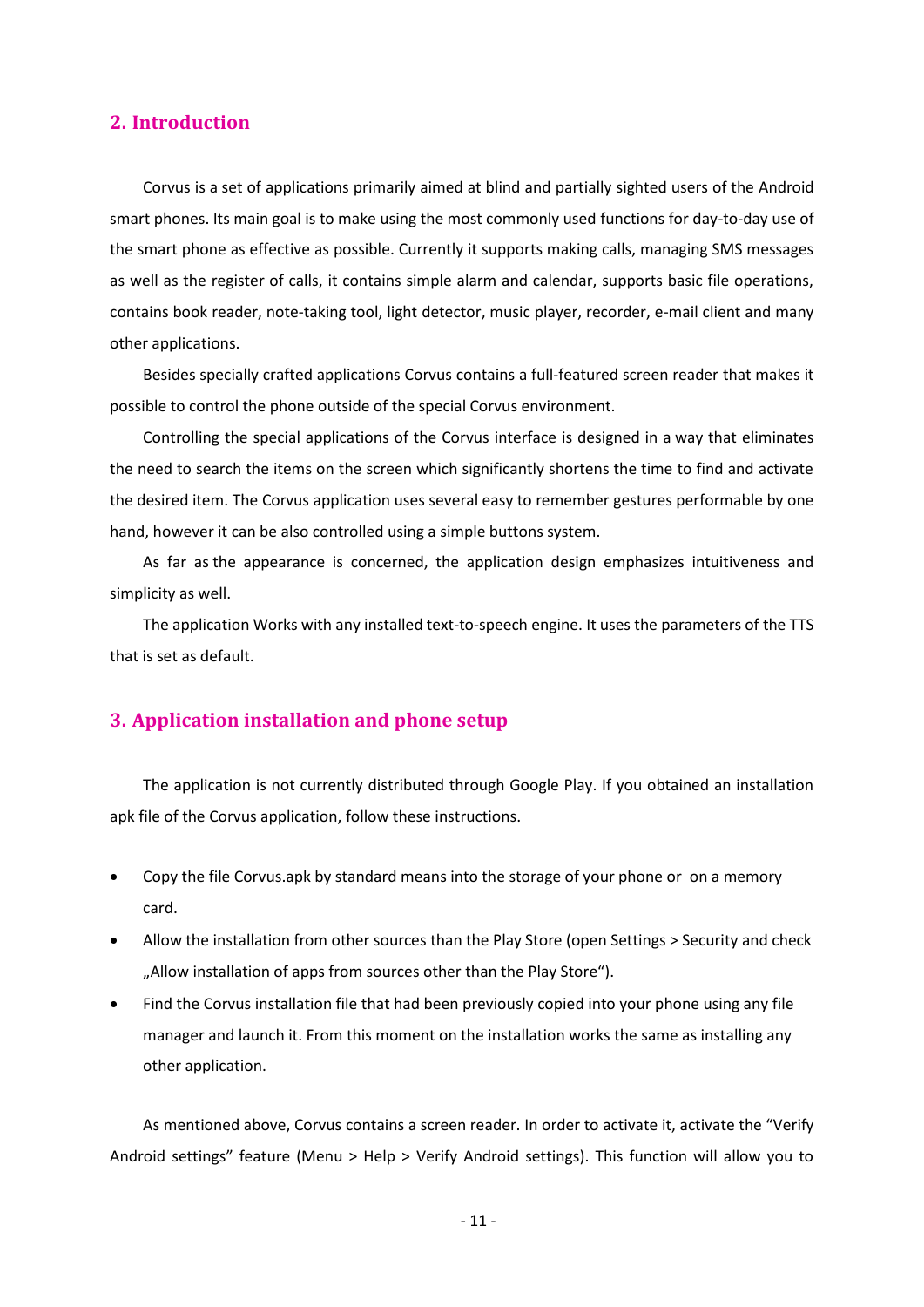activate the screen reader. Besides that, you can perform the standard procedure to activate the screen reader:

- Select and activate the Accessibility item in the Settings menu.
- Find the Corvus service in the Services group and turn it on.
- Upon activation the phone will ask if you want the Corvus application to have Access to the Explore by touch function. Answer the question positively.

# <span id="page-11-0"></span>**3.1 Phone configuration**

Before you run the application for the first time, perform the following steps:

- Install or make sure you already have a TTS voice installed (Settings > Language and Input > Output Text to Speech). If you do not currently have any text to speech engine installed supporting your language of choice, we recommend e.g. Google TTS (use the Play Store) or eSpeak. The free version available in the Play Store
- [\(https://play.google.com/store/apps/details?id=com.googlecode.eyesfree.espeak&hl=en\)](https://play.google.com/store/apps/details?id=com.googlecode.eyesfree.espeak&hl=en)
- works with the devices containing Android 4.2 and older. For the newer versions it is possible to use the paid version of eSpeak: [\(https://play.google.com/store/apps/details?id=com.reecedunn.espeak&hl=en\)](https://play.google.com/store/apps/details?id=com.reecedunn.espeak&hl=en).
- On the first run of the Corvus app the phone will probably ask which application to use as a Home screen (launcher). Corvus can be used as a default Home screen application and we advise for the blind users to select Corvus. This ensures that Corvus starts when pressing the Home button.
- Most phones allow you to switch on the function that enables cancelling the call by pressing the Power button. It is recommended that you activate this function. It can be usually found in the accessibility settings.
- Consider deactivating the protection of the sim card using the PIN code. Corvus version 1.4 and later enables you to enter the PIN code using the PIN request screen. However the screen can work differently depending on the manufacturer of your phone. Some phones with active screen reader enable you to enter the PIN code only with your headphones connected, which can be sometimes inconvenient. You can find more details on how to protect your phone using the PIN code in the "Security" section.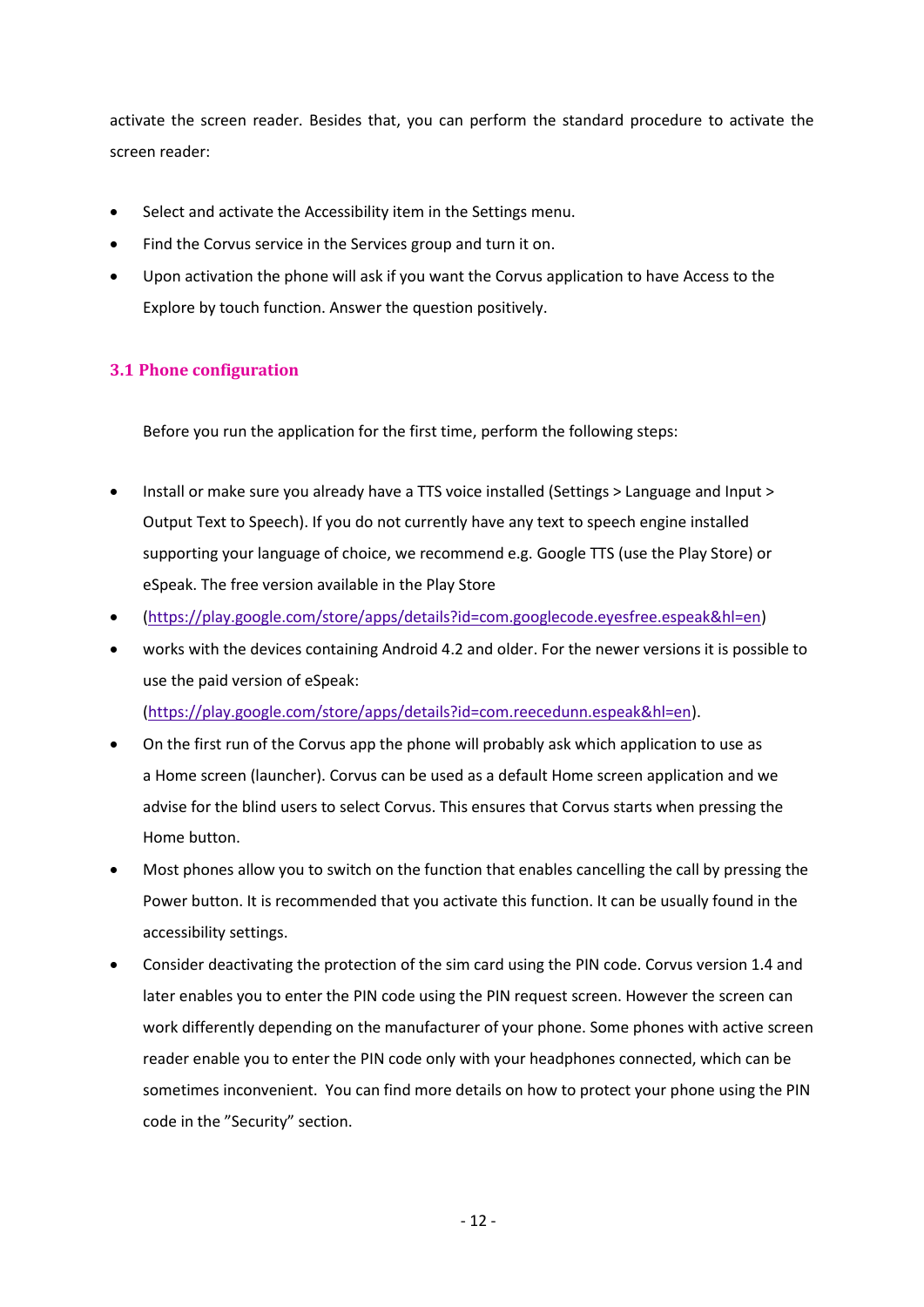• Other settings of the operating system can be changed using the "Verify Android Settings" item. You can find it in the "Help" menu. Activate the function, read the details for each option and then activate the option.

Android 4.4 or higher enables setting the default SMS application. The default SMS application is the only app that can manage the SMS and MMS messages. Other applications can send the message but are no table to perform the operations such as message deletion. If you want to use Corvus as a full-featured SMS application, set it as the default SMS application. You can perform this using the aforementioned "Verify Android Settings" item.

In Corvus version 1.4 or higher you can use the keyboards familiar from the Corvus environment also in the edit fields outside of the special environment. If you wish you can use the "Verify Android Settings" feature. This function allows you to activate the Corvus keyboard and then set it as the default keyboard.

Starting with Android 6.0, you must assign permissions to the application to use the various data stored on your phone. The "all rights granted" item that appears in the Verify Android Settings dialog box when Corvus does not have all the necessary permissions allows Corvusto grant all the permissions it may need for all modules to work properly.

### <span id="page-12-0"></span>**3.2 First launch**

Once installed, the application is in the so-called free mode. This is a mode where the screen reader and some parts of the special environment are fully functional. Before trying the app, make sure you have activated all the necessary settings in your Android operating system (Menu> Help> Verify Android settings).

In free mode, the following sections of the screen are functional in addition to the screen reader:

- Status screen containing battery, signal, date and time information, notifications, and item to enter the menu
- Main menu containing application modules, settings and help
- Notes, Weather, File Manager, SwipeMaster game, Slovak Library for the blind, Western Slovakia Energetics, Macros, Medicines, Calculator, Recorder, Music Player and Android Applications
- Relevant settings categories
- Help items useful with available modules.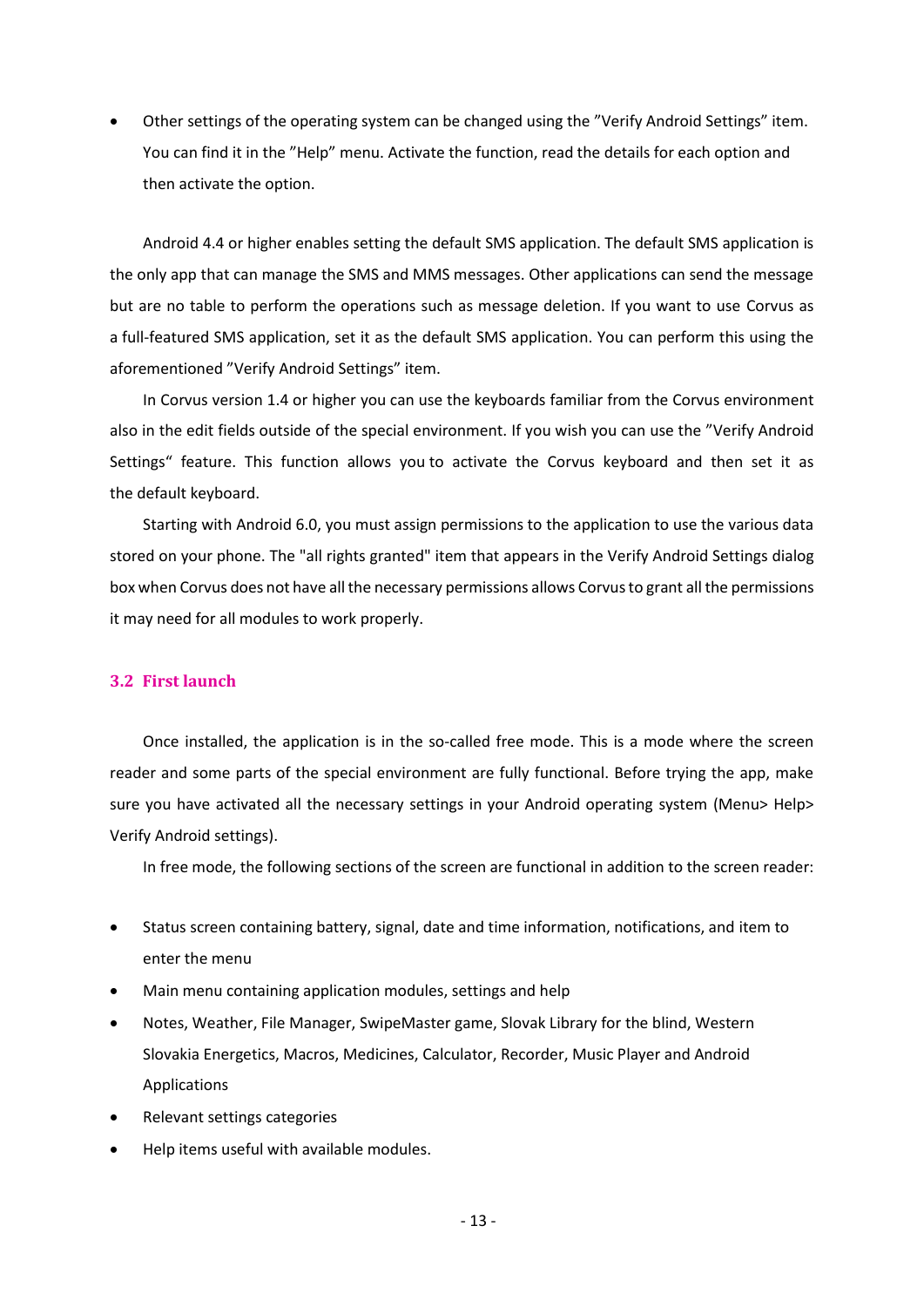In this mode, Corvus works without a time limit. For detailed information on how to activate the full-featured version that is described in this manual, see the license chapter below.

#### <span id="page-13-0"></span>**3.3 Uninstalling Corvus**

Corvus can be uninstalled using the apps manager just like any other application.

# <span id="page-13-1"></span>**4. The basics of controlling**

This part of the guide deals briefly with the general principles of functioning and controlling the Corvus user interface. The next chapters will gradually provide the details of the specific features.

The applications within the Corvus environment can be controlled in multiple ways that will be described in the following subchapters.

#### <span id="page-13-2"></span>**4.1 Control by gestures**

Currently this is the most frequently used way of controlling the application. The set of gestures is used to perform all the functions. Following is the list of all the gestures along with their descriptions:

- Swiping with one finger in any of the four directions (put the finger on the screen and perform the fast movement - swipe – in the desired direction and lift off the finger) simulates up, down, left or right arrow in most cases. We will use the word swipe followed by a specific direction for these gestures further in this guide. For example swipe up.
- Swiping with two fingers at the same time in any of the four directions (the same as the single swipe but two fingers are used instead) is usually used to move the cursor by a bigger segment. We will use the term 2-finger swipe followed by a specific direction further in this guide. For example 2-finger swipe right. When performing the two-fingered gestures it is necessary to have the two fingers put on the screen in a way that there is at least a little space between them, otherwise the phone might understand the gesture as one-fingered.
- Single tap with one finger (a short touch with one finger) currently doesn't have any universal function assigned. We will use the term short tap further in this guide.
- Single tap with two fingers (a short touch with two fingers at the same time) is used to perform the backspace function in the edit fields when the keyboard is active. When performing the twofingered gestures it is necessary to have the two fingers put on the screen in a way that there is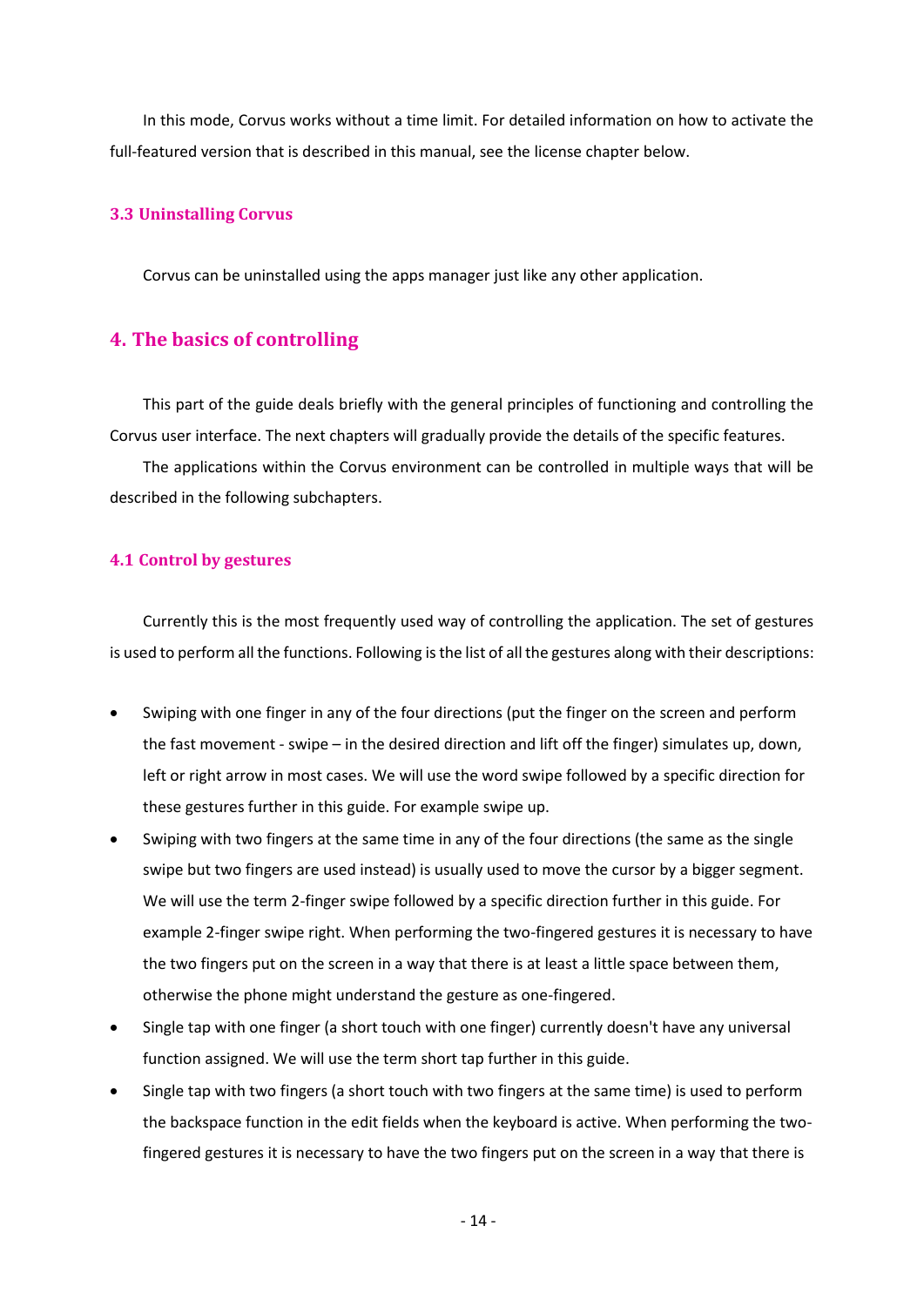at least a little space between them. Otherwise the phone might understand the gesture as onefingered.

- Double tap with one finger (two short taps in a quick succession) usually works as a confirmation. We will use the term double tap further in this guide.
- Double tap with two fingers at the same time is usually used to activate the context menu. We will use the term 2-finger double tap further in this guide. When performing the two-fingered gestures it is necessary to have the two fingers put on the screen in a way that there is at least a little space between them. Otherwise the phone might understand the gesture as one-fingered.
- Hold with one finger (put the finger on the screen and wait for the function to be activated, then lift the finger off the screen) doesn't currently have any general function assigned. We will use the term 'hold' further in this guide.
- Hold with two fingers (the same as hold but performed with two fingers) doesn't currently have any general function assigned. We will use the term "2-finger hold" further in this guide. When performing the two-fingered gestures it is necessary to have the two fingers put on the screen in a way that there is at least a little space between them. Otherwise the phone might understand the gesture as one-fingered.
- Tap and hold with one finger: Tap shortly with one finger, and then hold it for a while. In other words, put and quickly lift off the finger, and then put it back on the screen and let it rest there until the function is performed. This gesture currently doesn't have any general function assigned. We will use the term tap and hold further in this guide.
- 2-finger tap and hold (similar to tap and hold but performed with two fingers) doesn't currently have any general function assigned. We will use the term 2-finger tap and hold further in this guide. When performing the two-fingered gestures it is necessary to have the two fingers put on the screen in a way that there is at least a little space between them. Otherwise the phone might understand the gesture as one-fingered.

The gestures mentioned above can be also combined with the volume buttons. E.G. press the Volume Up button, hold it pressed, perform one of the above gestures, and then release the button. Such gestures will be called 1-, 2-, and 12- gestures, according to combination with the Volume Up, Volume Down, or both buttons at the same time. For example:

- 1-swipe up: Press the Volume Up button, hold it pressed, perform the swipe up gesture, and release the button.
- 2-double tap: Press the Volume Down button, hold it pressed, perform the double tap gesture, and release the button.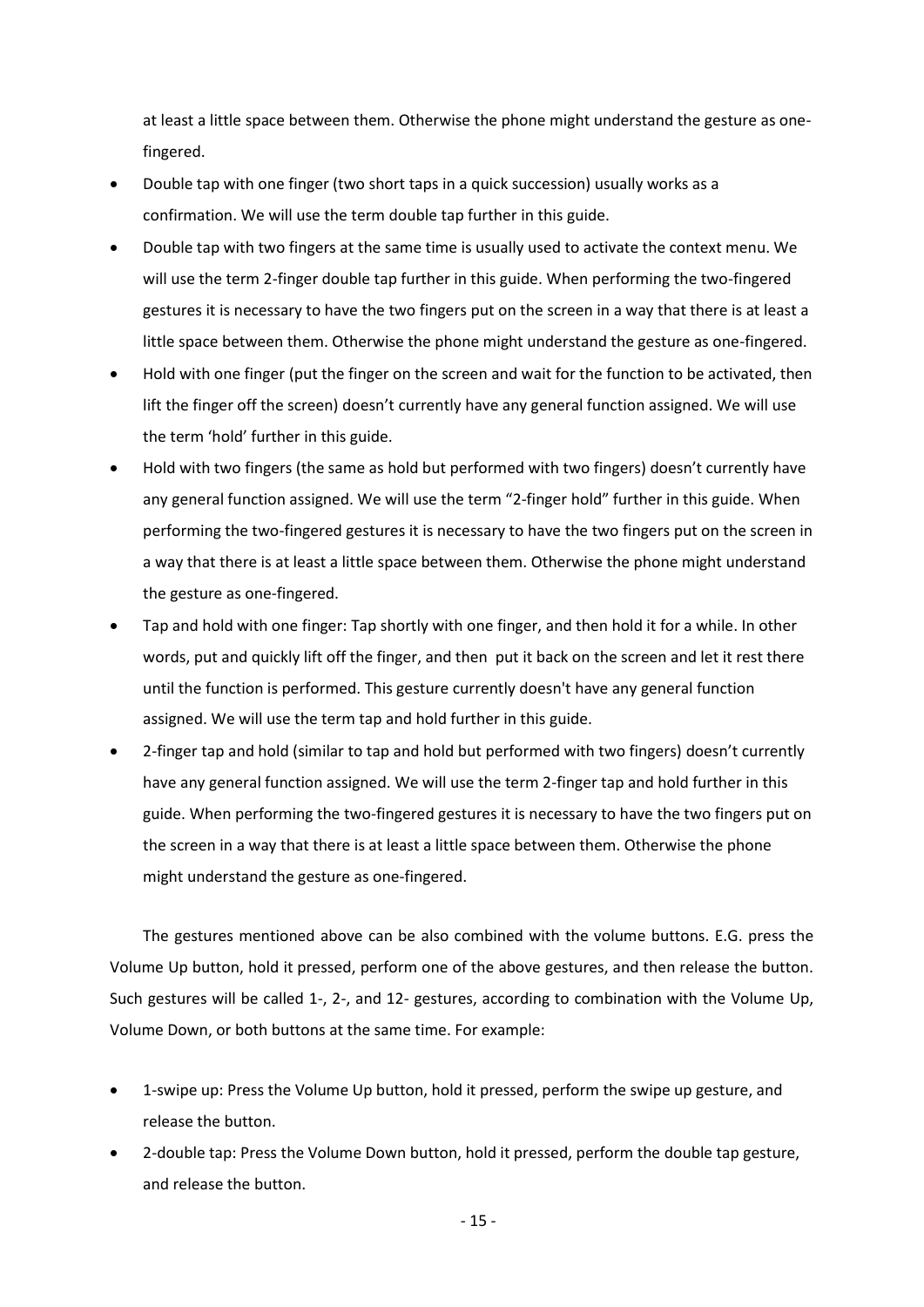• Another set of gestures that is necessary to know can be used to control the CORVUS screen reader. More info can be found in the Screen reader chapter and its subchapters.

In some situations short/ long pressing of volume buttons can activate the functions. E.g.: To stop Corvus from speaking press 2-shift button (the button to decrease the volume) shortly. On the main screen press 1-shift button and hold it pressed (the button to increase the volume). If you hold it long enough there will be a short beep sound signaling the range between short and long shift. So if you press 1-shift or 2-shift and release it sooner than the beep sound, it means the short shift. If you release it after the beep sound, it means the long shift. You can configure the short shift interval. See "Environment Settings".

#### <span id="page-15-0"></span>**4.2 Control by buttons**

Besides controlling using the gestures described above, it is possible to control the Corvus environment using the special mode called control by buttons. This mode is especially useful for the partially sighted users. It can be activated using the Environment settings (see the respective chapter). When this mode is activated, the four touch buttons appear at the bottom of the screen to control the whole application. The buttons are most often used as arrows, Enter, Back button, keyboard switcher,… The detailed information on their usage can be found in the chapters below.

The control by gestures and Control by buttons mode can be combined (see the Environment settings).

The CORVUS application can be also controlled using the phones with the built-in hardware keyboard. The detailed info on using the app with some tested phones can be found below in the chapter entitled Controlling CORVUS using the phones with hardware keyboard.

#### <span id="page-15-1"></span>**5. Components of the Corvus user interface**

The basic units of the app are the controls. To be precise, two basic elements serving the purpose of controlling every screen of the application. Currently the app communicates using lists, edit fields, and read-only edit fields. We will describe each of the controls in the sections below.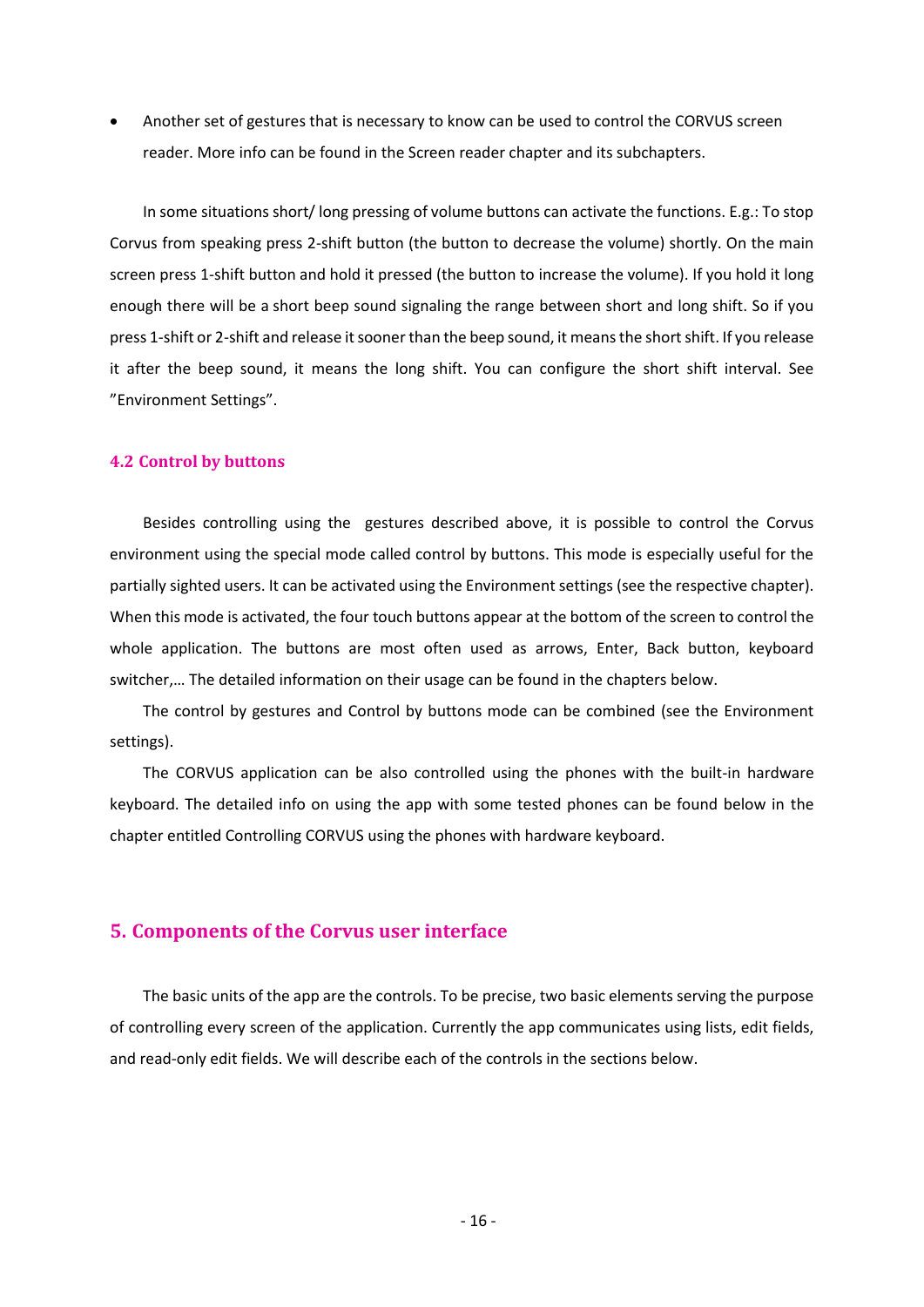#### <span id="page-16-0"></span>**5.1 The list control**

This control is used to display the lists of items. It contains the cursor that allows moving through individual items. There is only one item displayed on the screen at a time. The items can be confirmed and selected where it makes sense (e.g. contacts).

#### <span id="page-16-1"></span>**5.1.1 The look of the list control**

The upper edge of the screen contains a line that is visible only when the cursor reaches the first item of the list. This is useful for partially sighted users, as it informs them of the cursor being positioned on top of the list. The blind users are informed of this by means of the short beep sound. Underneath this line there is a title bar containing a brief title of the list which is being currently displayed. If the text in the title is longer and there is no space in the component, the beginning and the end of it will be displayed shortly and after few seconds it starts to scroll cyclically in order to read it all.

There can be a Context menu button displayed next to the title bar. This can be useful for the partially sighted users. The button is displayed on screens that contains the context menu, when the option "Enable Back and Menu buttons" found in Keyboard settings is enabled. For blind users the existence of the context menu is indicated by a short beep upon displaying the particular screen.

Below that there is a space for icon which however doesn't have to be included in every list. It is displayed mainly in the higher levels of menus and its main purpose is to help the partially sighted users in quickly finding the desired item without the need of reading or listening to the descriptive text. Below that there is a descriptive text of currently selected item. The bottom edge of the screen can again display the line that is shown when the cursor reaches the last item of the list.

When either the Control by buttons or Buttons and gestures mode is activated, then the bottom of the screen contains a horizontally oriented bar of four buttons to control the cursor.

#### <span id="page-16-2"></span>**5.1.2 The gestures for the list control**

The following gestures can be generally used within the list controls:

- Swipe up / down: moves cursor one item up or down respectively,
- 2-finger swipe up / down: moves the cursor to the top or bottom of the list respectively,
- Swipe left: goes back one level. Works only in the situations where it makes sense,
- Swipe right: selects / deselects the item. Works only in the situations where it makes sense,
- Double tap: confirms the currently displayed item,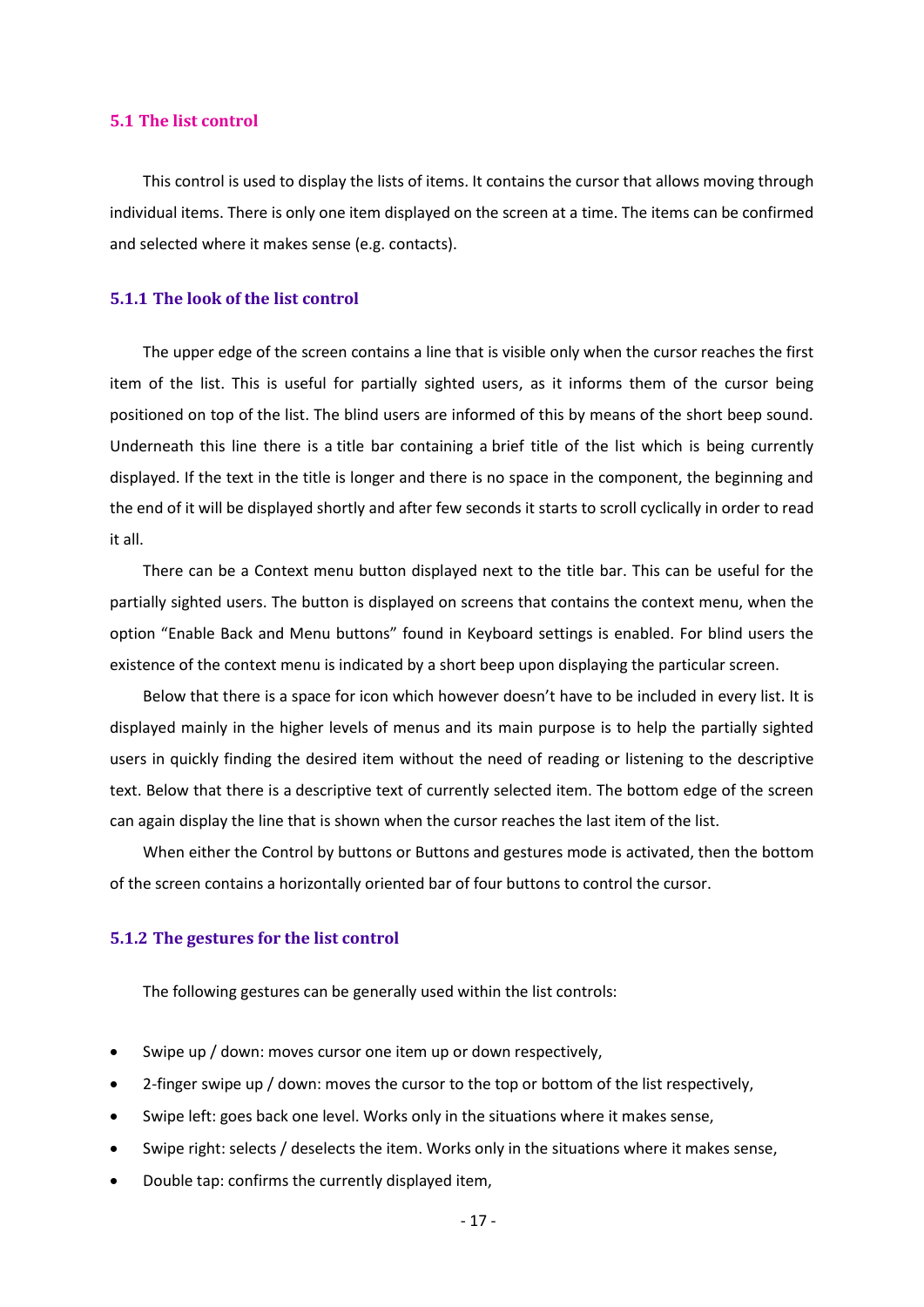• 2-finger double tap: Activates the context menu for the current list item. (Context Menu can also be activated by pressing the menu button, which is situated in the bottom right corner of the phone. However it works only if it is enabled. See "Keyboard Settings".)

In addition to above gestures there are several universal gestures that can be utilized when working with this control. For more info see the Universal gestures subchapter.

#### <span id="page-17-0"></span>**5.1.3 Buttons in the list control**

When the Control by buttons or the combined mode is active then the four buttons at the bottom of the screen work mostly in the following way (buttons are described from left to right):

- (1)Back button: pressing the button goes back one level (same as the swiping left gesture).
- (2)up arrow: Moves the cursor one item up (same as swiping up)
- (3)Down arrow: Moves the cursor one item down (same as swiping down)
- (4)Enter: Activates the selected item (same as double tapping)
- The meaning of these buttons can differ in some applications. Such cases are described in the respective subchapters.

# <span id="page-17-1"></span>**5.1.4 Tips for using the lists**

Get used to moving to the top / bottom of the lists using the 2-finger swipes. This can be a great time saver in many situations.

# <span id="page-17-2"></span>**5.2 The edit field control**

This control serves the purpose of viewing and editing text. It's used when writing messages, creating and editing contacts, making calls, etc. Besides the text being edited the screen can contain one of the keyboards allowing for simple text writing. One can easily switch between the keyboards or turn them off completely.

#### <span id="page-17-3"></span>**5.2.1 The look of the edit field control**

The upper part of the screen contains the title bar displaying the brief name of the currently viewed edit field. If the text in the title is longer and there is no space in the component, the beginning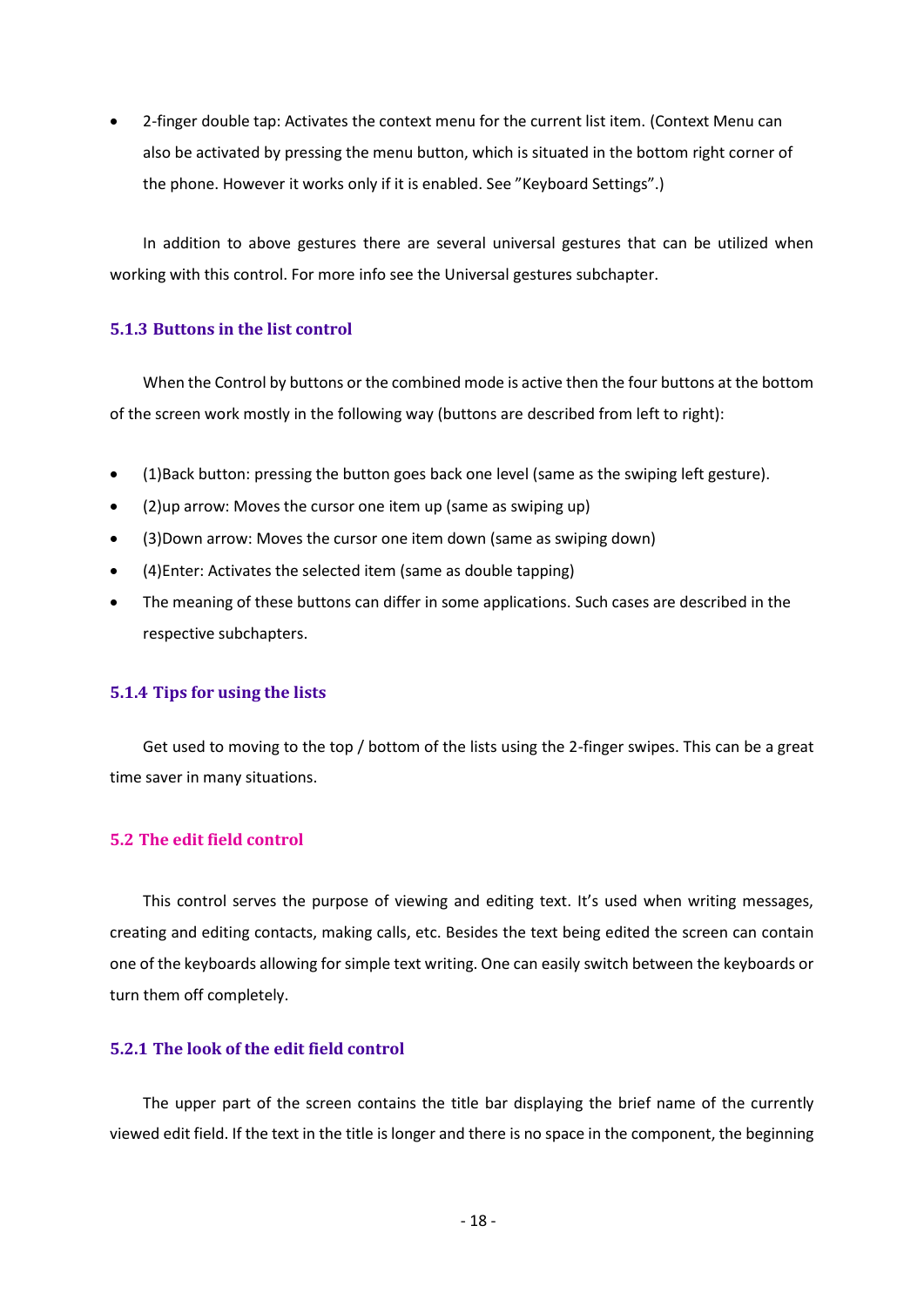and the end of it will be displayed shortly and after few seconds it starts to scroll cyclically in order to read it all.

There can be a Context menu button displayed next to the title bar. This can be useful for the partially sighted users. The button is displayed on screens that contains the context menu, when the option "Enable Back and Menu buttons" found in Keyboard settings is enabled. For blind users the existence of the context menu is indicated by a short beep upon displaying the particular screen.

Underneath the title bar there is a field displaying currently edited text. In the bottom part of the screen the keyboard containing 12 fields arranged into 4 rows (each row containing 3 fields) can be found.

When either the Control by buttons or Buttons and gestures mode is activated, then the bottom of the screen contains a horizontally oriented bar of four buttons to control the cursor, as well as the big rectangle button to activate the keyboard, when it's hidden.

#### <span id="page-18-0"></span>**5.2.2 Using the edit field control**

The behavior of the edit field depends on whether or not the keyboard is being displayed. If the keyboard is being displayed the most of the screen is reserved for controlling the keyboard. The behavior of keyboard depends on the keyboard model being configured for the particular edit field. The detailed description of each keyboard model can be found below in its dedicated subchapters.

In the upper part of the screen (above the keyboard) the cursor movement gestures can be used (see below). It is necessary to be aware that when the lower swipe sensitivity is configured (see app settings) the area above keyboard can be too small to perform some of the gestures. When the keyboard is turned off the movement gestures can be used within the whole screen area.

#### <span id="page-18-1"></span>**5.2.2.1 Standard buttons model**

As mentioned above the keyboard consists of 12 fields arranged into 4 rows of 3 fields. Each field represents one or more characters similar to the phones with a standard numeric keypad.

The part of the screen which contains the keyboard can be explored with one finger until we find the field which contains the character that we'd like to insert.

After finding the desired field, hold the finger on the field and tap anywhere on the screen using the second finger. After each tap the application displays and announces the next character of the field located by the first finger.

After finding the desired character lift both fingers off the screen and the character will be inserted into the text field.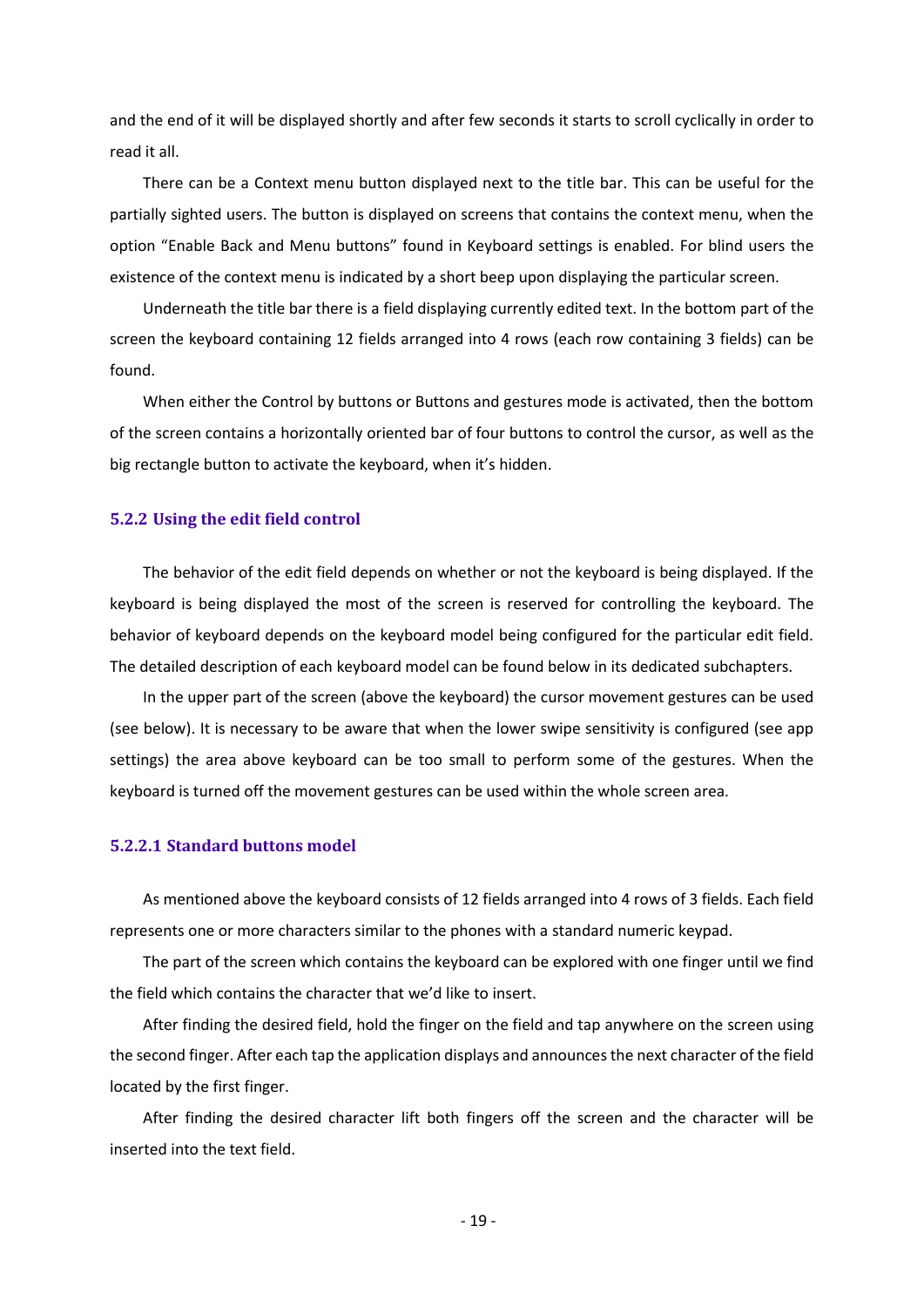If you want to directly insert the character that was announced when exploring the fields by the first finger just lift it off without the need to tap by the second finger.

If you made a mistake and don't want to insert the selected character move the exploring finger outside the keyboard which cancels the operation. You can as well move the finger to any other character as the character listed in the previous attempt before moving the finger won't be inserted after moving the finger because inserting a character is possible only when lifting both fingers off the screen.

#### <span id="page-19-0"></span>**5.2.2.2 Typing by drawing model**

The basis for this keyboard form 9 fields arranged into a square of 3 rows and 3 columns. These fields contain the most frequently used letters and numbers organized in the same way as the upper three rows of the standard buttons model. The main advantage of this keyboard is the fact that the field containing the character that we want to type in is not found by exploring the screen but instead by the method described by the following bullets:

- Put the finger on the screen to determine the middle of the square with 9 fields
- Next draw the line in one of the eight basic directions (top left, up, top right, left right, bottom left, down, bottom right). This selects the field we want to choose the characters from
- After drawing this line Corvus announces the first character from the selected field. Continue drawing the line and Corvus gradually announces the characters found in the selected field. When the desired character has been found lift the finger off the screen.
- This way allows for typing in the characters found in every field except for the middle one. To choose from this field after putting the finger on the screen shortly put and lift the second finger what determines that we want to choose the character from the middle field. Then continue in the same way as with the other fields i.e. by drawing a line.
- There is a gesture with a special meaning that is shortly touching the screen with one finger anywhere in the keyboard area. This gesture is used to type the spacebar when one of these keyboards is selected: lower case letters, One upper case letter, and Upper case letters. Or to type the zero character when either Numbers or calculations keyboard is selected.

Under the square mentioned above there is a standalone fourth row of the keyboard which contains the less frequently used characters. This row consists of three fields as well. If you wish to work with this row perform the following: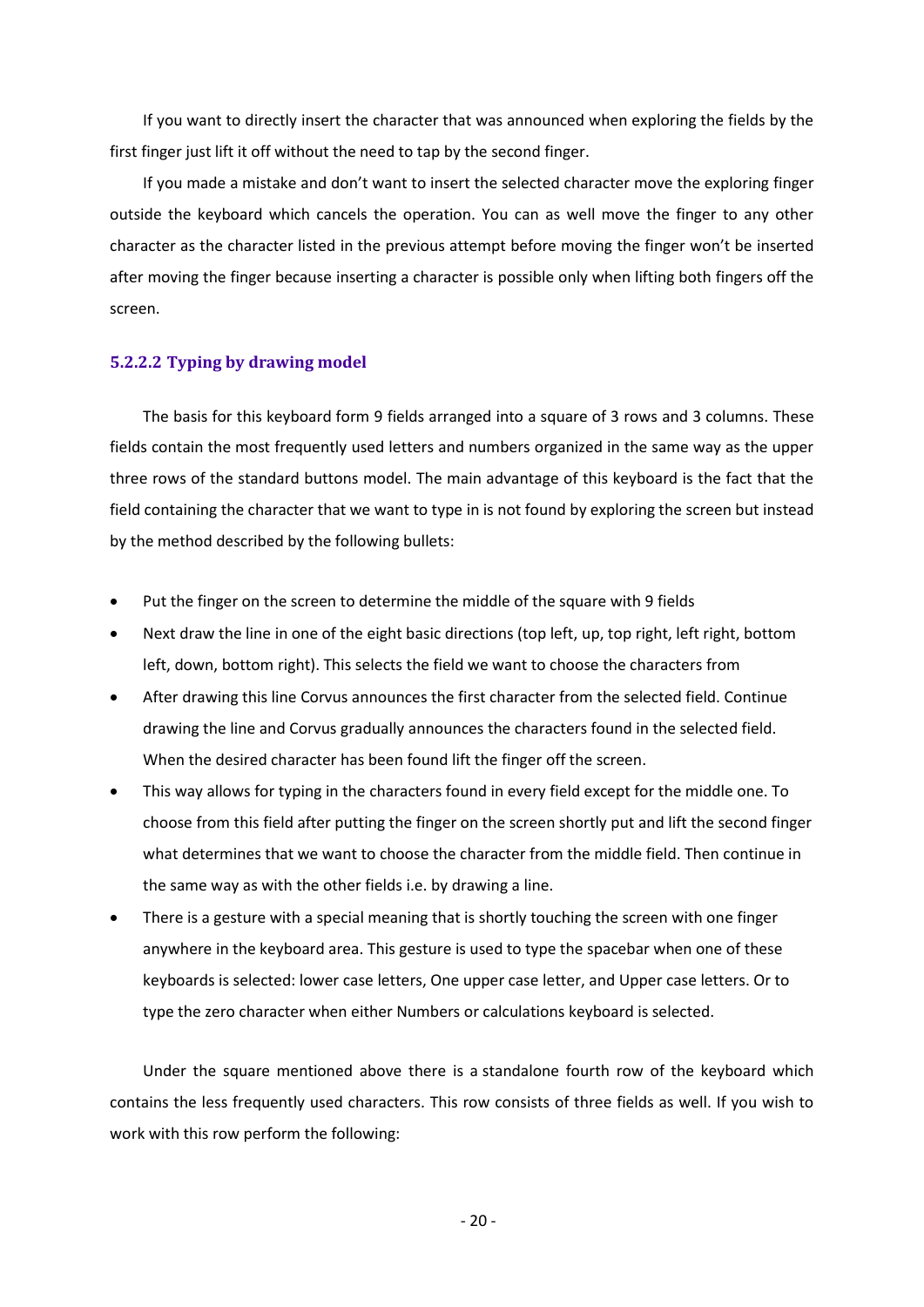- After putting the finger on the screen draw a line into one of the downward directions (bottom left, down, bottom right) depending on whether you'd like to choose from the first, second, or the third field of the standalone row.
- After Corvus announces the first letter from the selected field shortly tap with the second finger and Corvus announces the first character from the standalone row under the field selected by drawing the line in the first step.
- Then you can continue drawing the line to choose other characters.

# *Notes and tips*

- You can shortly tap when in the upper and middle row of the keyboard as well. By short tapping the fields containing numbers 1-4 it's possible to quickly switch the keyboards (short tapping the top left field activates all lower case, short tapping the upper field activates One upper case, short tapping the top right field activates Upper case letters, and short tapping the left field activates numbers). The standard gestures to switch the keyboards work too.
- Note that Corvus also vibrates when reading the characters during drawing. Thanks to these vibrations it is possible to use this keyboard in a noisy environment because one can type this way without the audible feedback.
- After selecting the field the drawn line can be extended in any direction to eliminate the situations where we "put" the middle of the square on the corner what is not suitable considering the character we want to type. The only exception to this is the exact reverse direction from the one that was used to select the field. Drawing in this direction can be used to move one character backward. E.G. if you wish to type b but the line drawn up is too long so Corvus announces c you can draw the line down to get back to b.
- Pay attention to the option "Swap positions 1 and 5 on more character schemes". By turning this option on the letters j, k, l that can be found in the middle of the square will be swapped with the punctuation characters appearing in the top left field. Thanks to this change the need for short tapping during typing is greatly decreased as the letters j, k, and l can be written by drawing the line in the top left direction. The short tapping is needed only when typing the characters such as period, comma, exclamation that are now to be found in the middle of the square. The inversion takes place only for the schemes that contain more than one character in one field. It means that the numeric input keyboard is excluded.
- By activating the Expert mode option the special mode of typing by drawing can be activated. It's described in the dedicated subchapter. It can be temporarily activated or deactivated by short tapping the position 6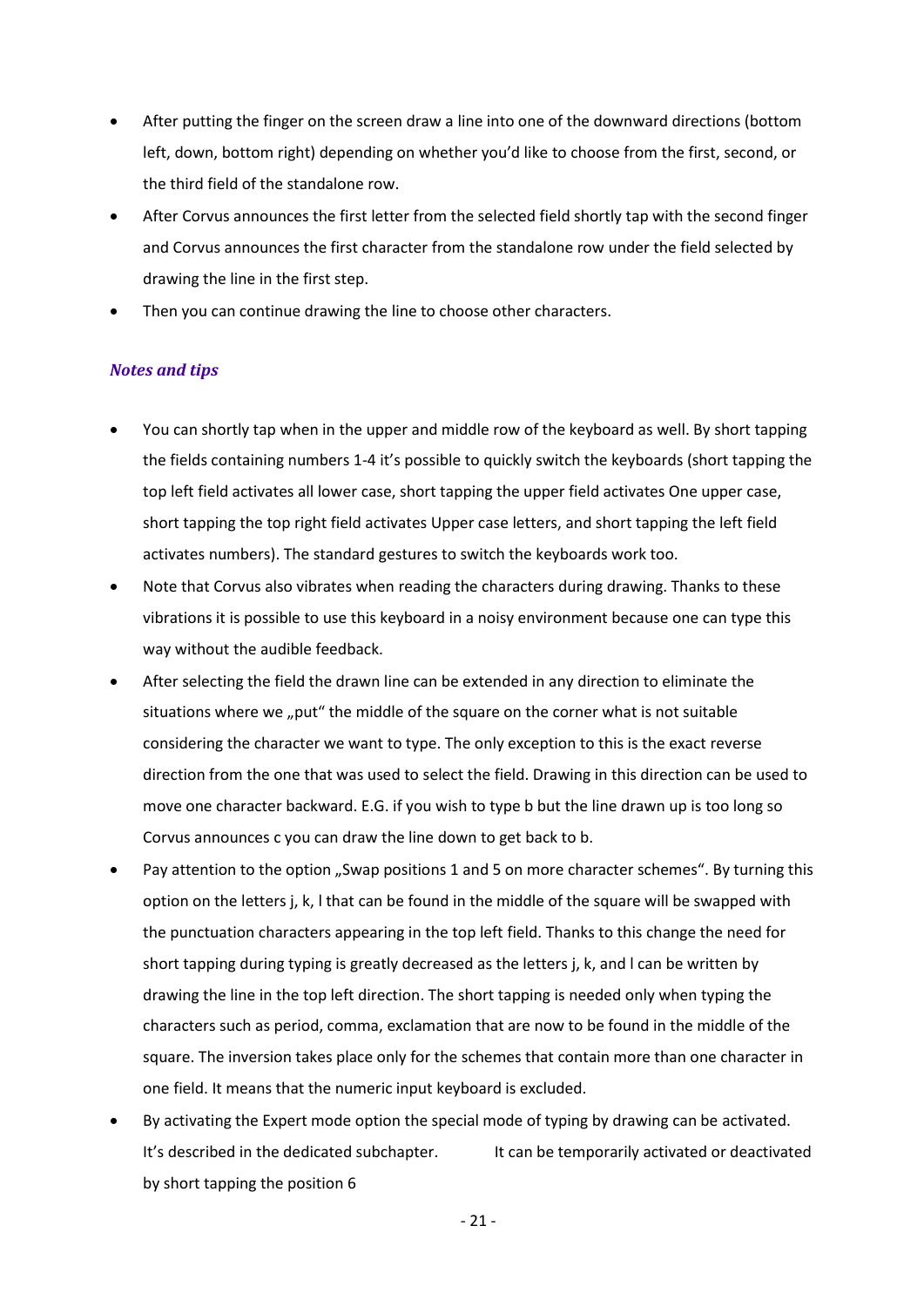The gesture for backspace (touching the screen with two fingers at a time) Works for this keyboard model too.

# *Sample of Use*

The following example demonstrates the way to type the "Good morning" greeting using this keyboard:

- Activate the "One upper case letter" keyboard: Put the finger on the screen, draw the line up until Corvus announces a, short tap with the second finger, and Corvus says "One upper case letter"
- G: put the finger on the screen and draw the line left until Corvus announces g. Now lift the finger off the screen. Corvus switches back to and announces "Lower case letters".
- O: put the finger on the screen and draw the line right until Corvus announces m, n, o, after which we lift the finger off the screen.
- O: put the finger on the screen and draw the line right until Corvus announces m, n, o, after which we lift the finger off the screen.
- D: put the finger on the screen and draw the line top right until Corvus announces d. Now lift the finger off the screen
- Space: briefly touch the screen with one finger anywhere in the keyboard area.
- M: put the finger on the screen and draw the line right until Corvus announces m. After that lift the finger off the screen.
- O: put the finger on the screen and draw the line right until Corvus announces m, n, o. Now lift the finger off the screen
- R: put the finger on the screen and draw the line bottom left until Corvus announces p, q, r. Now lift the finger off the screen
- N: put the finger on the screen and draw the line right until Corvus announces m, n. Now lift the finger off the screen
- I: put the finger on the screen and draw the line left until Corvus announces g, h, i. Now lift the finger off the screen
- N: put the finger on the screen and draw the line right until Corvus announces m, n. Now lift the finger off the screen
- G: put the finger on the screen and draw the line left until Corvus announces g. Now lift the finger off the screen.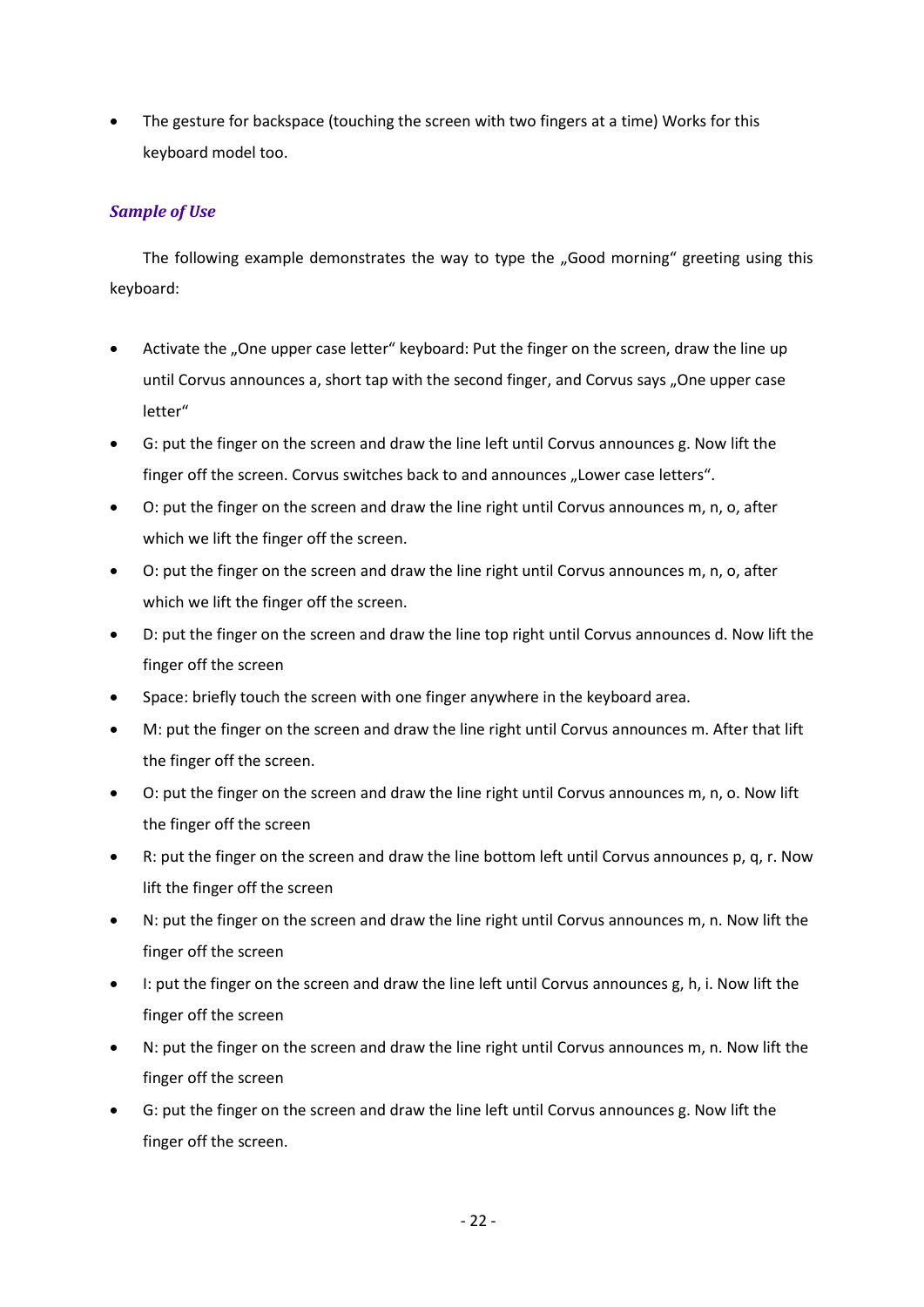### *The expert mode*

It's a modified version of typing by drawing designed to make typing by using this method faster. The principle of typing can be described in two steps:

- First select the field to select the character from. The characters layout is the same as with the expert mode being deactivated so perform the same step to select the field like so: by putting the finger on the screen determine the middle of the keyboard and by moving in one of the eight directions select the desired field.
- In the second step choose the character from the field. If we want to type the first character then we just need to lift off the finger. To type the additional characters we will need to use a bit of imagination. Imagine that the line drawn in the first step to choose the field divides the screen into two parts. The clockwise part contains the second character from the field and the counterclockwise part contains the third character. The fourth character is selected by dragging the line drawn in the first step in the opposite direction.

This means that it takes only drawing two short lines to type any of the frequently used characters by using this method. To clarify the usage of the expert mode let's give an example. Let's try to type the word greeting.

- g: put the finger on the screen and draw the line left. CORVUS announces g. Now lift off the finger.
- r: Draw the line bottom left until CORVUS announces p. Now imagine that this diagonal divides the screen into two parts. Q is placed above the diagonal (clockwise) and r is placed under the diagonal (counterclockwise). So you need to continue in any direction under the diagonal (counterclockwise)
- e: top right until CORVUS announces d then continue clockwise
- E: top right then continue clockwise
- T: down
- i: left then in any of the downward directions (counterclockwise)
- n: right then in any of the downward directions (clockwise)
- g: left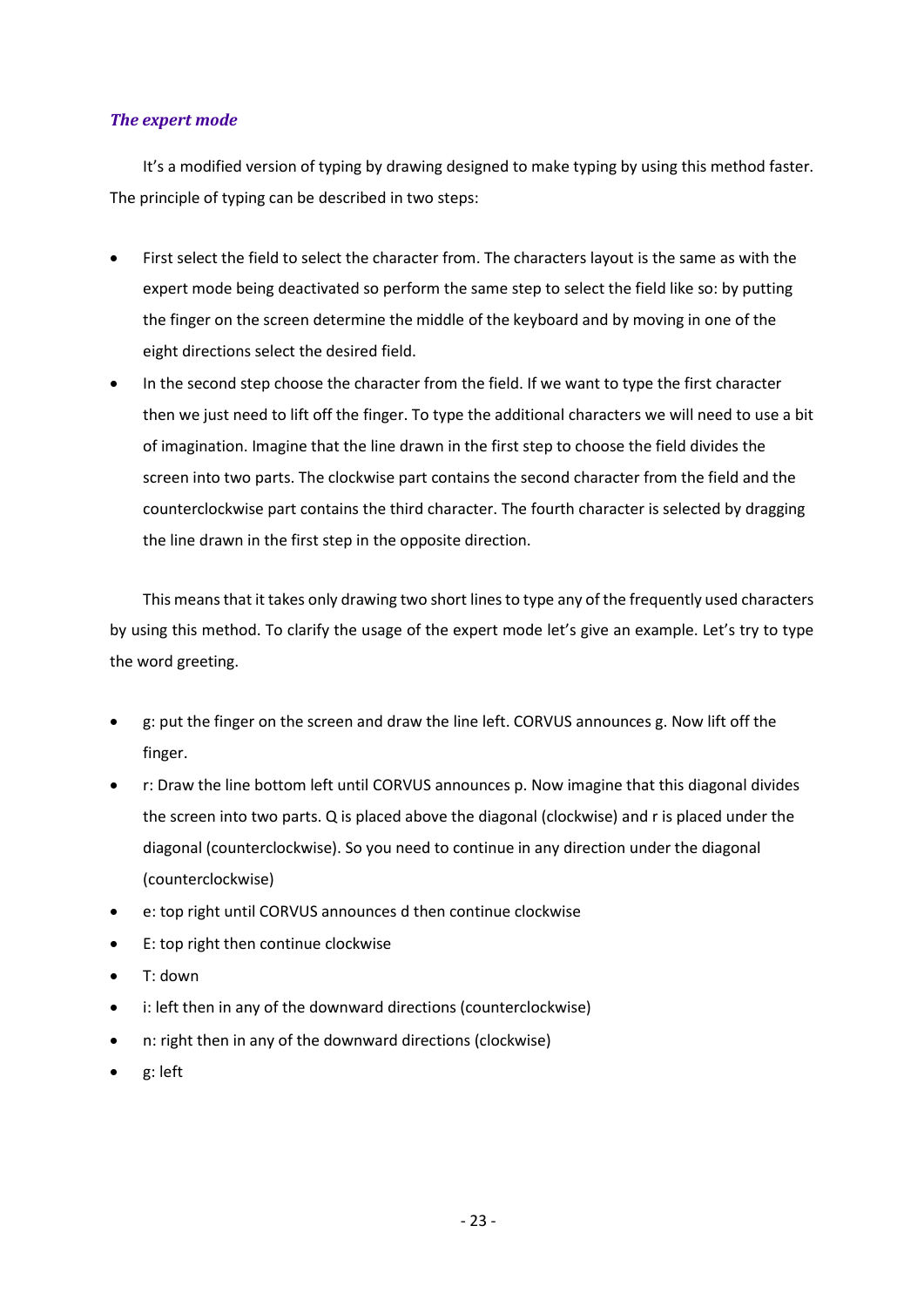#### <span id="page-23-0"></span>**5.2.2.3 Model Typing by touch**

This method is using the keyboard, which has the same visual parameters as the keyboard with the standard buttons. The way of typing is the same as used with Nokia phone with buttons. A letter from the button is selected by repeated pressing of a particular button or by holding it.

To change between the keyboards use the same gestures as used with the other models. Note: This keyboard is not suitable for blind users.

#### <span id="page-23-1"></span>**5.2.2.4 Hybrid Typing Model**

The keyboard layout is the same as with Standard buttons, and the typing principle is as follows: The keyboard movement is performed with an imaginary cursor, which we can call a keyboard cursor. We set this cursor to a button from which we want to choose the letters and then by tapping fast we select the desired letter. At the beginning of typing of each character The keyboard cursor is always on the number 5, i.e. in the middle of the square formed by the digits 1 to 9. In the first step we use the swipes to four directions to select the button from which we want to choose letters. After we have selected the button, we choose the letters by quickly tapping the screen. One tap selects the first letter, double tap selects the second, 3 quick taps select the third, and so on. After typing the letter, the keyboard cursor moves to its center again. The character is deleted by tapping the keyboard with two fingers, just like with any other typing method.

For example, let's try to type hello:

- At the beginning, we are in the middle on the number 5, so we swipe left once to find 4 and then double tap to type the letter H, because the single tap would mean G
- After a short time, the keyboard cursor moves to the center (5). The letter E is on the number 3 so we can swipe once right and then up. Then we double tap to type E, because E is the second letter on number 3.
- We are again in the middle of the keyboard, and since L is already on the number 5, we tap three times quickly to type it
- We can repeat the previous step to type L again
- And finally, to type the letter O, we swipe right to reach number 6 and then tap three times quickly to type it.
- Let's write a space. It is located on the number 0, so let's swipe 2 times down to get through 8 to zero and then tap once.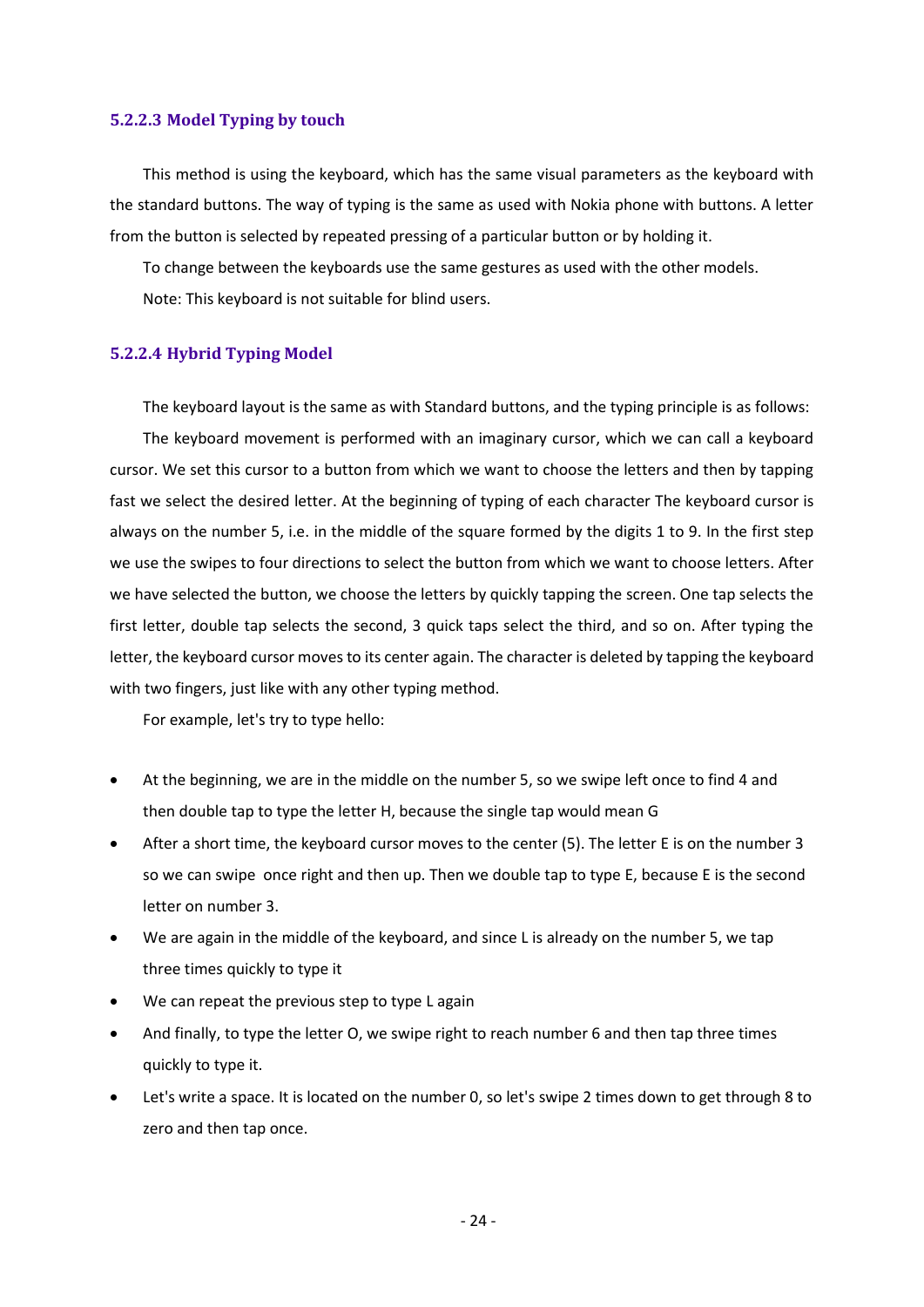Note: You can also use 2-fingered swipes to move around the keyboard, so you can jump from 5 to 0 by swiping down with two fingers. The Gestures do not work diagonally, so for example, to go to 7 we have to swipe down and then left, or swipe left and then down.

#### <span id="page-24-0"></span>**5.2.2.5 Typing by choosing**

The keyboard is primarily aimed at devices without the touch screen, with minimum of buttons. However, it can be also useful for users with motor disabilities. Individual characters are presented in a long list. In order to write, perform these steps:

- Swipe up and down to select the character you want to type
- Swipe right to move to another character, the selected character will be written
- Delete by performing the two-finger single tap in the keyboard area as in other keyboard models
- Switch keyboards using the 1-swipe up / down gestures, just like in other keyboard models.

### <span id="page-24-1"></span>**5.2.3 The edit field control gestures**

Controlling the cursor (if the keyboard is displayed these gestures work only in the upper part of the screen out of the keyboard area):

- Swipe left: moves the cursor one character left
- Swipe right: moves the cursor one character right
- Swipe up: moves the cursor one line up
- Swipe down: moves the cursor one line down
- 2-finger swipe left: moves the cursor one word left
- 2-finger swipe right: moves the cursor one word right
- 2-finger swipe up: moves the cursor to the top of the edited text
- 2-finger swipe down: moves the cursor to the bottom of the edited text
- 2-finger tap in the keyboard area Works as backspace (deletes the character under cursor). The gesture Works only if the keyboard is displayed.
- Double tap: confirms the edited text
- 2-finger double tap: displays the context menu for the edited text. The context menu contains intuitive items enabling basic editing, copying, and pasting of text. For more info consult the chapter the Context menu of the edit field control.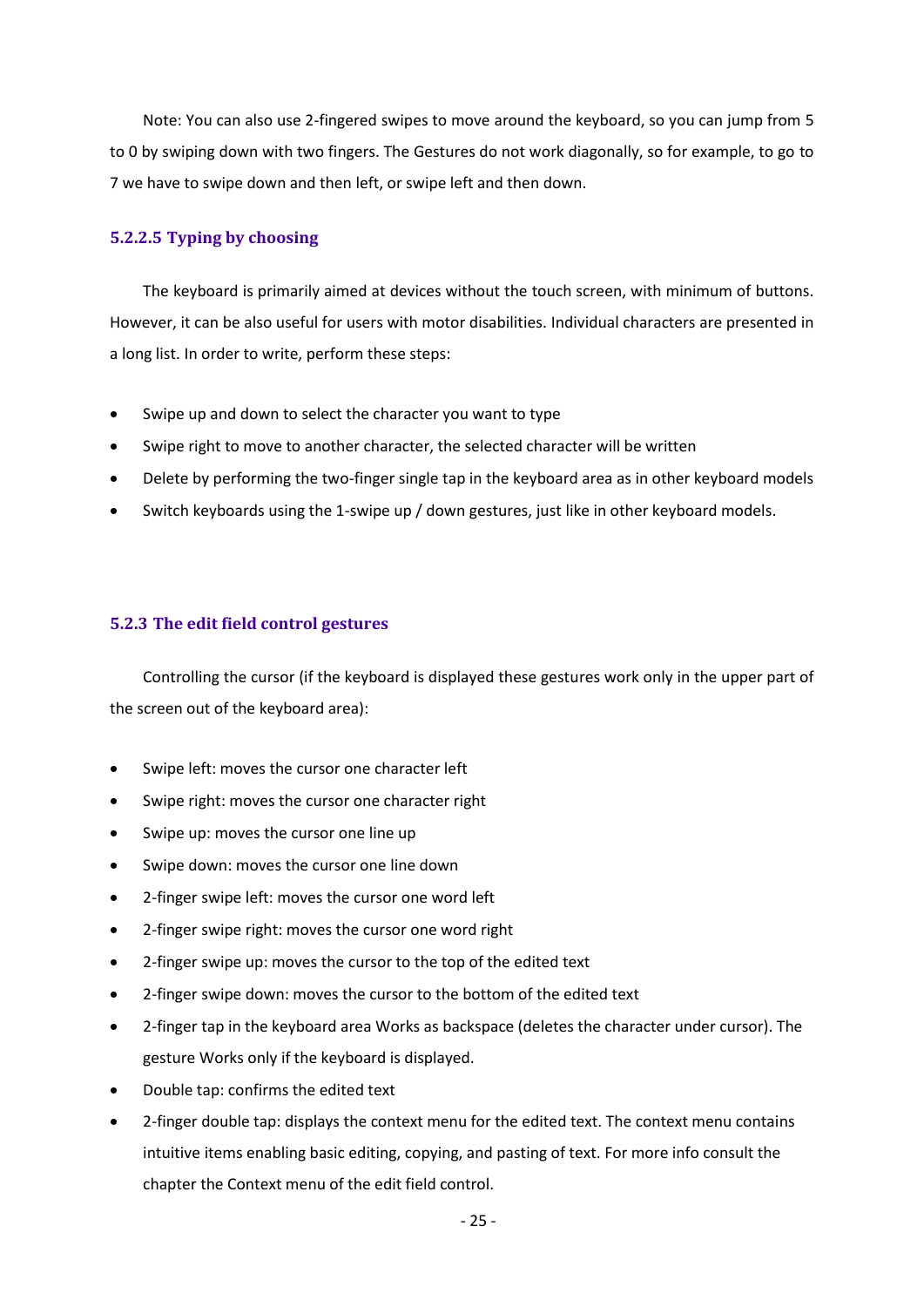• 2-finger tap and hold: cancels the edited text. Thus the window with the edit field will be closed without saving changes. (Context Menu can also be activated by pressing the menu button situated in the bottom right corner of the phone. However it works only when enabled. See "Keyboard Settings".)

All the other gestures work within the whole screen regardless of the keyboard being displayed or hidden:

- 1-swipe up / down: the gestures serve a purpose of switching the keyboards. There is also an option to hide the keyboard between the available options. There are currently five keyboards defined in the application that are available within the list of keyboards depending on the type of edited text. The detailed description of the keyboards can be found in the chapter entitled Defined keyboards.
- 1-swipe left: cancels the edited text. Thus the window with the edit field will be closed without saving changes. It's the equivalent to the swipe left gesture used within the lists.
- 1-2-finger tap: deletes the character to the left of the cursor (the backspace equivalent). When the keyboard is active it is also possible to use the 2-finger tap gesture
- 1-double tap: marks the place in the text as the start of block for deletion / copying to clipboard.
- 1-swipe right: starts the continuous reading from current position of the cursor to the bottom of text. It can be stopped by touching the screen anywhere. When the continuous reading is active the screen is not turned off automatically, this can be however achieved by pressing the power button of the phone. The continuous reading will continue working while the screen is turned off.
- Long pressing the 1-Shift: starts the speech recognition. For more details see the chapter "Speech recognition"below.
- Except for the gestures just mentioned there are some universal gestures which can be used within the edit field control as well. For more info see the Universal gestures subchapter.

# <span id="page-25-0"></span>**5.2.4 Buttons in the edit field control**

When either the Control by buttons or Buttons and gestures mode is activated, then the bottom of the screen contains four buttons. Their meaning differs depending on whether we are working in the editable edit field with the keyboard displayed, or we're using the read-only edit field or the edit field with the keyboard hidden.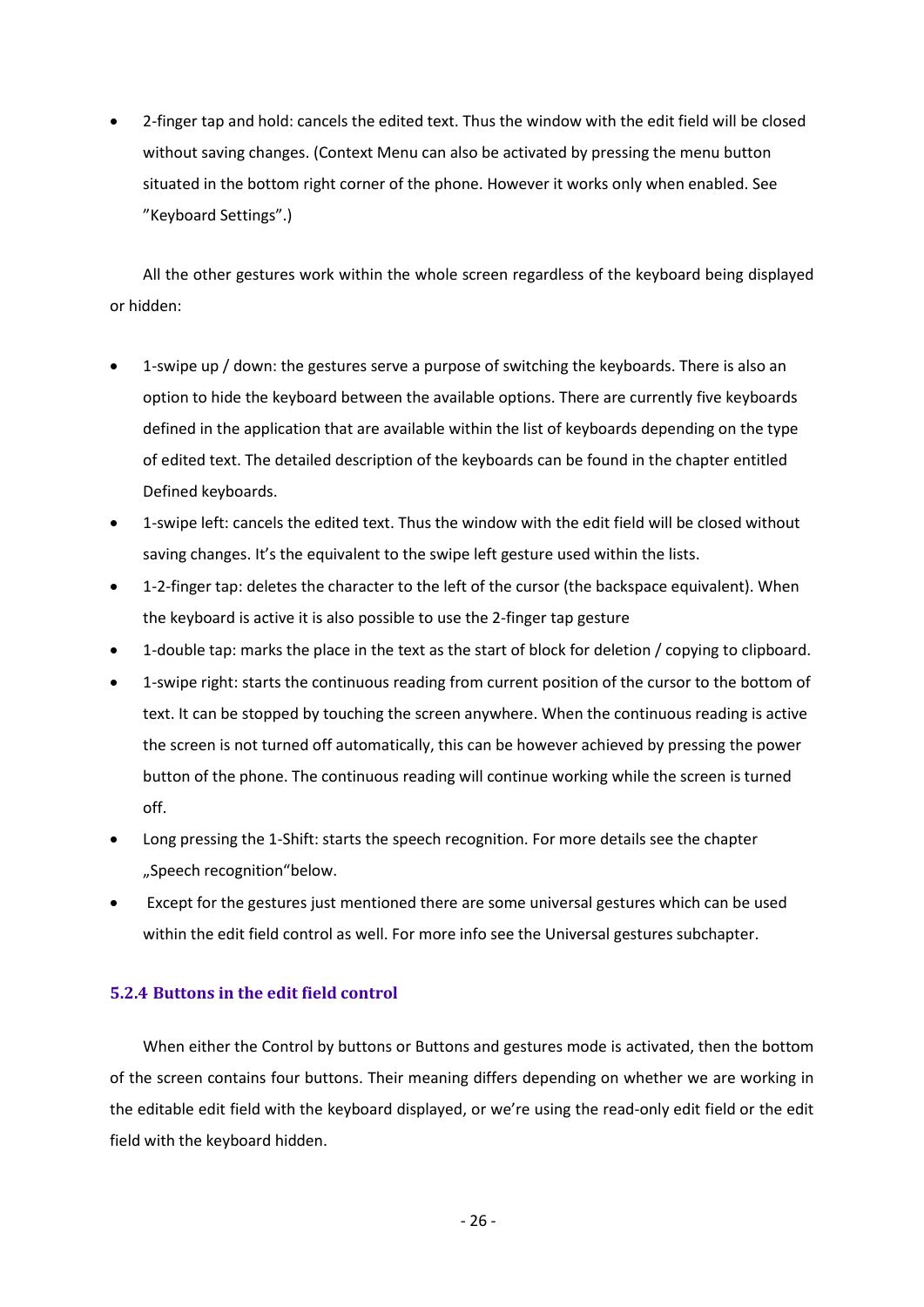In the editable field with the keyboard displayed the buttons have the following meaning (described from left to right):

- (1)Backspace: deletes the previous character (same as the 2-finger tap)
- (2)Voice recognition: pressing activates the voice recognition feature (same as long pressing the 1-Shift)
- (3)Keyboard switcher: pressing the button repeatedly cycles through keyboards such as Capital letters, One capital letter,… (the same as 1-swipe up / 1-swipe down)
- (4)Enter: confirms the input (same as double tapping outside the keyboard)
- Touching the edit field area (outside the keyboard) hides the keyboard and adds the rectangle button to activate the keyboard above the button bar at the bottom of the screen. This button is used to display the keyboard again. When the keyboard is hidden, the meaning of the four buttons is different (see below).

When the keyboard is hidden, or we work with the read-only edit field, the buttons have the following meaning (described from left to right):

- (1)Arrow switcher (switches meaning of the 2 and 3 buttons): When the button displays the up and down arrows, pressing it switches buttons to work as down and up arrow respectively. Vice versa, when the button displays the horizontal arrows, pressing it switches the following two buttons to work as the left and right arrow respectively.
- (2)The up / left arrow button: It works depending on the character being displayed on the button (see the 1 button description for this mode)
- (3)The down / right arrow button: It works depending on the character being displayed on the button (see the 1 button description for this mode)
- (4)Enter: confirms the input (same as double tapping outside the keyboard)
- The rectangle button (shown only with the keyboard hidden in the editable fields): Displays the keyboard.

# <span id="page-26-0"></span>**5.2.5 The edit field control context menu**

The content of the context menu changes depending on whether the edit field we're working with is editable or read-only.

It can be displayed using the 2-finger double tap gesture. It contains the following items: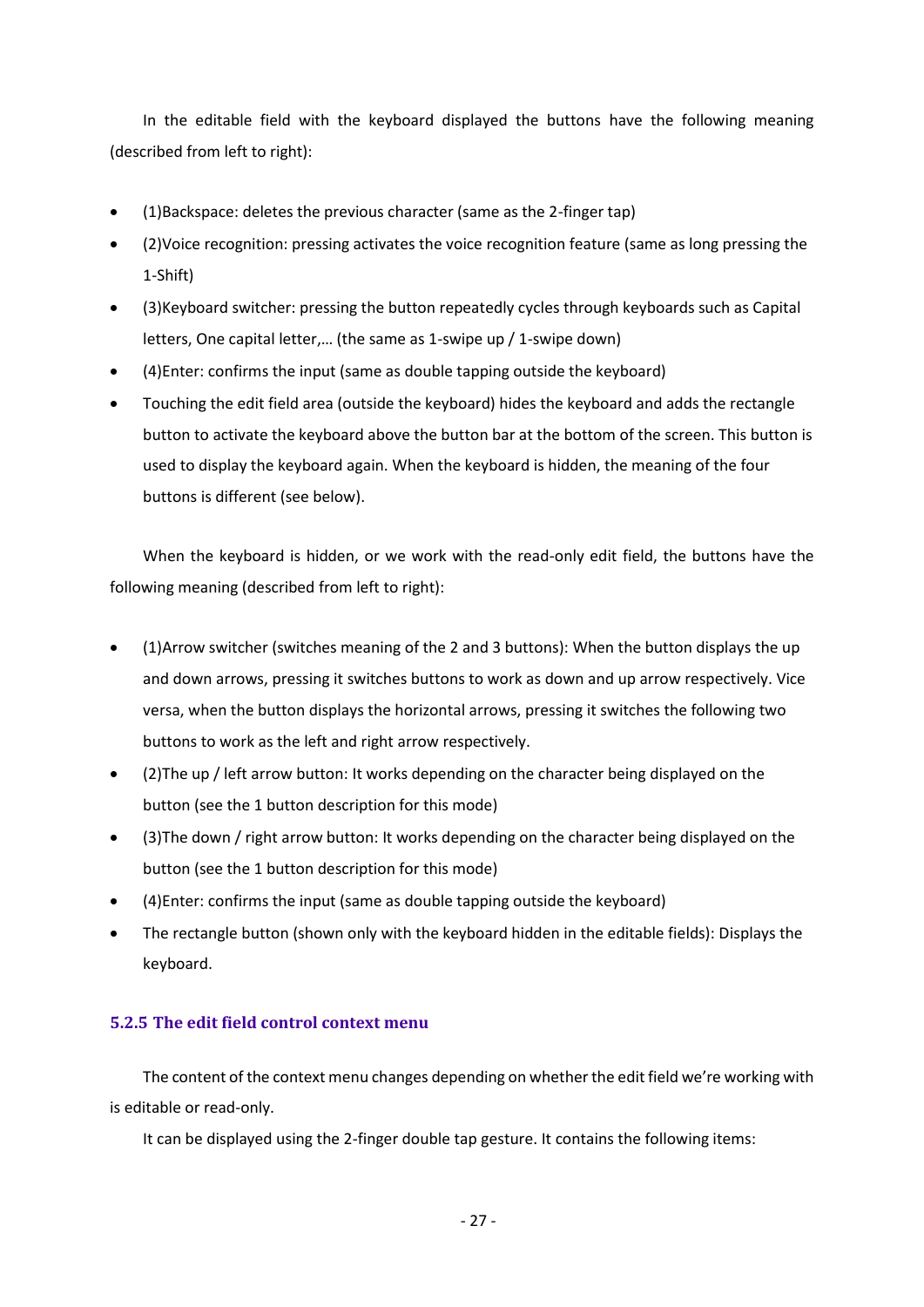- OK: confirms the changes made in the edit field, the same as the double tap gesture. It's shown only in the context menu of editable edit fields.
- Cancel: closes the window without saving changes, the same as the 1-swipe left gesture. It's shown only in the context menu of editable edit fields.
- Delete: deletes the text between the cursor and place marker defined using the function described below. It's shown only in the context menu of editable edit fields.
- Paste: pastes content of the clipboard in the position of the cursor. It's shown only in the context menu of editable edit fields.
- Remove diacritics: Upon activation the text in the edit field will be transformed so that it won't contain any diacritic characters. E.g. character č will be replaced by character c, á will be replaced by a, ž will be replaced by z and so on. This feature can be useful when sending speechrecognized text as SMS. SMS messages containing diacritics are limited to 80 characters due toSMS protocol restrictions (longer messages are automatically split and sent as multiple SMS). That's why it is more useful to send SMS messages without diacritics.
- Scan QR Code: When activated, you should hear a beeping sound during which the program is trying to scan the QR Code using the camera. The content of the scanned code is then inserted into the edit field after the scanning completes successfully. You can find more information in the chapter "Typing using the QR Codes". This function can be found only in the context menu of the editable edit fields. Currently this function is also unavailable in the context menu of the Corvus keyboard used in the Android environment (i.e. outside of the Corvus special environment).
- Place marker: stores position of the cursor as a place for the start of selection. The same as the 1-swipe right gesture.
- Copy: copies the text between the cursor and the place marker defined using the previously mentioned function to clipboard.

#### <span id="page-27-0"></span>**5.2.5.1 Typing using the QR Codes**

In the context menu of each edit field there is an item called "Scan QR Code". After its activation, Corvustries to scan the QR Code using the camera, and the content of recognized code is then inserted in the cursor position of a particular edit field.

This function can be used for quick typing only in the case you have a computer at hand, which can be used to generate the code. The computer generates and displays the QR Code, in which any text available can be displayed.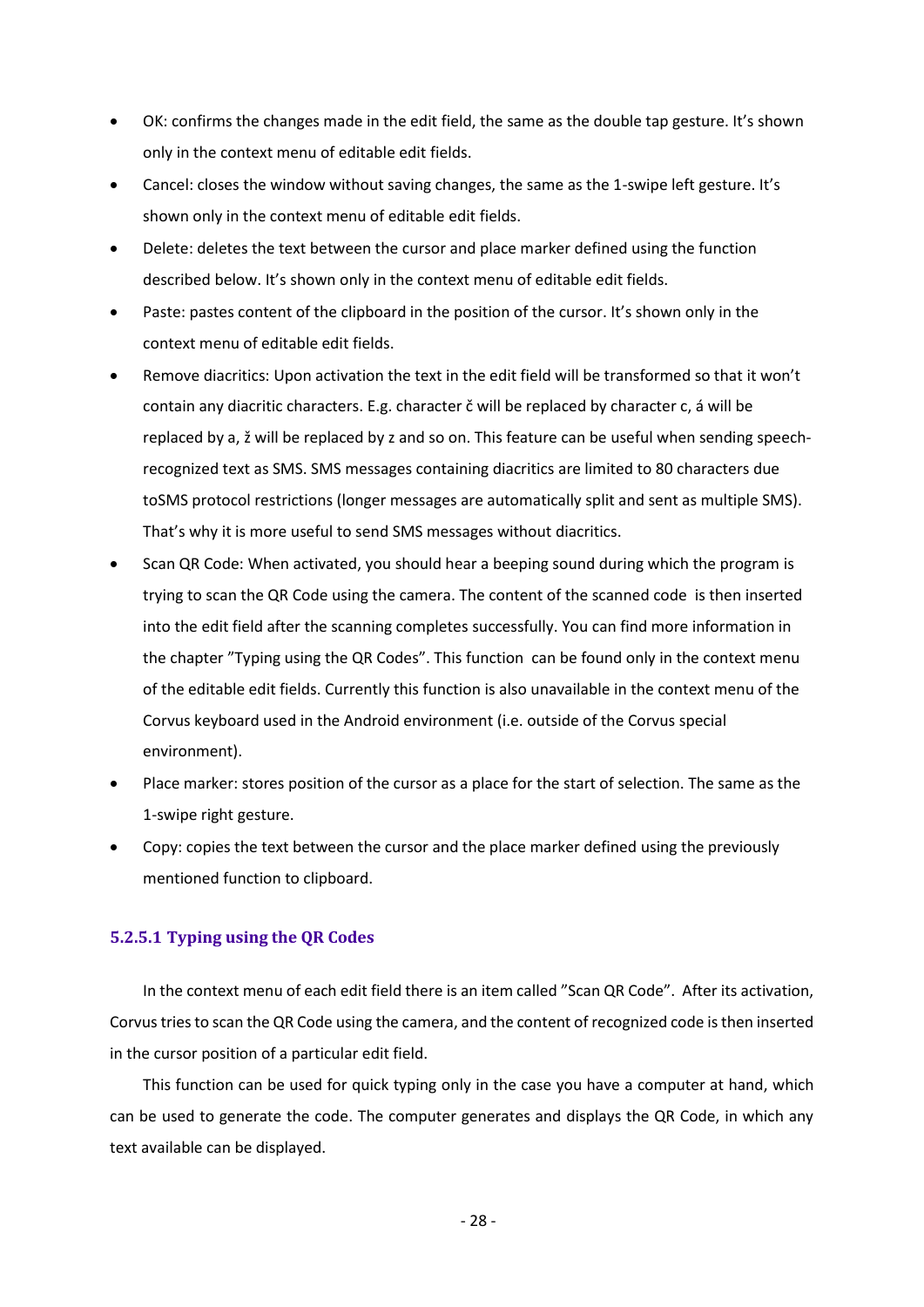For those interested we recommend to try QREncoder program, which can be found on the following address:

https://code.google.com/archive/p/qrencode-win32/wikis/Downloads.wiki You can use this function to quickly type text of the messagein the following way:

- start the program mentioned above, or any program which can generate the big QR Code
- Type the text you want to display as QR Code into the edit field
- Set pixel size to 3, do not use smaller numbers
- press "generate" button
- there is "save" button and the code displayed on the screen now
- In the Corvus environment activate the dialog for typing a new message and in the context menu choose and activate the item "Scan QR Code".
- Point the camera of the phone on the computer screen and wait until the phone recognizes the code. After a successful recognition of the code, the content of the code will be automatically inserted into the edit field.

Some tips for achieving a successful scan of the codes from the computer screen:

- Hold the phone parallel with the computer screen in the 50 100 cm distance from the screen.
- Do not use flash. The screen generates enough light around the code.
- Make sure that the window with the code is maximized and that it is not beneath another window (minimize all other windows, then switch to window with the code and maximize it).
- Do not write long texts into the codes. The texts with 400 characters should be recognizable. The more text the code contains, the more exactly you need to point at it while scanning it.

# <span id="page-28-0"></span>**5.2.6 Speech recognition**

In editable edit fields it is also possible to input text using the speech recognition / voice typing. The feature can be activated as follows:

- Place the cursor in the edit field on the position you would like the text to be inserted
- Press and hold the volume up button
- After hearing a short beep you can start dictating (with the volume up button pressed)
- When finishing the dictation release the Volume Up button. The recognition will be also automatically aborted when you stop talking for a longer time during the dictation process.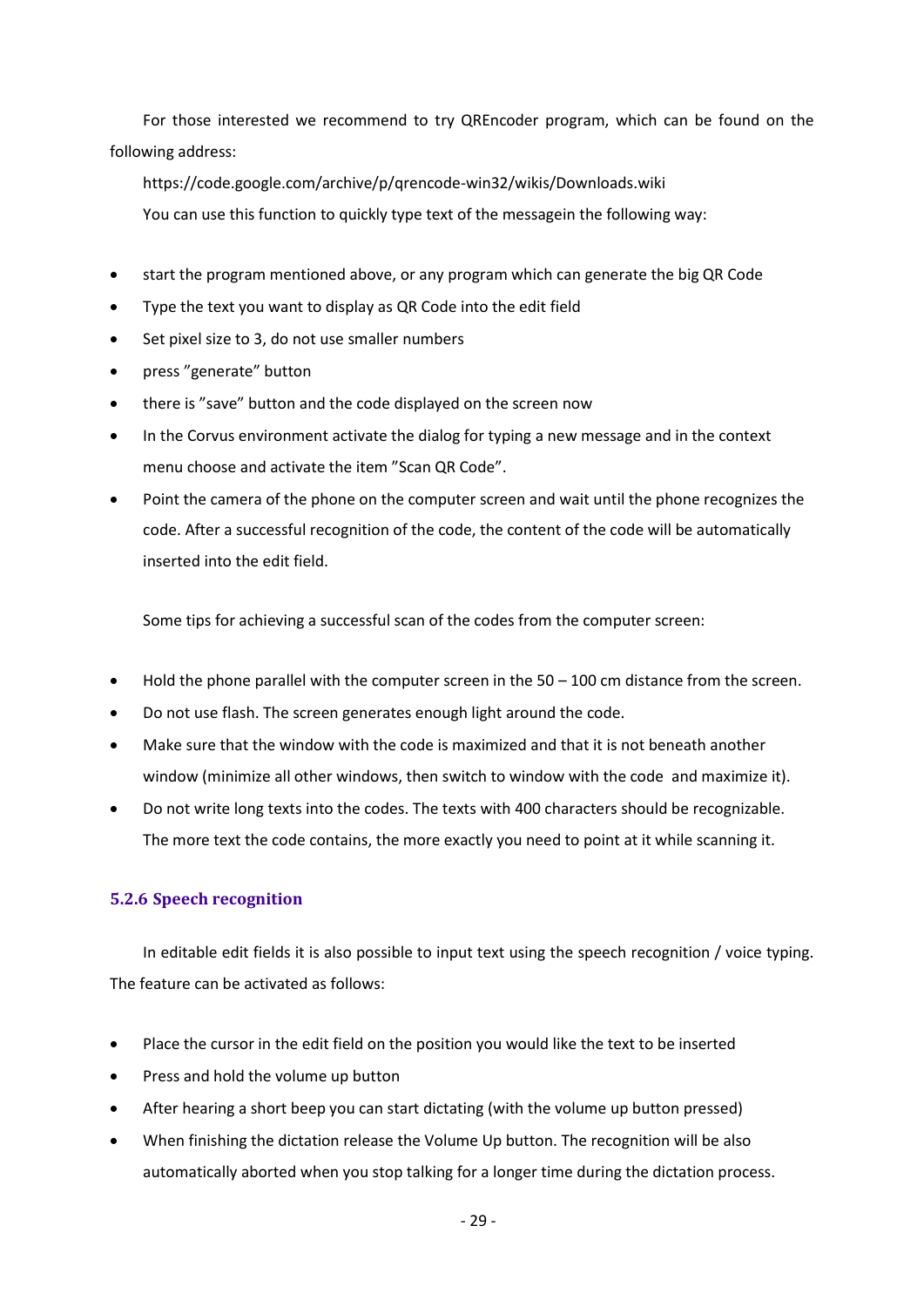• When finished, the recognized text is inserted on the cursor position and it is also spoken using a text-to-speech engine.

With some languages the speech recognition allows typing in some of the frequently used punctuation or other characters. The following characters are recognized when using the English language:

- Period: written as .
- Comma: written as ,
- Exclamation point: written as !
- Question mark: written as ?
- New line: written as the new line character
- New paragraph: starts a new paragraph

Voice typing uses a speech recognition technology that works only with the internet connection available. The best results can be achieved by following these instructions:

- The voice typing works best in the quiet enviromment,
- When dictating try to speak clearly, do not use any slang or dialects, try to be gramatically correct.
- Start talking only after you hear a short beep, release the 1-shift button only after speaking the last word to be dictated.

# <span id="page-29-0"></span>**5.2.7 Tips for controlling the edit fields**

- Note that the list of keyboards is cyclic. It means that if we're working with the edit field with the keyboard hidden and we want to activate the numeric keyboard it is wise to use the 1-swipe up gesture because the item for turning the keyboard off is placed at the beginning of the list of keyboard and the numeric keyboard is placed at the bottom.
- To delete the content of the edit field we can use the Delete item from the context menu as the place marker is placed automatically at the top of text and the cursor is placed at its bottom upon displaying before any editing takes place. I.E. use the two-fingered double tap gesture to display the context menu, locate the Delete item, and confirm it by double tapping.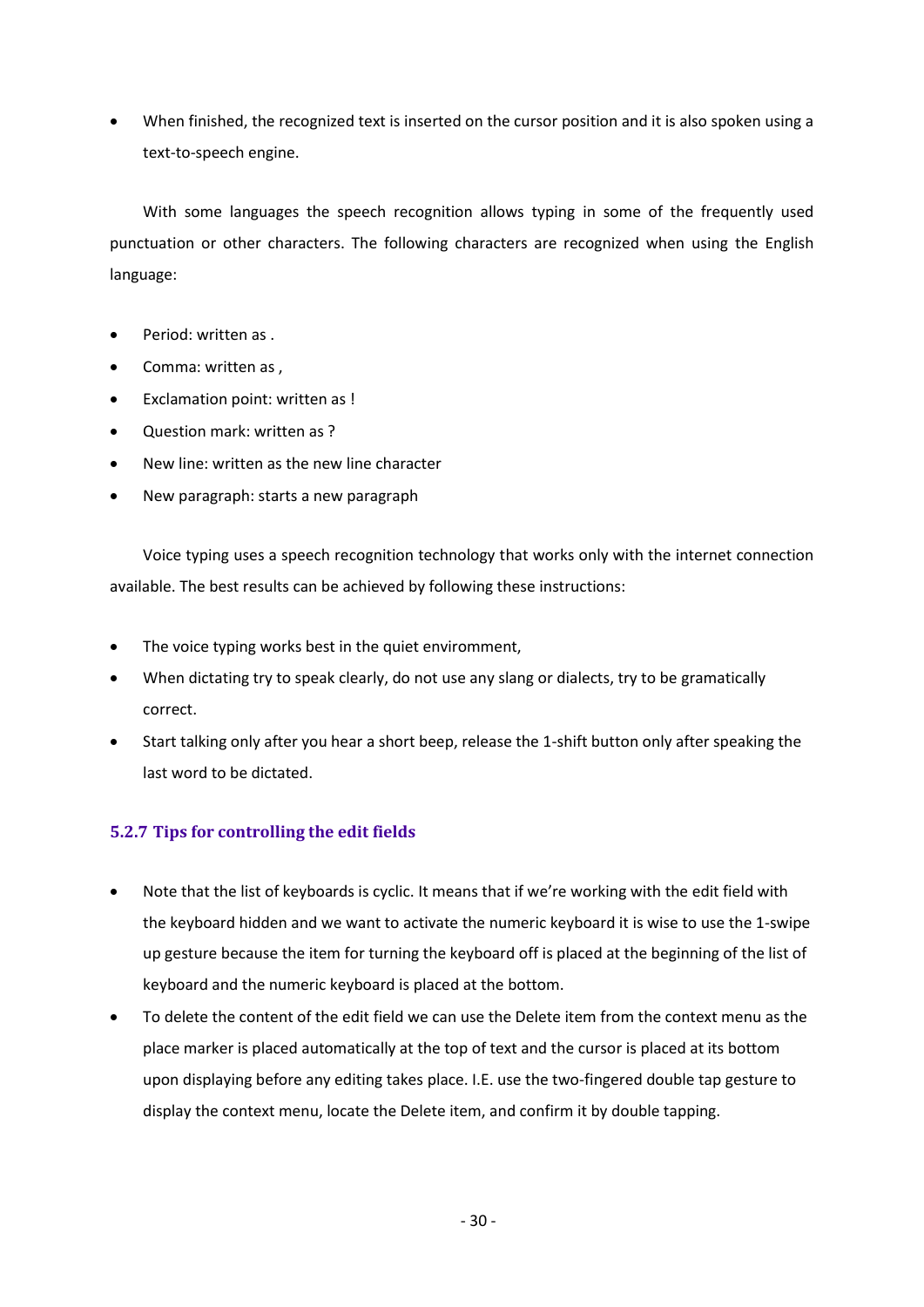#### <span id="page-30-0"></span>**5.2.8 Defined keyboards**

There are currently five keyboards defined in the application. Three of them are used for textual typing, the fourth contains the symbols to type the phone numbers, and the last one allows for entering the expressions into the calculator. The following text contains the symbols available for the implemented keyboards. The individual fields are numbered as the buttons of the phones with numeric keypad, i.e. the first row contains the fields 1, 2, 3, the second one contains the fields 4, 5, 6, the third one contains the fields 7, 8, 9, and the last one contains the \* symbol, number 0, and the # symbol.

#### <span id="page-30-1"></span>**5.2.8.1 Lower case letters**

- $1: ., ?!1: @;$
- $\bullet$  2: abc2
- 3: def3
- $\bullet$  4: ghi4
- 5: jkl5
- 6: mno6
- $7: pqrs7$
- 8: tuv8
- 9: wxyz9
- $\bullet$  \*: \*+-/'([{<
- 0: spacebar 0 new line tab "
- $\bullet$  #: #"\$%^)]}>

#### <span id="page-30-2"></span>**5.2.8.2 One upper case letter / Upper case letters**

The buttons of both these keyboards contain the same symbols. The One upper case letter keyboard is automatically disabled upon typing one character and the Lower case letters keyboard becomes active.

- $1: ., ?!1: @;$
- 2: ABC2
- 3: DEF3
- 4: GHI4
- 5: JKL5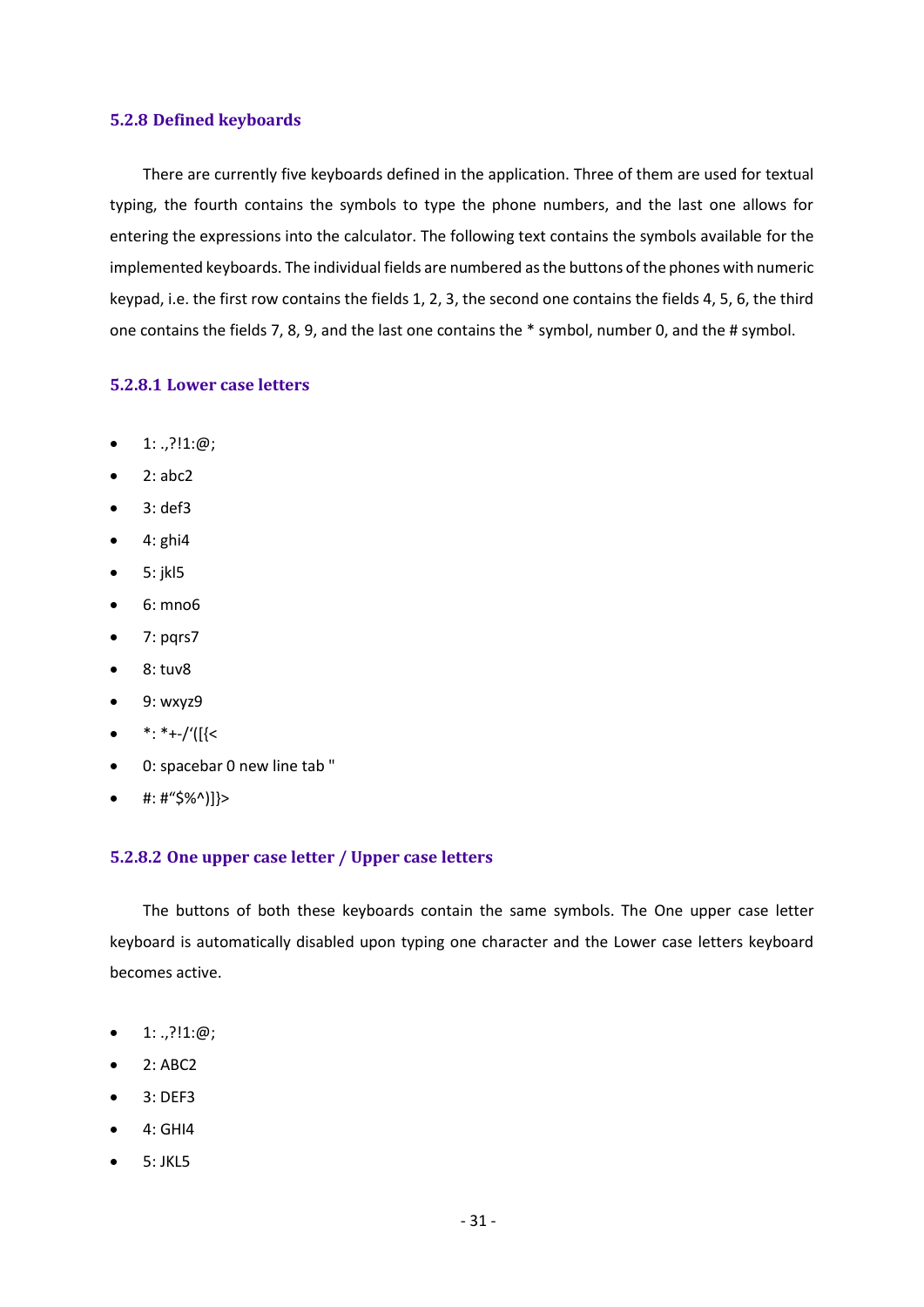- 6: MNO6
- 7: PQRS7
- 8: TUV8
- 9: WXYZ9
- $\bullet$  \*: \*+-/'([{<
- 0: spacebar 0 new line \tab "
- $\#:\#``\$$ %^)]}>

# <span id="page-31-0"></span>**5.2.8.3 Numbers**

- $1:1$
- $2:2$
- $3:3$
- $4:4$
- $5:5$
- 6: 6
- $7:7$
- $8:8$
- 9: 9
- $\bullet$  \*: \*+
- $\bullet$  0: 0, coma
- $•$  #:#

# <span id="page-31-1"></span>**5.2.8.4 Calculations**

- 1: number 1, the pi constant, the r memory containing the value of result of the current calculation
- 2: number 2, the a, b, c memories
- 3: Number 3, the d, e, f memories
- 4: Number 4, the power binary operator (the ^ symbol)
- 5: Number 5, the squared unary operator
- 6: Number 6, the square root unary operator
- 7: Number 7, the percentage binary operator
- 8: Number 8, left paren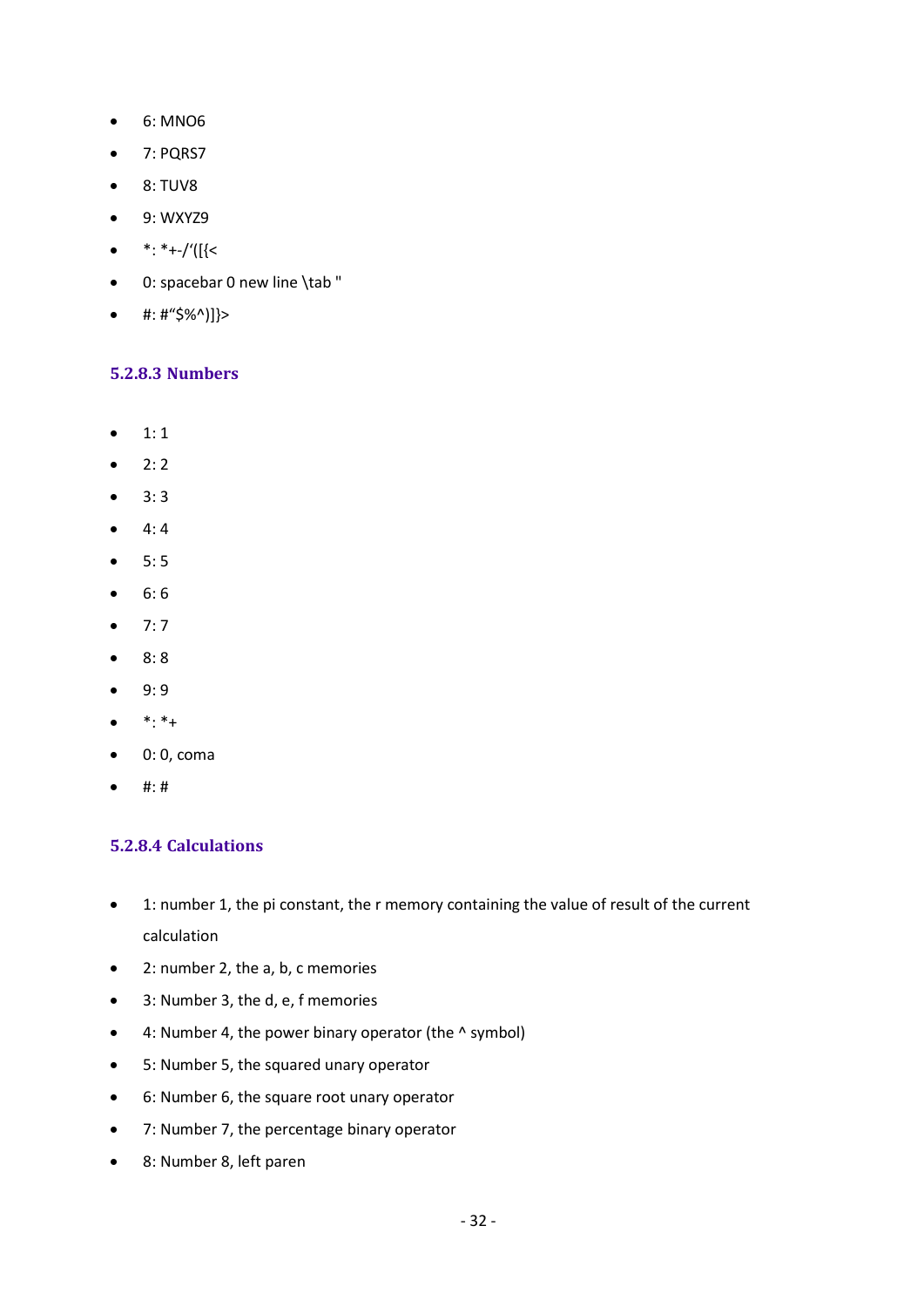- 9: Number 9, right paren
- \*: The + and \* binary operators that can be used as unary when performing the short notation where they serve to perform the calculation of sum and conjunction of two operands
- 0: Number 0, decimal point, and the = bind operator
- #: Binary operators and /, that can be used as unary when performing the short notation where they serve to perform the calculation of difference and ratio of two operands

# <span id="page-32-0"></span>**5.3 The universal gestures**

This section contains the list of universal gestures that work on any screen of the application, i.e. they are not dependent on the particular control. However they don't work when using the screen reader.

- 2-double tap: Reads the content of the screen, i.e. the title and the item if the list control is displayed, and the title and content of the edit field if the edit field control is shown. When activated in edit fields, the number of characters contained in the field is spoken.
- 2-swipe up / 2-swipe down: controls the speech volume without saving the value into the app settings. The function can be used to temporarily control the speech volume. The value will be reset to the one configured in the app settings (see the chapter on app settings)
- 2-2-finger double tap: displays the contextual help for the current control. The help is displayed using the read-only edit field. It can be closed by double tapping or by 2-finger tap and hold gesture.
- 2-swipe left: temporarily changes the shielding function status. More details can be found in the section dealing with the display configuration. This gesture also works when using the screen reader.
- 2-swipe right: restarts the TTS engine. When using the higher quality (more memory consuming) TTS engines, on some phones they sometimes become silent although the CORVUS app is still running. This situation is currently not possible to reliably detect automatically, so this gesture can be used to rectify it. Upon activation CORVUS plays two tones and restarts the speech engine. In some circumstances this gesture can display the menu that can besides restarting the speech be used to deactivate it. See the Speech settings for more information. This gesture also works when using the screen reader.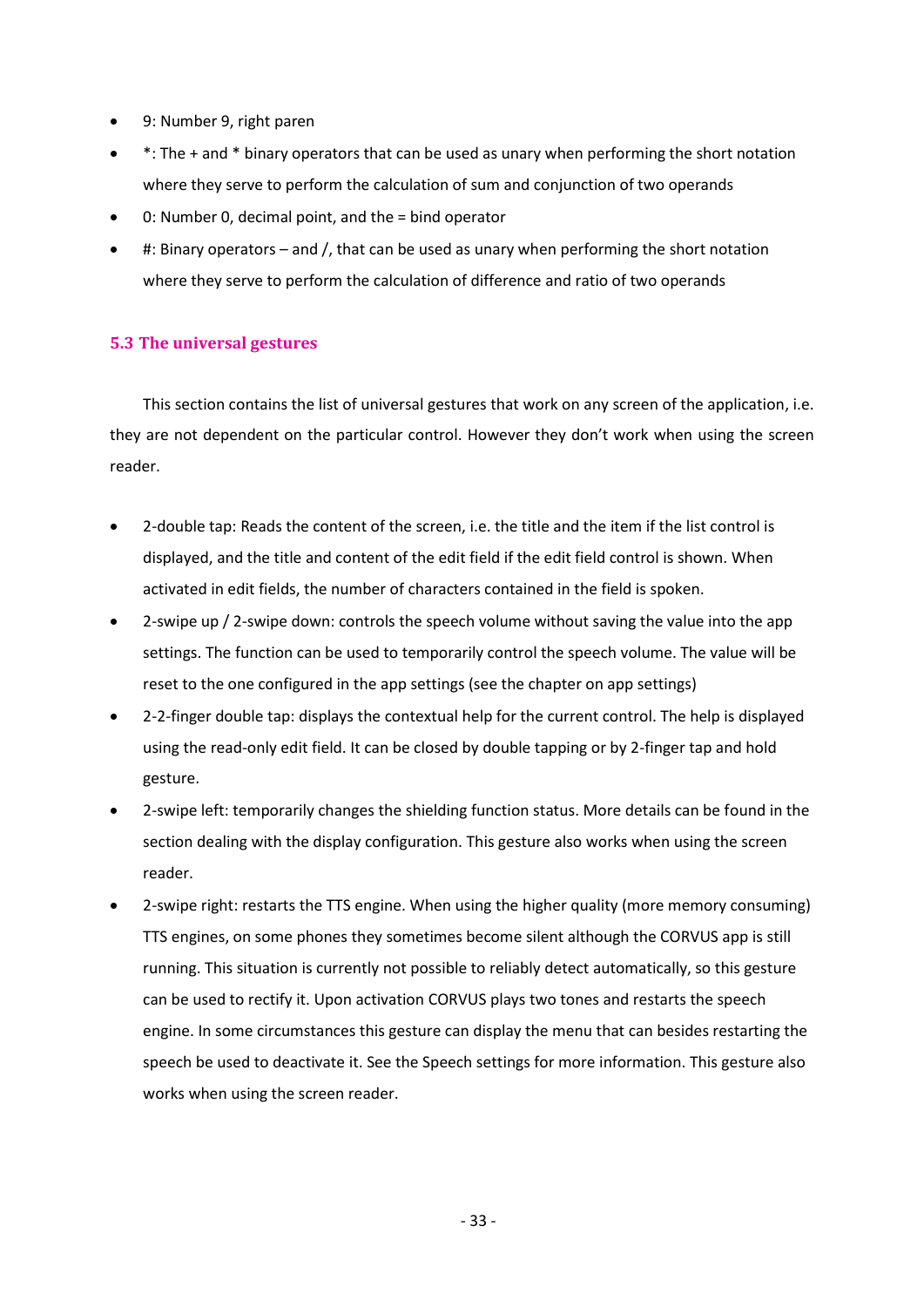- 2-Swipe up with two fingers: Activates the Corvus status screen. The Status screen contains the same items as the Corvus Home screen, besides the Enter Menu item. The Status screen can be used to view the current time and date, to activate Wi-Fi and so on.
- 2-Swipe down with two fingers: Activates the Android Quick Settings screen.
- Short pressing the Volume down button: stops the speech
- Long pressing the Volume down button: Activates the home screen of the Corvus environment.

# <span id="page-33-0"></span>**6. Controlling Corvus with the phones containing hardware keyboard**

This chapter contains description of some phones with the built-in hardware keyboard along with the brief information on controlling the Corvus application using these phones.

### <span id="page-33-1"></span>**6.1 LG Wine Smart**

The button description (turn the phone so that the display is placed further from you upon flipping). Besides the cursor keys and the Confirmation key in the middle the phone keyboard contains the following 22 keys:

- In the upper row (above the cursor keys) from left to right there are Back, Home, and Overview buttons.
- Below is the cursor circle divided into four parts as follows: right, left, up, and down arrow with the confirmation key in the middle of the circle.
- There are 2 buttons by each side of the cursor. On the left side there is a Messaging button and the Camera button beneath it. The right side contains from top to bottom the assignable Convenience button and the Contacts button.
- The row under the cursor contains from left to right: the answering call button, the C button (for clearing the characters) and the rejecting call button.
- Below are the twelve regularly placed buttons of the numeric keypad from left to right and from top to bottom as follows:

1, 2, 3 4, 5, 6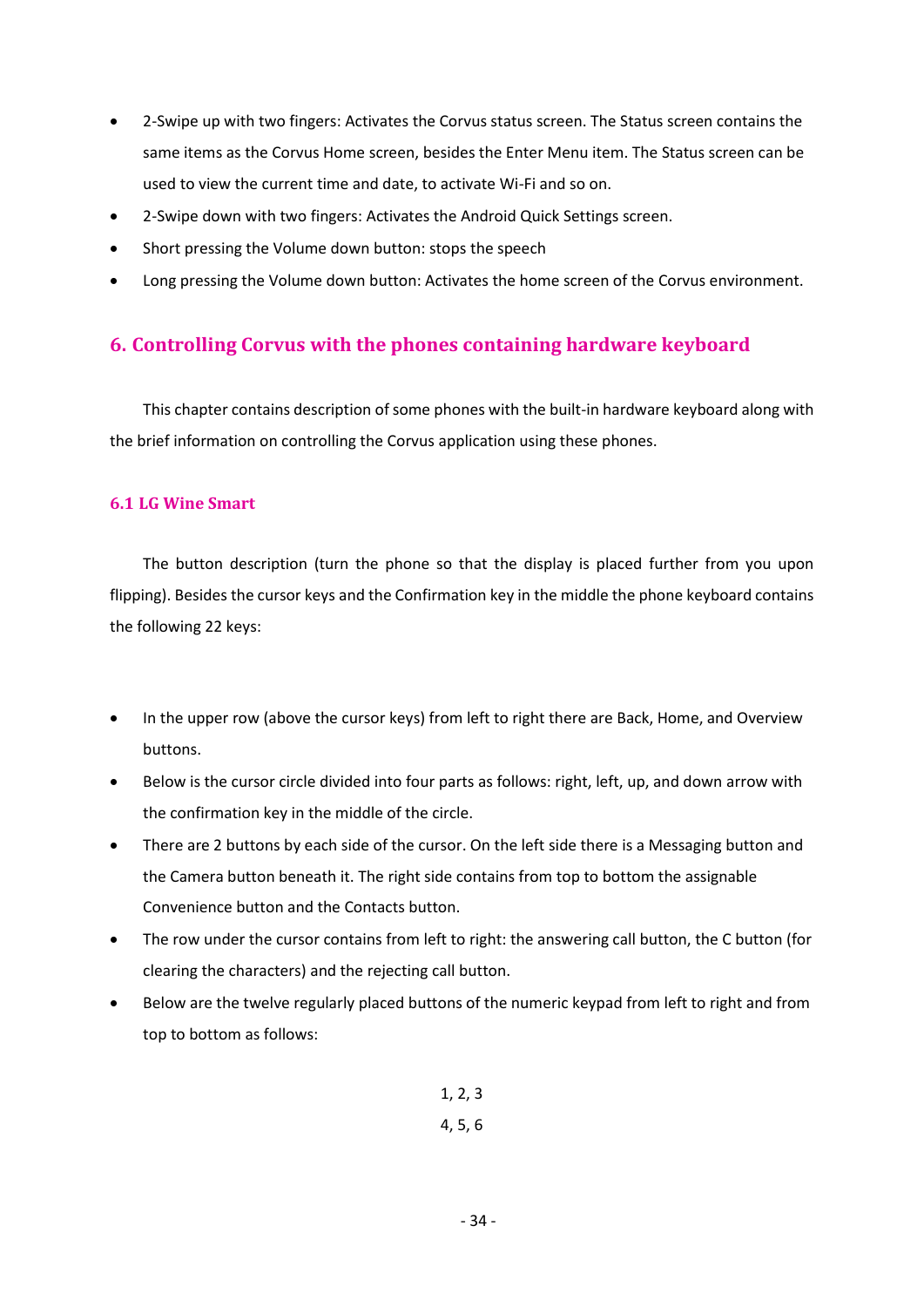# 7, 8, 9

 $*$ , 0, #

# <span id="page-34-0"></span>**6.1.1 The meaning of buttons within the Corvus interface and the screen reader**

- The buttons in the upper row (Back, Home and Overview) have the same meaning as the equally marked buttons on the common touch screen phones. The Back button however works only when it's enabled in the Corvus interface settings.
- The cursor keys work the same as their equivalent swipes, as follows:
	- o The up and down arrow: perform the same functions as swiping up or down
	- o The left and right arrow: perform the same functions as swiping left or right
	- $\circ$  The confirmation key: The short press is equivalent to double tap, whereas the long press performs the 2-finger double tap function
- The cursor keys can also be combined with the Volume buttons to perform the same functions as their gesture counterparts combined with the Volume buttons.
- The Messaging button (the upper one of the two buttons by the left side of the cursor) performs the messaging function when on the main screen. It also enables quick sending of the message onto a phone number associated with a list item anywhere it makes sense. For example pressing the button on any contact in the Contacts app brings up the Messaging window with the recipient field already filled-in. The same holds for any register or the messages list.
- The assignable Convenience button (the upper one of the two buttons by the right side of the cursor) launches the Android application assigned by the user.
- The Camera and Contacts button (the lower buttons bi the sides of the cursor) launch the associated built-in applications of the phone operating system. They are not controlled by the Corvus app for technical reasons.
- The answering call button (the first one from the left in the row under the cursor) enables besides its primary function of answering an incoming call also a quick launch of the Register app from within the main screen of Corvus. Also in any list where it makes sense it can be used to quickly call a number associated with an item under the cursor. E.G. after pressing the button in the Contacts application the number associated with a contact under the cursor will be called. If there are any prefixes defined, the call would be performed using the line 2 (you can call using the line 1 by double tapping or by pressing the confirmation button).
- The C button (the middle one in the row under the cursor) deletes a character to the left of the cursor in the edit fields (the same as the 1-2-finger tap or 2-finger tap when the Corvus keyboard is shown).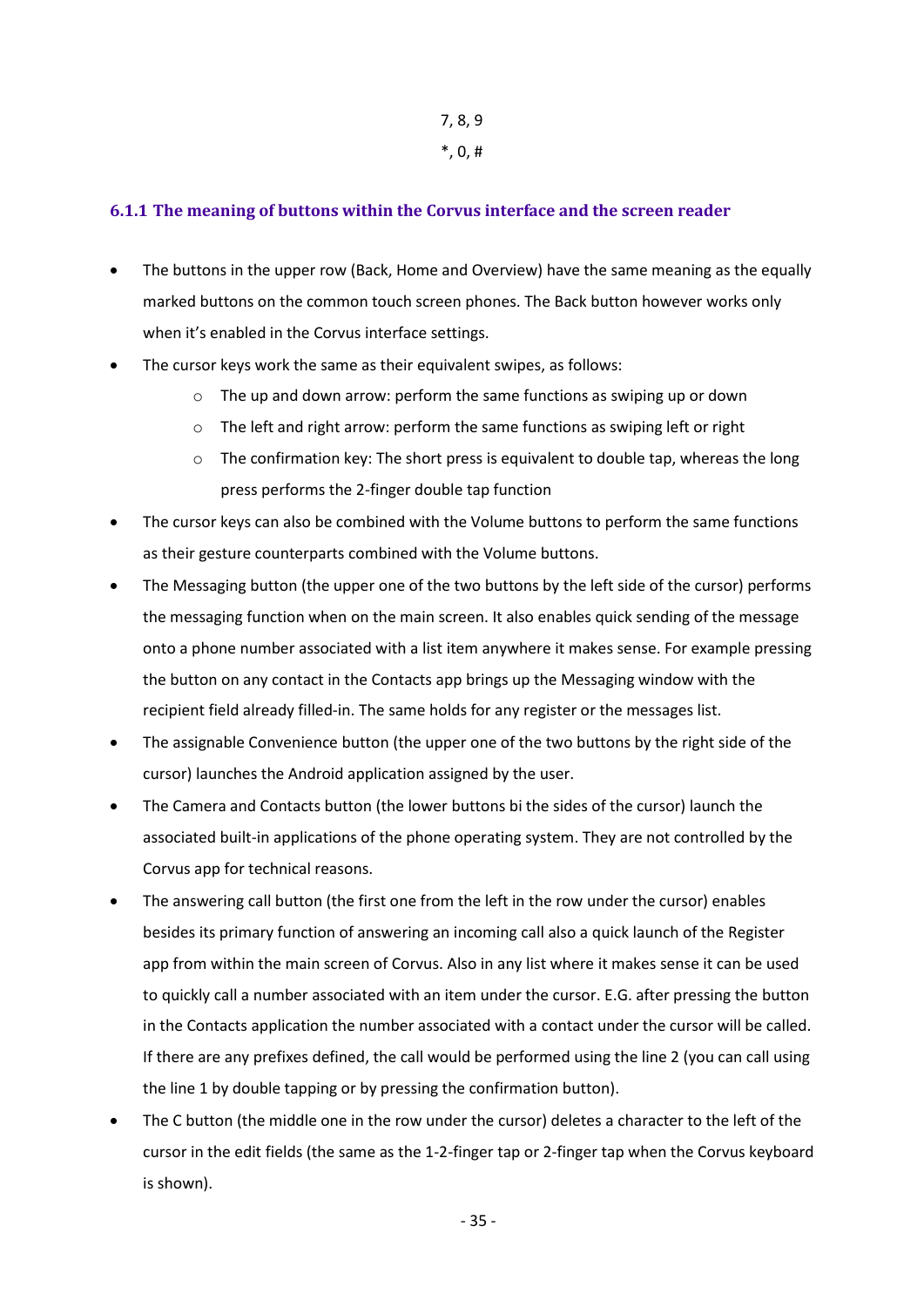- The rejecting call button (the first from the right in the row under the cursor) has no additional function besides rejecting the incoming or cancelling the ongoing call.
- All the other buttons are used to type the text or numbers into the edit fields. The way of typing is similar to that one, which was used with the classic phones with buttons. Characters are placed under particular buttons. Desired characters are selected by pressing the corresponding keys multiple times. The layout of characters is slightly different depending on whether Corvus is set as default system keyboard.

### <span id="page-35-0"></span>**6.1.1.1 Corvus as Default System Keyboard**

If you set Corvus as Default System Keyboard (recommended), then Corvus takes control over the typing using buttons and the typing works in the same way as the typing using the screen buttons. The layout of the characters on the classic keypad buttons is the same as the characters on the virtual buttons of the touch screen keypad. Switch keyboard types (lower case letters, one upper case letter, …) by 1-swiping up and down or by 1-arrows up/ down. If the keyboard is hidden (use 1-up and down arrows to set the keyboard to "keyboard off" position), the classic buttons work as an extended cursor keys and they have the following meaning:

- 1: previous word
- 2: one line up
- 3: next word
- 4: previous character
- 5: remember position (mark start)
- 6: next character
- 7: beginning of the text
- 8: one line down
- 9: end of text
- \*: copy text into clipboard
- 0: delete text between the place marker and the cursor
- #: insert text from the clipboard

# <span id="page-35-1"></span>**6.1.1.2 Corvus is not used as Default System Keyboard**

In this case the group of characters is to be found under the keys  $2 - 9$ . The button/ number 1 cannot be used.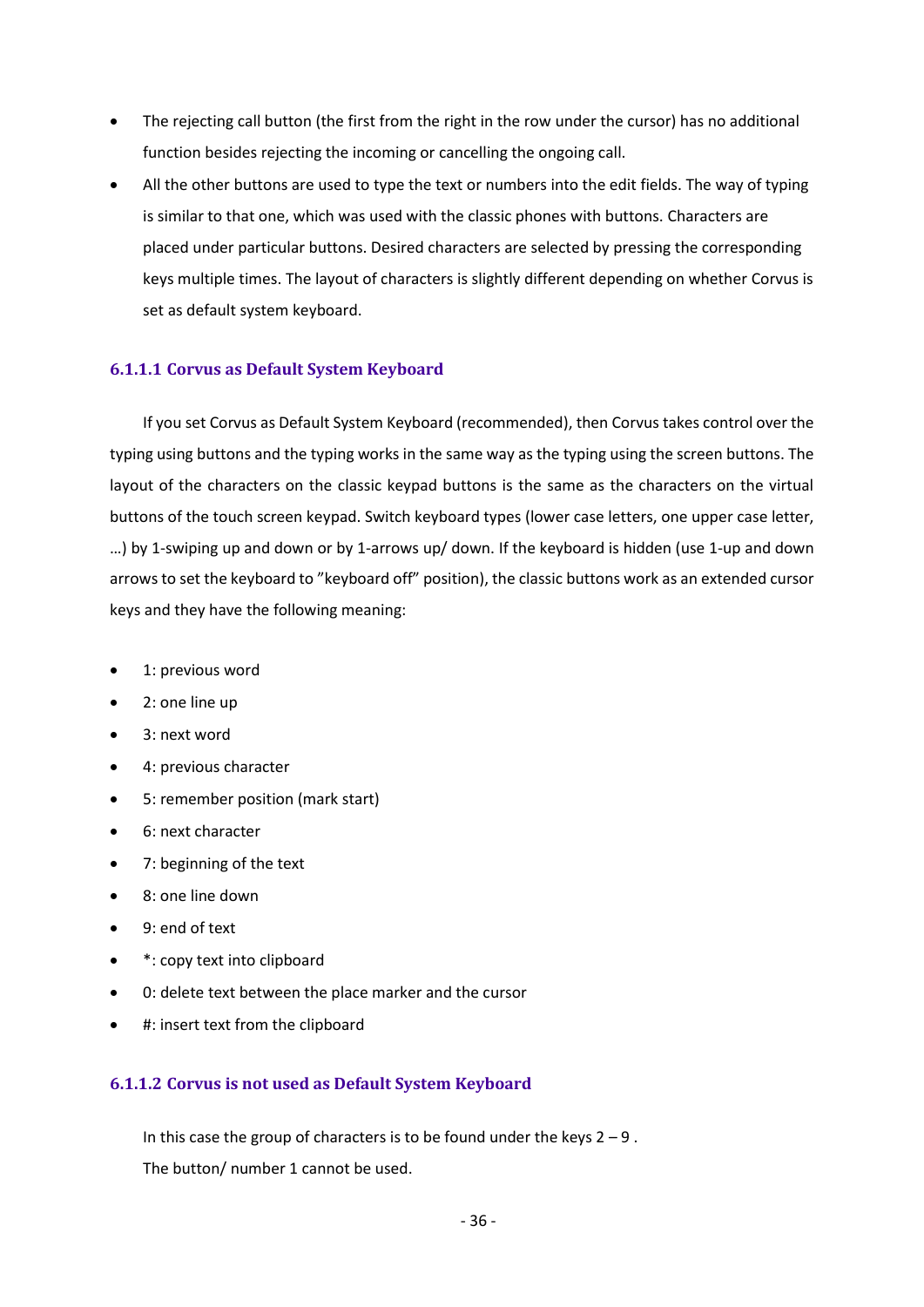The star button (\*) activates the Symbols scheme. This mode allows typing the various symbols using the 2-9 keys. The Symbols scheme consists of multiple "tabs" that can be switched using the left and right arrow. The typing of symbols can be deactivated using the number button.

Pressing the number (#) button repeatedly toggles the typing modes (lower case letters, Shift, capital letters, and numbers). Long pressing the # button toggles the state of predictive text.

## **6.1.2 Tips**

- Type quickly the dot ".", character followed by "space" character in the edit fields by pressing the "0" button twice. It works only if Corvus is not configured as the default keyboard.
- When switching on the phone and the PIN code check is enabled in the settings, after entering the PIN code confirm it by pressing 1-Confirm button (use the confirm button in the middle of the cursor keys).

### **6.2 Corvus RG160**

Smart phone keys (turn the phone with its screen up and keyboard down):

There is a cursor cross with an embedded "Confirm" key and 18 keys on the screen.

The screen is topped with a circle-shaped cursor cross divided into 4 parts: right arrow, left arrow, up and down arrows. The "Confirm" key is placed between these arrows.

There are 3 keys lining the cursor cross. Going downward: there is a "Menu" key, a slightly convex key to change your keyboard layout and one to answer calls, all to the left of the cursor. Going downward: there is the "Back" key, a slightly convex "Delete" key and another to reject a call (which can be used to lock the phone screen), all to the right of the cursor.

Below, there are 12 standard configuration numeric keys graded left to right, from top to bottom:

1, 2, 3 4, 5, 6 7, 8, 9 \*, 0, #

These keys are supplemented by an "Add Volume" key, a "Reduce Volume" key and a long, notched programmable key laid from top to the bottom on the smart phone's left side.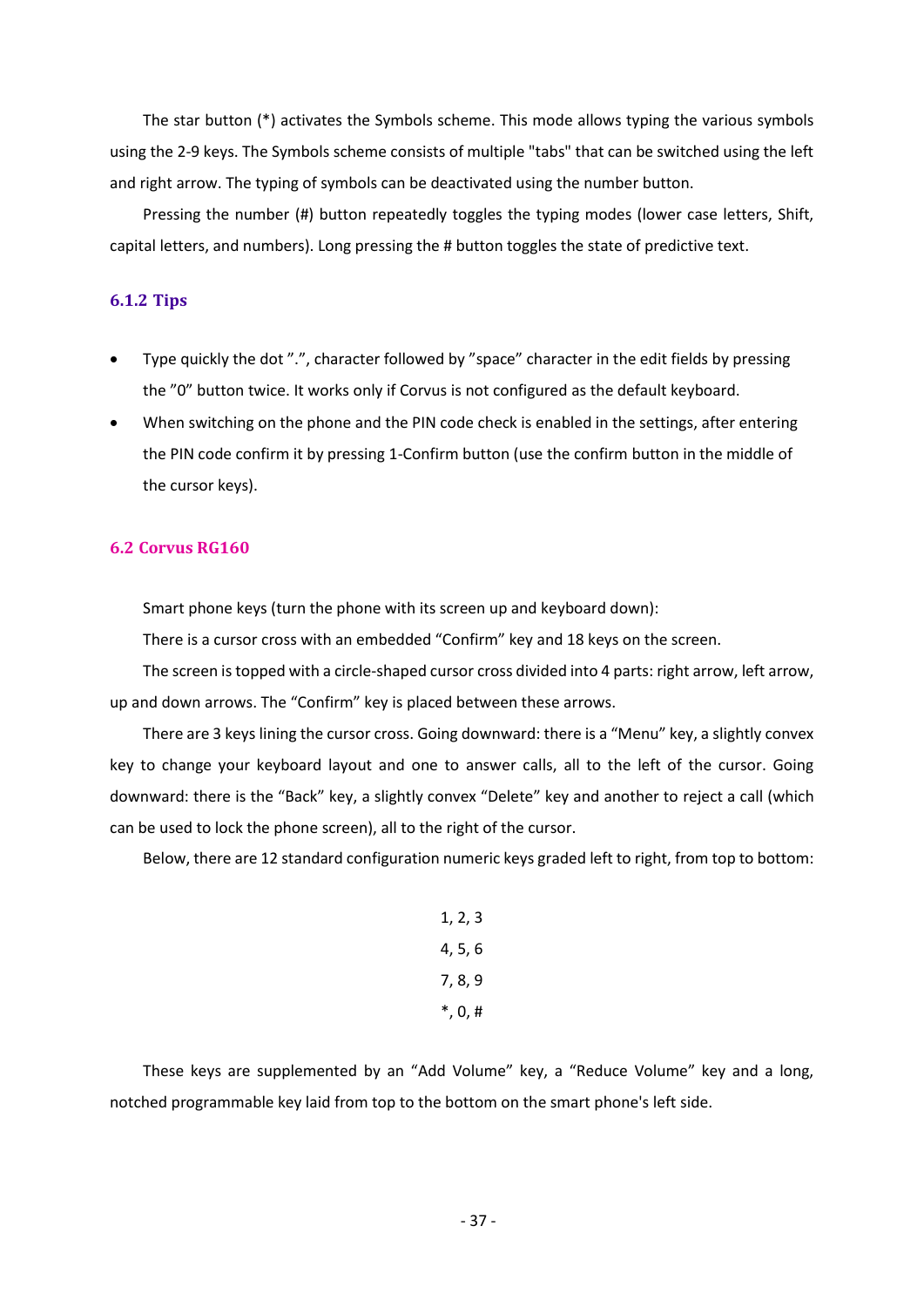#### **6.2.1 Key functions in the Corvus Interface and Screen Reader**

Cursor cross keys and their corresponding swipes fulfil the same functions, namely:

- up and down arrows: equivalent to swipes up or swipes down
- right and left arrows: equivalent to right or left swipes
- "Confirm": short press equals one finger tap, hold the key = double tap

Cursor cross keys can be combined with the Volume keys, this combination equals their corresponding gestures combined with the Volume keys.

"Menu" key (uppermost in the triad to the left from the cursor cross) can display the context menu, where reasonably practicable. However, this key works only if "Activate Back and Menu Keys" is selected in Keyboard Settings.

The key changing the keyboard layout (middle key in the triad to the left from the cursor cross) changes the layout in Editable keys (equivalent to swiping down) and also activates the search function, where reasonably practicable. E.g. in "Contacts", "Book Download" and "Documents", etc.

The "Answer Call" key (bottommost in the triad to the left from the cursor cross) is standard and enables a call to be answered and to quickly activate the "Register" app on the main Corvus screen, or to make a quick call to a phone number associated with an element under the cursor - applicable to all lists where reasonably practicable. For example: press the "Answer Call" key in the "Contacts" app and you call the phone number related to the contact under the cursor. If prefixes are defined in the app, press the "Answer Call" key and you call line 2 (tap or press the "Confirm" key and you call line 1).

The "Back" key (uppermost in the triad to the right from the cursor cross) takes you one step back. However, this key works only if "Activate Back and Menu Keys" is selected in Keyboard Settings.

The "Delete" key (centre of the triad to the right from the cursor cross) deletes a sign following the cursor - in editable fields (equivalent to 1 left swipe or a double tap if the Corvus keyboard is displayed). It also deletes information in the lists such as Contacts, SMS, etc.

The "Reject Call" key (bottommost in the triad to the right from the cursor cross) can both reject an incoming call or interrupt an ongoing call, and lock the keyboard.

The programmable key (long, notched key on phone side) activates the Android app based on user settings

Hold the "cross" key for several seconds (right bottom key) to switch between the "Silent", "Vibrate Only" and "Ring" settings.

Other keys help you to write text or numbers in the editable fields. Writing is similar to that used in old phones with tangible (instead of touch screen) keys. Individual signs are grouped under the keys.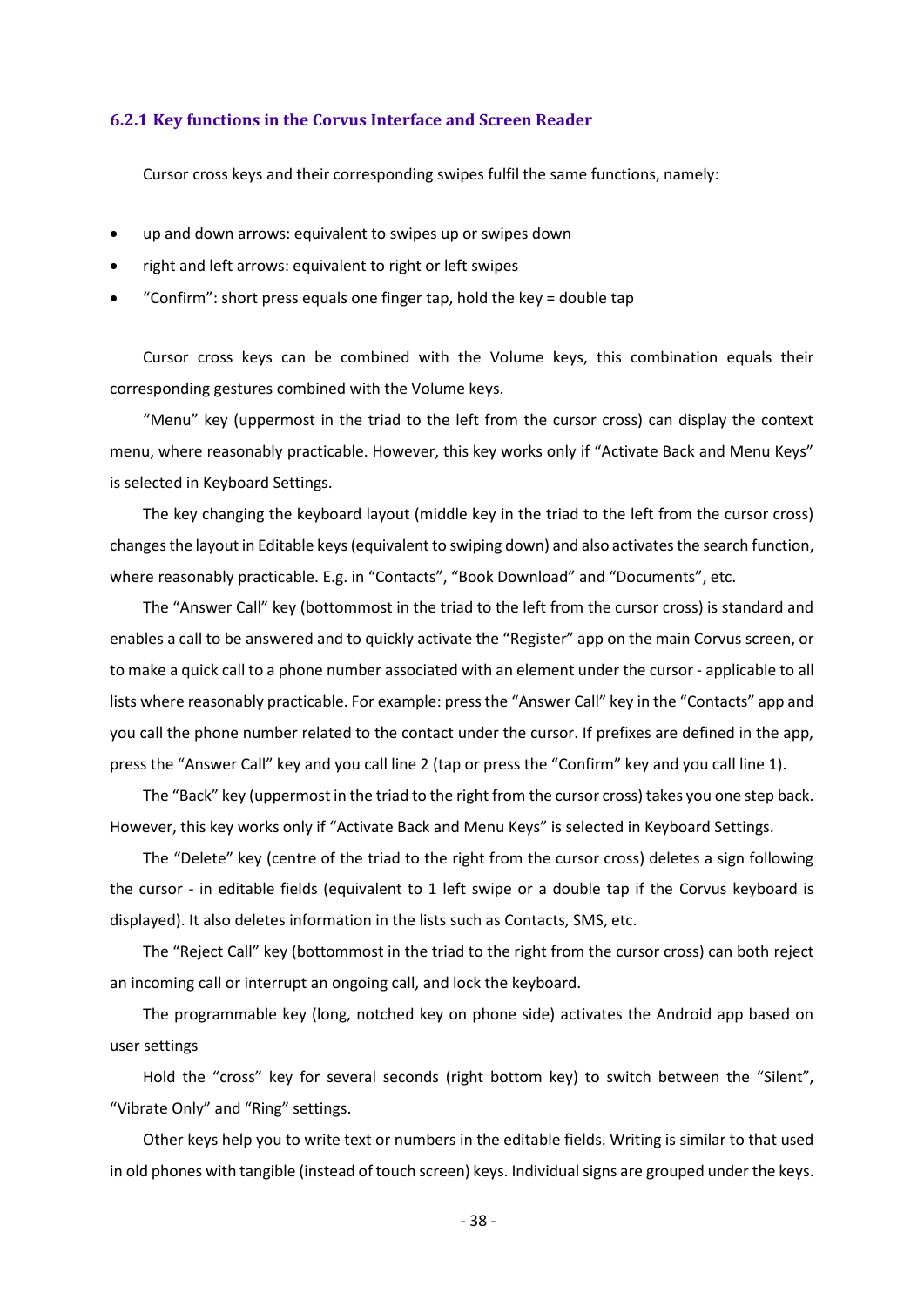Press a key repeatedly until you select the sign you are searching for. Sign layout slightly differs, if Corvus is defined as the default system keyboard in the settings.

# **6.2.1.1 Corvus - default system keyboard**

If you define Corvus as the default system keyboard (recommended), Corvus controls your typing and you write very similarly to screen keys. In other words, signs on tangible (physical) keyboard keys are laid equally to signs on the virtual screen keyboard, you switch the keyboard type (small letters, one capitalized letter, etc.) via the "Keyboard Change" key (centre of the triad to the left from the cursor cross) or 1-swipe up / down, or by 1-up / down arrows. If the keyboard is hidden, there are extra cursor keys, which are physical, and operate as follows:

- 1: previous word,
- $\bullet$  2: 1 line up,
- 3: next word,
- 4: previous sign,
- 5: remember the position (highlight start),
- 6: next sign,
- 7: remember text,
- 8: 1 line down,
- 9: text ends,
- \*: copy the selected text to the clipboard,
- 0: delete text between mark and cursor,
- #: paste the selected text to the clipboard.

# **6.2.1.2 If Corvus is not the default system keyboard**

Signs groups are associated with keys "2" - "9", key "1" contains the commonest interpunction signs.

The asterisk key (\*) activates symbols. Press it and symbols are listed, use arrows to select a symbol and confirm.

Repeatedly press the hash key (#) to change keyboard language or numbers.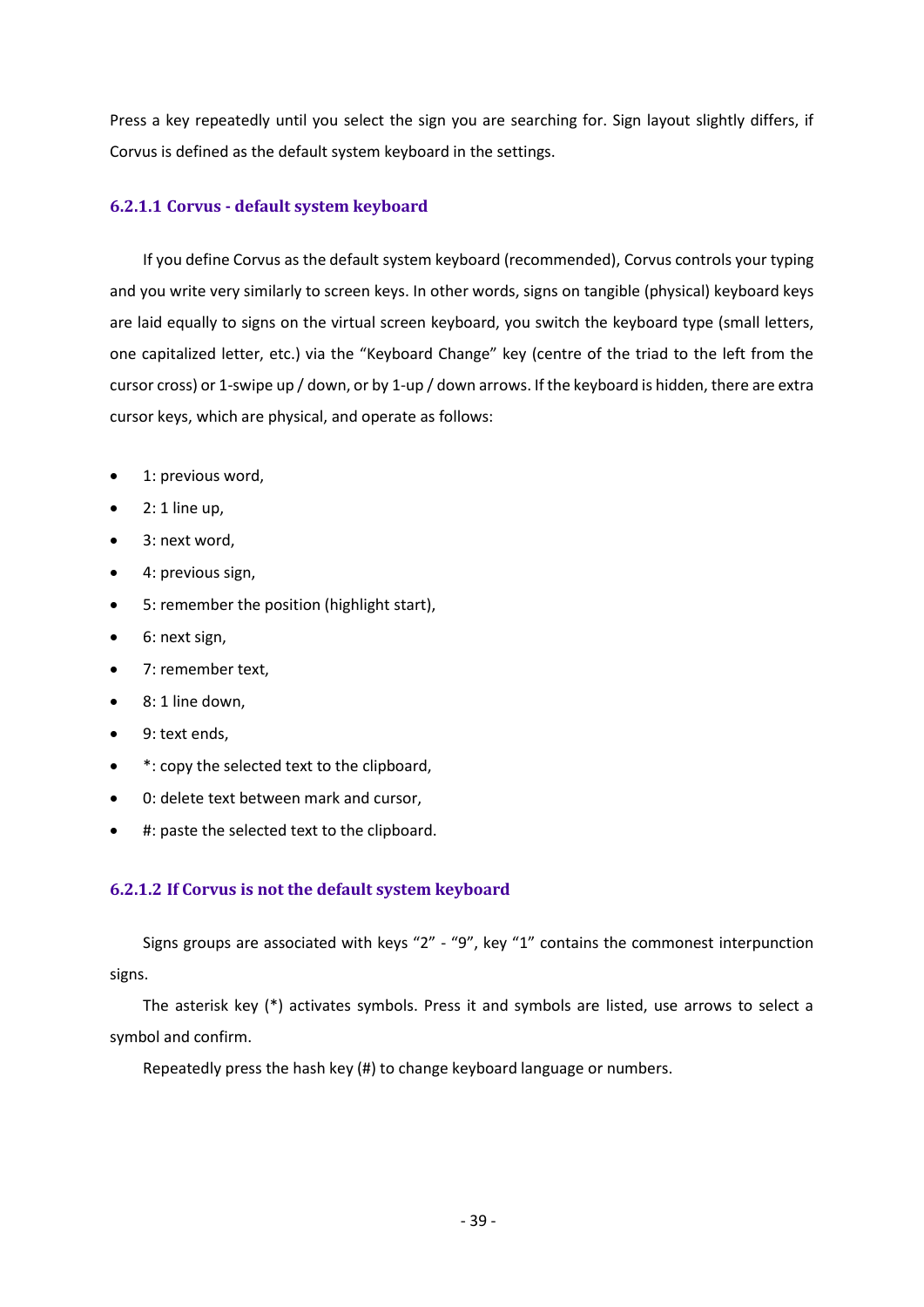# **7. The detailed description of applications**

This part of the guide thoroughly describes the use of applications included into Corvus.

### **7.1 The CORVUS main screen**

The main screen is automatically displayed when launching CORVUS. It contains the basic phone information and enables entering the main menu. The screen can be set as the default home screen app of the phone which can be useful mainly for the blind users. On every Android phone the Home screen can be brought up using the Home button. If CORVUS is configured as the default Home screen application it can be activated whenever this button is pressed.

## **7.1.1 Items of the main screen**

The main screen always contains the following items:

- Enter menu on activation the CORVUS menu is displayed.
- Battery

displays the info on the current battery status and charging.

• Location

Displays either the status "Off" when the displaying of location is disabled in the location settings, or the current location info.

• Signal

shows the information about the signal strength and status of the WIFI connection. Double tapping this item brings up the wireless settings.

• Date and time

Shows the information about current date and time and if the alarm is turned on announces this as well. It also serves as a shortcut to activate the screen for launching the Calendar or for setting up / deactivating the alarm.

Besides the items mentioned above the screen can contain one or more of the following items placed above the "Enter menu" item: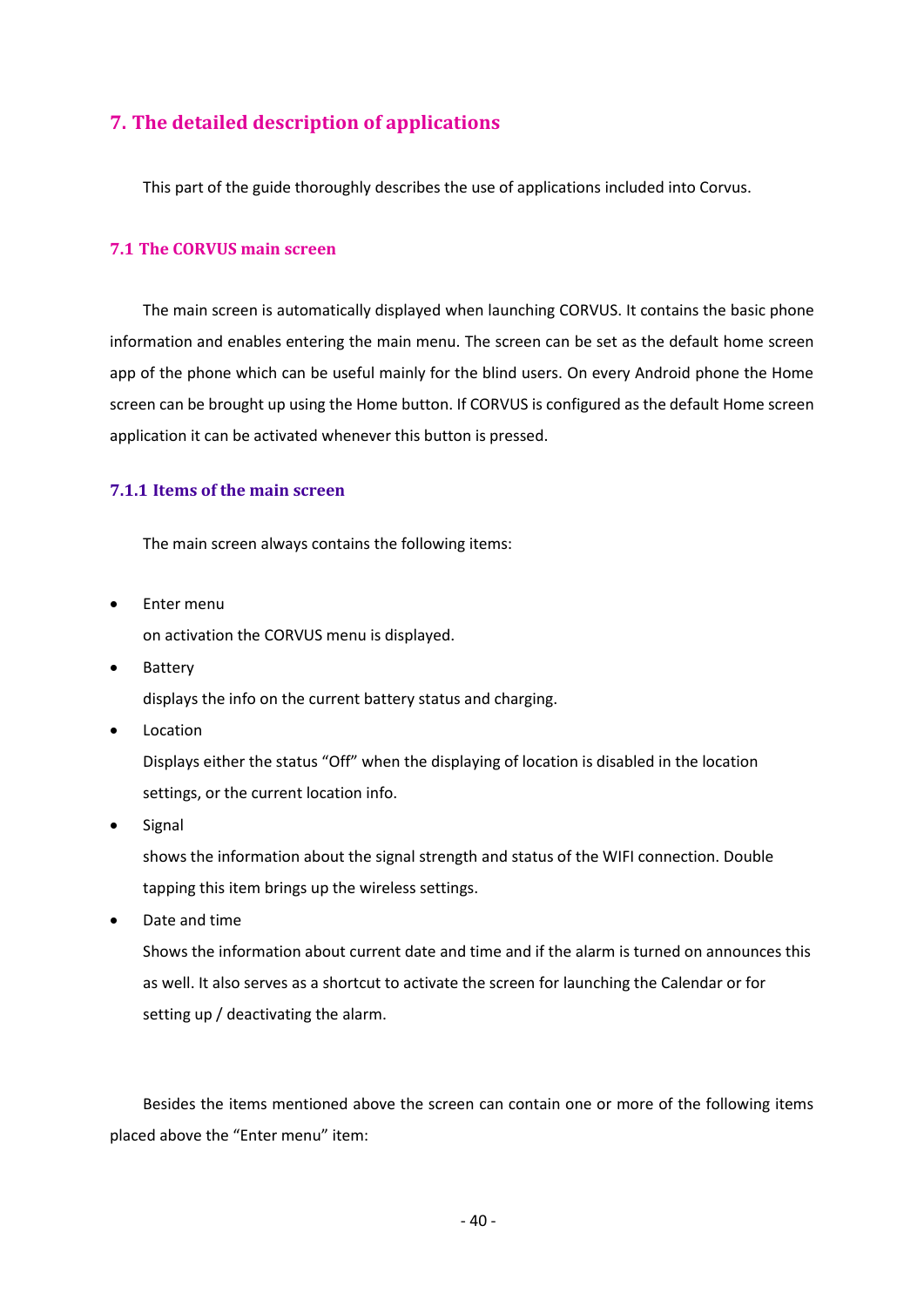**Notifications** 

The item is only displayed if there are any received notifications in Corvus. When activated, a list of notifications is displayed. These are simple text messages that can include an attachment in addition to the subject, text, date and time of posting. For example, a book that was sent to you by library staff, a Corvus update, a webpage link, and so on. Double-tap the particular notification to view details. The context menu contains, in addition to items that allow you to view detailed notification information and functions for selecting and deleting, other items that allow you to download the update, the book, or open a web page.

• Missed calls

the item is displayed only if the app registers the missed calls. On activation the register of missed calls is displayed.

• New messages

the item is displayed only when the app registers the unread SMS messages. On activation the inbox is shown.

Today's events

the item is displayed only when there have been events defined in the Calendar app for today. On activation the Calendar app (todays view Tobe more precise) is shown.

# **7.1.2 Special gestures**

The main screen of CORVUS enables utilizing of the 20 user definable shortcut gestures. These can be used to execute any CORVUS function but also to run any of the installed Android applications. The gestures can be configured in the app settings (the Main screen shortcuts section) the following 1- and 12- gestures can be used:

- Swipe in every four directions,
- 2-finger swipe in every four directions,
- Double tap and 2-finger double tap.

The following shortcuts are predefined in the application:

- 1-swipe left: brings up the new message dialog
- 1-swipe down: displays the list of contacts
- 1-swipe up: displays the called numbers
- 1-swipe right: the Phone app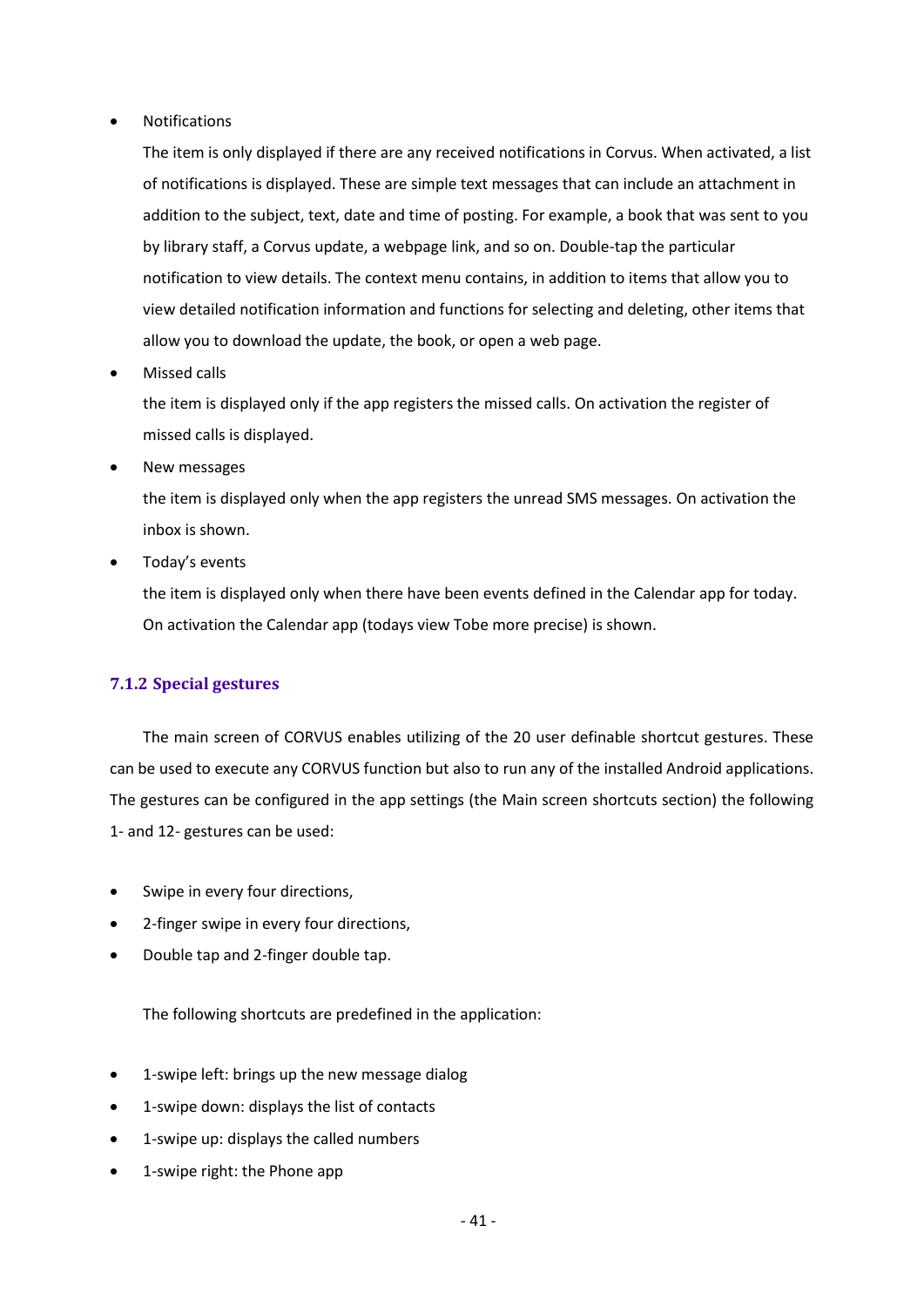- 1-double tap: profiles
- 2- finger double tap: The Applications app (this shortcut cannot be changed)

## **7.2 The Location app**

It can be used to retrieve the current location using the GPS technology and the internet connection. It's launched from the Corvus main screen exclusively, the information on the current location can be displayed directly on the main screen.

When launched, the app tries to use the GPS technology to retrieve your current location and subsequently the internet connection to retrieve the address of your current location.

The main screen contains the following items:

- Location: If this item is unavailable, the GPS data is not available and the app is trying to retrieve it. When it reads "coordinates only" then there are only the geographical coordinates available because there's no internet connection active. When the internet connection is available, the location info containing the city, street, house number or the combination of this information is shown, depending on the configuration (see below). Double tapping this item displays the edit field containing all the available information on the current location.
- Send via SMS: This item is available only when the information on the current location could be retrieved. Activating the item creates a new SMS message with the body containing the Google Maps link displaying your current location.

## *Notes:*

- The GPS signal is transmitted via satellites in the sky. The signal is good outside. Inside the buildings it's usable only if you are near the windows or glazed door. The signal inside is almost always of worse quality than outside, so the location info can be inaccurate.
- Retrieving the GPS data upon launching the application can range from a few seconds to a few minutes, depending on the current conditions.
- Always take into consideration that the location information doesn't have to be absolutely accurate. The GPS accuracy is very dependent on the conditions (the number of satellites, the number of buildings in the surrounding, …).
- The application's context menu contains the following items:
- Settings: Opens the application settings. More info can be found below in the Location app settings chapter.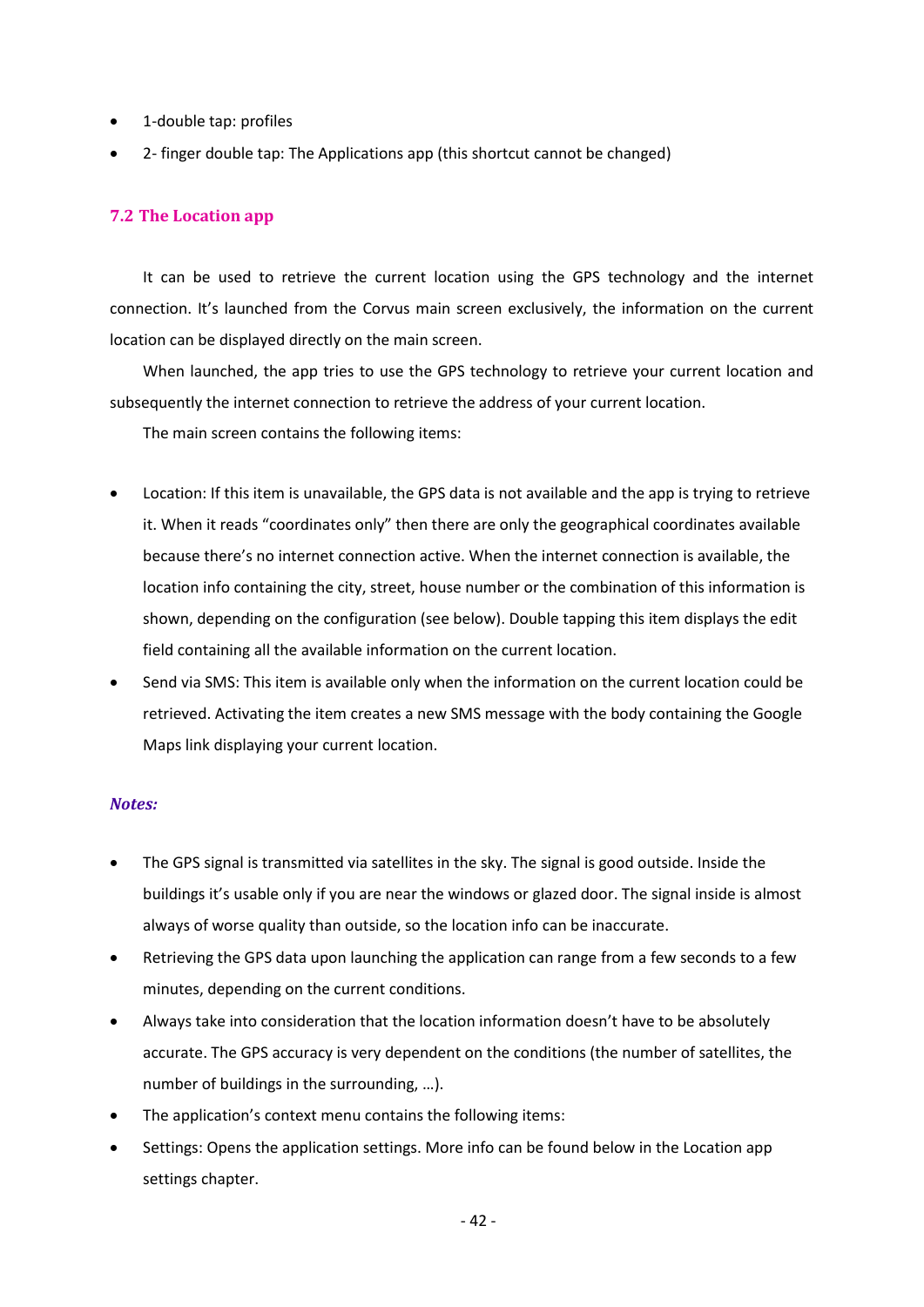## **7.2.1 The Location settings**

The following options are available:

- Show location on main screen: When activated the current location is displayed on the main screen. Warning: Displaying the location on the main screen has a big impact on the battery life.
- Short location info: Allows choosing what information will be displayed on the main screen (when the Show location on main screen option is activated) or in the Location app. The following options are available: Street, Street and number, City, City and street, and Full address.

## **7.3 The CORVUS main menu**

The main menu can be displayed by double tapping the "Enter menu" item on the main screen. It contains the following items:

• Phone

The app is used to manually dial the numbers that are not included in the contact list. For details see the Phone app chapter below.

• Contacts

the application for managing contacts. More info in the chapter on Contacts.

• Register

The application displays the information about calls. More info in the Register chapter.

• Messages

the application for managing SMS messages. More info in the SMS messages chapter.

• E-mail

The application provides e-mail Access. More info in the E-mail chapter.

**Profiles** 

the application currently supports switching the phone to one of the three profiles. The silent profile configures the phone so that no sound or vibration is made when receiving calls or messages. When the vibration mode is set the phone is using only vibrations to signal the incoming calls or messages. When the normal profile is set the phone uses both sound and vibration to signal the incoming call or message. If other than the normal profile is set the user is informed about this via speech when entering the main screen.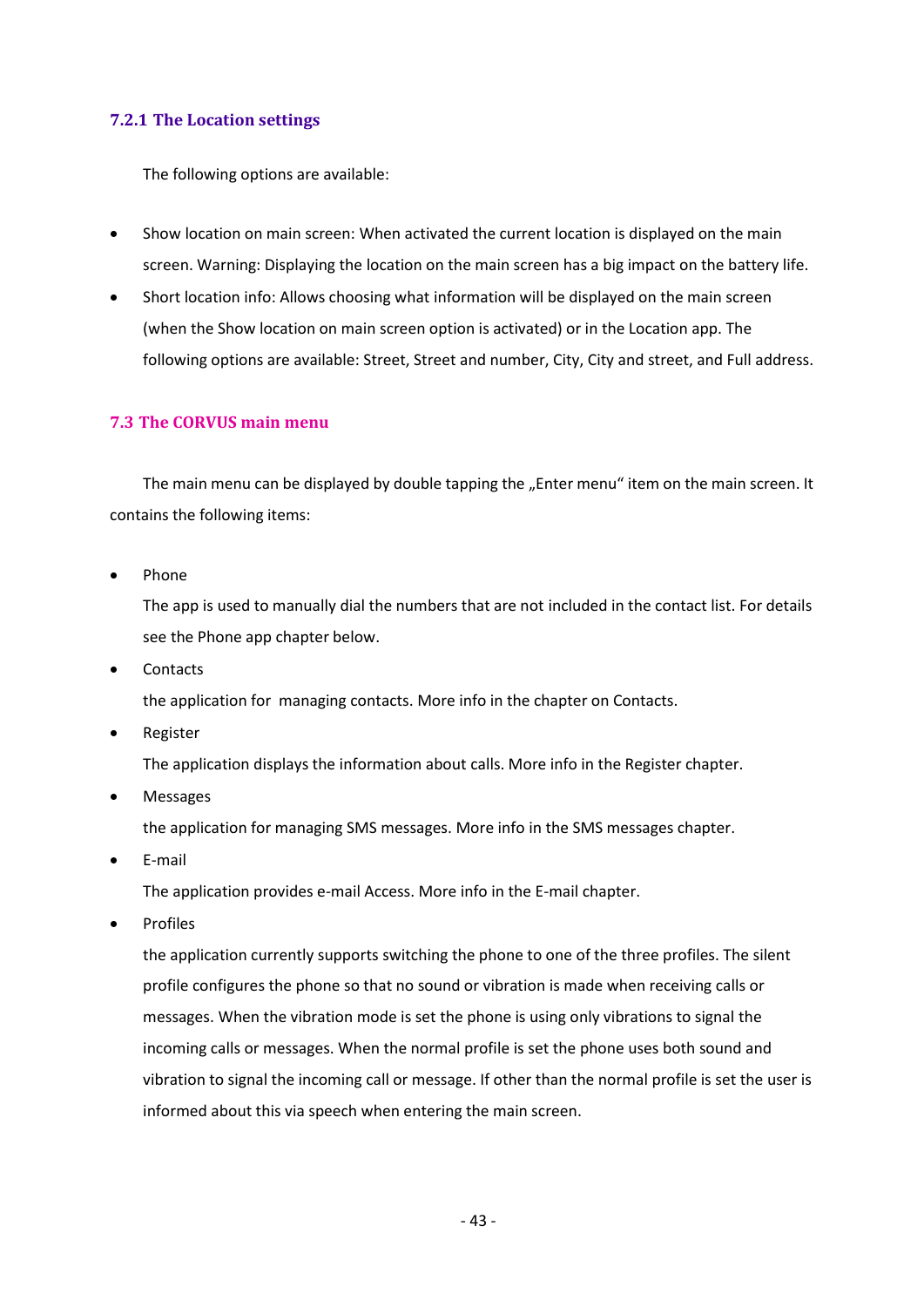• Applications

the application displays the list of other (less frequently used) Corvus applications. More info in the applications section.

• Settings

the application displays the set of dialogs to configure Corvus. More info in the Settings chapter.

• Help

the application contains basic information about the phone, the Corvus version, the license as well as means to download and install the application updates. More info in the Help chapter.

#### **7.4 The phone app**

The application can be used to manually dial the phone number. Its simple user interface consists of the edit field with the numeric keyboard (for more details on using the edit field consult the chapter "The edit field control"). After entering the phone number the call can be confirmed using the double tap gesture when out of keyboard or anywhere on the screen when the keyboard is turned off.

The app can be used to activate the speed dial. Enter and confirm any single number and Corvus will call the contact associated with the number. For more info on defining the speed dial number see the Contacts chapter.

In addition to items commonly displayed in the edit field context menus the app contains the items for calling the entered number using the both lines (detailed information about the lines can be found in the Contacts chapter), adding the number to contacts, and sending SMS.

This application handles the incoming call screen as well as the screen during call.

#### **7.4.1 The incoming call screen**

When receiving an incoming call, the list of two items is displayed – the caller name and the phone number information. If the telephone number is not stored in your contacts, then only the phone number is displayed.

On some phones using the older operating system the call can be answered by pressing and holding the Volume Up button, and rejected by pressing and holding the Volume Down button.

Press and hold the respective buttons until you hear a short beep. Shorter pressing of these buttons will only mute the ringtone without answering or rejecting the call.

Most of the phones using the newer operating system versions don't allow using these buttons due to operating system restrictions. Users of such devices are advised to turn on the "Enable accepting and rejecting the call by gestures" option in the "During call behavior" settings and then use

- 44 -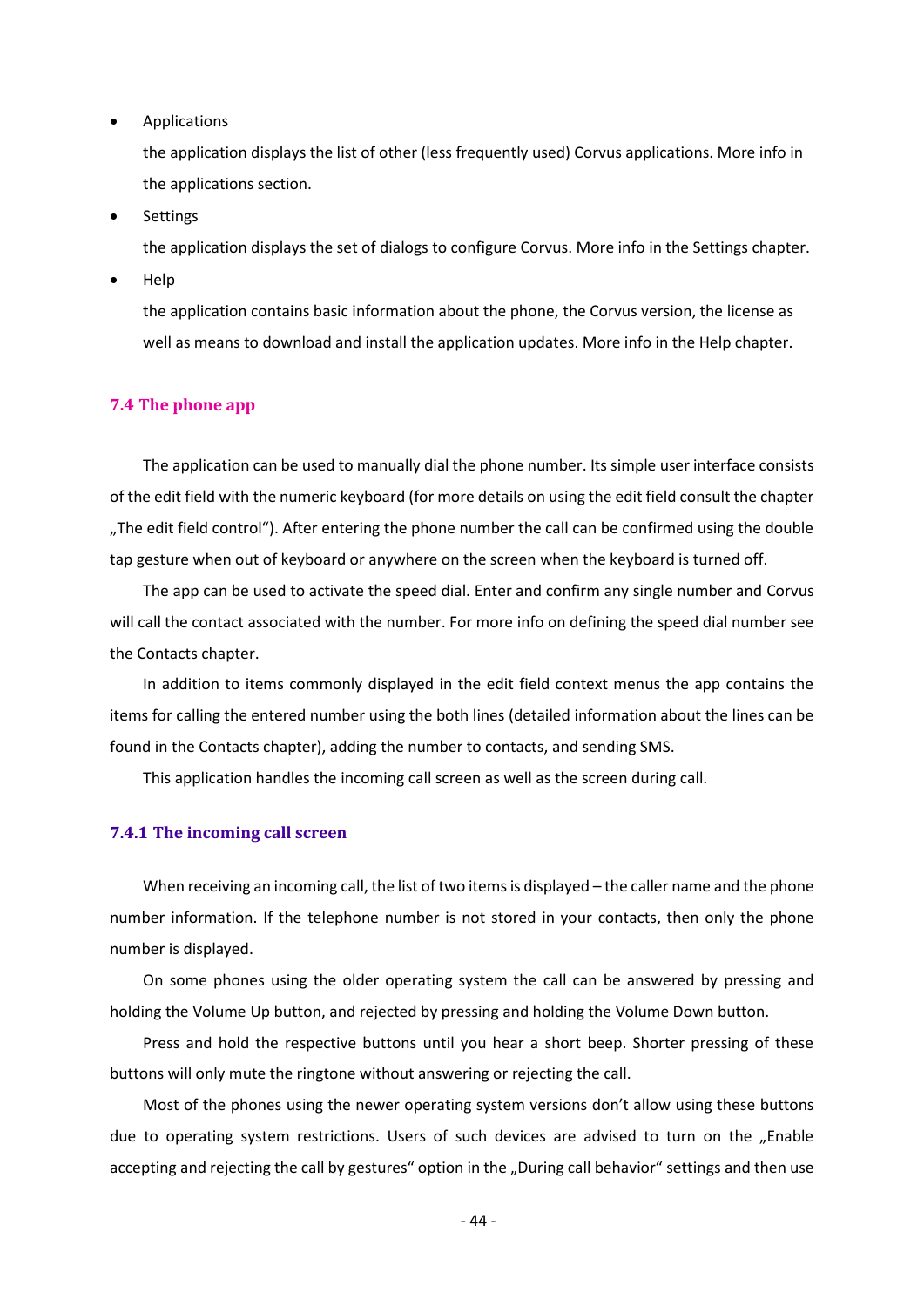the gestures to accept and reject the call. In that case use the two-finger swipe right to answer the call and two-finger swipe left to reject it.

When either Control by buttons or the combined mode is active, then on this screen the four buttons at the bottom of the screen have the following meaning (buttons are described from left to right):

- (1)The Reject call button: pressing it rejects the call (same as 2-finger swipe left)
- (2)Up arrow: moves the cursor one item up (same as swiping up)
- (3)Down arrow: moves the cursor one item down (same as swiping down)
- (4)The Accept call button: accepts the call (same as 2-finger swipe right)

# **7.4.2 The screen displayed during the call**

The following list of items is displayed during the call:

- Speaker: toggles the status of the loud speaker when double tapped.
- Cancel: cancels the ongoing call. The option will be most likely removed. It is recommended to configure the power button for this purpose in the Android settings.

CORVUS makes it possible to configure several parameters controlling its behavior on this screen. For more info see the section on during call behavior.

The shift buttons have special meaning on this screen.

- Short-pressing 1-shift can be used to activate/ deactivate the loudspeaker.
- Long-pressing 1-shift activates the Voice Recorder and the recording starts immediately. The Voice Recorder records only the voice from the microphone of the phone and it is very likely that only your voice will be heard in the recording, and not the voice of the other side. If you want to record the voice of the other side too, we recommend activating the loudspeaker before the recording starts. Stop recording by short/ long pressing of 1-shift button. The recording will stop and you will be back on during call screen.

## *Notes:*

Recording during Call" may not work on some phones.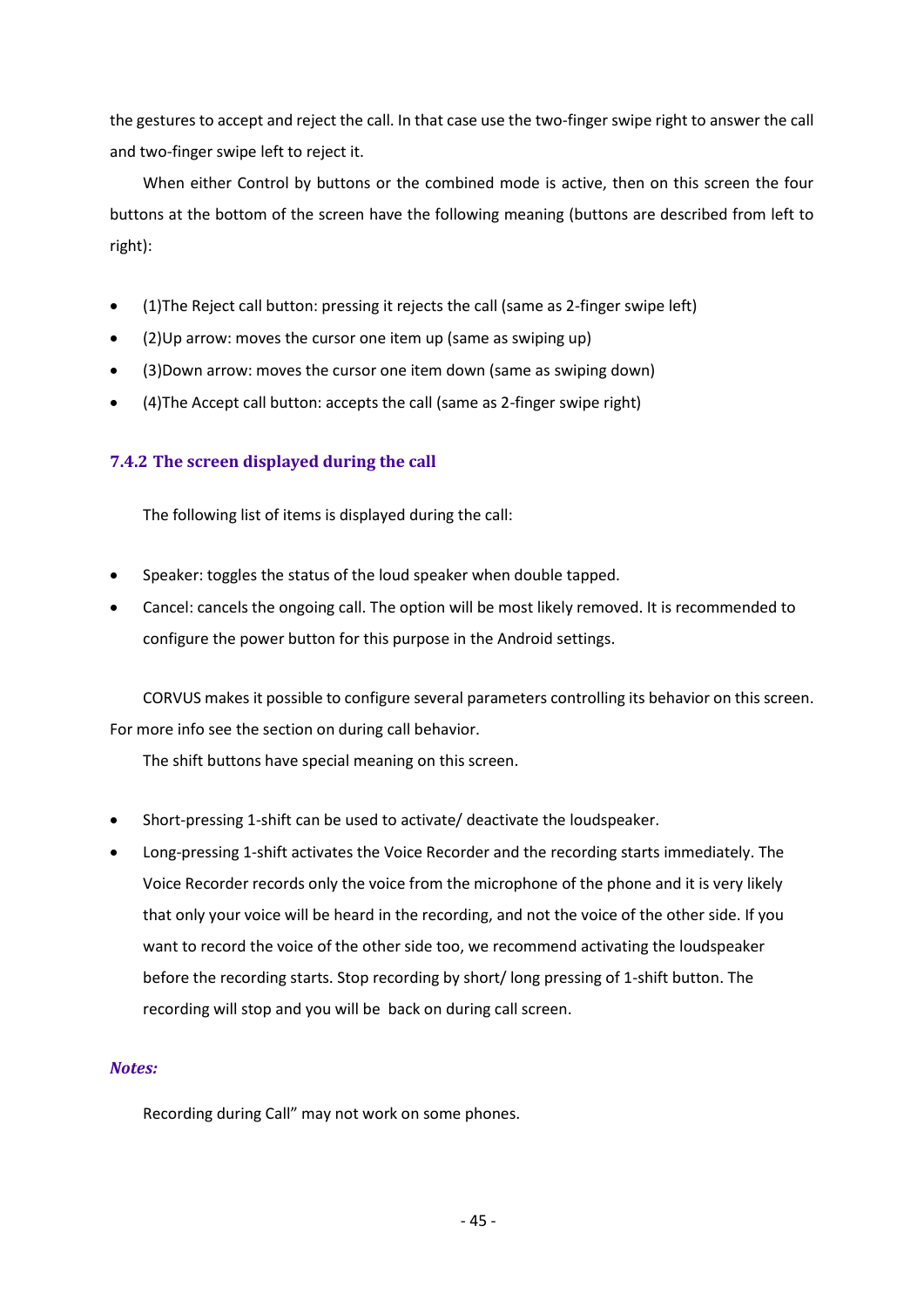• Long pressing the 2-Shift: Displays the Corvus Home screen and stops Corvus from trying to move the screen displayed during the call to the foreground. In this mode you can actually use the phone, e.g. to store the new phone contact etc. To return to the screen displayed during the call swipe left on the Corvus Home screen.

When either Control by buttons or the combined mode is active, then on this screen the four buttons at the bottom of the screen have the following meaning (buttons are described from left to right):

- (1)The Cancel button: pressing it cancels the call (same as the 2-finger swipe left)
- (2)Up arrow: moves the cursor one item up (same as swiping up)
- (3)Down arrow: moves the cursor one item down (same as swiping down)
- (4)Enter: activates the selected control (same as double tapping)

## **7.5 The contacts app**

The application is used to manage the contacts. The contacts are displayed using the standard list control. The list can be filtered using the Find function found in the context menu brought up by 2 finger double tapping any contact. It can also be activated using the 1-swipe up and 1-swipe down gestures which are used to switch the keyboards in the edit field controls.

To change the status of selection for the particular contact, use the swipe right gesture. To return back to the main menu use the swipe left gesture.

The default item of the context menu invoked by double tap is "call through the line 1"item. The default item is automatically activated by double tapping the particular contact.

When either Control by buttons or the combined mode is active, then on this screen the four buttons at the bottom of the screen have the following meaning (buttons are described from left to right):

- (1)The Find button: pressing it opens the find dialogue (same as 1-swipe up / down)
- (2)Up arrow: moves the cursor one item up (same as swiping up)
- (3)Down arrow: moves the cursor one item down (same as swiping down)
- (4)Make a call: initiates a call to a selected contact (same as double tapping)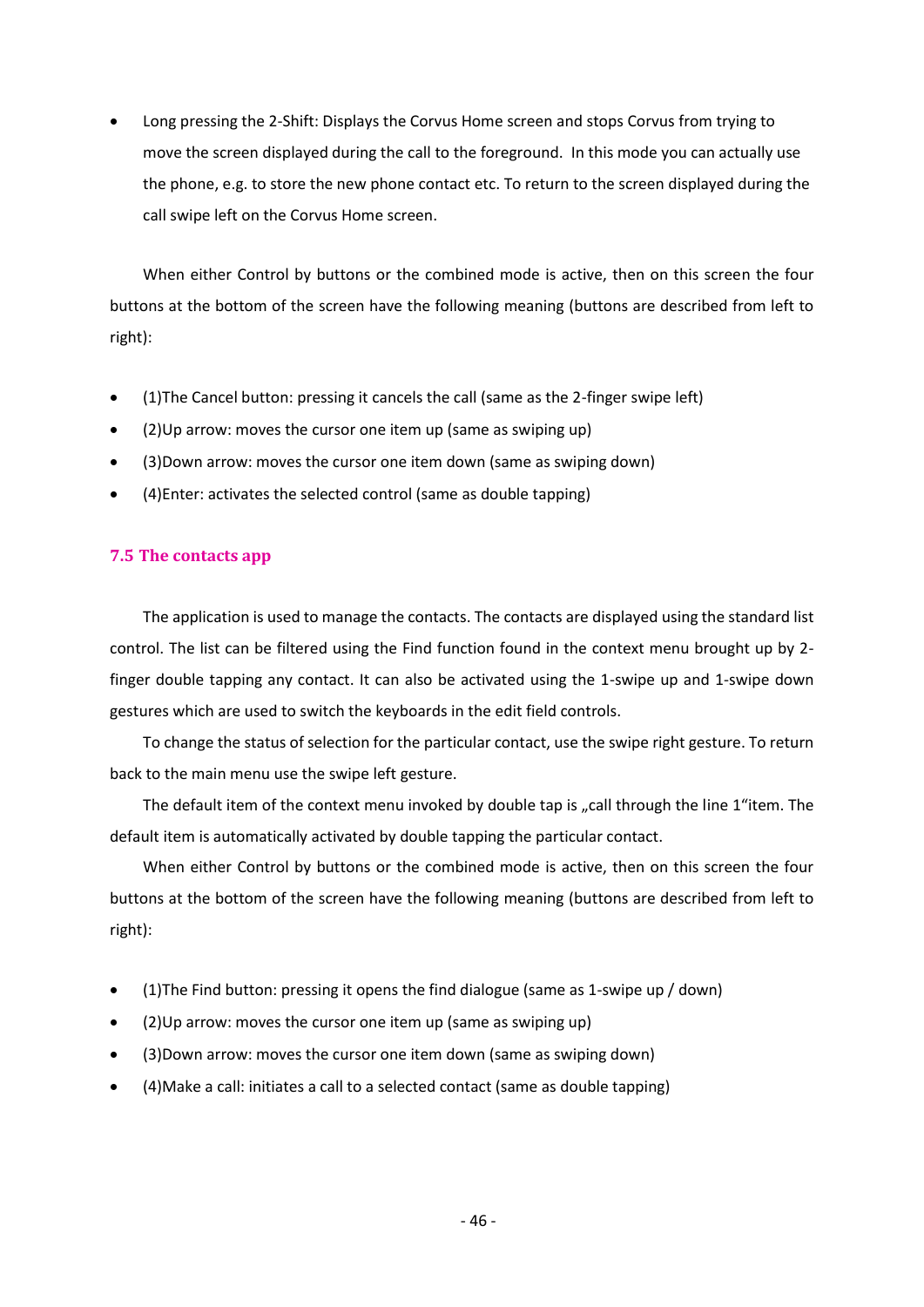#### **7.5.1 The Contacts app context menu items**

The context menu of the Contacts app contains the following items:

- Call through the line 1 (default) / Call through the line 2: These items enable dialing the number associated with the currently selected contact (when there are multiple phone numbers associated CORVUS displays the list of them to choose from). The prefix that will precede the dialed number for the previously mentioned lines can be defined via settings. This function can be useful e.g. to temporarily activate the Clir function (to hide the caller's number). For example Orange Slovakia uses the \*31# prefix to temporarily hide our phone number. Thus we can configure this prefix for line 2 in the application settings and the line 1 prefix will be left undefined. If we want to call with our number being displayed we can use the line 1 otherwise we can use line 2 because if using line 2 the \*31# prefix is automatically added to any number called.
- Send a message: allows sending message to the selected contact. More info in the chapter on SMS messages.
- New: creates new contact. After invoking this function the application asks for contact's name, surname, and the phone number and will use the data to create the new contact. Other data can be added using the edit function. More info below.
- Edit: After activating the item the list of details about the selected contact is shown. Each detail can be edited by double tapping. Another phone number, e-mail address, or note can be added using the Add detail item. When the new detail is added by double tapping its name it is empty. It's necessary to edit it and enter the data in the next step. The particular detail can be removed by editing it and removing its content (by confirming the empty edit field).
- Delete: removes selected contact. The function can be invoked using the 1-2-finger tap gesture.
- Send number via SMS: allows sending the information about selected contact using SMS. The app generates a simple SMS message containing the name and phone number of the contact readable on any phone. Upon invoking this function the standard dialog for writing SMS is displayed with the text of the message filled-in.
- Assign a ringtone: allows assigning a ringtone for the selected contact. Upon activation the ringtone browser can be brought up using the "Set" item. The ringtones available in the multimedia library can be previewed and one of them can be selected by confirming it. Besides that it is possible to reset the ringtone for the selected contact with the "Use a default ringtone" item.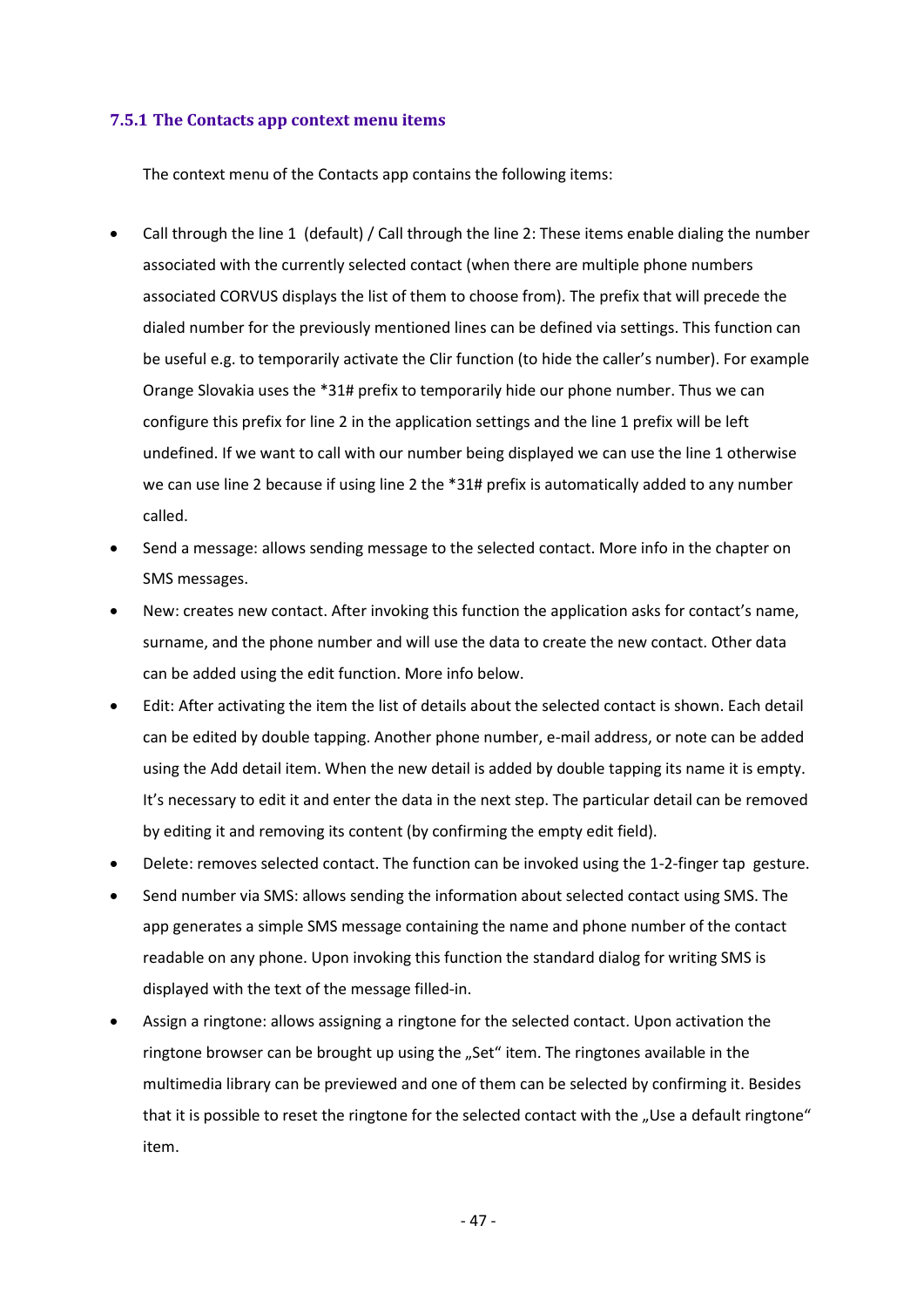- Speed dial: The function allows defining the speed dial. Upon activation the list of numbers containing the info of the contact being assigned to each number is displayed. By confirming the desired number the selected contact, and searched text (this item is shown only when the app is displaying the list filtered by search) can be assigned, or the assigning can be reset using the equally named item. If the selected contact is assigned a number and that number is entered and confirmed using the phone app the call to the particular contact will be made. Besides the selected contact it is possible to assign the searched text as a speed dial. When activating the number configured like this the list of contacts containing the search string as a part of their name or surname will be shown.
- Find: The function allows reducing the contact list to those containing the given string. The function can be activated using the 1-swipe up / 1-swipe down gestures directly from within the list of contacts. Upon activation enter and confirm the desired string and the list of contacts will automatically be reduced to contacts that contain the search string in their name or surname. If you wish to display the entire list again activate the Find function, delete the text in the edit field, and confirm the empty field.

Note: In the editable edit fields it is possible to input text using the speech recognition feature. More info on speech recognition can be found in the "Speech recognition" chapter above.

- Toggle selection: selects the unselected / unselects the selected contact. 1-swipe right on the particular contact is the equivalent gesture to this function.
- Select all: Upon activation all the contacts listed will be selected.
- Clear selection (the item is unavailable if there are no contacts selected) allows deselecting all selected contacts at once.

# **7.6 The Register app**

The Register application can be used to manage the registers of calls. Upon launching the following menu is shown:

• Called numbers

contains the list of called numbers in chronological order.

• Missed calls

contains the list of missed calls arranged in chronological order.

• Received calls

contains the list of received calls arranged in chronological order.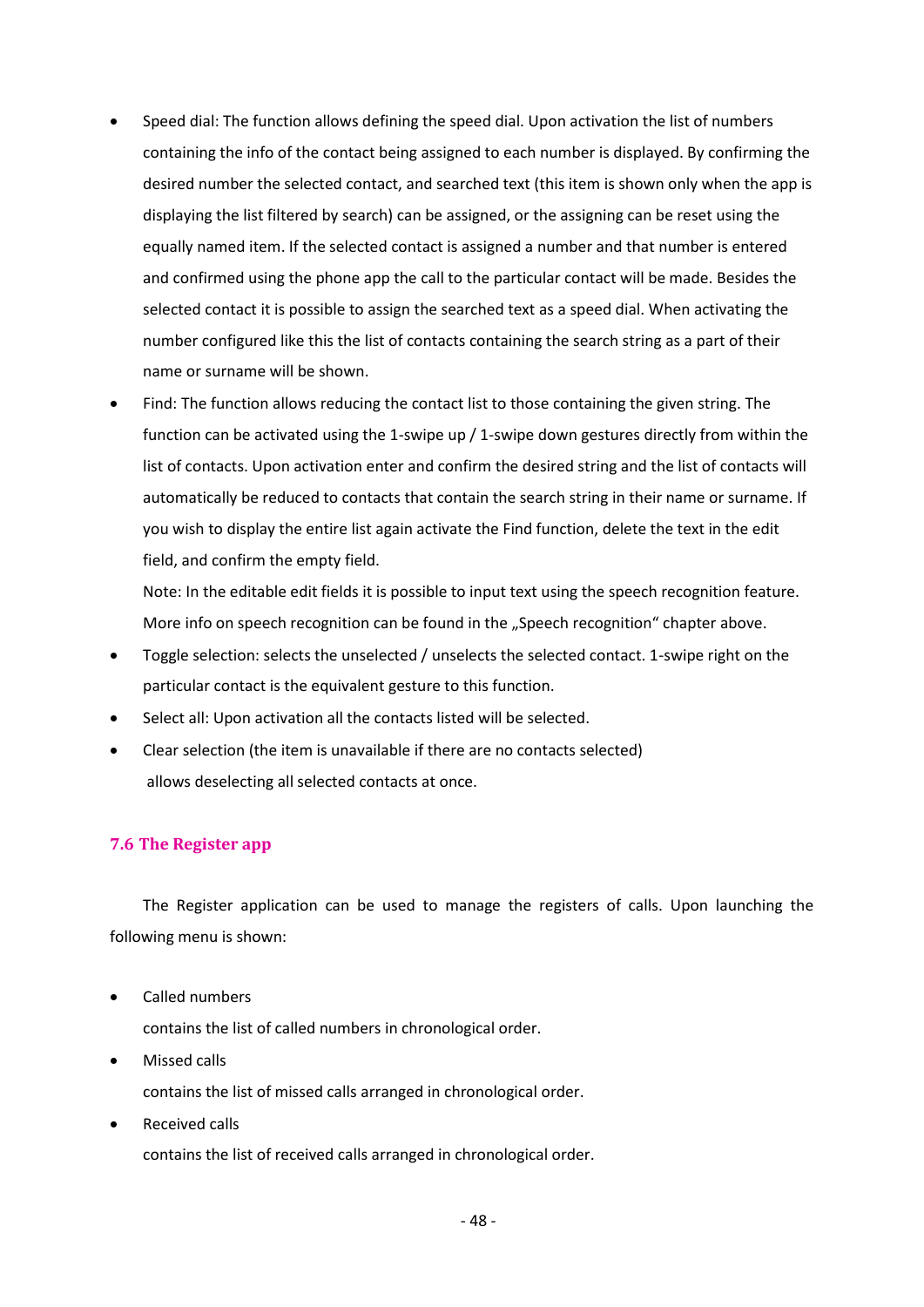• Other calls

contains the list of calls not falling into any of the above categories arranged in chronological order. E.g. some Samsung phones store the calls that were rejected by user in a special manner, etc.

## **7.6.1 The Register of calls list**

After invoking one of the above mentioned items the particular list is shown. Each item consists of the phone number or the name of contact to which the call was made / from which the call came depending on the list currently in place. Then the date and time of the call follows, followed by its duration. Furthermore the speech output announces the meta information on the item's position in the list.

Double tapping any of the items dials the selected contact using the line 1. 2-finger double tapping displays the context menu.

# **7.6.1.1 The Register of calls context menu**

The context menu contains the following items:

- Call through the line 1 (default): When activated the contact associated with the record will be called using the line 1.
- Call through the line 2: When activated the contact associated with the record will be called using the line 2.
- Send a message: The function invokes a standard dialog for composing the new message with a phone number filled-in.
- Add to contacts: Upon activation the standard wizard for creating new contact will be launched. The telephone number field will be automatically filled-in by a caller number.
- Show details: Upon activation the read-only edit field with the detailed information about the selected event is displayed.
- Delete events older than 30 days: Activating this function removes all events older than 30 days from the current register.
- Delete all events: Activating this function removes all events of the current register.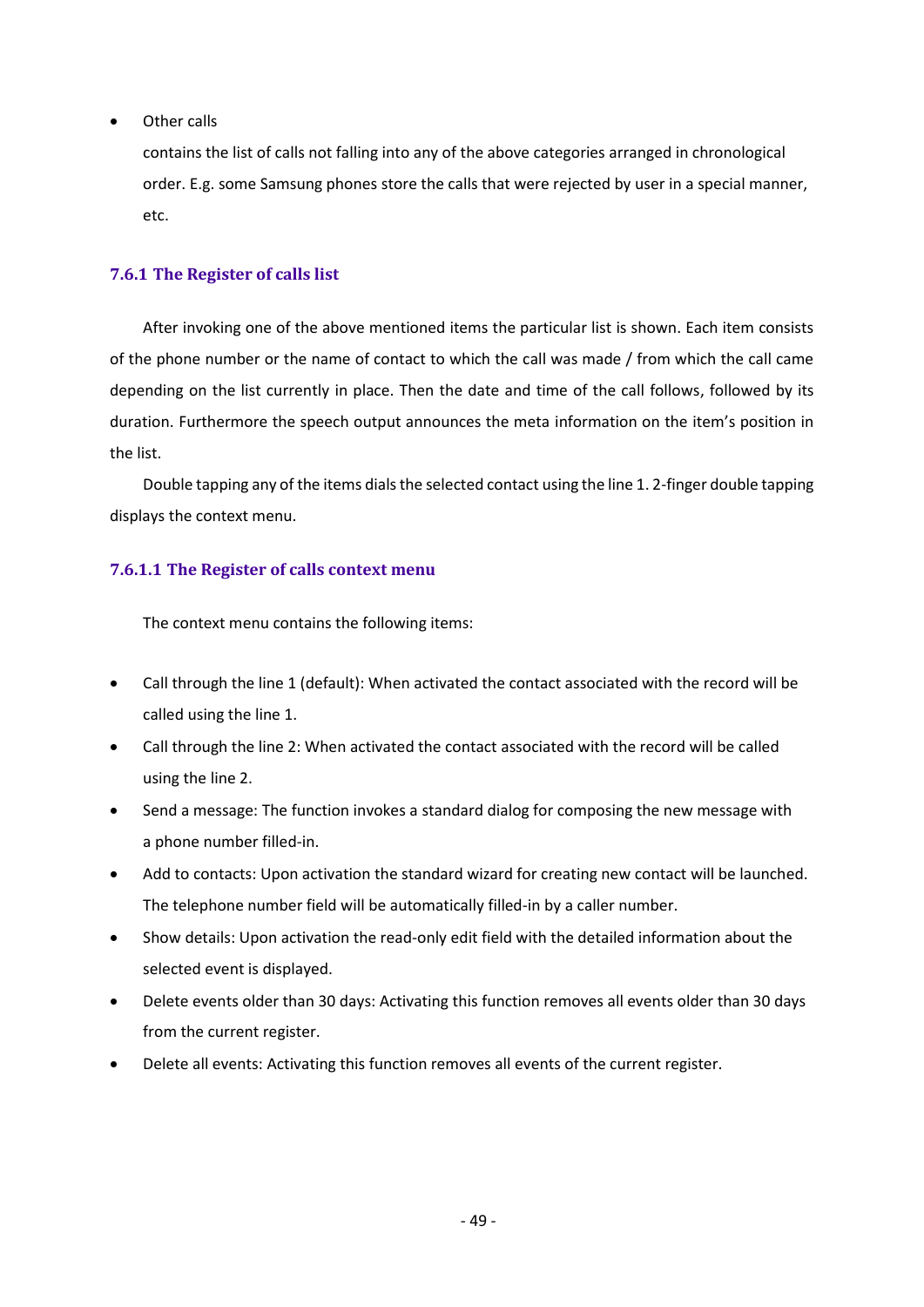#### **7.7 The Messages app**

Warning: if you want to be able to perform all operations with SMS messages, then Corvus must be set as default SMS application. If this is not the case, then you will receive an information about it and you can then set Corvus as default SMS application.

The application provides functions to manage the SMS messages. The messages are displayed using the standard folder structure known from the classic keypad phones. Upon launching the app the following menu is displayed:

• New message

the dialog for writing the new message is shown upon activation. See the New message chapter for more details.

• Inbox

the list of received messages is displayed when activated. More info can be found in the List of messages chapter.

- **Sent** the list of sent messages is displayed upon activation. More details in the List of messages chapter.
- Undeliverable

the list of messages that could not be sent is displayed when activated. See the List of messages chapter for more details.

Corvus currently doesn't support receiving and sending the MMS messages. Only a descriptive SMS with the info about this event is generated when the attempt to deliver the MMS message to you is made. If you use Android older than 4.4 the MMS is received and processed using the particular default application through which the messages can be viewed. Android 4.4 and up doesn't store the original MMS message. If you use these newer versions of Android and the MMS messages are important to you turn off the processing of MMS messages in your phone. Most operators will deliver the SMS messages informing of the option to see the undeliverable MMS on the web when the receiving of MMS is deactivated.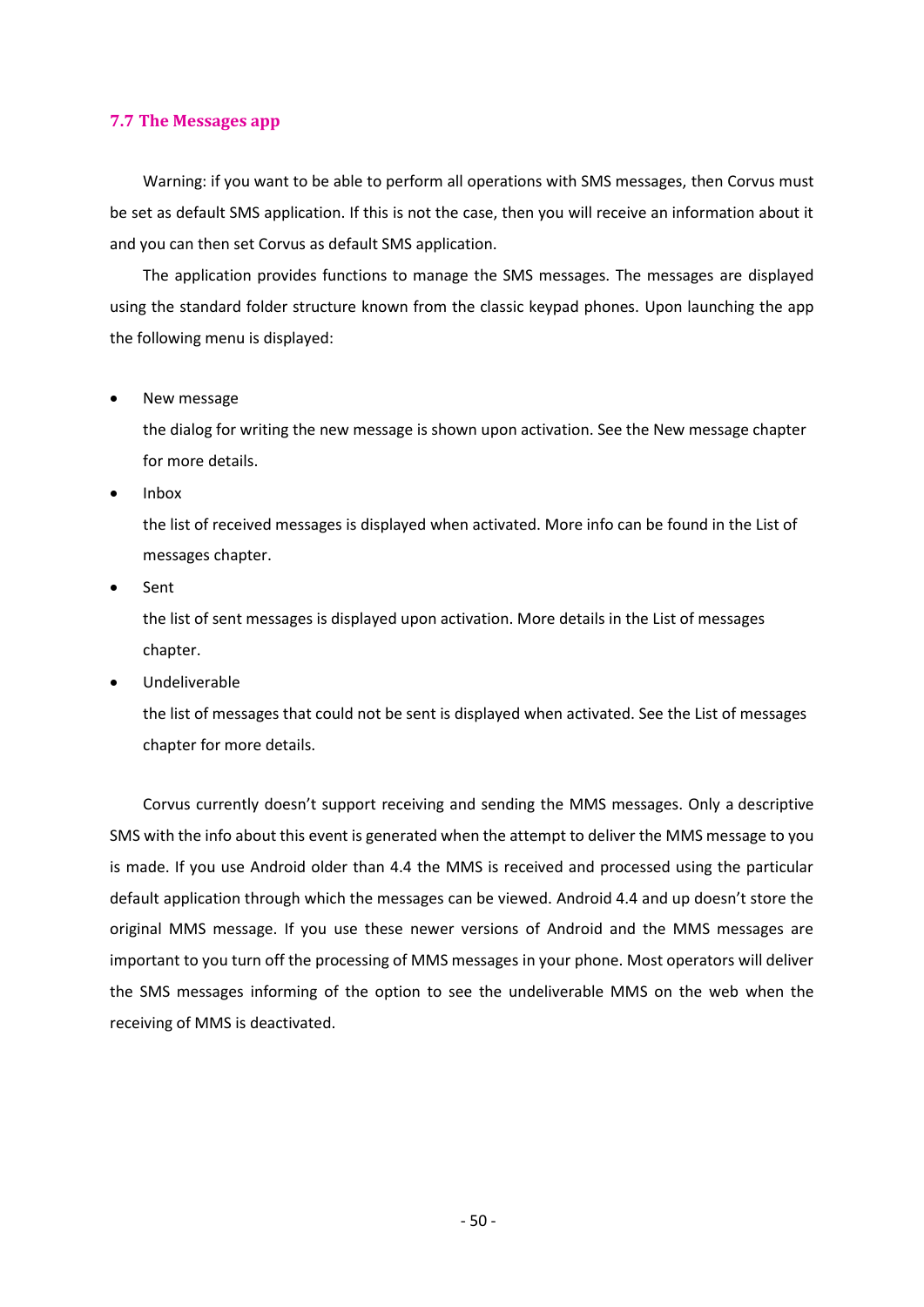#### **7.7.1 New message**

Warning: if you want to be able to perform all operations with SMS messages, then Corvus must be set as default SMS application. If this is not the case, then you will receive an information about it and you can then set Corvus as default SMS application.

The dialog is used to create the new messages although it's shown also when forwarding existing messages or when replying to messages. In such cases some items are already filled-in.

On activation the following menu is displayed:

- Edit text: when double tapped the edit field to enter the text of the message is displayed. Note: In the editable edit fields it is possible to input text using the speech recognition feature. More info on speech recognition can be found in the "Speech recognition" chapter above.
- Edit recipients: when activated the edit field to manually enter one or more phone numbers is shown. Each phone number must be entered on a separate line. Use this edit field for sending the message to phone numbers not stored in the contacts.
- Add recipients from the list: When activated the list of contacts through which it is possible to select one or more recipients is displayed. If you wish to select only one recipient locate it in the list and double tap it. Multiple recipients can be selected using the select feature which Works the same as in the Contacts app.
- Send: sends the message upon activation. To successfully send the message at least one phone number must be entered. If you decided not to send the message you can close the Window at any time by swiping left.

#### **7.7.2 The list of messages**

Warning: if you want to be able to perform all operations with SMS messages, then Corvus must be set as default SMS application. If this is not the case, then you will receive an information about it and you can then set Corvus as default SMS application.

This chapter describes the component to view the messages in the Inbox, Sent, and Undeliverable folders.

It's a standard list with the messages being arranged in chronological order. Use the standard list gestures to move through messages (see the List control chapter for more info).

When the cursor is placed on the particular message depending on the folder either the sender (in the inbox) or the recipient (in the Sent or Undeliverable folders), followed by a metainformation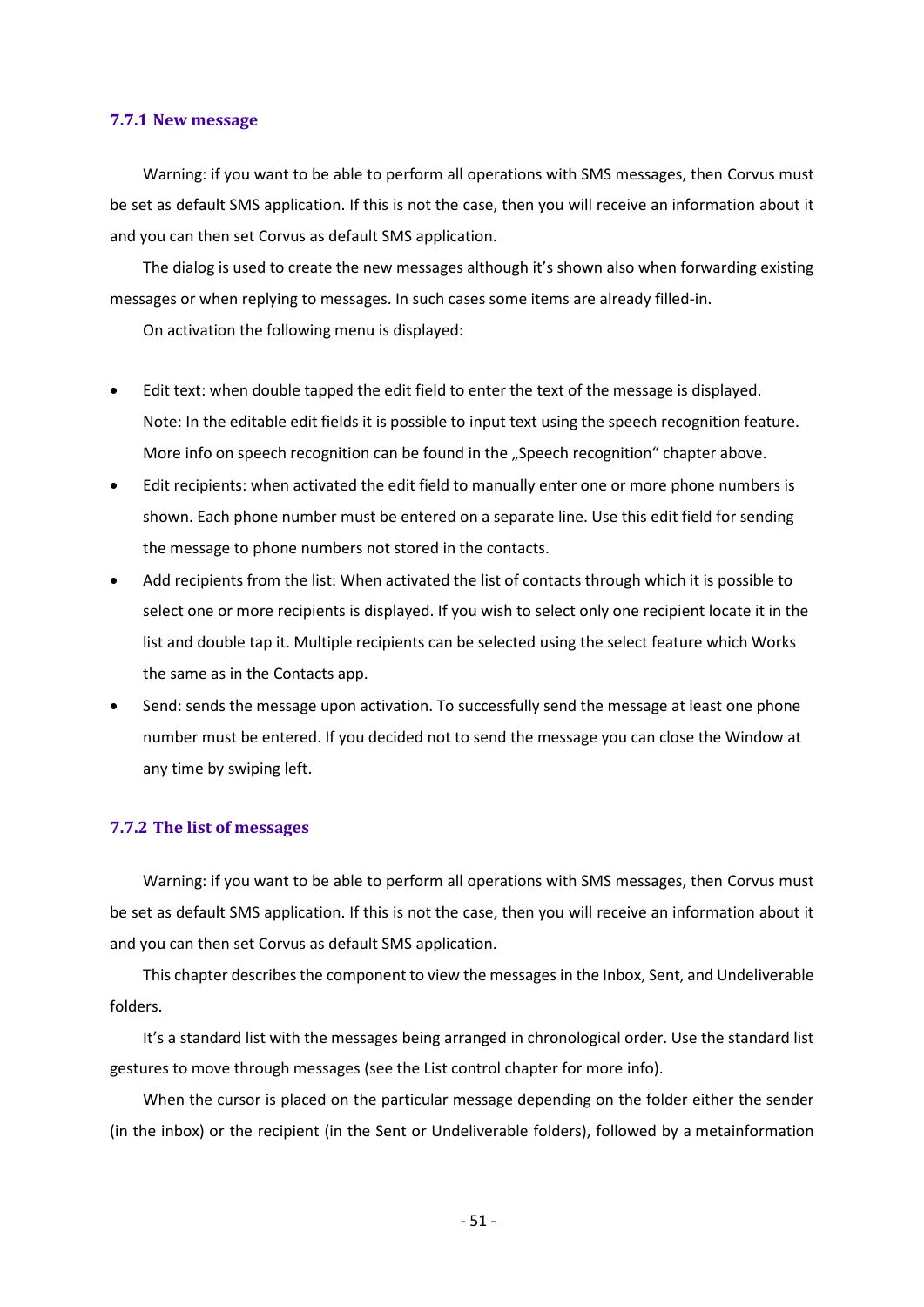about the item position (e.g. 1 of 10) and then the content of the message is being announced using the speech engine.

The particular messages can be selected to perform one of the mass operations (see the context menu). To toggle the state of selection use the swipe right gesture just like in the Contacts app.

By double tapping the particular message the details can be shown. 2-finger double tap displays the context menu.

### **7.7.2.1 The context menu items of the message list**

The context menu of the message list contains the following items:

- Read: Displays the detailed info about the selected message upon activation.
- Reply: Allows replying to the selected message. The item is not available in the Sent folder. When activated the standard dialog for composing the new message is displayed with the recipient being filled-in.
- Forward: The function invokes the standard dialog for composing the new message with the text of the message being filled-in.
- Delete: use this function to remove the selected message. The function can be invoked using the 1-2-finger tap gesture.
- Extract telephone numbers: After invoking this function CORVUS tries to analyze the message and find the phone numbers within its content. Consequently the list containing the phone number of the sender, and the numbers found within the text of the message is shown. By double tapping the particular phone number the Phone app is launched with the phone number entered. The phone number can be further utilized using one of the context menu items of the Phone app.
- Toggle selection: Toggles the state of selection of the selected message. The function can be invoked using the swipe right gesture.
- Select all: Selects all the messages within the current list.
- Unselect all: Cancels the current message selection.

#### **7.8 The E-mail app**

The E-mail application allows basic handling of e-mails using the IMAP protocol. When launched the list of accounts is displayed. The list is empty when launched for the first time. The new account can be added via the list of accounts context menu.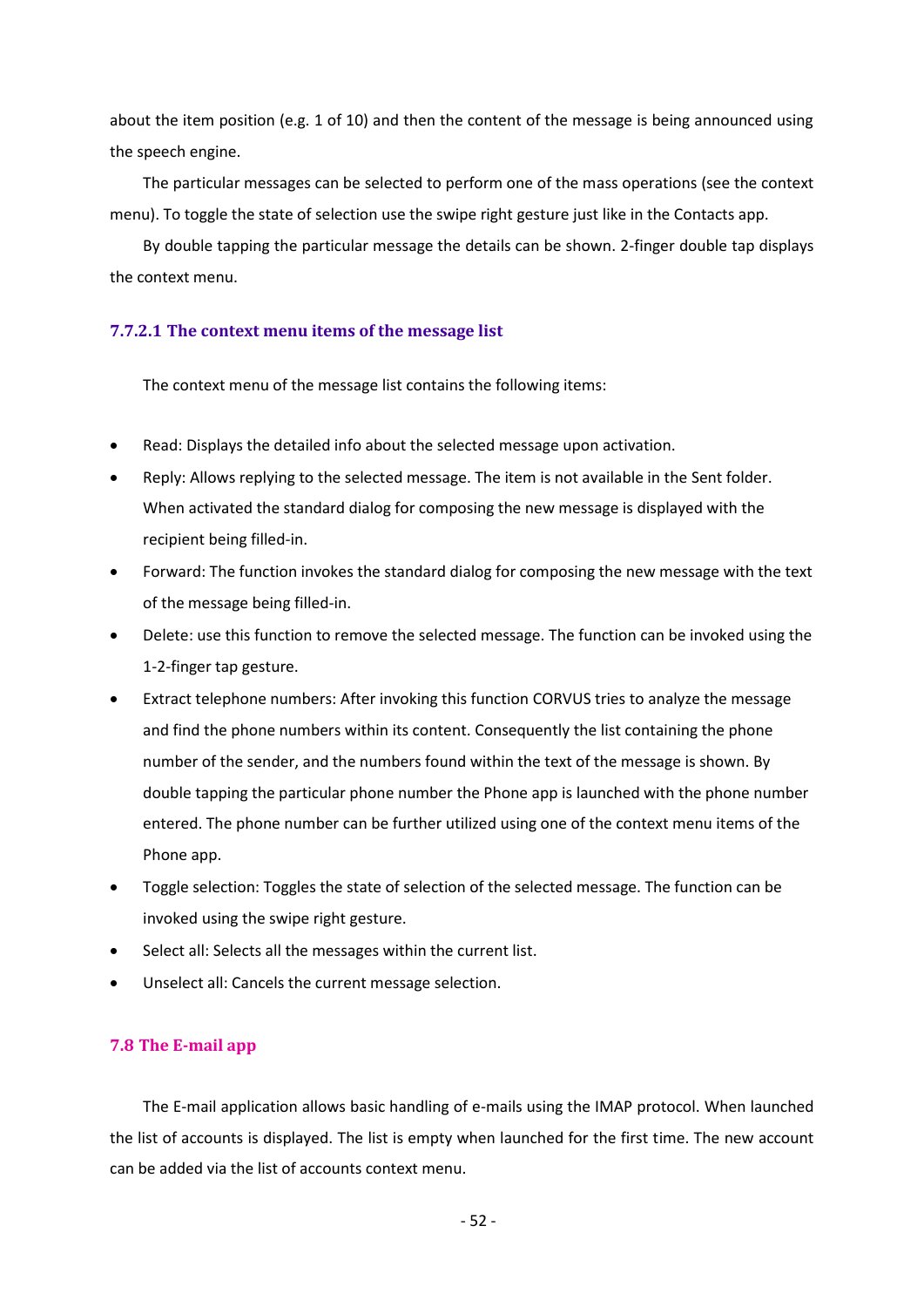Double tapping any account name in the accounts list displays the inbox folder for that account. Content of the folder is displayed using the messages list window described in the dedicated subchapter below.

The accounts list context menu contains the following items:

- List folders: When activated the list of all folders of the selected account is displayed. It's a linear list containing all folders and subfolders. Double tapping the particular folder shows the list of messages in that folder.
- Add account: When invoked the guide to add a new account is displayed. It will ask for the basic account parameters and when entered the account is created. The detailed info on the various account parameters can be found below in the Edit account chapter.
- Edit account: When activated the account settings window is displayed. Through this window it is possible to edit the account parameters entered into the Add account guide but also the additional ones. The detailed info can be found below in the Edit account chapter.
- Delete account: Upon activation the selected account will be removed.

## **7.8.1 Edit account**

The list of parameters shown below can be configured for each account. The parameters marked \* are required:

- \*Account name: The brief account name to be shown in the list of accounts. The application generates the name on creation but it can be overwritten.
- \*Your full name: Enter your full name to identify the e-mail sender.
- E-mail address: Enter your e-mail address here.
- \*IMAP server: Enter the address of the IMAP server to connect to for this account. The edit field will be automatically filled in case you use the services of any of the most commonly used distributors of email services.
- \*IMAP port: enter IMAP port here. The IMAP service is usually provided via port 993 as automatically filled-in in the edit field. Its unencrypted variant uses port 143. We advise to use the encrypted service when possible.
- \*IMAP user: Enter your e-mail login here.
- \*IMAP password: Enter your e-mail password here.
- Encrypt connection: When checked the application tries to communicate with the server via the secure channel using SSL.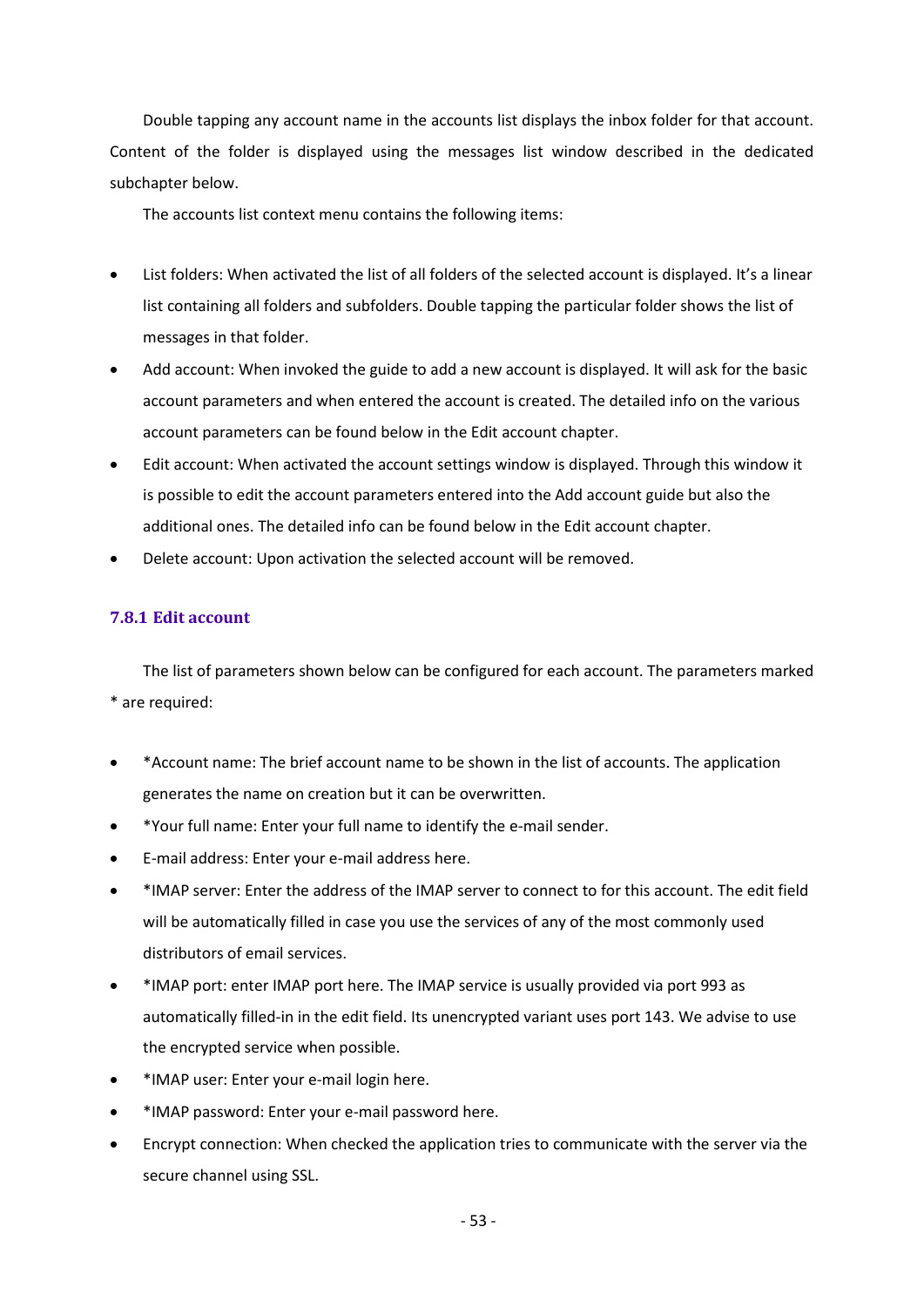- Do not verify certificate: When checked the application will not verify the validity of certificate when communicating via the secure channel. The option must be checked when the server is using the self-signed certificate.
- \*SMTP server: Enter the address of the SMTP server through which the e-mail will be sent. The edit field will be automatically filled in case you use the services of any of the most commonly used distributors of email services.
- \*SMTP port: Enter the port of the SMTP server. The encrypted SMTP is usually provided via port 465 as automatically filled in the edit field. The unencrypted SMTP uses port 25 its usage is however not recommended. Many internet service providers are blocking this port.
- SMTP user: Enter the user name assigned by your SMTP provider. It's usually the same as the IMAP user name. SMTP servers do not always require the user name and password thus in such cases the edit field can be left empty.
- SMTP password: Enter the password assigned by your SMTP provider. The password is usually the same as the IMAP password. SMTP servers do not always require the user name and password thus in such cases the edit field can be left empty.
- Encrypt connection: When checked the application tries to communicate with the server via the secure channel using SSL.
- Do not verify certificate: When checked the application will not verify the validity of certificate when communicating via the secure channel. The option must be checked when the SMTP server is using the self-signed certificate.
- Cite original text in reply: When checked the text of the original message will be added under your message when replying.
- Number of Preloaded messages: Select tone of the predefined values. The option determines the amount of messages to be loaded at once when opening the folder / when double tapping the "load next messages" item. The option can be useful if your folders contain a big amount of messages and you're connecting via limited mobile connection.
- Signature: When not empty the signature text is added under each message written by you.
- Attachments directory: The option can be used to configure the directory where the attachments are stored. The default value is the Attachments directory found in the Corvus directory in the internal memory storage of the phone.
- Use trash when deleting messages: If checked, then the deleted messages are moved to trash Folder. Otherwise they are completely deleted.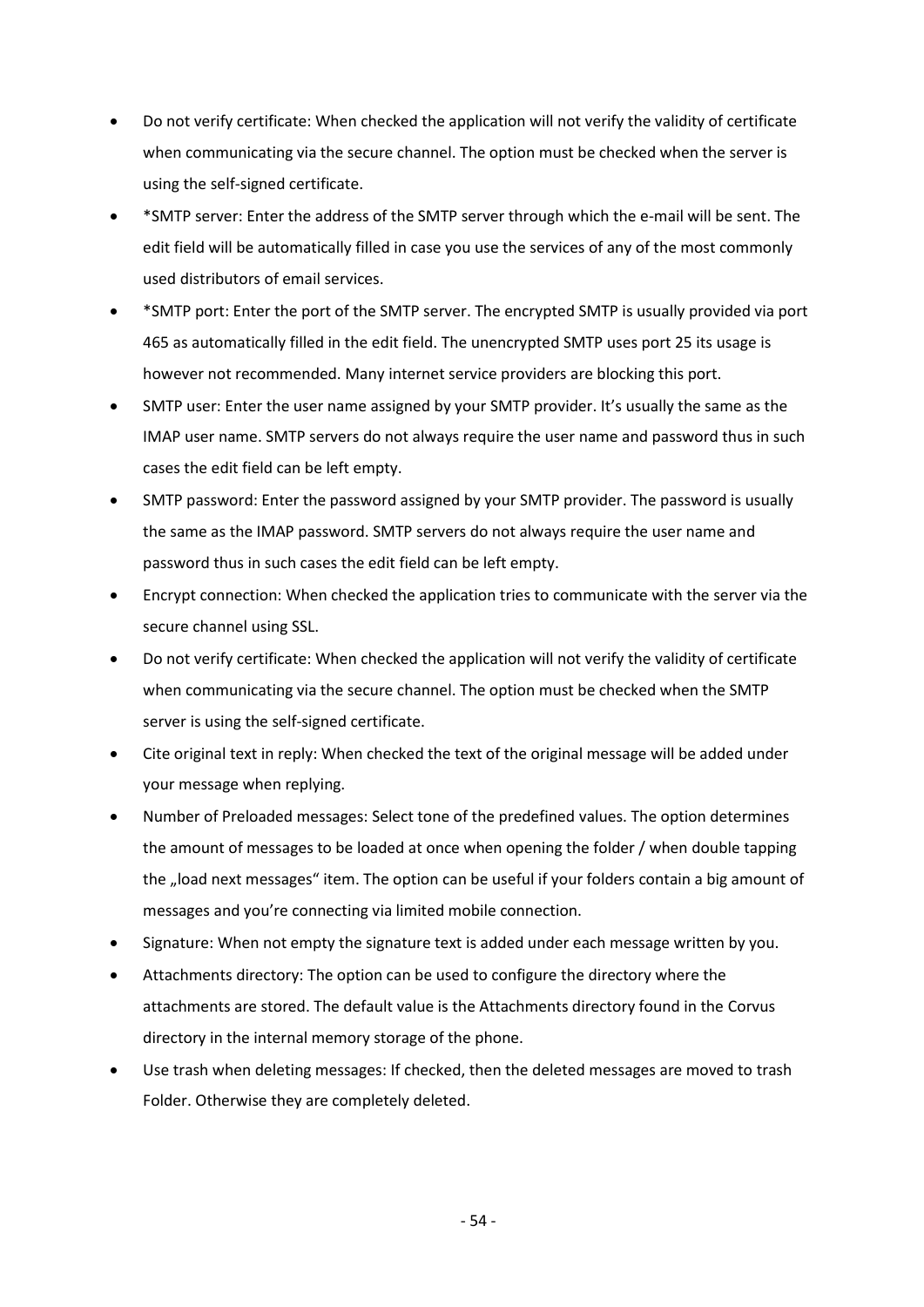#### **7.8.2 The message list**

It's used to show the content of the displayed folder. The messages are displayed using the standard list control. The screen contains only the sender name. The subject, the status of the message (only when the message is unread), information about attachments, and the date of the message is announced using speech.

If there are messages that are not loaded from the server yet (see the "Number of preloaded messages" option of the Edit account dialog) the last in the list is the item "Load next messages". Activating the item makes the next messages to be loaded and displayed within the list.

By double tapping the particular message the message is opened and displayed using the message viewer (see below).

The message list supports the standard operations such as deleting the selected message, selecting and mass deletion of messages. Besides the standard gestures (1-2-finger tap to delete the message, swipe right to toggle the selection status of message) there is also a context menu containing the following items:

- New message: When invoked the dialog for composing the new message is shown. The window is described below in the Composing a new message chapter.
- Delete: Deletes the message from the server when double tapped. The 1-2-finger tap gesture can be used as well.
- Toggle selection, Select all, Unselect all: The standard items to control the message selection.

#### **7.8.3 The message viewer**

The message viewer is represented by a standard read-only edit field. When the message is opened the cursor is placed at the subject line of the message. Above the subject line there is the information about the sender, the recipients, and the time and date when the message has been received. The message can be closed by double tapping or by a standard 1-swipe left gesture. Using the context menu the following operations can be performed:

- Reply: When invoked the new message editor will be shown with the recipient, the subject, and the message text filled-in to make replying simpler.
- Reply to all: When invoked the new message editor will be shown with the recipients, the subject, and the message text filled-in to make replying to all the recipients simpler.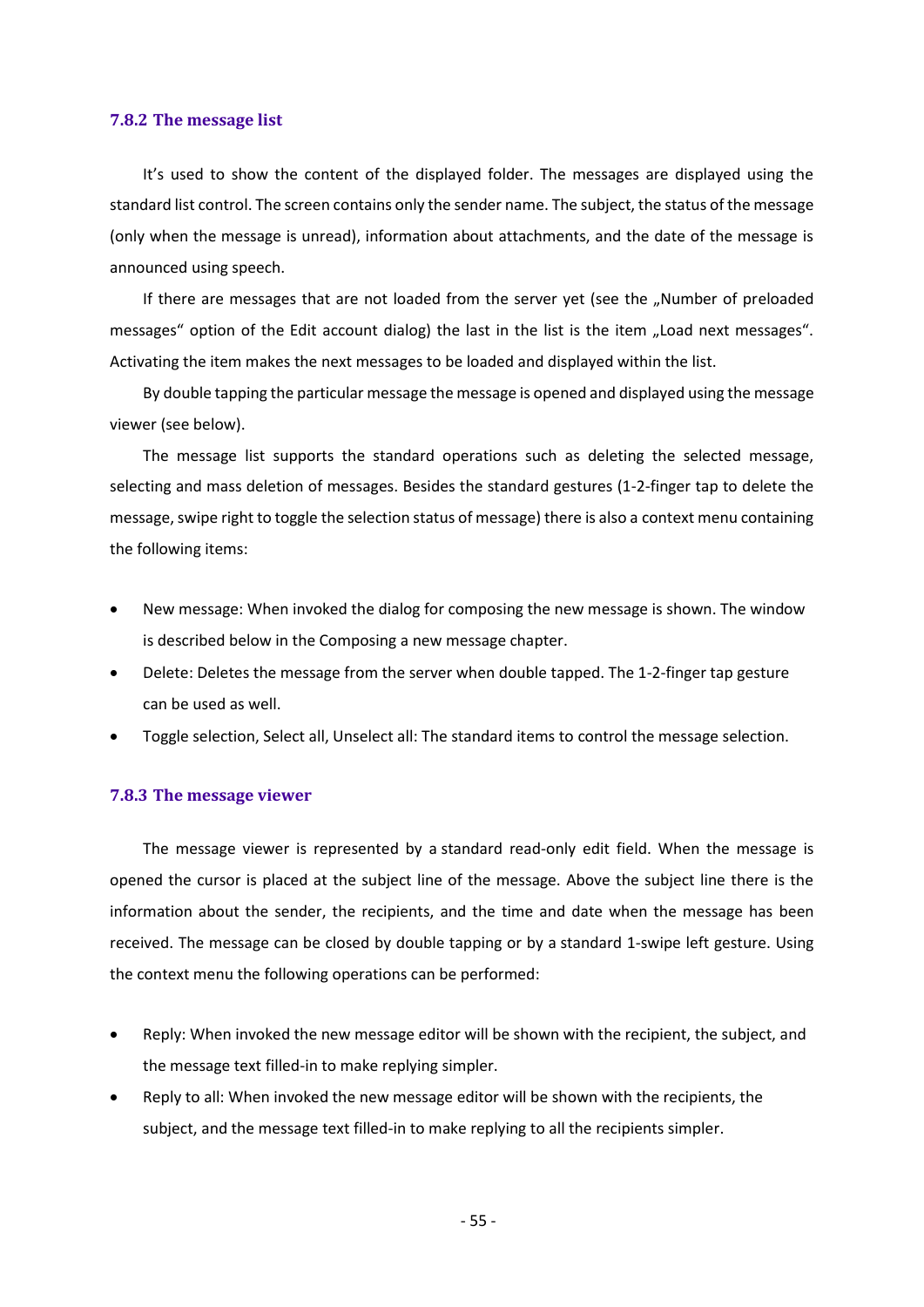- Forward: The standard forwarding feature. Currently only the message itself is forwarded, not the attachments.
- Download attachments: Upon activation the list of attachments of the currently opened message is shown. The particular item consists of name and size of the attachments. The item can be downloaded by double tapping. It will be saved in the directory configured in the account options.
- Copy, place marker: The standard items of the read-only edit field.

# **7.8.4 The new message composition**

The components here are displayed as a list similar to the SMS message composition. The list contains the following items:

- From: the sender name and address. The value cannot be changed.
- To: The list of recipients. When double tapped the edit field containing one or more addresses separated by comma is displayed.
- Add from contacts: The list of saved contact is displayed when activated. Double tap the contact you want to use or select multiple contacts and double tap to confirm the selection. The contacts that do not have an e-mail address defined are unavailable and cannot be selected. The selected contacts will be added into the To: field.
- Subject: Double tap to enter the message subject into the edit field. Note: In the editable edit fields it is possible to input text using the speech recognition feature. More info on speech recognition can be found in the "Speech recognition" chapter above.
- Body: Double tap to enter the text of the message. Note: In the editable edit fields it is possible to input text using the speech recognition feature. More info on speech recognition can be found in the "Speech recognition" chapter above.
- CC, Add from contacts: perform the same steps as with the to: field.
- BCC, Add from contacts: Perform the same steps as with the To: field.
- Attachments: Double tap to display the attachment manager. It's a list that can be managed using the context menu.
- Send: Double tap to send the message.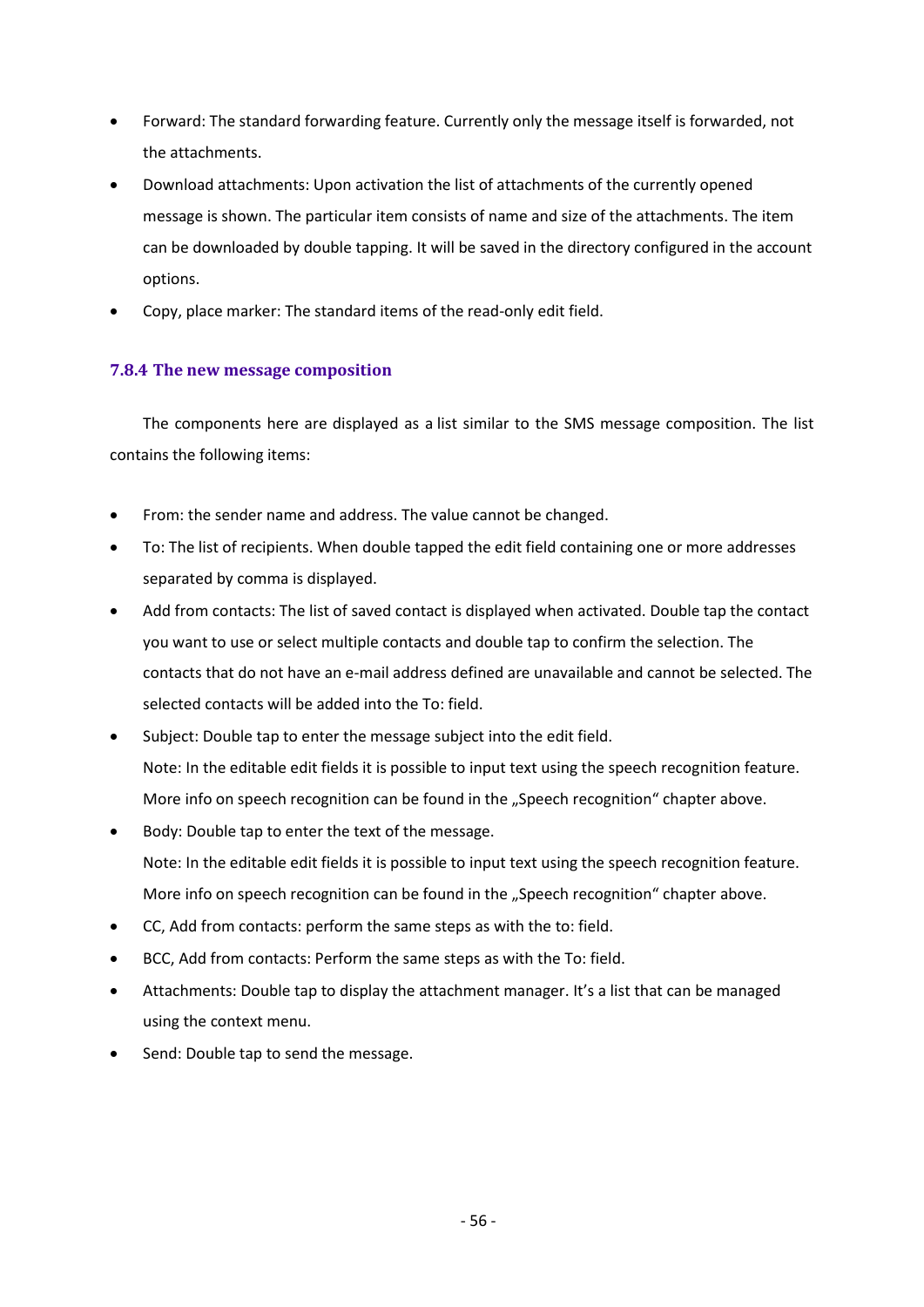## **7.9 The applications app**

It's a simple "crossroad" to launch the less frequently used applications. Currently it contains the following apps:

• Notes

the app for managing (creating, removing, and editing) notes. More info in the Notes chapter.

• TXT documents viewer:

double tapping the item launches the file manager in the directory designed for storing books. More info in the Library chapter.

• Download books

launches the tool for downloading books. More info in the standalone chapter below.

• Time and Calendar

the app offers basic date and time functionality. More info in the Time and Calendar chapter.

• File manager

the application provides the ability to manage the files and folders of the phone. More info in the File manager section.

• Game Fifteen

a simple mathematical puzzle. More info in the Game Fifteen section.

- Game balls: A simple game for training the sharpness of perception. More info in the standalone chapter.
- Western Slovakia Energetics

It's a module allowing getting and sending information on outages and failures in the network of Western Slovakia Energetics, contacting the electricians, and so on. More info in the standalone chapter below.

• Light detector

a simple app which upon launching emits a beep that has its height dependent on the intensity of the light falling on the light sensor of the phone. The more intense the light, the higher the emitted tone. The screen displays the lightness value in Lux. The application can be used only with the phones containing the light sensor usually located in the upper part of the phone screen. Exit the application by swiping left.

Tip: The application can be used as a simple color identifier of lighter and darker colored objects. Lighter colors reflect more light than the darker ones. Thus if you aim the phone at an object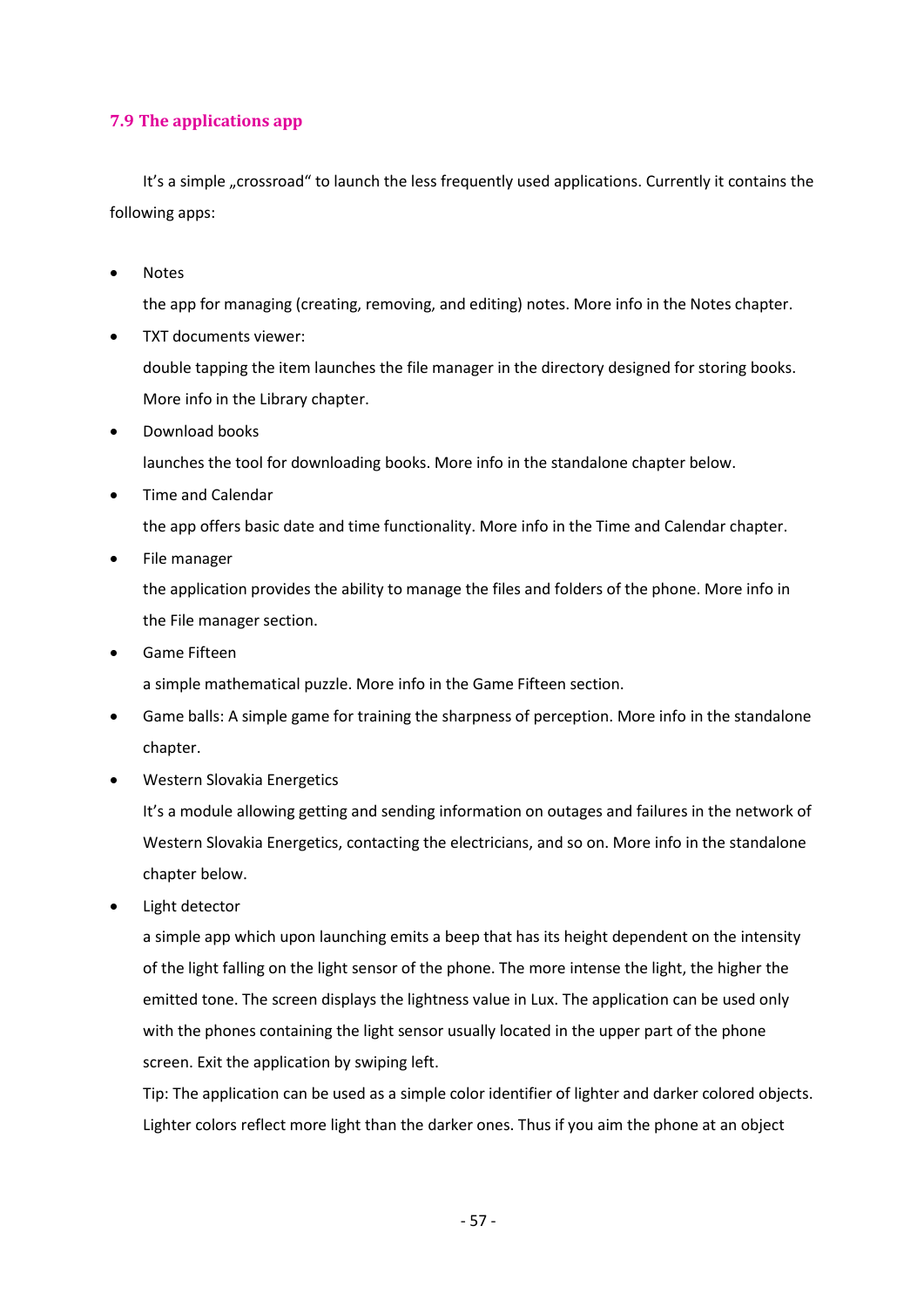which color you'd like to recognize when there's enough light in the room the phone will beep lower when the darker object is in place and higher when the lighter object is present.

• Torch

a simple app with the ability to use the phone as an emergency torch. Upon launching the list of three items is displayed:

- o Off no light,
- $\circ$  Flashlight (available only when the phone has this capability) when the cursor is placed on this item the flashlight turns itself on,
- o Display the screen with the brightness set to maximum and the white background is used as a light.
- Calculator: The application can be used to perform simple mathematical calculations. More details in the dedicated chapter
- Recorder: The application for creating the sound recordings. More info in the dedicated chapter
- Music player: A simple audio player. More info in the dedicated chapter
- Android applications

the app can be used to launch the Android applications currently installed on the phone. For more info see the Android applications chapter.

# **7.10 The Settings app**

The application provides Access to the various settings of the phone and CORVUS itself. Invoking it displays the menu with the following items:

**Environment** 

Provides Access to the various environment settings. For more info see the Environment section.

• Speech

Enables adjusting the speech parameters. More info in the Speech section.

• Sound

Provides the options to adjust the volume. More info in the Sound section.

• Tones

Enables setting the default sounds for a number of events. More info can be found in the Tones section.

• Display

Enables adjusting some display parameters. More info in the Display section.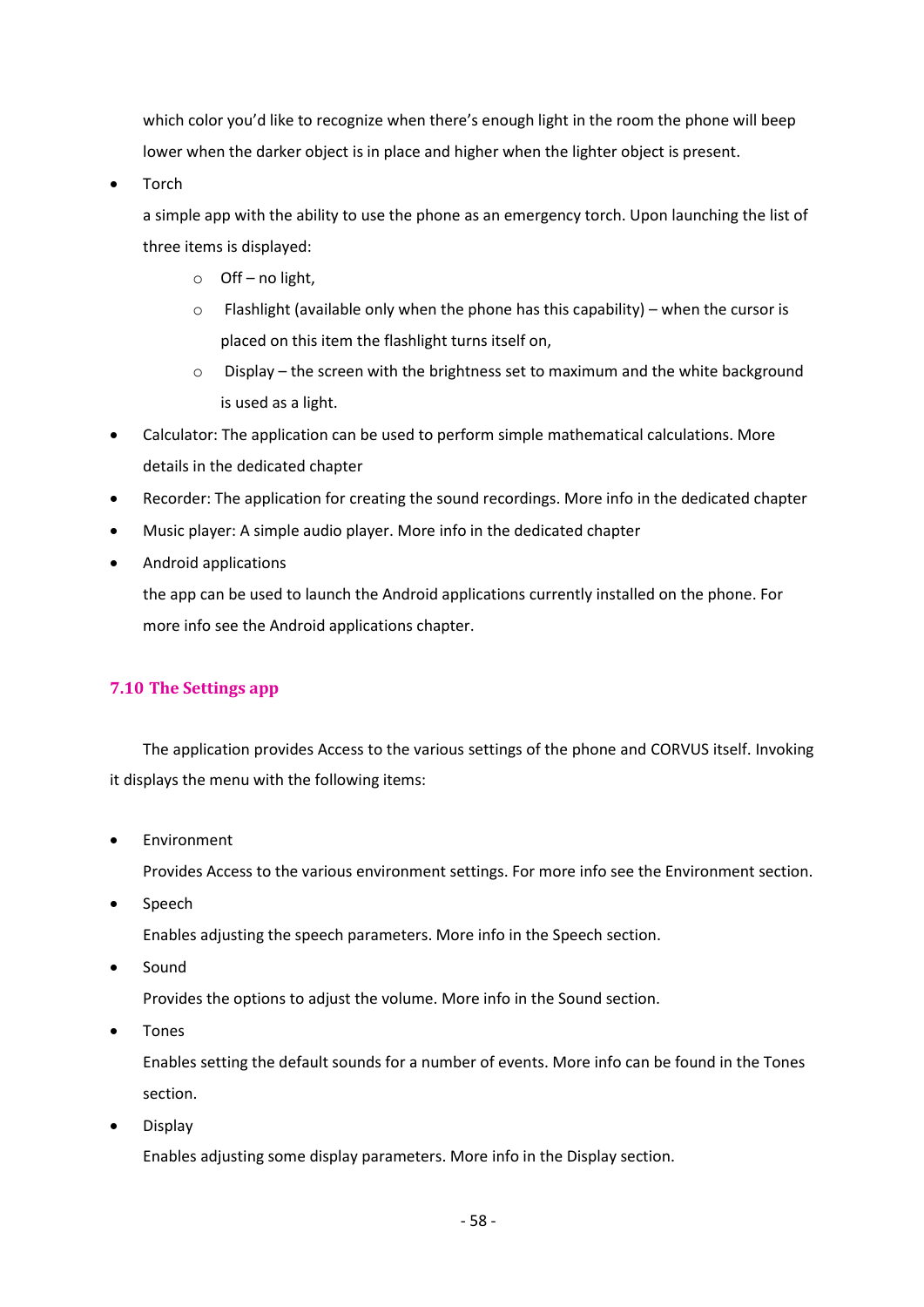• During call behavior

Enables adjusting the application parameters on the screen shown during the call. More info in the During call behaviour section.

Screen reader

Enables adjusting the screen reader parameters. More info can be found in the Screen reader section.

• Wireless connection

The dialog can be used to activate or deactivate some of the wireless technologies of the phone. More info can be found in the Wireless Connection chapter.

**Gestures** 

Contains all the settings concerning gestures. For more details see the Gestures chapter.

**Keyboard** 

Allows configuring the keyboard parameters. More info in the Keyboard section.

• Notifications

Allows configuring how often Corvus tries to fetch notifications from the server.

• Some Android Settings

This dialog contains links to some frequently used Android Settings. Usability of these shortcuts can depend on the version of your operating system, as well as on the manufacturer of your phone.

# **7.10.1 Environment**

The dialog can be used to adjust the following parameters:

- Control by: enables configuring the Corvus environment to be controlled either by gestures, by buttons, by buttons and gestures, or by a physical keyboard only (this option is available only on devices with the built-in physical keyboard). The information on all these control modes can be found in the respective chapters at the beginning of this guide.
- Announce missed calls and messages: Activating the item (by double tapping and choosing one of the values) makes CORVUS notify the user by a sound in regular intervals of unread messages or missed calls. The feature gets activated upon receiving the message or missing a call. It's deactivated automatically when opening the Inbox folder or the Register of calls. Note that the function is deactivated even when the unread message is not opened.
- Suppress system dialogues: When turned on CORVUS tries to close all the system dialogs automatically. One of such dialogs is displayed e.g. when long pressing the power button. The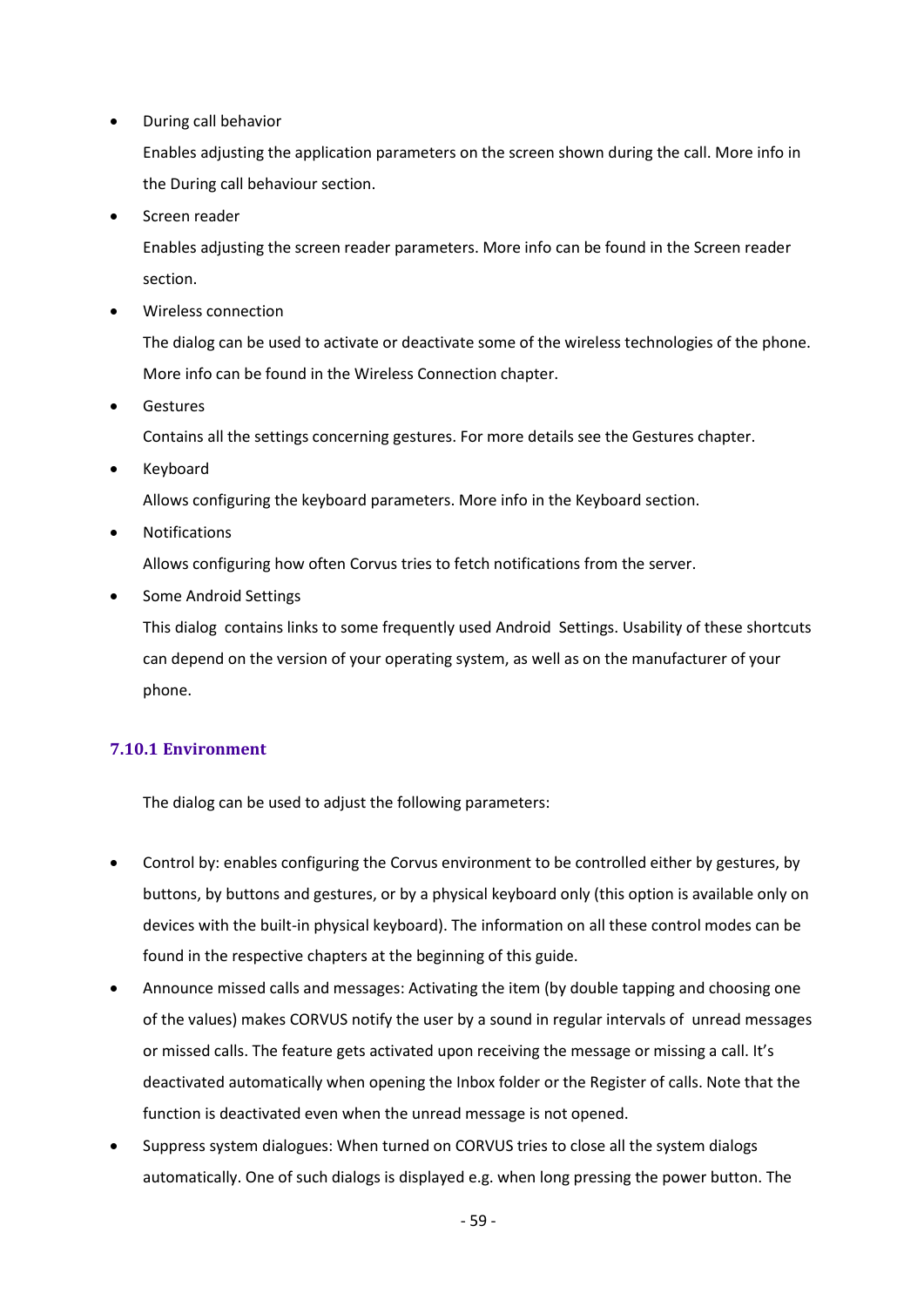dialog can be used to manage the phone / Turn off the phone. We recommend leaving the option enabled for the blind users that don't have the screen reader activated.

- Line 1 prefix, Line 2 prefix: Used to configure the line prefixes. More information can be found in the section entitled The context menu of the Contacts app.
- Confirmation code: Enables setting up the CORVUS confirmation code. This code is requested whenever the user tries to activate the feature resulting in leaving the CORVUS environment. The code can be empty as well. We recommend using the non-empty code for the blind users with the screen reader deactivated. In such cases the probability of leaving CORVUS unintentionally is minimized. When there's no code configured the application won't ask for any code when such critical situation occurs.
- Language: enables setting the language for the Corvus application.

# **7.10.2 Speech**

The dialog can be used to adjust the following parameters:

- Speech rate: Configures the speed of the speech output. Double tap the rate to edit it and then swipe up to raise the speed and swipe down to lower the speed. Double tap to confirm the selected value.
- Speech pitch: Configures the pitch of the speech output. The functionality of this setting depends on the installed speech engine. It's controlled in the same way as the previous parameter.
- Read by characters: When turned on (the state is changed by double tapping) CORVUS announces each entered character when typing. When turned off CORVUS emits a short beep instead.
- Read by words: When turned on CORVUS announces the last typed word after pressing the spacebar. This type of feedback can be useful when typing quickly – each word is being announced giving user the chance to notice the typos.
- Do not use speech output: When activated, Corvus doesn't use the speech output (it doesn't speak). This option is suitable for partially sighted users. Upon activation of this item you have to confirm that you wish to deactivate the option. Warning: Deactivating the speech output will stop the application from speaking.
- Verbosity: enables choosing from one of the three verbosityprofiles. More details on verbosity can be found in the following subchapter.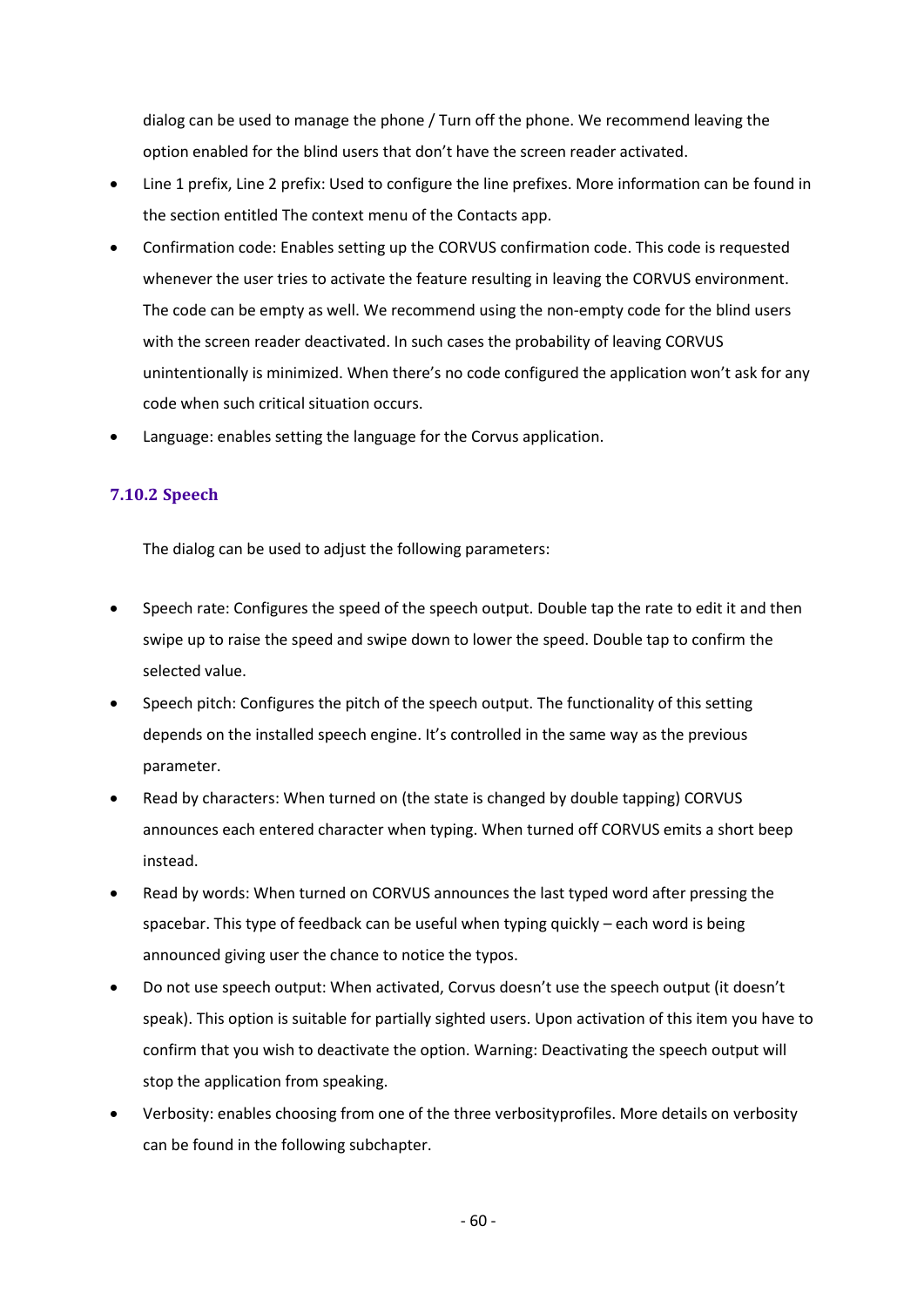• Configure custom verbosity: enables configuring the parameters for the "Custom" verbosity profile. For more info see the subchapter below.

## **7.10.2.1 Verbosity settings**

By verbosity settings we mean the ability to configure which often repeating information to speak. Often repeating information includes items such as "five of ten" at the end of the list item info, control type (window, edit…), the type of keyboard upon edit field activation, etc. You can choose one of three profiles in the verbosity settings:

- Beginner: Corvus speaks all the frequently repeating information
- Advanced: Corvus speaks only those frequent information that are necessary when working with the application
- Custom: enables configuring the custom verbosity level
- Custom verbosity options can be used to configure the following settings:
- Order in lists: when enabled, the information such as "5 of 9" is spoken at the end of each list item info
- Context menu beep: When turned on, Corvus beeps shortly on opening each window that contains the context menu
- Keyboard model: when turned on, the keyboard model (buttons, typing by drawing…) is announced upon displaying the edit field
- Keyboard type: when turned on, the keyboard type (lower case letters, one capital letter…) is announced upon displaying the edit field
- Role window: when enabled, the word Window is spoken on displaying of each new window
- Role edit: when turned on, the word Edit is spoken on displaying each edit field
- Role item: when activated, the word Item is spoken after displaying the window before the information on currently focused item.
- Sounds when switching between environment and screen reader: When enabled, the transitions between the special environment and the screen reader are indicated by sounds. When switching to screen reader, Corvus emits a sequence of rising tones, where as when switching to special environment, the sequence of descending tones is used.

# **7.10.3 Sound**

The dialog enables adjusting the following parameters: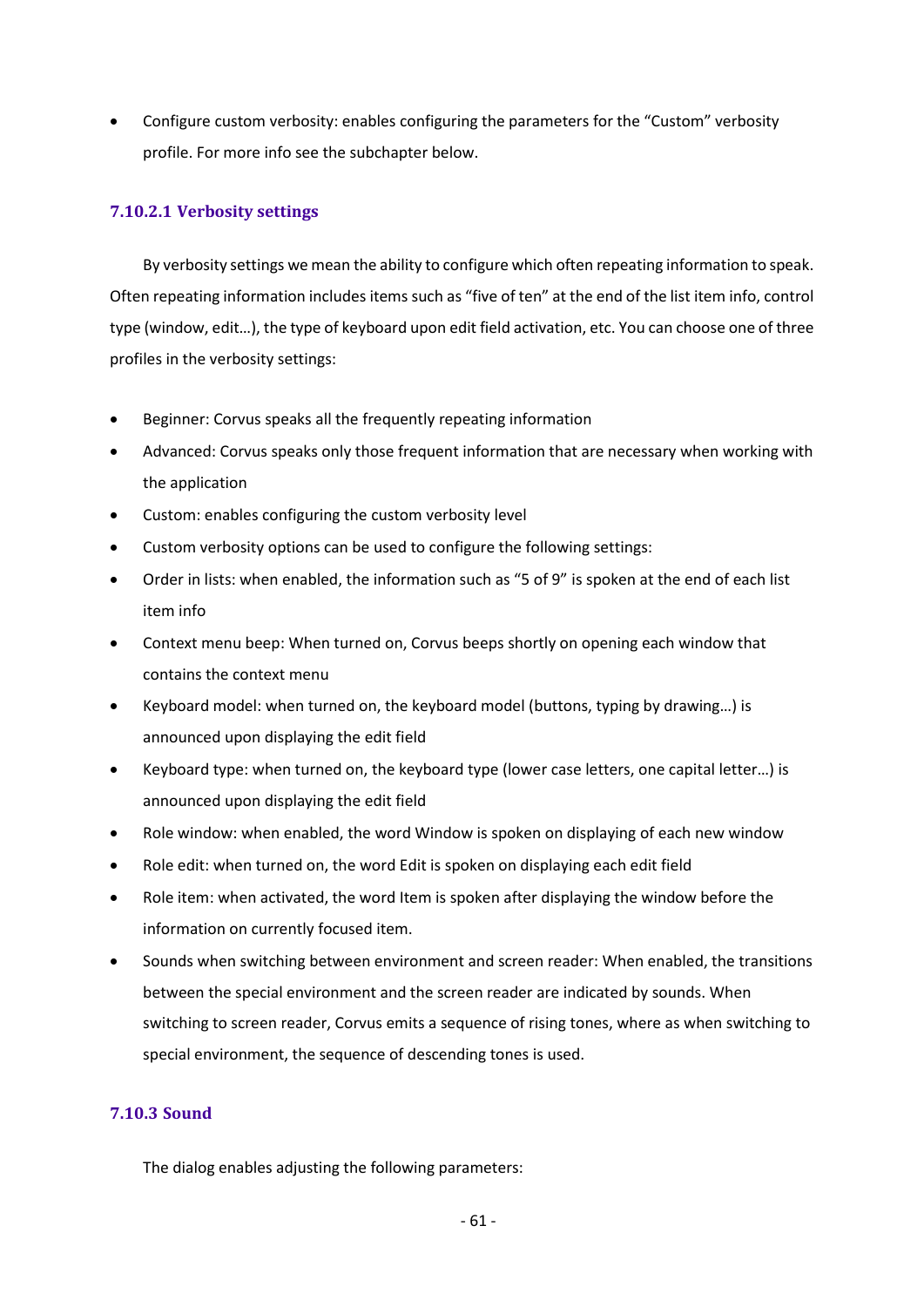- Speech volume: The parameter is used to permanently configure the application speech volume. The value configured using this item is stored in the application settings and is applied on each application startup. Double tap the volume to edit it and then swipe up to raise the volume and swipe down to lower it. Double tap to confirm the selected value.
- Speech volume during the call: Enter the value between 0 and 100 into the edit field. The value determines the volume of the speech engine during the call. It presents the percentage ratio of the call volume.
- Alarm volume: The configured value (controlled in the same way as the speech volume) will be used as the maximum value of the alarm. The volume of the alarm sound will be gradually raised until it reaches the level configured by this parameter.
- Notifications volume: Controls the volume of the incoming message sound and other notifications.
- Ringer volume: Determines the volume of the incoming call ringtone.
- System sounds volume: Adjusts the volume of the system sounds such as the sounds emitted when touching the screen, etc.

Note: The usability of adjusting the various volume types depends on the phone manufacturer. In some cases multiple parameters are merged, thus adjusting one parameter might influence the other parameters too.

## **7.10.4 Tones**

The dialog enables configuring the default sounds for the following events:

- Ringing tone (the ringtone)
- Notifications sound (the sound announcing the incoming SMS)
- Alarm sound

Activating one of the options mentioned above opens the simple dialog to choose the sounds. Swipe up / down to preview the sounds, double tap to confirm the selection. The dialog can be cancelled at any time by swiping left.

## **7.10.5 Display**

The dialog contains the following parameters: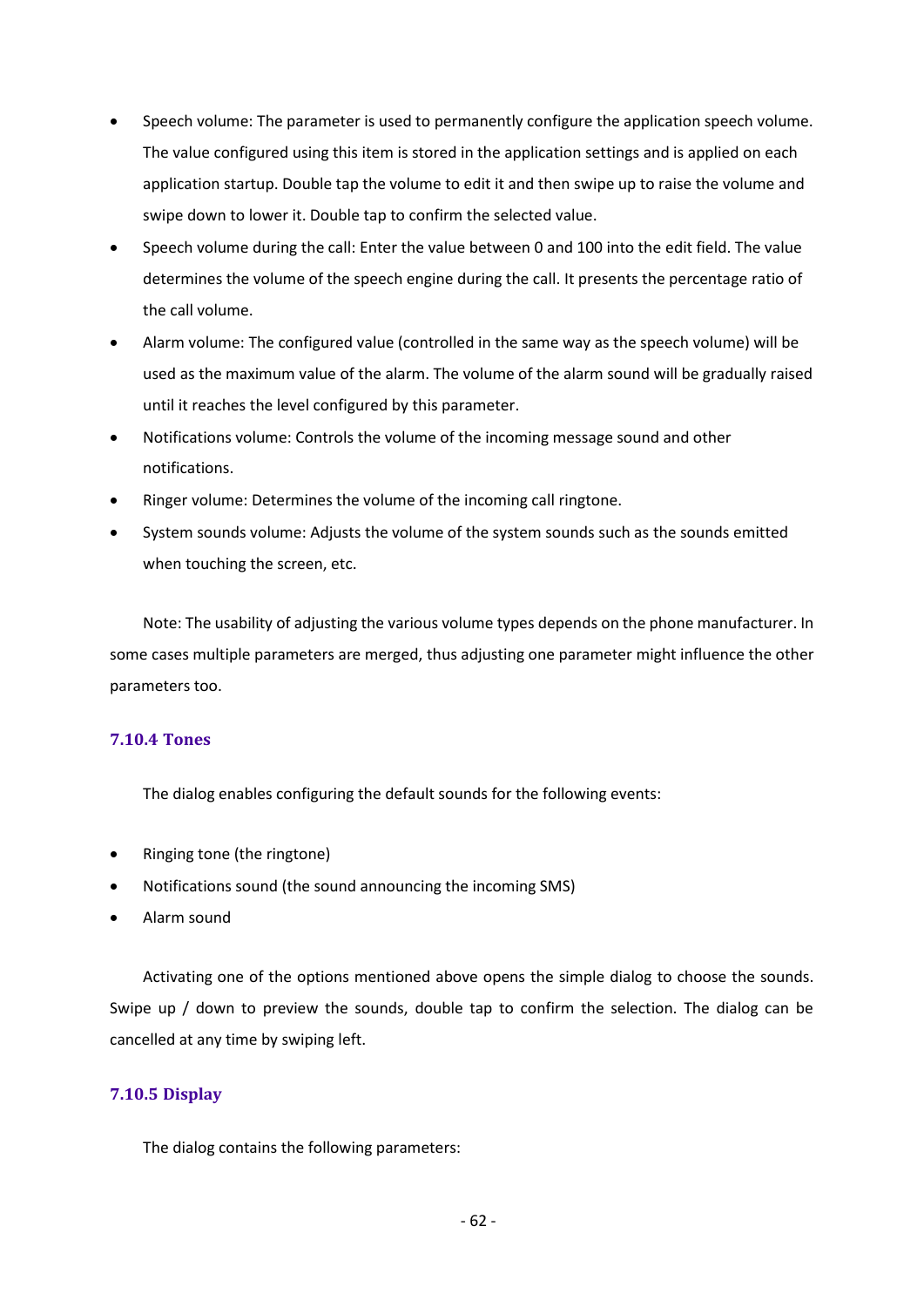- Special screen lock: When turned on CORVUS uses its own way to lock the screen. In that case it is recommended to disable the screen lock capabilities of the system. When the Special screen lock is activated the unlocking Works in the following way. After quickly pressing the Power button CORVUS announces the current time, and information on new messages and missed calls. If we touch the screen now CORVUS announces that the screen is locked. To unlock it press the Volume up and Volume down buttons simultaneously. After pressing them the screen will be unlocked and CORVUS will be ready for use.
- Screen off interval: Adjusts the time to turn the screen off automatically. After double tapping select and confirm one of the following values: don't turn off (the screen is never turned off), 15 seconds, 30 seconds, 1 minute, 2 minutes, 10 minutes, 30 minutes.
- Shielding: The state can be changed by double tapping. This feature (when activated) shields the screen by a black shielding making it impossible for the random lurkers to see the screen content. The shielding can be activated and deactivated temporarily using the 2-swipe right gesture anywhere in the CORVUS environment. The temporary activation and deactivation is not stored in the CORVUS settings and is considered non-standard. Putting things into practice, this means that if the shielding state differs from the value stored in the CORVUS settings, the application alerts of this in the title bar of each window. If the shielding is turned on via settings and you temporarily deactivate it with the 2-swipe right gesture for example to show the telephone number to your friend CORVUS will announce the state of shielding upon opening any window until you change its state by the 2-swipe right gesture to the one stored in the CORVUS settings.
- Font size: Enables applying one of the predefined font size schemes. These schemes are predefined: very large, large, normal, small, and very small. The very small scheme is particularly useful for the blind users. Although the font sizes defined for this scheme are very small, its advantage is that the screen can contain longer lines, what makes reading by lines convenient.
- Color scheme: enables setting one of the predefined schemes of the special Corvus environment

#### **7.10.6 During call behavior**

The dialog can be used to adjust the following parameters:

- Handle call screens: When turned on CORVUS uses its own incoming call screen and screen during the calls. Otherwise the standard screens of the phone operating system are shown.
- Enable accepting and rejecting the call by gestures: If the option is turned on the 2-finger swipe right gesture can be used to accept the call and 2-finger swipe left gesture can be used to reject

- 63 -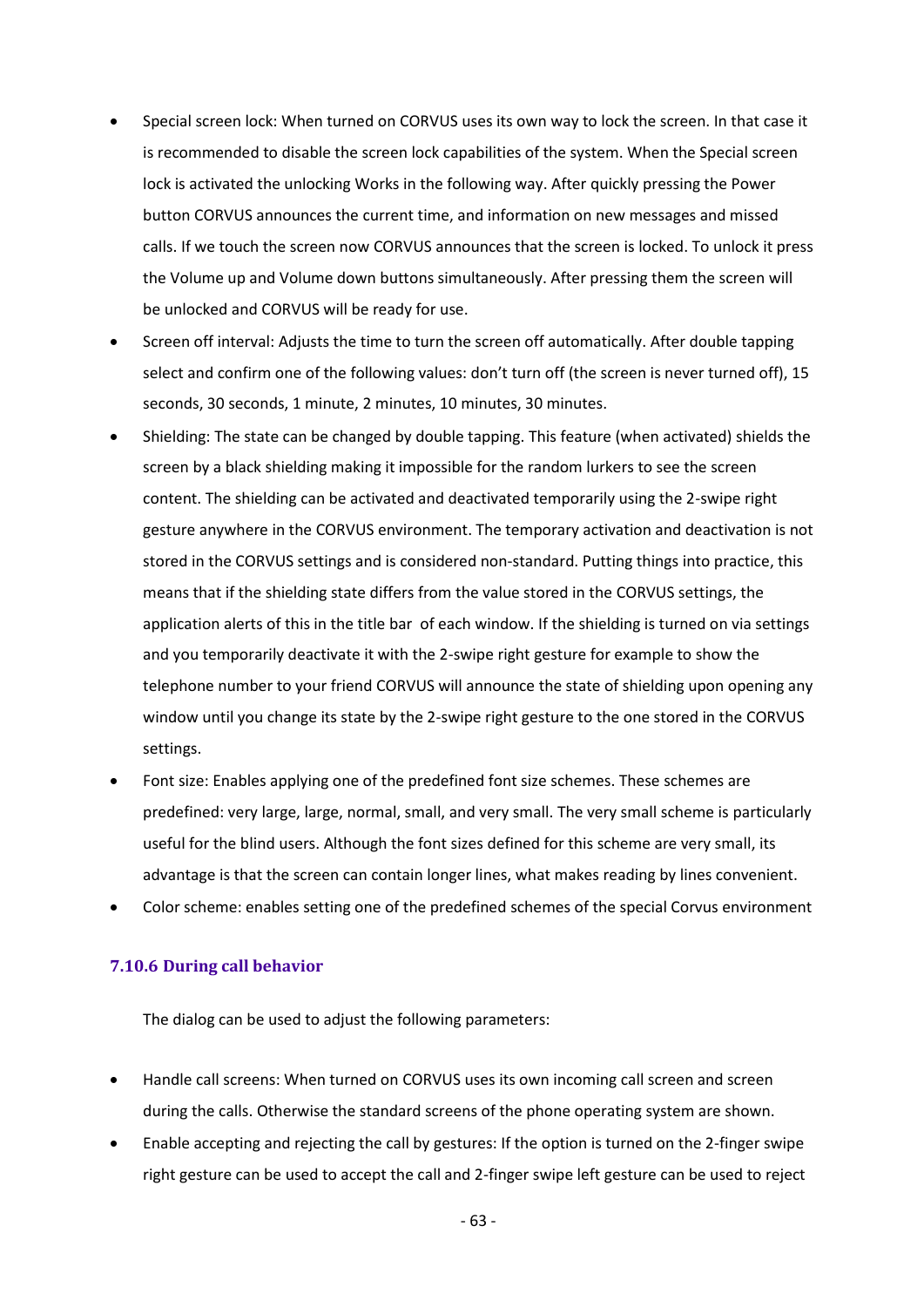the call on the incoming call screen. The feature is useful for users of the newer phones that cannot use the volume buttons to accept and reject the call.

- Ignore gestures when the phone is near ear: When activated all the simple gestures will be ignored when CORVUS detects that the phone is placed near the ear by using the proximity sensor. Turning this feature on eliminates performing gestures by ear on the phones that do not turn off the screen automatically when placing the phone close to the ear.
- Don't turn off display when the phone is far from ear: If the phone is not close to the ear during the call it behaves in the same way as usual under normal circumstances. If turning the screen off automatically when idle is activated the screen is turned off also during the call. By activating this function the automatic turning off during the call can be prevented e.g. when using the loud speaker when the phone is far from the ear. It is however worth noting that the phone with the screen on consumes more power.
- Speech volume during the call: Enter the value between 0 and 100 into the edit field. The value determines the volume of the speech engine during the call. It presents the percentage ratio of the call volume.
- Say caller's ID: Activate it to have Corvus announce the caller's ID when receiving call. We believe the meaning of options: Say once, repeat twice, repeat three times, Repeat four times, and repeat is self-explanatory.
- Say sender of received SMS: When active, the sender name of the received message is spoken once.

# **7.10.7 Screen reader**

The dialog can be used to adjust the following parameters:

- Don't speak when the screen is off: When the option is active the screen reader doesn't output speech when the screen is off.
- Read notifications: When the option is active the screen reader reads the notifications appearing on the notification bar. You will probably find the option useful when expecting certain message. Otherwise it's recommended for the common user to turn it off.
- Activate when focus leaves CORVUS: When the option is turned on the screen reader is automatically activated when any Window not belonging to CORVUS appears on the screen. Thus the screen reader will automatically provide speech in the phone environment.
- Automatically scroll lists: if enabled, then all scrollable lists in screen reader mode are automatically scrolled. See chapter about screen reader for more information.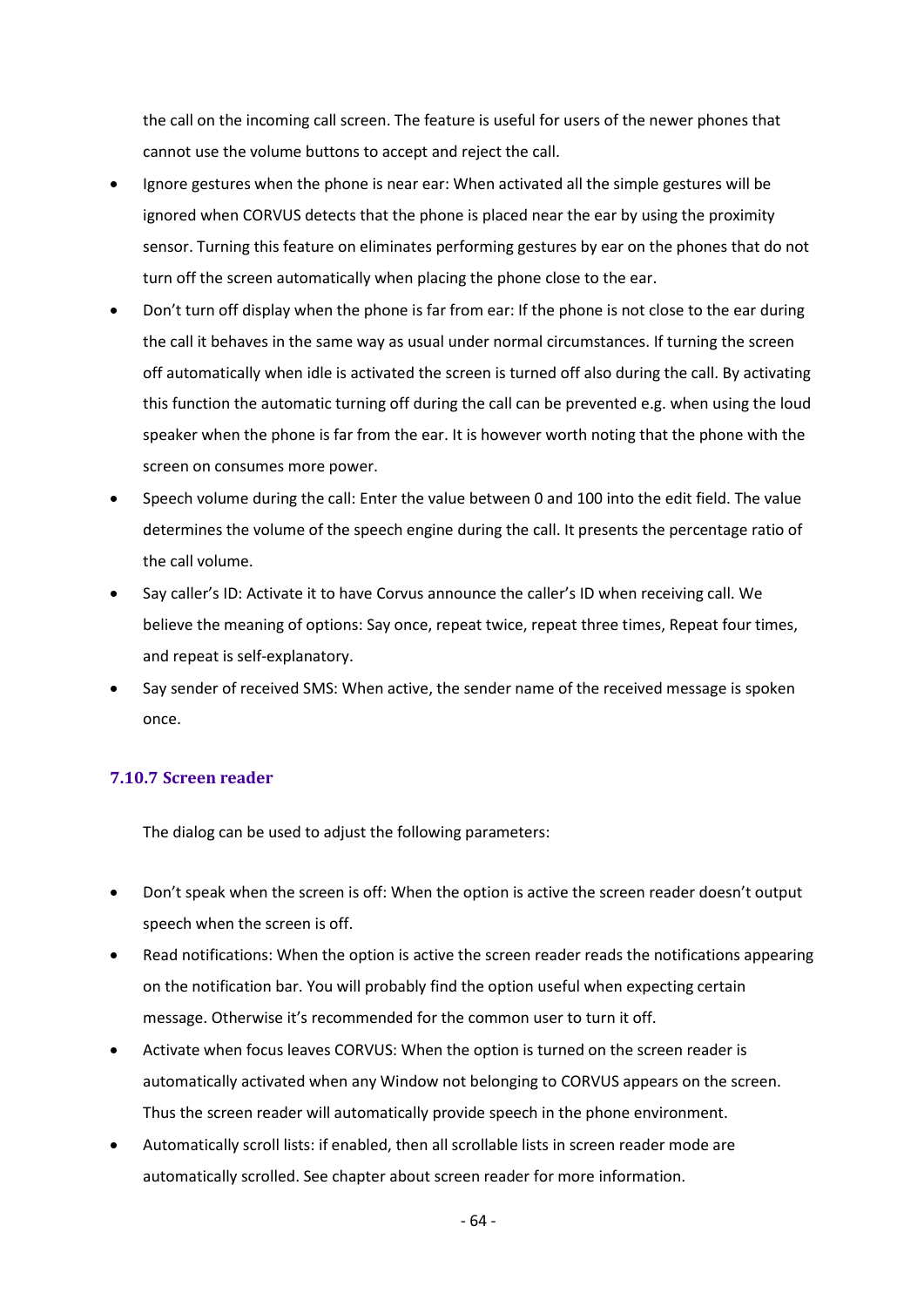- Beep when scrolling: When the option Is active, Corvus beeps when scrolling lists both manually and automatically.
- Don't speak when Explore by touch disabled: When enabled, Corvus doesn't speak when the Explore by touch feature is turned off (see the Screen reader gestures options). Activate this option if you're using the self-voicing applications, such as Soft Braille Keyboard.
- Intelligent focus: When enabled, Corvus tries to smartly merge the dependent components when moving through the components (using the swipe up / down gestures). These merged components are pronounced in one go, which can speed up work within the Screen reader environment.

## **7.10.8 Wireless Connection**

The dialog can be used to turn on/ off some of the wireless technologies of your phone. The availability of some of these options depends on the version of the operating system. The following options are available:

- WIFI: It enables activating or deactivating the WIFI. If the phone is connected to any network, the network name will be displayed along this option.
- Manage Wireless Networks: It enables managing the saved networks and connecting to any of the available networks. More info in the subchapter below.
- Mobile Access Point: It enables activation or deactivation of the Mobile Access Point. The configuration of the Mobile Access Point can be performed via Android settings.
- Bluetooth: It enables turning on/ off the Bluetooth module of the phone.
- Manage Bluetooth devices: enables basic management of the Bluetooth devices. It displays the list of paired devices and makes it possible to add a new device.
- Mobile Data: It enables to activate or deactivate mobile internet connection. This option is only available in Android 4.4 version or older. This function is blocked in the new versions by the phone manufacturers.

#### **7.10.8.1 Manage Wireless Networks**

The dialog enables managing the wireless networks saved in the phone memory, but adding new networks is also available. When opened, there is a list of saved networks. The context menu contains the following items: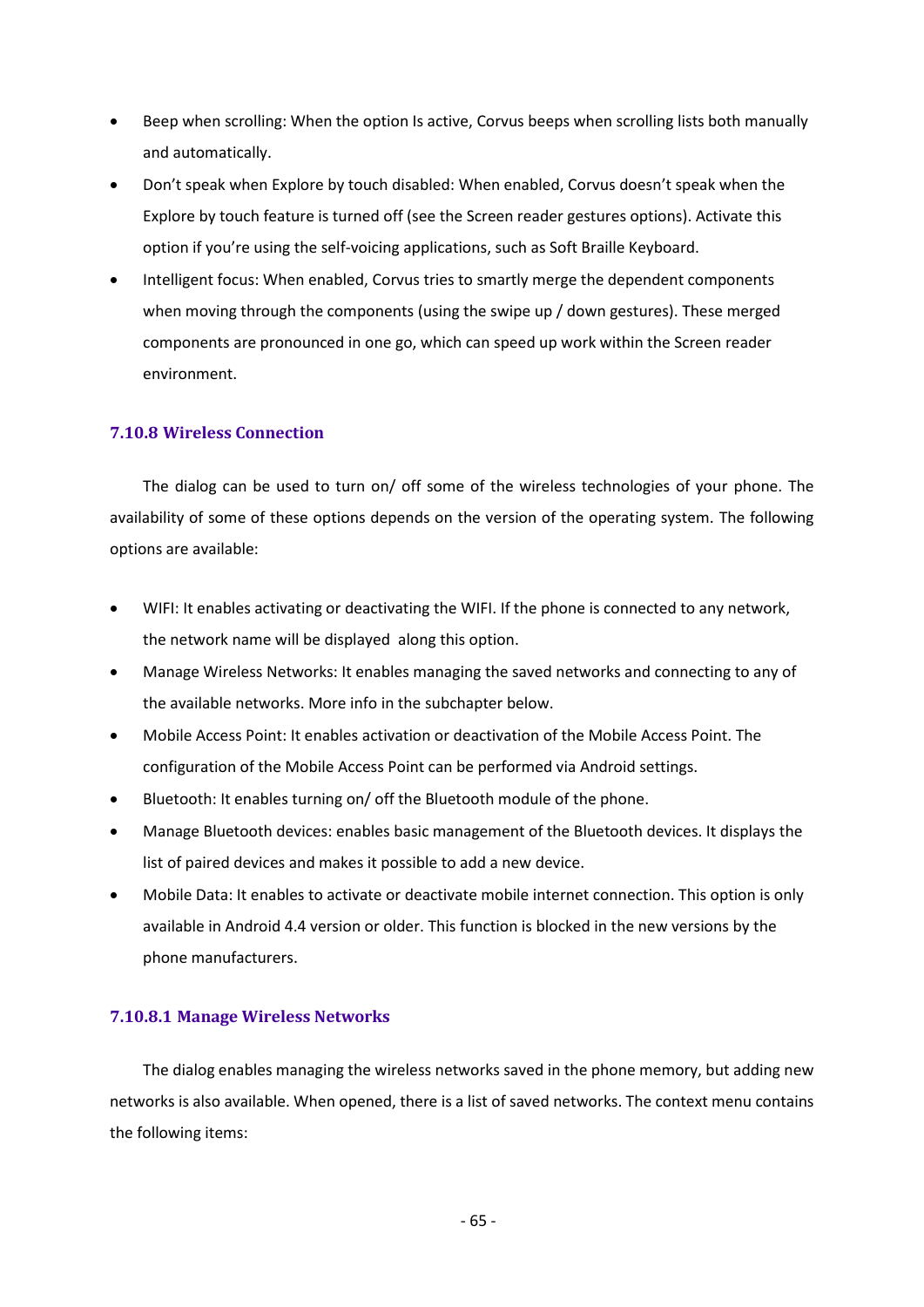- Connect/ Disconnect: After activation, the phone tries to connect to the focused network, or disconnect if you are connected to a network under cursor.
- Add from the list of networks: When activated, the list of all available networks is displayed. Each network is identified by its name, the signal level in the form of x/ y and the connection technology. The WEP, WPA, and WPA2 networks require password to connect. When you tap on any of these networks, Corvus will ask for a password and then it will try to connect to it. If the connection is successful, the network will be automatically saved in the list of saved networks.
- Delete: Any selected network in the list of saved networks will be deleted after this item is activated. If you use any of the newer version of the operating system, then this function allows you to delete only those networks that were added using the Corvus application. The networks added using the dialog of the operating system can be deleted only from the operating system dialog.

### **7.10.9 Gestures**

The dialog enables configuring the gesture parameters in various parts of the Corvus environment. It contains the following items:

• Main screen shortcuts

The dialog can be used to assign one of the 20 shortcuts available on the main screen to the CORVUS functions or external application. After invoking select the shortcut you want to edit and double tap it. Next select one of the CORVUS items in the list. If you want to associate the application installed on your phone with the shortcut, select and double tap the "Run Android application" item and choose the desired application from the list. If you want to deactivate the selected shortcut choose the first item from the list titled Undefined.

- Gestures in the special environment: contains options for configuring gestures in the special environment. For more details see the respective subchapter.
- Screen reader gestures: contains settings for configuring the gestures used in the screen reader. For more info see the respective subchapter.
- Universal gestures: Contains options for the universal gestures. For more details see the respective subchapter.

## **7.10.9.1 Gestures in the special environment**

The dialog can be used to configure the following parameters: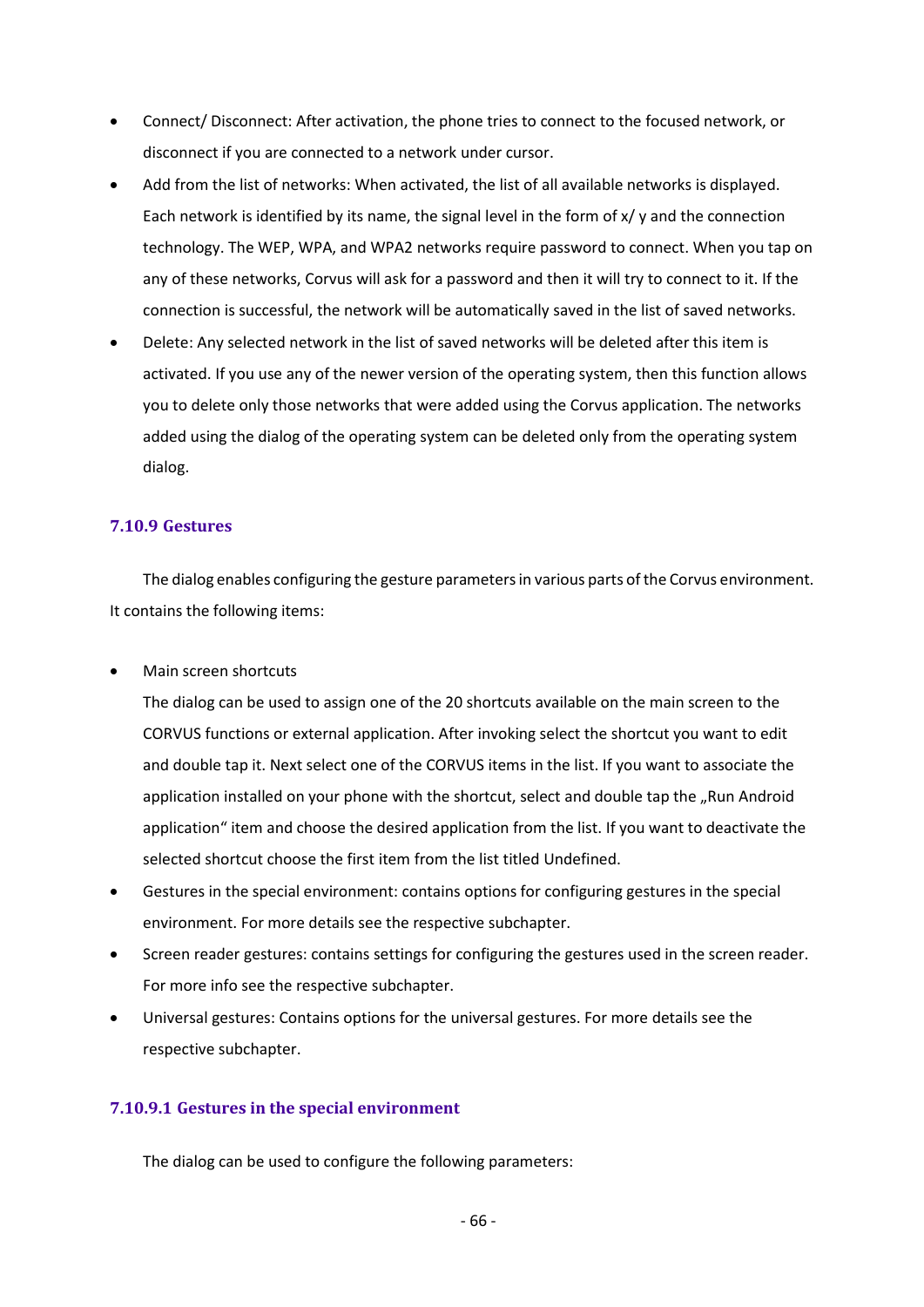- Swipe sensitivity: enables customizing the swipe length when performing gestures. The setting can be useful for users having the fine motor skills problems.
- Touch sensitivity: Enables adjusting the touch sensitivity. By lowering the sensitivity the touch interval gets longer. This can be also helpful for users having the fine motor skills problems.
- Maximum duration of short shift: this option enables setting the interval of the short shift. If you press shift longer than configured for this interval, the shift will be understood as a long one.
- Minimum time to activate hold gesture: Allows configuring the amount of seconds after which the finger held on the display gets interpreted as the hold gesture. We recommend choosing one of the higher values for new users that perform swipes with less confidence.

# **7.10.9.2 Screen reader gestures**

The dialog can be used to configure the following options:

- Enable shortcut for explore by touch toggle: If activated then it is possible to press the both shifts to deactivate or reactivate the explore by touch feature. If the explore by touch function is switched off, then touching the screen is directly interpreted by the Android system as if there was no screen reader at all. This mode can be used in applications with self-voicing, e.g.: Soft Braille Keyboard, etc…
- Set granularity Shortcuts: This section allows you to set 6 shortcuts, which can be used for quick activation of the most frequently used granularities when using the screen reader. The list of shortcuts will be displayed after tapping the item. Activate any of the items and choose the granularity, which will be activated after using a particular shortcut. For more info on using the granularities see the "Screen Reader" chapter.

# **7.10.9.3 Universal gestures**

The dialog can be used to adjust the following options:

• Use a gesture for resetting TTS also to disable speech: When this option is activated, then instead of resetting the TTS the 2-swipe right gesture displays the menu to reset the TTS or disable the speech completely. Disabling the speech can be useful for partially sighted users. When the TTS is disabled, using this gesture activates it automatically.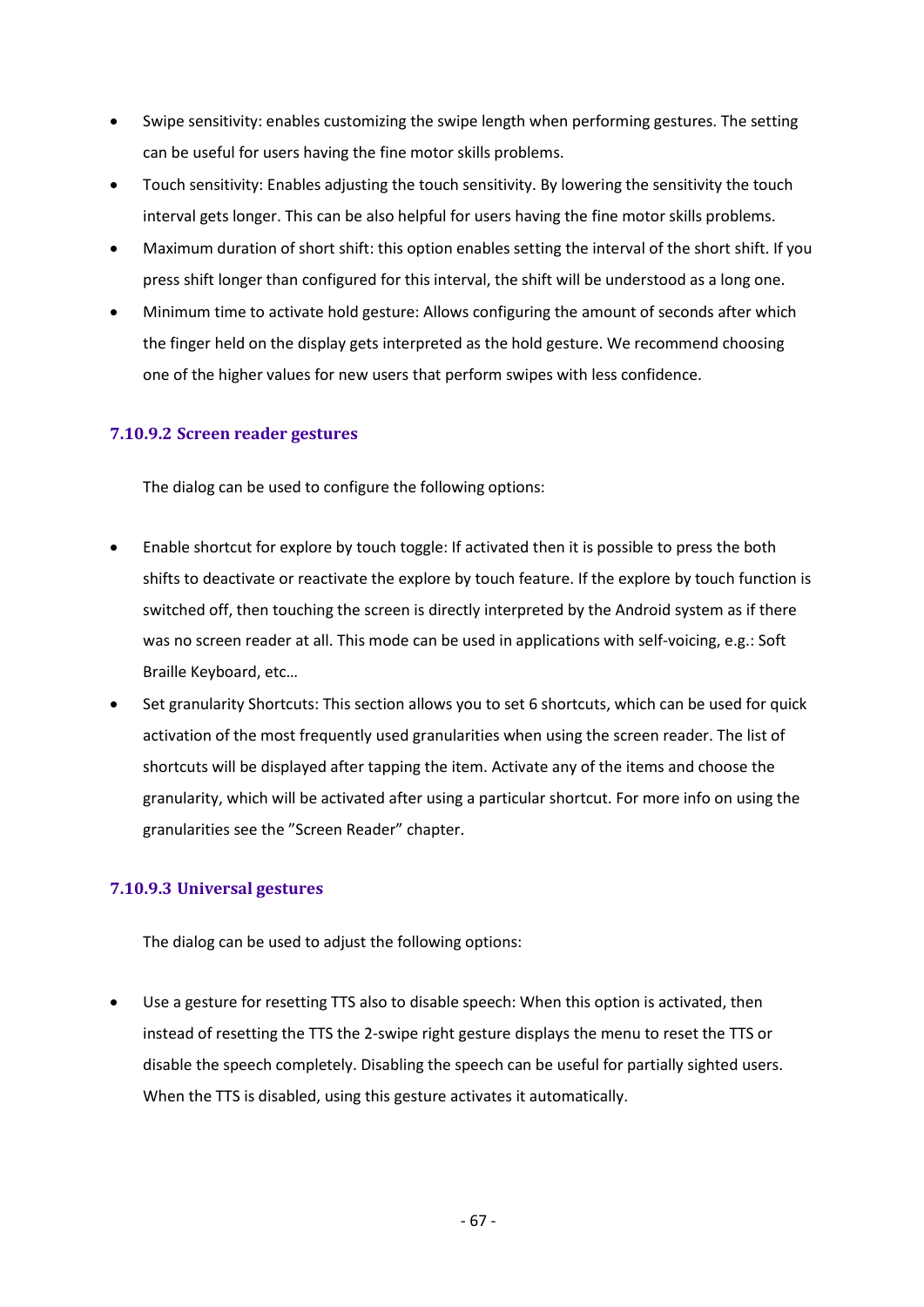## **7.10.10 Keyboard**

The dialog can be used to change the following parameters:

- Automatically show keyboard in editable fields: When turned on the default keyboard for the particular field is automatically shown when the editable edit field appears. Deactivating this option can be handy for the users of the phones with the built-in hardware keyboard as these users will probably appreciate more room on the screen to perform the gestures for quickly moving through text etc.
- Automatic capitalization: When turned on CORVUS automatically switches the keyboard to "one upper case letter" at the beginning of each sentence.
- Enable Back button: When the option is turned on the capacity Back button in the bottom part of the screen Works as an equivalent to the back function or cancel / exit items of the context menu of the active application. This option is recommended to turn on for users of the phones with the hardware Back button.
- Alphanumeric input keyboard, Numeric input keyboard, Calculations keyboard: The options are used to choose the keyboard model for the mentioned types of the edit fields. Alphanumeric fields can contain both letters and numbers (such as the SMS text), numeric fields can contain only numbers (e.g. the Phone app), and Calculations can be entered into the Calculator application. The detailed info on the available keyboard models can be found in the chapter dealing with the edit fields.
- Configure typing by drawing: activating it shows the dialog to configure the typing by drawing model. See the subchapter below.
- Configure typing by buttons: activating it shows the dialog to configure the typing by buttons model. See the subchapter below.

## **7.10.10.1 Configure typing by drawing**

The following parameters can be configured for the typing by drawing model:

• Swap positions 1 and 5 on more character schemes: By turning this option on the keyboards containing more than one character per field will have the positions 1 and 5 swapped what eliminates short tapping when typing characters found in the field in the middle of the drawing keyboard square. For example the 1 field of the "all lower case letters" keyboard (the top left field) contains the .,?! characters, and the field 5 (the middle field of the square) contains the jkl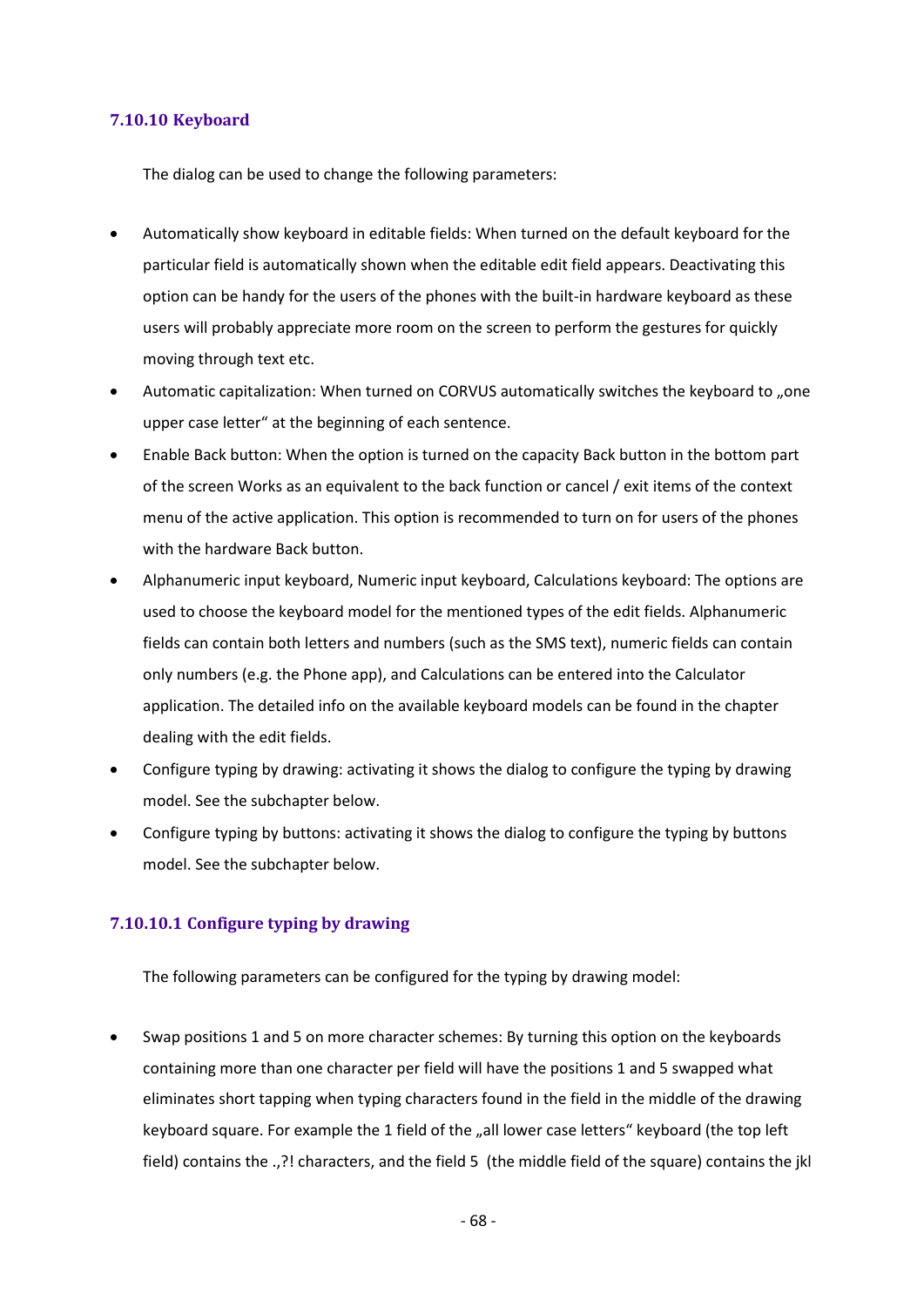characters. Generally the jkl characters are used more frequently than the punctuation characters so it might be handy to swap the positions achieving the situation in which the jkl characters will be written by drawing the line in the top left direction, and short tapping with the second finger will be needed only when typing the punctuation characters.

- Echo on first touch: When turned on right after touching the screen CORVUS will announce the character to be written when you lift the finger off the screen without moving it.
- Drawing sensitivity: Configures the drawing sensitivity when typing. The higher the sensitivity the shorter the lines to be drawn when selecting the field but also when selecting the characters from the field.
- Expert mode: turning this option on automatically activates the expert mode for the edit field whenever the Typing by drawing model is active.

# **7.10.10.2 Configure typing by buttons**

The following parameters can be adjusted for the typing by buttons model:

Be verbose during keyboard exploration: When turned on the presence of all the characters found in the particular field during keyboard exploration is announced. For example if we find the field containing the a,b,c,2 characters when exploring the keyboard by touch CORVUS announces the list of characters found on this button instead of just announcing "a" with the feature turned off.

# **7.11 The Help application**

The app contains the following features:

• Gestures

Activating the item shows the list of applications and controls of the user interface that have a list of gestures defined. Activate any item to show the particular help containing the list of gestures for the selected item. This function displays the same lists of gestures that are shown through the contextual help using the 2-2-fingers double tap gesture.

About phone

Activating the item shows the dialog displaying the technical info of your phone.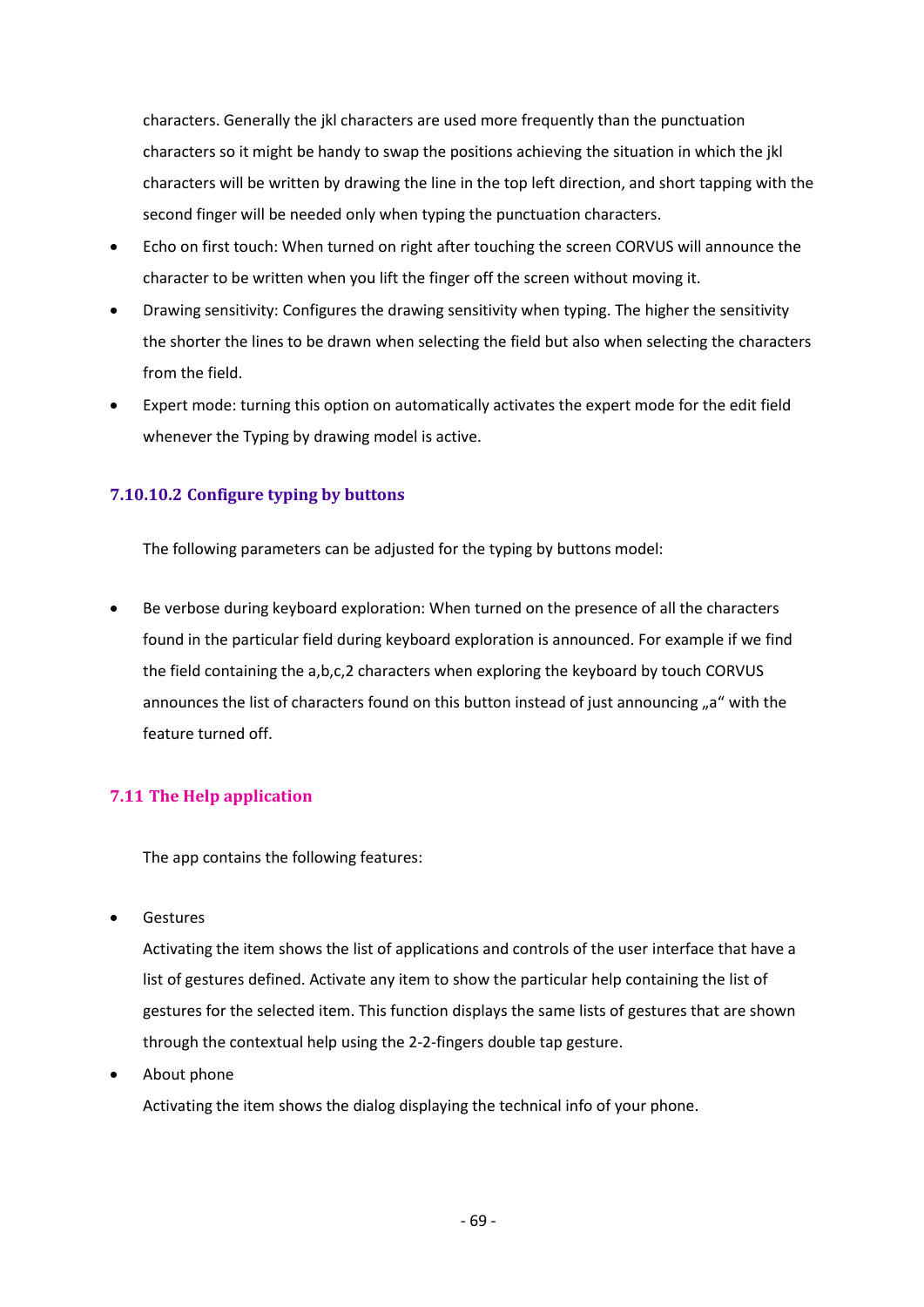**About CORVUS** 

Activating the item shows the dialog displaying the info about the application. The dialog can be used e.g. to determine the version currently installed.

• Verify Android Settings

This tool allows you to check the state of Android Settings that can have an effect on the behavior of Corvus. More info in the "Verify Android Settings" section.

• Thanks for support

Activating the item shows the list of foundations and companies that support the Corvus development. Tapping the particular item opens the website of the selected company. The last item of the list is called Other donors and partners. Tapping this item shows the edit field displaying all other organizations participating in the Corvus development in some way.

**License** 

Provides the items for managing the license data of the application. More info in the License section.

• Updates

The feature provides the tools for downloading and installing updates. More info in the CORVUS updates section.

# **7.11.1 Verify Android Settings**

This tool enables a quick setting of those options of the operating system, which can have an effect on the running of Corvus. After its activation all relevant settings will be verified and then the list of deactivated settings will be displayed. The activation of these settings can improve the use of Corvus. We recommend activating this feature immediately after installation, after upgrading to the new version, and also after changing the Corvus license, as Corvus with the installed license uses more phone features than the free version. The list can contain one or more of the following items:

- Active Screen reader: verifies if the Corvus Screen Reader service is active in the accessibility settings. If the service is active, it is possible to work with all the screens of the system and all other standard Android applications. We recommend activating this function for the blind users.
- Set as Home Screen: Checks whether Corvus is set as the Home Screen. If Corvus is set as the Home Screen, it is possible to display the Corvus Home Screen anytime by pressing the Home button. We recommend activating this function for the blind users.
- Set as SMS application: verifies whether Corvus is set as a Default SMS Application. It is recommended to activate this function, if you plan to use Corvus for reading, sending and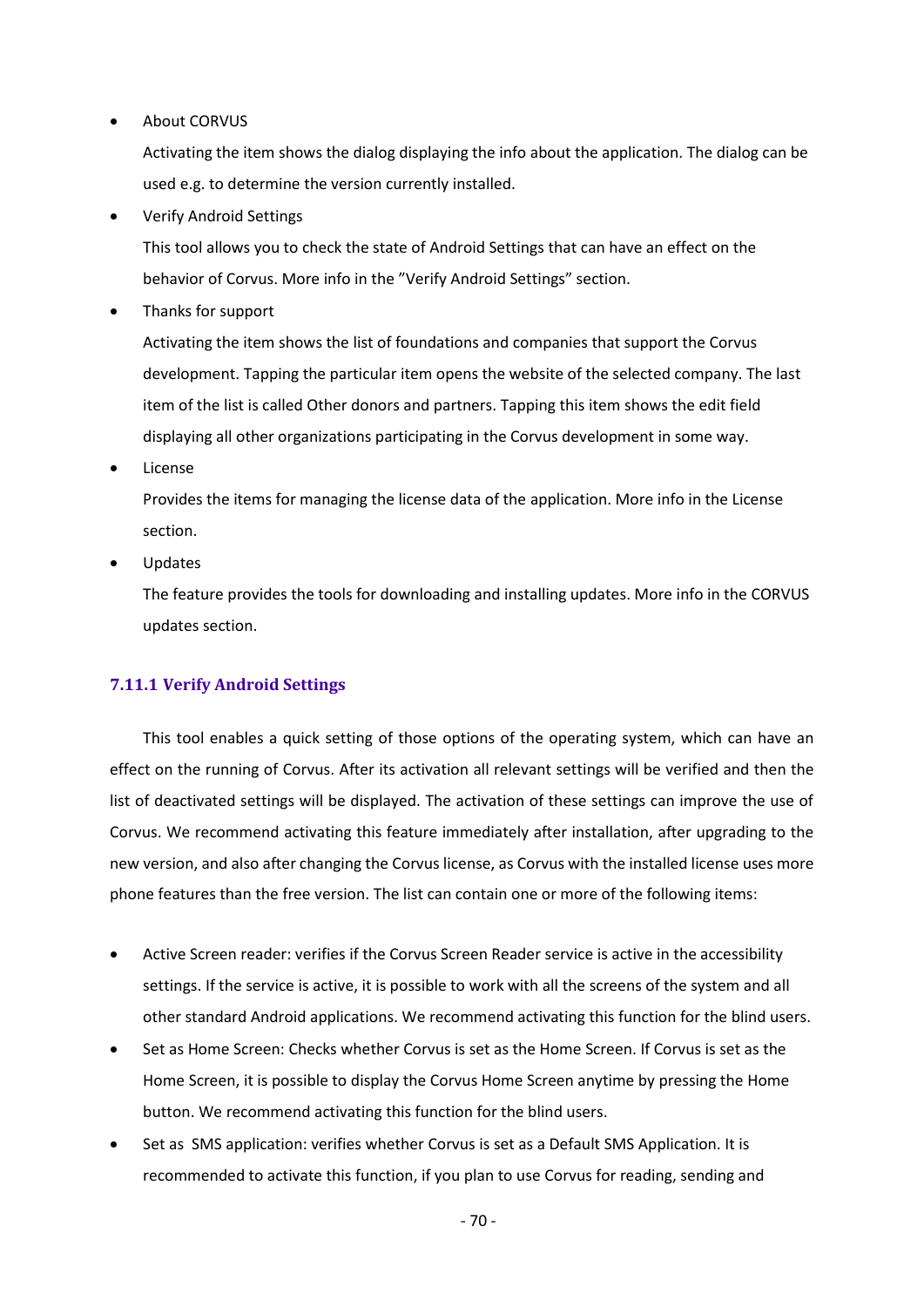deleting messages. If Corvus is not set as a Default SMS Application, you can only send messages. You cannot delete messages, mark them as read, etc…

- Enabled Corvus Keyboard: verifies whether the system allows the Corvus Keyboard to be used as an input method. It means that the Corvus Keyboard can be used also in the normal edit fields of Android. Activate this function, if you plan to use the Corvus Keyboard outside the special Corvus environment too.
- Corvus Keyboard is default keyboard: verifies whether the Corvus Keyboard is set as a default one. This means whether it is automatically used as an input method when showing any edit field outside the special Corvus environment.
- Notifications access: Checks whether Corvus has access to the phone notification bar. Access can be useful, for example, when receiving calls by gestures on Android 7.0 phones, while in higher versions Corvus does not currently use the notifications access.
- All permissions granted: Verifies that Corvus has all the permissions it needs to work properly. If not, you will be prompted to grant the permissions that it does not yet have.

Note: The Corvus keyboard has some limitations if You use it outside the Corvus special environment:

- There is no context menu because of some technical limitations which means that you cannot use clipboard operations with the keyboard outside of the Corvus special environment
- The Corvus keyboard works in special mode when used outside of special Corvus environment, but sometimes it happens that the screen reader mode is activated due to the technical limitations. Use back button to hide the keyboard and double tap the edit to reactivate it again if this happens.

# **7.11.2 License**

The menu contains the following items:

- Online activation: Confirming the item launches the activation process for the Corvus application. More info can be found in the License activation chapter below.
- Info: Displays the edit field showing the license data installed on the phone.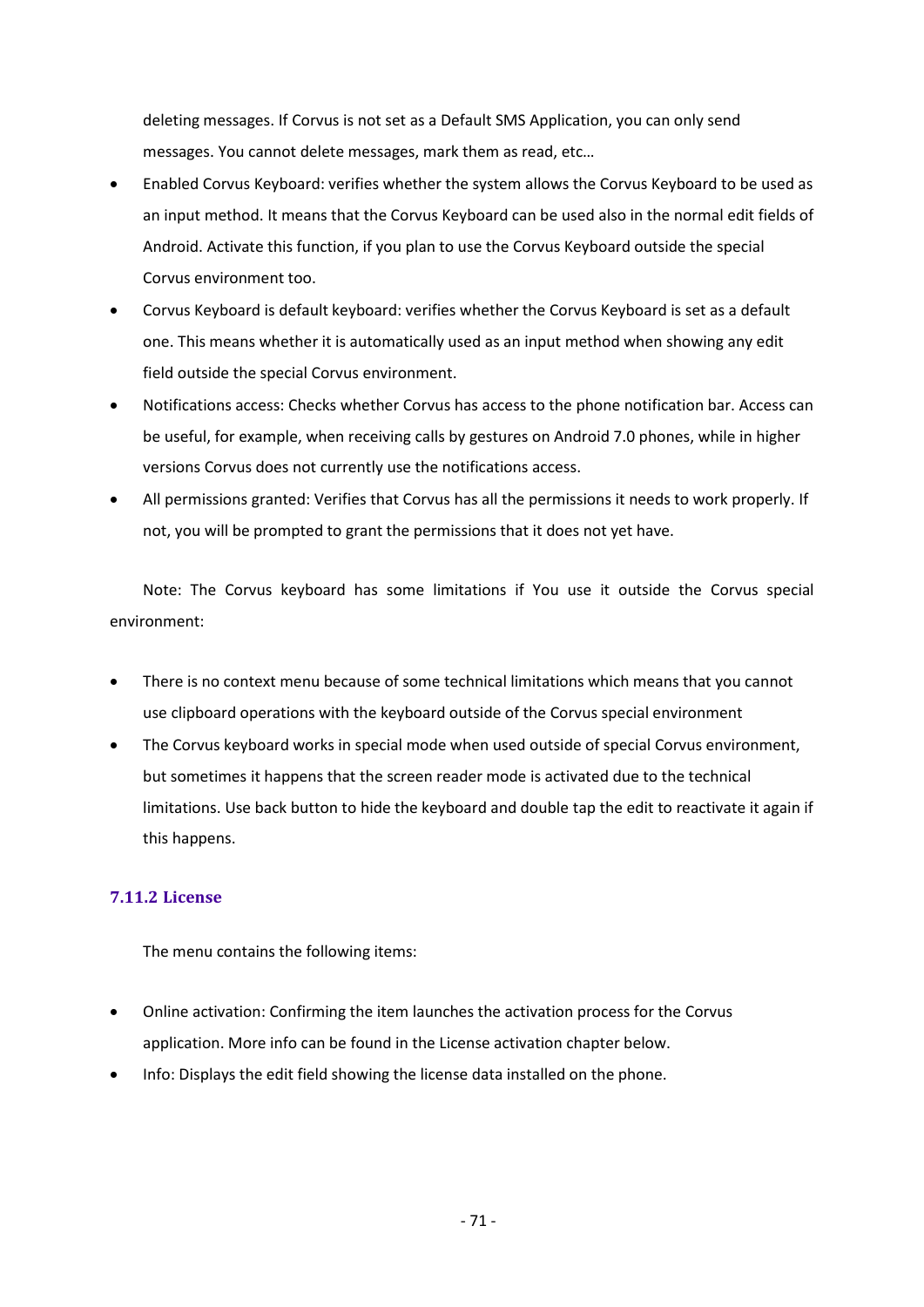## **7.11.2.1 License activation**

After confirming the item choose one of the following options:

- 90 days trial license: Allows activating Corvus in the 90 days mode. When activated successfully, Corvus will work without limitations for 90 days in order to try it. It is possible to use the demonstration license only once per phone. However, if you reactivate the license before the 90 days since first activation, the existing activation will be delivered to you again.
- Paid license: Upon activation Corvus will attempt to get the activation of the paid license from the activation server.

The paid license can be currently bound either to IMEI ID of your phone, or to your phone number. The first step (license activation) is performed always via distributor for your country. If you already bought Corvus, the first step was already taken and you can proceed in the following manner:

- Make sure that your internet connection is working
- Activate the Paid license item
- If the activation server recognizes your device (i.e. it's been already registered via your distributor or it has been already activated in the past), the process completes without further questions and your installation will be activated

If your device is not registered, the application displays a dialog informing you that no activation was found for your device and you will need to enter the license code. Confirm the dialog. This will display the menu allowing to enter the authorization code and start the activation again. The menu contains the following items:

- Start activation: Double tapping the item will make Corvus retry getting the activation
- Enter authorization code: Double tapping the item displays the edit field to enter the authorization code. After confirmation you can retry the activation
- Set Corvus as default SMS application: If your license is bound to a phone number, the activation can be retrieved only if Corvus is set as the default SMS application. This item can be used to perform this setting.

So first enter the authorization code and then retry the activation.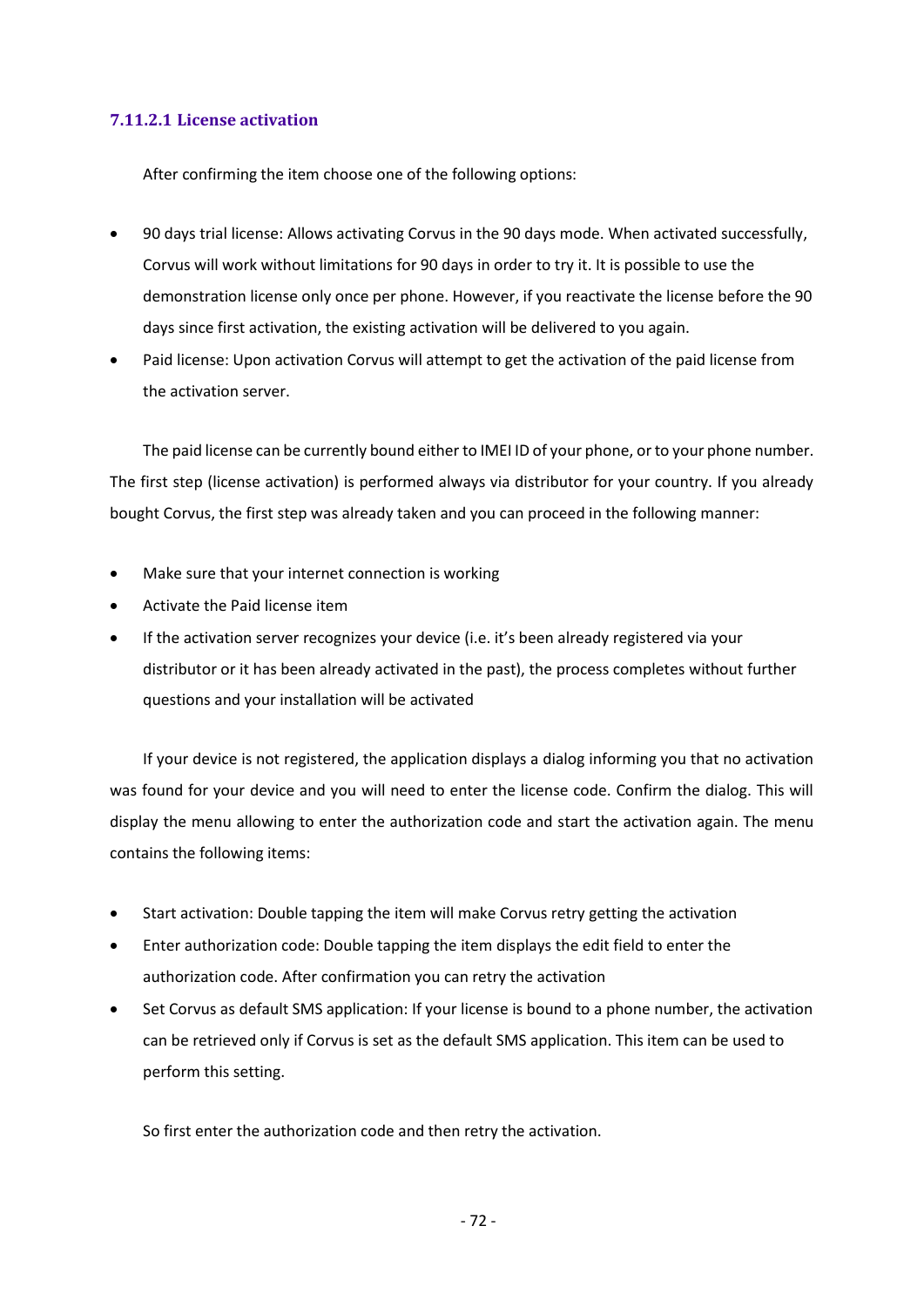# **7.11.3 Updating CORVUS**

The CORVUS kit uses its own mechanisms when performing updates (installation of the new versions) that can be almost fully controlled using this application. The dialog contains the following items:

- Download update: Activating this item makes CORVUS look for the newer version than the one currently installed. If the newer version is found it will be downloaded automatically.
- Install Update: The item is available only when a newer version of CORVUS has been already downloaded. Double tapping the item will display a warning that the installation will be performed outside of the CORVUS environment and that you'll need the screen reader or a sighted assistance to perform the installation. Confirm the warning and the installation will begin. When installing follow the onscreen instructions. Note that during this phase the phone is controlled using the screen reader, thus the gestures are bit different to those used in the CORVUS environment (more info on the screen reader can be found in the dedicated chapter).

Thus the CORVUS update can be performed by following these steps:

- **1.** Go to Wireless connection (double tap the signal item on the main screen) and make sure that the WIFI is turned on and connected to a network. If it's turned off double tap to turn it on. If the WIFI is turned on but not connected use the standard Android tools to setup the network connection. If your phone is connected to a wireless network continue to the next step.
- **2.** If you want to test the beta versions (these may contain bugs so this is recommended only for the advanced users) contact the application vendor.
- **3.** Now activate the "Download update" option. If the update is found it will be downloaded. When downloading, CORVUS displays the download progress percentage.
- **4.** If the update was downloaded successfully you can eventually turn off the Wifi in order to save battery and continue by activating the "Install update" item.
- **5.** Confirm the information dialog and enter the confirmation code (the confirmation code is requested only if it's defined in the application settings).
- **6.** Confirm the CORVUS installation with the help of a sighted person or by using the screen reader.
- **7.** Upon finishing the installation CORVUS will start automatically only if the screen reader is active. Otherwise you will need to start CORVUS manually. The phone may ask which application should be used as a home screen. Choose CORVUS.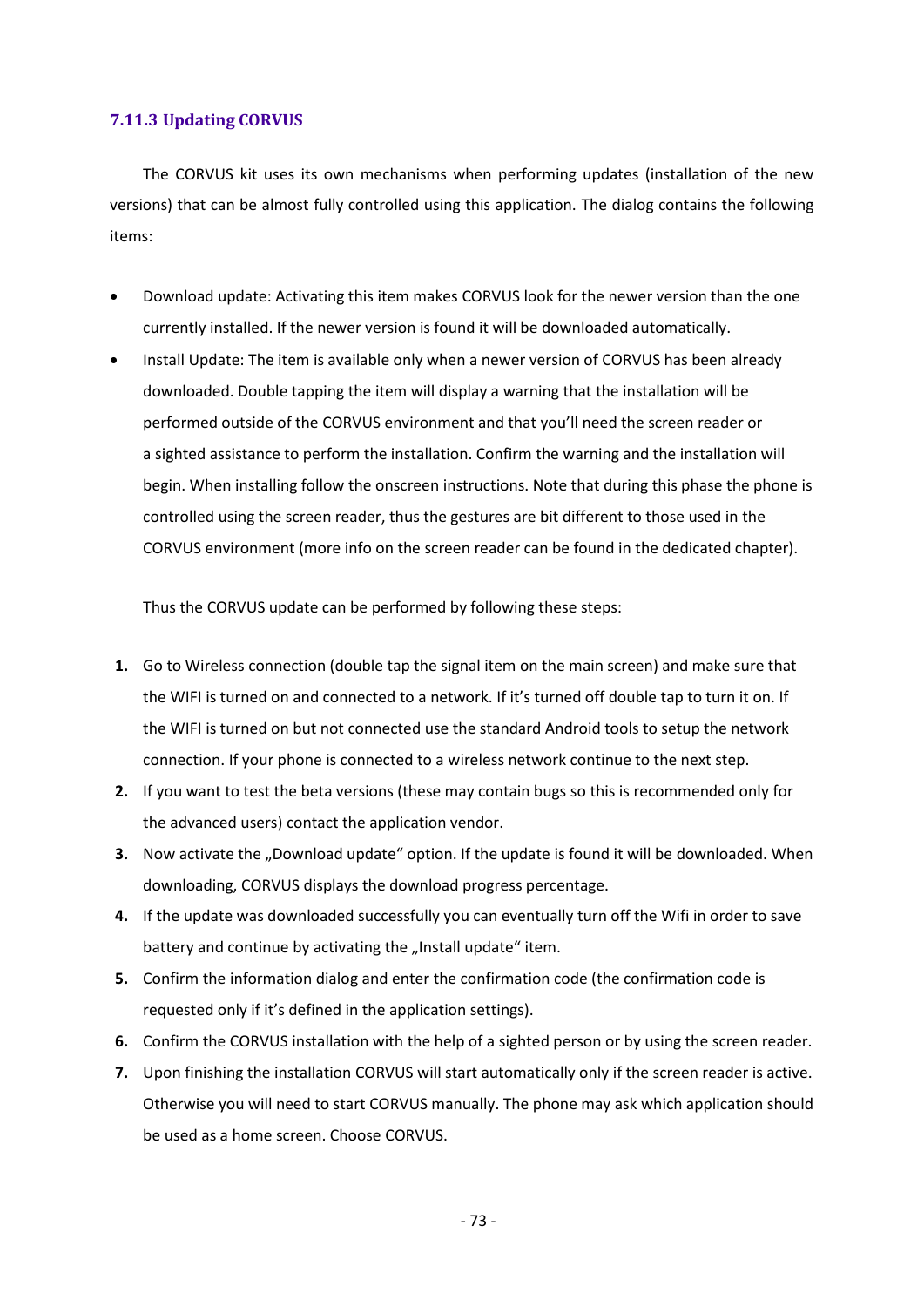The update is now complete.

### **7.12 The Notepad app**

Allows you to create short text notes. Notes are stored in one list, sorted by creation date.

When you start the application, a list of notes appears that is empty when you first start it. To create a new note, use the new note entry in the application context menu.

The note name in the notes list is automatically created from the first letter of the note text, and the date it was created for each note.

After tapping a particular note, this note will be displayed in a non-rewritable edit field, so that it can be read using the commands to move through text.

The application context menu contains the following items:

- New note: when activated, an edit box is displayed in which you can write the note text. Once the text is confirmed, the note will be saved automatically.
- Edit: when activated, the focused note appears in the edit box and can be edited. Save the note by confirmation
- Show: when activated, the focused note appears in a non-rewritable edit box, just as when you double-tap a particular note in the note list
- Delete: deletes the focused note when enabled. To delete a note, you can also use the universal 1-two-finger tap delete gesture
- Find: use it to search for text in notes.

### **7.13 The Notes app**

Before reading this chapter it is recommended to consult the File Manager chapter. The application can be used for managing (creating, deleting, and editing) the files with notes. Its basic usage and functionality is the same than that of the File Manager application. The new note can be created using the context menu. After entering the name a file with the given name and .note extension will be created and opened in the notes editor. Typing and editing the notes using the editor is the same as in any of the CORVUS edit fields.

The note can be saved by double tapping outside of the keyboard area. The .note files are saved as simple text in the UTF-8 code page.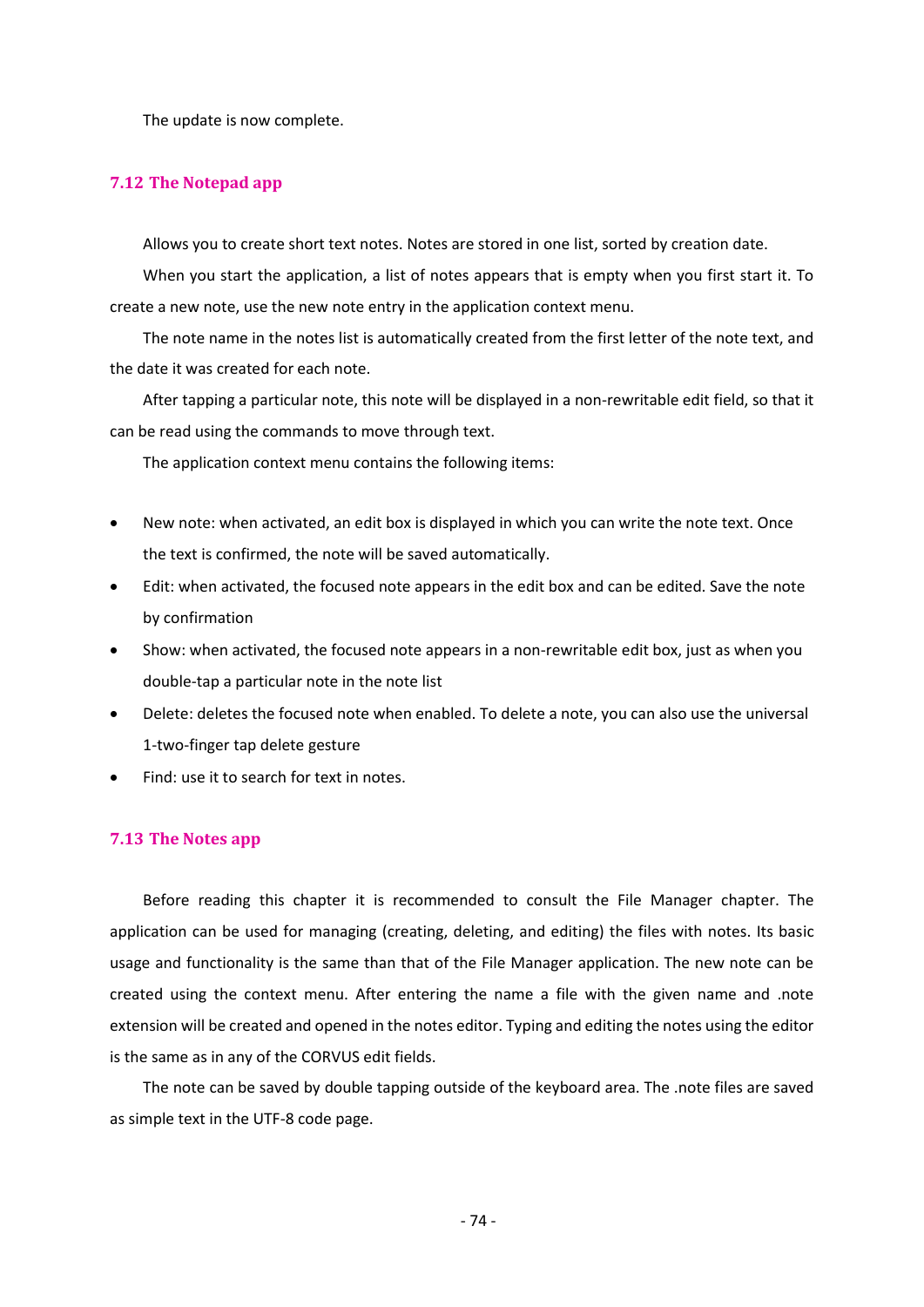#### **7.14 The TXT Documents Viewer app**

The application launches the File Manager in the Library folder. The folder can be found in the Corvus directory of the emulated SD storage of the phone. For the detailed description of the Android directory layout see the File Manager chapter. The list of items here shows only the files with the txt extension. Double tapping the particular file opens it in the txt viewer described in the txt viewer chapter.

### **7.15 The txt viewer**

Double tapping the file with the txt extension in the File Manager or any other application that supports it opens it via the txt viewer.

First the file analysis is performed. It can take up to a few seconds depending on the file size. The operation is accompanied by an ascending sequence of tones. After that the file can be reviewed using the standard text gestures.

The bigger files are loaded into the viewer in parts for technical reasons. When the cursor approaches the beginning or end of the part currently loaded, the viewer automatically loads the previous / next chunk of text. The operation is accompanied by a short beep and it takes a while to complete. The chunk is loaded only when moving by lines or when using the say all. When moving by words or by characters the operation doesn't take place.

The say all can be invoked using the standard 1-swipe right gesture but when viewing the larger files the double tap gesture without the Volume up button can be used as well.

The 2-finger swipe up / down gestures that can be commonly used to move the cursor to top / bottom of text can be used in this application to move by headings in certain circumstances.

The simple text files are not capable of storing the formatting information and they also lack the support for headings. For this reason some special character or a sequence of characters is used to mark headings.

The text viewer allows configuring the character or a set of characters to identify the line containing the heading. The configuration is saved into a special file stored in the folder containing the currently opened .txt file. This setting is applied to every file stored in this folder and its subfolders.

It is therefore wise to organize the books or any other txt files that we'd like to read into subdirectories according to the characters used to mark the headings. The libraries that provide the book downloads usually follow some rules concerning the marking of headings. Let's finally face some sample usage :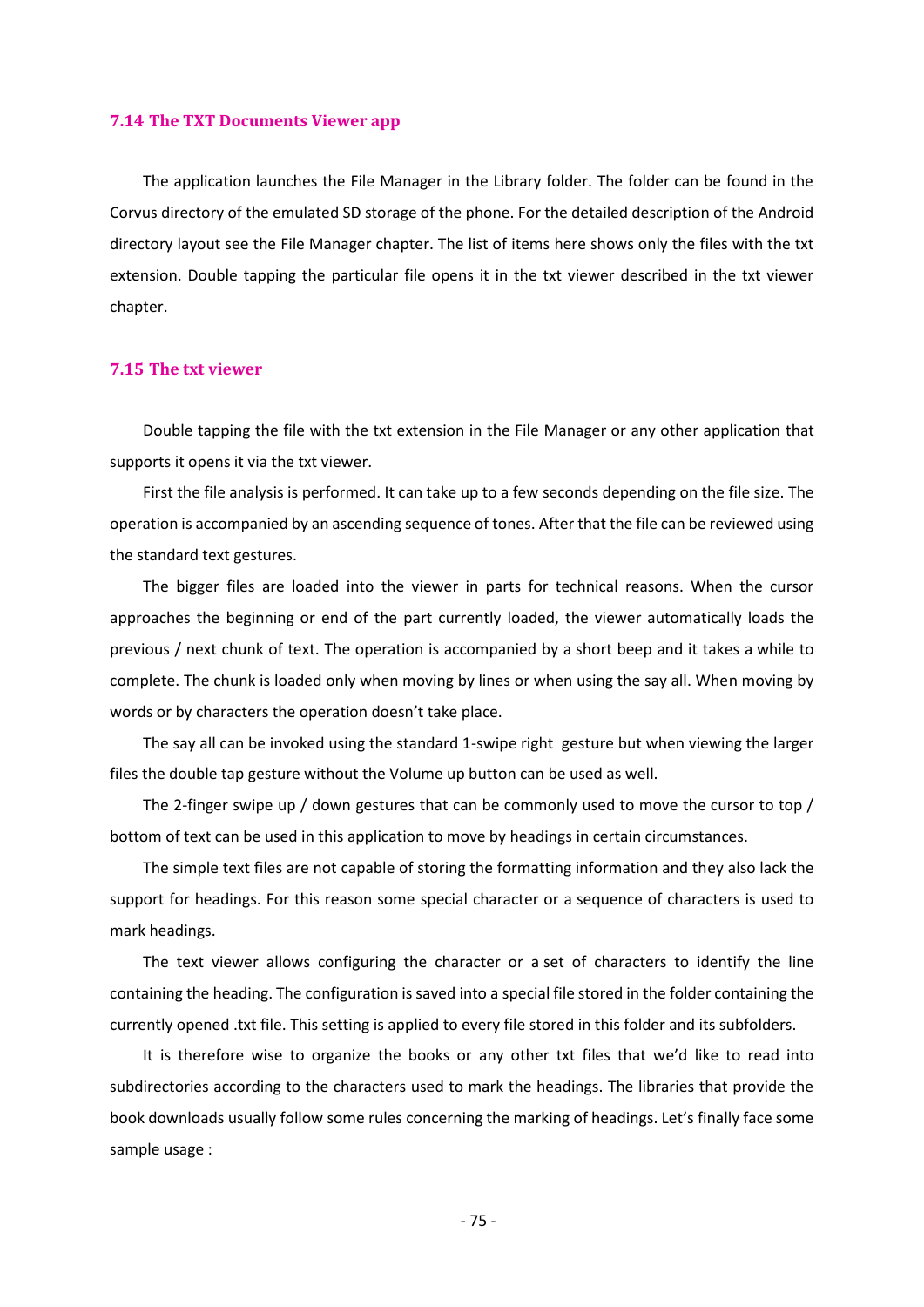Imagine a situation that you commonly read the books provided by two different libraries each having its own way of marking the headings. Thus let's create two directories named after the libraries. Then set the heading string for each folder and then we can create other directories within those subdirectories to organize the books according to genre or other criteria at will.

The headings can be set using the viewer settings dialog invoked from the viewer context menu. Its detailed description can be found in the chapter below. Besides the Viewer settings, and Jump to percentage, the context menu contains the standard items of the read-only edit field.

The application can be closed using the context menu item. It remembers current cursor position and input code page of the currently opened file.

#### **7.15.1 Viewer settings**

The dialog can be used to change the following parameters:

- Heading mark for this folder and subfolders: when invoked type the text to identify the line containing heading into the edit field
- Default heading mark: The setting is applied to folders that do not have any heading setting configured. In other words the configuration file with the heading settings will be stored in the library folder and applies to all the folders that don't define own configuration.
- Set input encoding: If the opened file is not being read correctly (by default the application assumes the input file to be saved with the UTF-8 code page) select one of the code pages and the file will be loaded using that code page. The recently used code page will be remembered on exit.

#### **7.16 The Download Books app**

The application allows browsing the catalogues of several supported libraries in a simple manner and downloading books from these libraries.

The main screen contains the list of enabled libraries. Double tapping the selected library will open the library. You can then browse the catalogue, get the details on the particular books, and if you own the required credentials, you will be able to download the books.

When launching the application for the first time, all the libraries are enabled. The libraries can be enabled using the context menu of this screen. For more details see below.

The context menu of the main application screen contains the following items: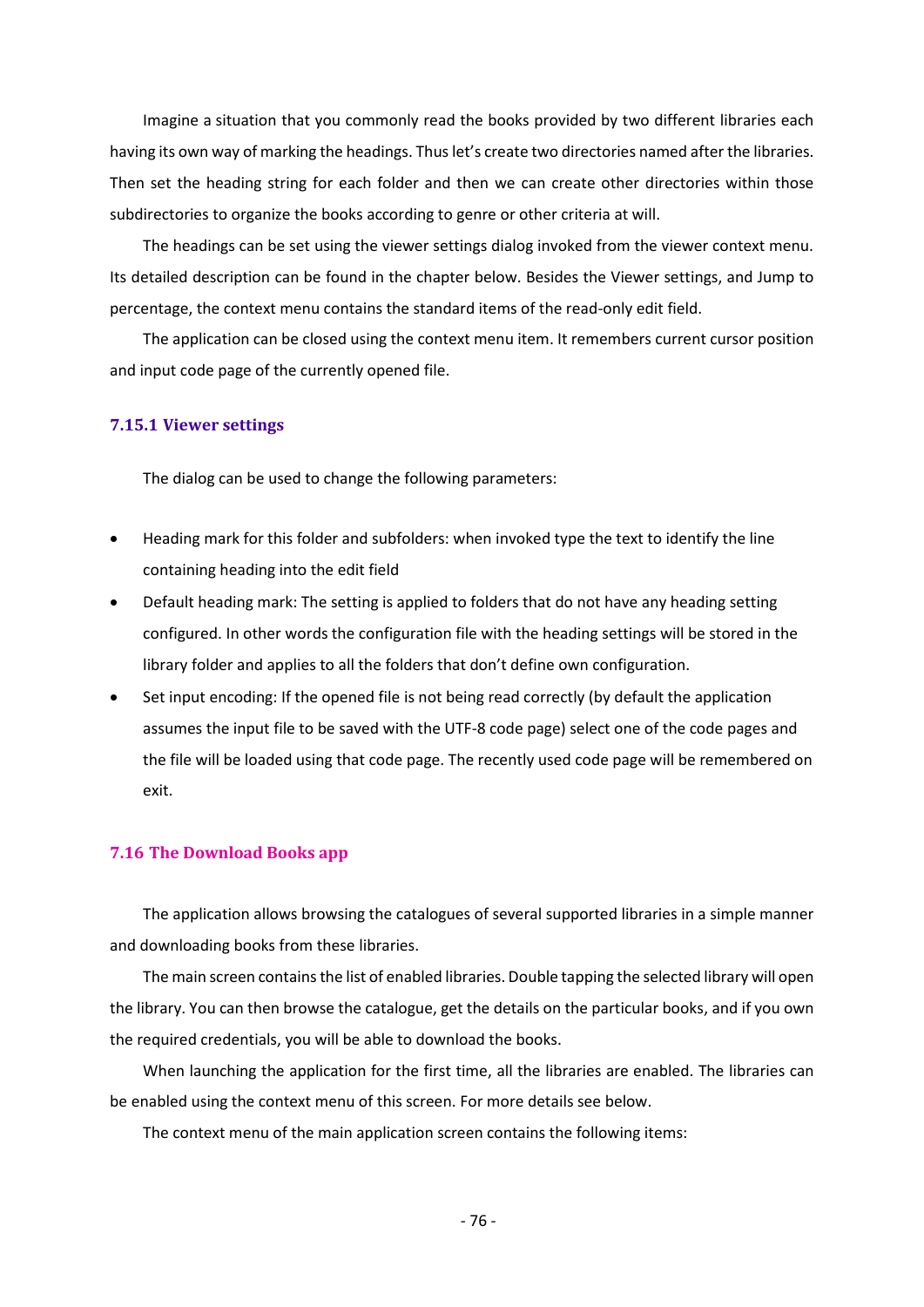- Active downloads: Activating the item displays the dialog containing the list of currently active downloads. Each download contains the status information. Through the context menu it is possible to remove failed downloads thus cleaning the download list of undesired information. The downloads can be in paused state (e.g. because of the internet connection problems, in that case Corvus is trying to resume and finish such downloads), in failed state (e.g. if the file doesn't exist on the server, Corvus is not trying to resume these downloads any more), in pending state (the downloads that are ready to be downloaded and will start downloading automatically), and in finished state.
- Active Libraries: after tapping the item swipe right to check the libraries you want to have available in the application. These will be shown in the list on the main screen of the application.
- About module: Shows the information screen containing the basic information about the Download Books module

## **7.16.1 Working with the library**

As mentioned above, working with the particular library is possible by double tapping the selected library in the list found on the main screen of the module. The following items are available:

- Newest books: shows the list of books sorted in the order they were added to catalog on the Corvus server. For more details on how the list of books works, see the standalone chapter below.
- Authors: Activating the item shows the alphabetically sorted list of authors together with the info on book count by the particular authors. The list can be navigated the usual way. The context menu of the list contains the "Find"item allowing narrowing the list to authors, whose name or surname contains the search string. The context menu also contains the letter register that allows quickly jumping to the first author whose surname begins with the selected letter.
- Categories: Activating the item displays the alphabetically sorted list of categories together with the info on book count in the particular category. The list can be navigated the usual way. The context menu of the list contains the "Find"item allowing narrowing the list to categories, which title contains the search string. The menu also contains the letter register that allows quickly jumping to first category starting with the selected letter. Note: The list of categories is created by the libraries themselves. The Corvus author can't influence its consistency, accuracy and quality.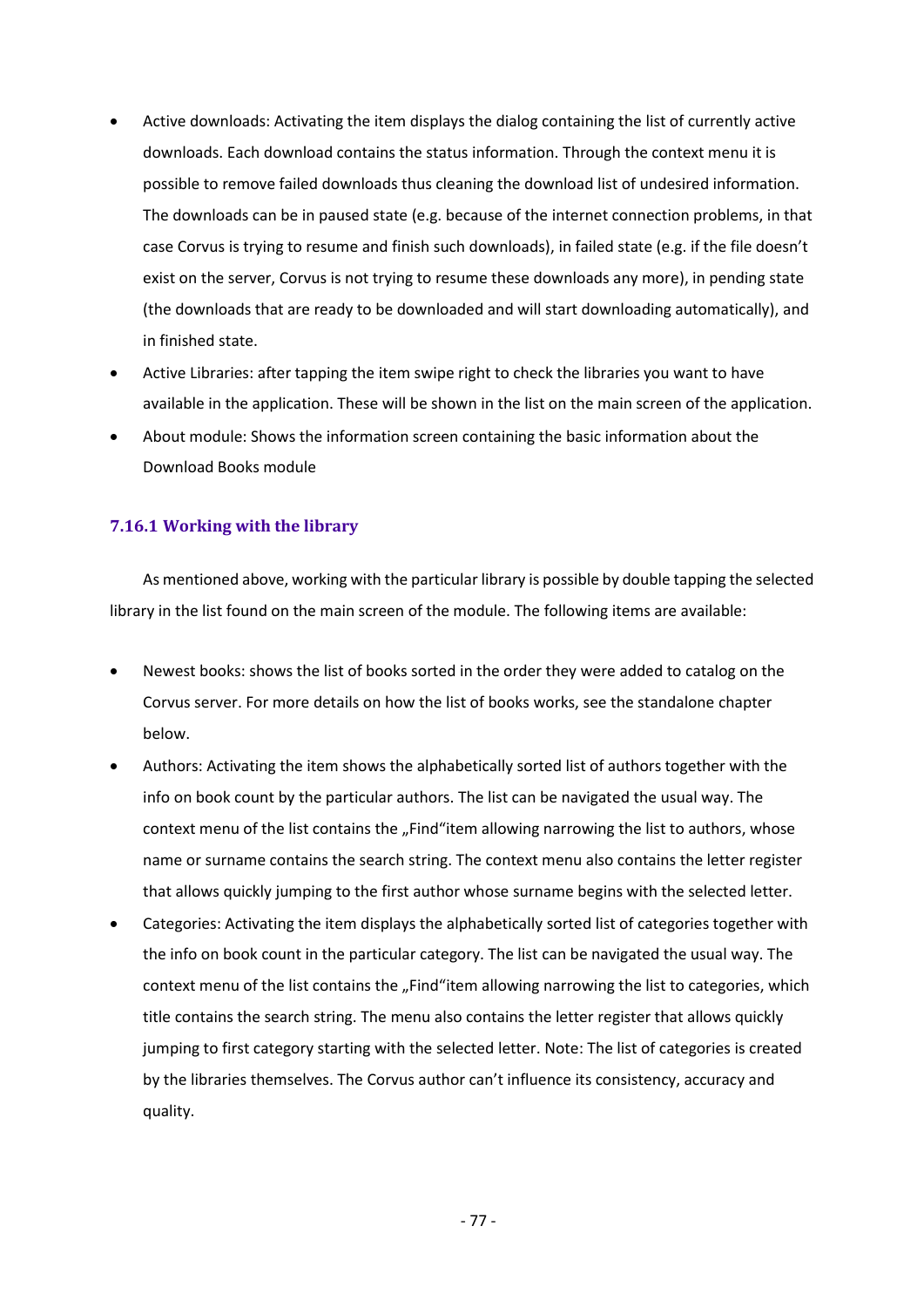- Full-text search: Activating the item shows the dialog to search the books containing the particular text in the author, title, category or description field. This function can be used e.g. to find the book containing the particular word as part of the annotation and so on.
- Open books folder: Activating the item launches the File Manager in the directory for saving the downloaded books from the selected library (the directory can be configured for each library separately, see the Settings chapter below).
- Favorite books: when activated, a list of favorite books appears. It works like other book views. You can use the items in the context menu to assign a custom note to a particular book, or delete a book from favorites.

The context menu of the library screen contains the following items:

- Settings: Displays the Settings screen for the current library. For more details, see the chapter concerning settings below.
- About library: Shows the basic info about the library, such as library website and the list of languages of the books for that library.

## **7.16.2 The list of books**

The list is used to display the list of newest books, search results, category content, the books by selected author and so on. When browsing the list the book title is displayed on the screen. The speech synthesis also provides the author's name, categories and a part of annotation. Besides the information about the selected books the list can contain the "Load previous page"item at the beginning and the "Load next page"item at the end. These items are displayed when there are more than 100 items in the list.

Double tapping the particular book shows the information dialog about the book which contains all the info on that book available in the library catalogue. The info is displayed in the edit field and depending on the library it can contain these attributes:

- Author: The list of authors of the work
- Title: The title of the work
- Categories: the list of categories into which the work falls
- Read by: the name of the speaker if it's an audio book
- Description: Annotation
- Publisher: The name of the publisher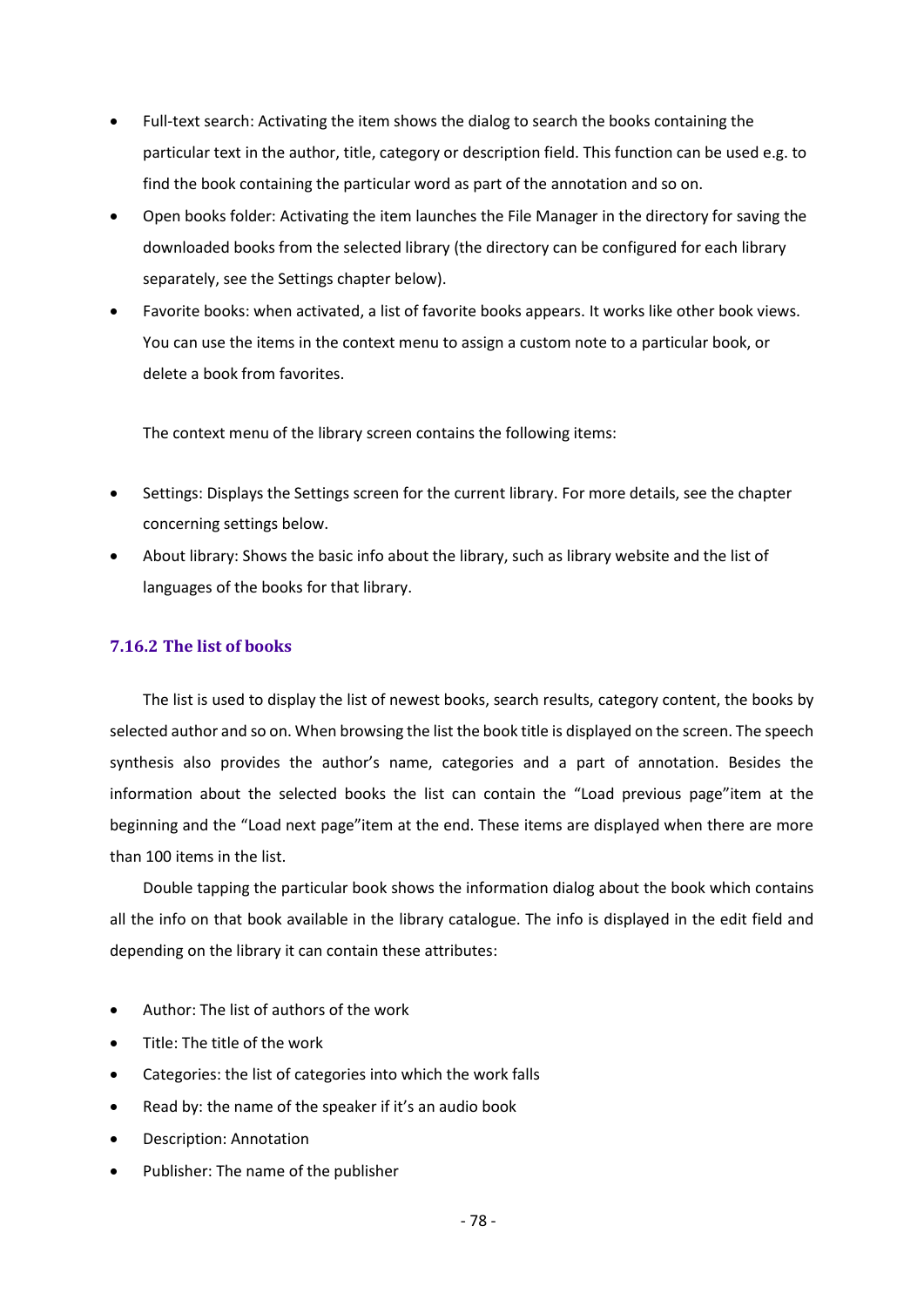- Year of issue
- Language: The language of the book
- Size: info on the size of the file to be downloaded

The context menu of the list of books contains the following items:

- About book: The detailed info about the book, the same as double tapping the book
- Download book: Activating starts the download process of the book
- Add to favorites: Activating the item adds a book to the list of favorite books.
- Settings: displays the Settings screen for the library containing currently focused book.

Note 1: Downloading without the user name and password is possible only from the Librivox library. All the other libraries require the user name and password that can be configured in the settings for the particular library.

Note 2: The download process varies depending on the library. The process is straightforward for most libraries and starts right after activating the "Download book" item from the context menu. But for example in the Slovak library for the blind the book is generated first, and the download is started afterwards. Thus when downloading, pay attention to the information messages displayed after beginning the download. Some libraries allow you to choose the format of the book after activating the download. This option is displayed only for books in libraries providing books in multiple formats.

## **7.16.3 Settings**

The Settings screen contains the following options:

- User name: The login to the library
- Password: The password to the library
- Output folder: Allows configuring the directory for downloaded books from this library. After double tapping the option, browse for the directory for storing books, enter it and activate OK from the context menu.
- Require WiFi to download from this library: When set to On, the download will be started only if your phone is connected to the internet via Wi-Fi.
- Automatically unzip when downloaded: When enabled, Corvus tries to unzip the book to a directory with the same name as the book file. This option is only available in libraries that provide books in the zip format.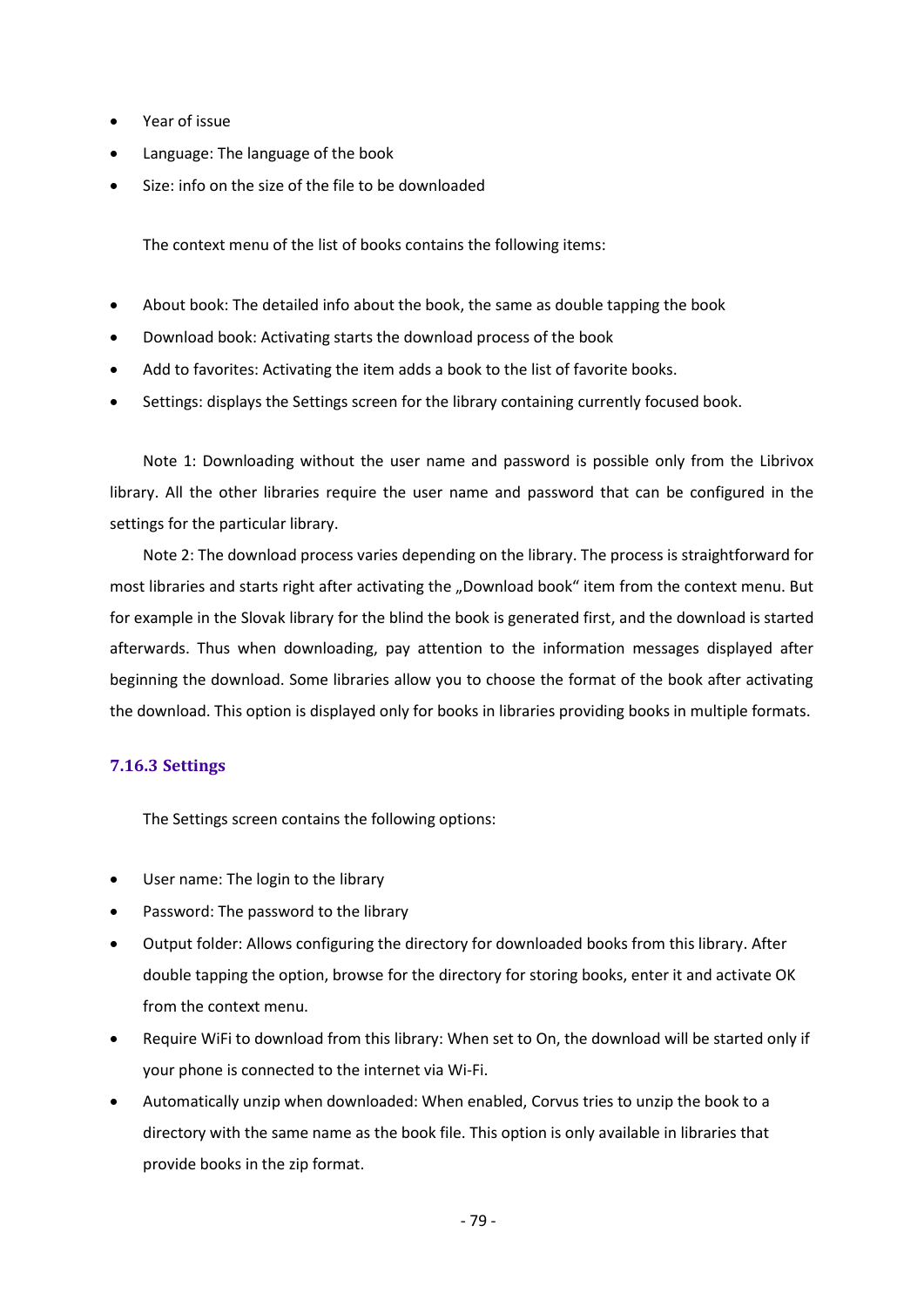• About library: Shows the basic info about the library. It's the same dialog as the one displayed when activating the item of the same name from the library context menu.

## **7.17 RSS reader**

The application can be used to view the channels in the RSS format. The RSS standard was developed in order to enable the creators of the news content and other websites that publish the content regularly informing the interested subscribers of this new content.

RSS can be imagined as the information feed with a stream of simple structured information. Every such feed has an address we can provide to the RSS reader. RSS reader monitors the feed and if there's a new post or article, alerts the user. RSS is commonly used by internet news portals. If there's a new article on a particular server, the RSS feed will contain the message containing the title of the article, perex of the article, and a link for the complete version of the article. Besides that it can also contain an audio attachment and so on. Feeds that contain the messages with the audio attachments are called Podcasts.

In the RSS reader of the Corvus package the RSS news are organized into folders. Thus in the beginning it's necessary to create one or more folders that can be used to route the news from the RSS feeds into.

When launching the application the list of existing folders is displayed. This list is empty when launched for the first time. This screen can be used for managing the folders and adding new feeds. To manage existing feeds it is necessary to use the RSS feeds manager.

Sample usage scenario of the application:

- Launch the application and the empty list of folders will be displayed. So as a first step, let's create a folder.
- Display the context menu and activate the item that reads "Create new folder". Enter the name of folder to be created, e.g. "IT news". Now that the folder to route the messages into is created we can add a feed.
- In the context menu activate the "Add feed" item. The list of items that need to be filled in will be displayed.
- As URL enter for example https://zive.azet.sk/rss/najnovsie/. Beware that the URL edit field already contains the https:// sequence pre-filled.
- Double tap the Output folder item and choose the folder that has been created in the first step.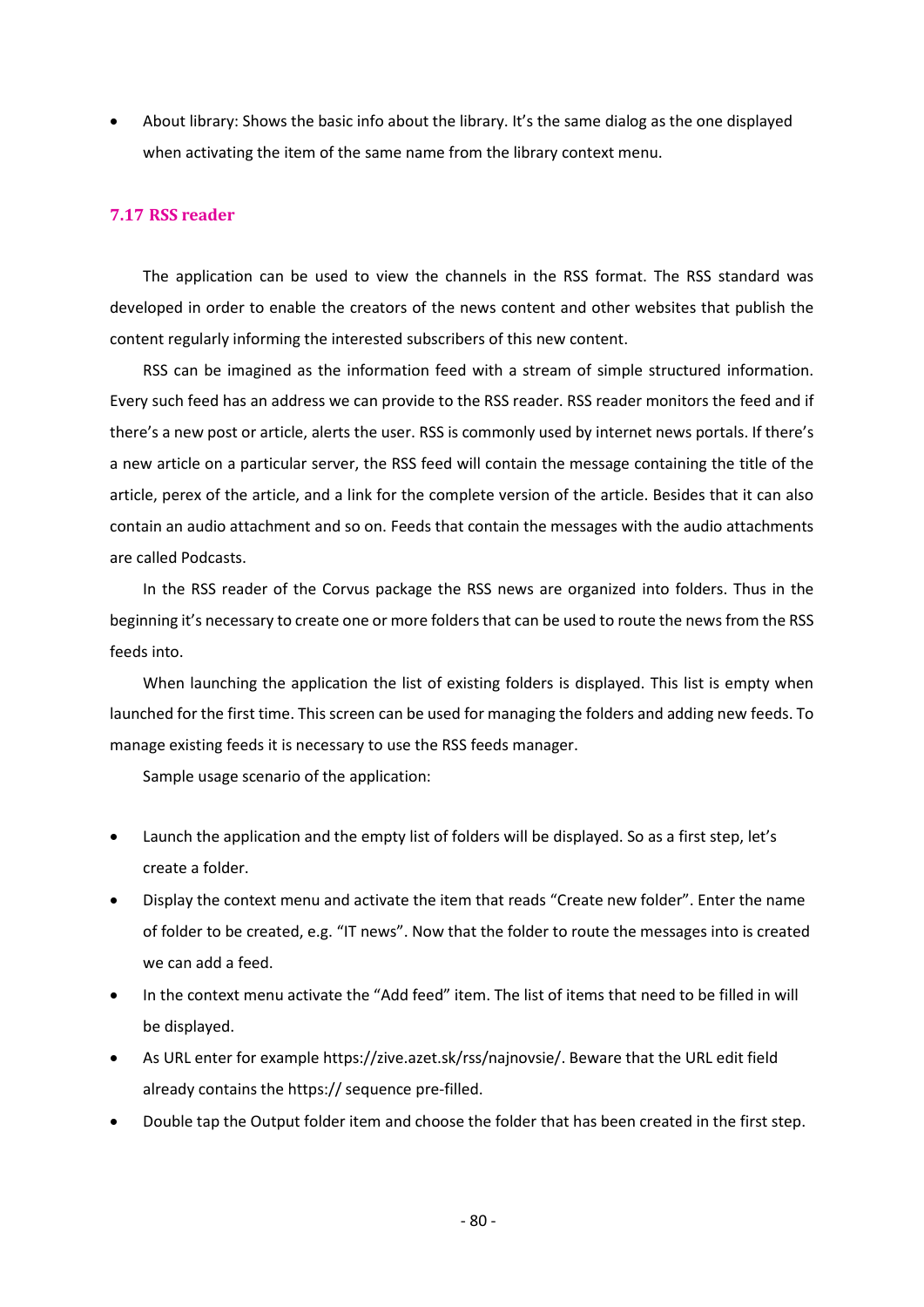- Finally, activate the Save item. If the URL was entered correctly, the dialog containing the information about successful feed addition and a number of new messages fetched from the feed will be displayed.
- Now you can double tap to open the folder and browse the list of messages.

More info on how to work with the list of messages can be found below in the Message list chapter.

The context menu of the RSS folders list contains the following items:

- Create new folder: When activated, enter the name of folder to be created.
- Rename: Used to rename the currently focused folder
- Delete: Removal of the existing folder. The folder can be removed only if it's not used to store messages by any of the existing RSS feeds. More info can be found below
- Add feed: When activated, the screen to enter the feed URL and folder to store messages will be displayed.
- Manage RSS feeds: Activating the item launches the RSS feed manager. More info can be found below in the "Managing RSS feeds" chapter.
- Files: activating the item displays the corvus/podcasts directory. Here Corvus stores the audio files downloaded using the Music Player app (for more details see the context menu for the Now Playing screen)
- Refresh all feeds: When activated, the RSS reader checks and fetches all the new messages from all existing feeds. When finished, it displays the number of new messages for each existing feed. The messages can then be read in their respective folders.

## **7.17.1 The message list**

The window with the message list is displayed each time you open one of the folders. The list displays the message title for each message. Double tapping the selected item shows the edit field containing all the available information about the message. These include its title, text, and URL address of the article.

The context menu of the message list contains the following items:

• Open in internet browser: activating it launches the default internet browser of the phone with the full version of the article loaded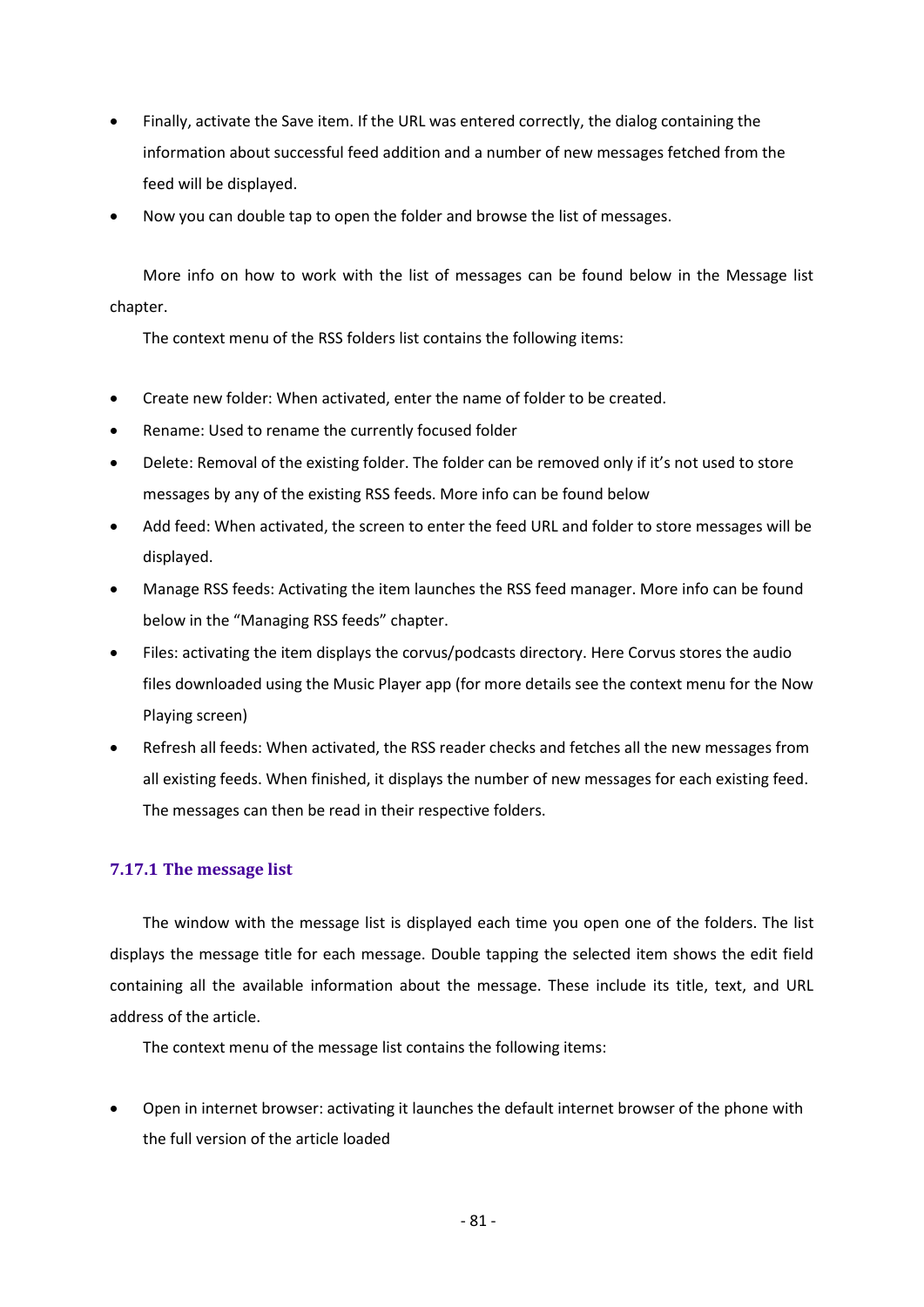- Play media in Music player: this item is only available on messages containing an attachment, i.e. on podcasts. Activating the item starts the playback of the attachment in the Corvus' Music player
- Show details: activating the item shows the edit field with message details, just like double tapping the message
- Delete: removes focused message or all the selected ones
- Toggle selection, Select all, Clear selection: standard items for item selection

# **7.17.2 Manage RSS feeds**

This tool can be used for managing (adding, removing, updating) the particular RSS feeds. When launched, the list containing all the RSS feeds is shown. The context menu of this screen contains the following items:

- Add feed: Activating the item shows the screen to enter the feed URL and configure the output folder for the feed. The output folder will be used to store the fetched messages.
- Edit feed: Activating the item makes it possible to change the output folder for the feed.
- Remove feed: Activating the item removes the feed but fetched messages will still be available.
- Refresh the contents of this feed: Activating the item checks the feed for new messages and if it finds the new ones, fetches them.

# **7.18 The Tagger app**

It is a simple application to manage and tag objects, e.g. CD's, canned fruit or veg, spicies and actually everything where the small self-adhesive label can be put on.

The app can be used to tag things using QR codes or NFC tags.

Basic Principle of usage:

- Stick tag with the QR code or NFC tag on the object you want to tag. Tags can be ordered on Corvus website ([http://www.Corvuskit.com](http://www.corvuskit.com/)) or you can buy them from the Corvus distributors.
- Start "Tagger Application" and point the back camera of your phone at the tag stuck on the object. Hold the camera approximately 10 cm from the tag. If you used the NFC tag, just put the back side of the phone close to the tag.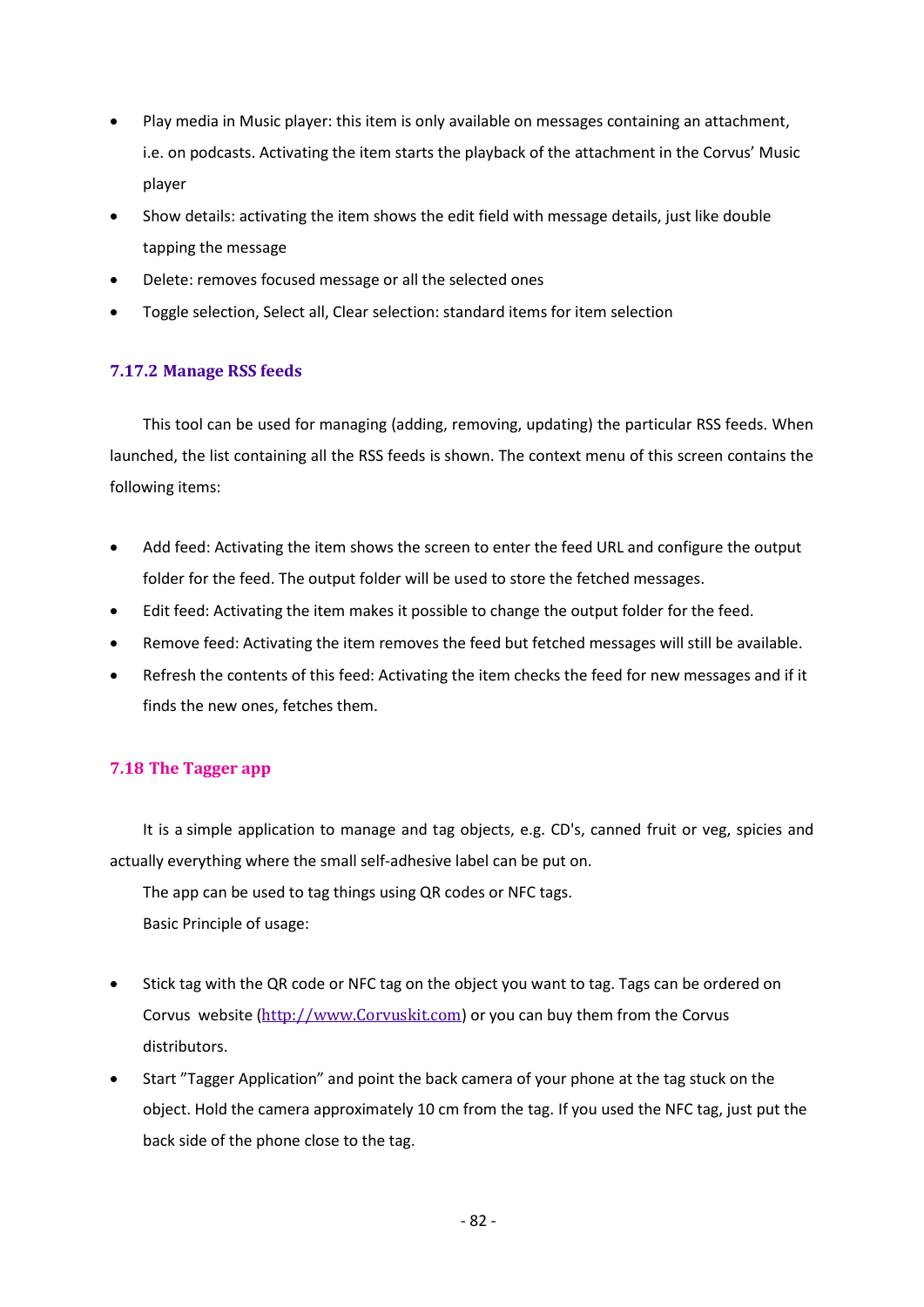- If you use the QR codes for tagging, activate the item "Scan". Program starts to produce a beeping tone, during which it tries to recognize the code on the tag. If the operation is successful, there will be a sound similar to cash machine. The program tries to scan the code for about 5 seconds, then the trial is finished. If the code is not successfully scanned, adjust the camera position and try to activate the item "Scan" again. Make sure that the room where the Tagger Application is used has enough light. The code scannig may not work properly in the bad light conditions. During the scanning of codes you can use the "volume up" button to activate the flash of camera. Flash can help where there is not enough light. Chapter called "How to Make Tag Scanning Better" (see below) contains more tips to help you to recognize the tags. If you use the NFC tags for tagging, it's not necessary to activate the Scan item, the tag will be read automatically.
- If the code is successfully scanned, the application produces sounds signaling that the code has no description yet, or it plays an audio file in case the description/ name was already added to that particular code.
- If you want to add a description/ name to the scanned code, activate the context menu and tap on the item "Assign new audio description". The "Voice Recorder Application" will open and you will be able to record a short description of that object. Now the object is described. You can check what you have recorded, when you scan it again. "Tagger application" will play the recorded description when the code is successfully scanned.

In the application each tag can be associated with the sound recording. One of the most useful functions of "Tagger application" is the option to associate one sound recording with more tags to save the space in the internal phone memory or on the memory card. In the context menu of the application you can find the item "Group with the Previous Tag" to perform this. So if you for example want to tag all canned gherkins from 2016, please follow the instructions below:

- stick tags on all jars with gherkins
- scan the tag on one jar and record a description/ name for it, e.g "gherkins 2016"
- Scan all tags on all other jars and after scanning each tag, activate the item "Group with the Previous Tag" found in the context menu of the application. After all jars are scanned, all scanned tags are associated with one sound recording. They form a group. Tags in the group are now "pointing" to the same sound recording. We saved the space because e.g. 10 different gherkins jars are named using only one description/ name, but it also helps us to find out how many gherkins jars are left in the store-room or we can delete them from the system all in one step without scanning each jar in case we decide to give them to somebody.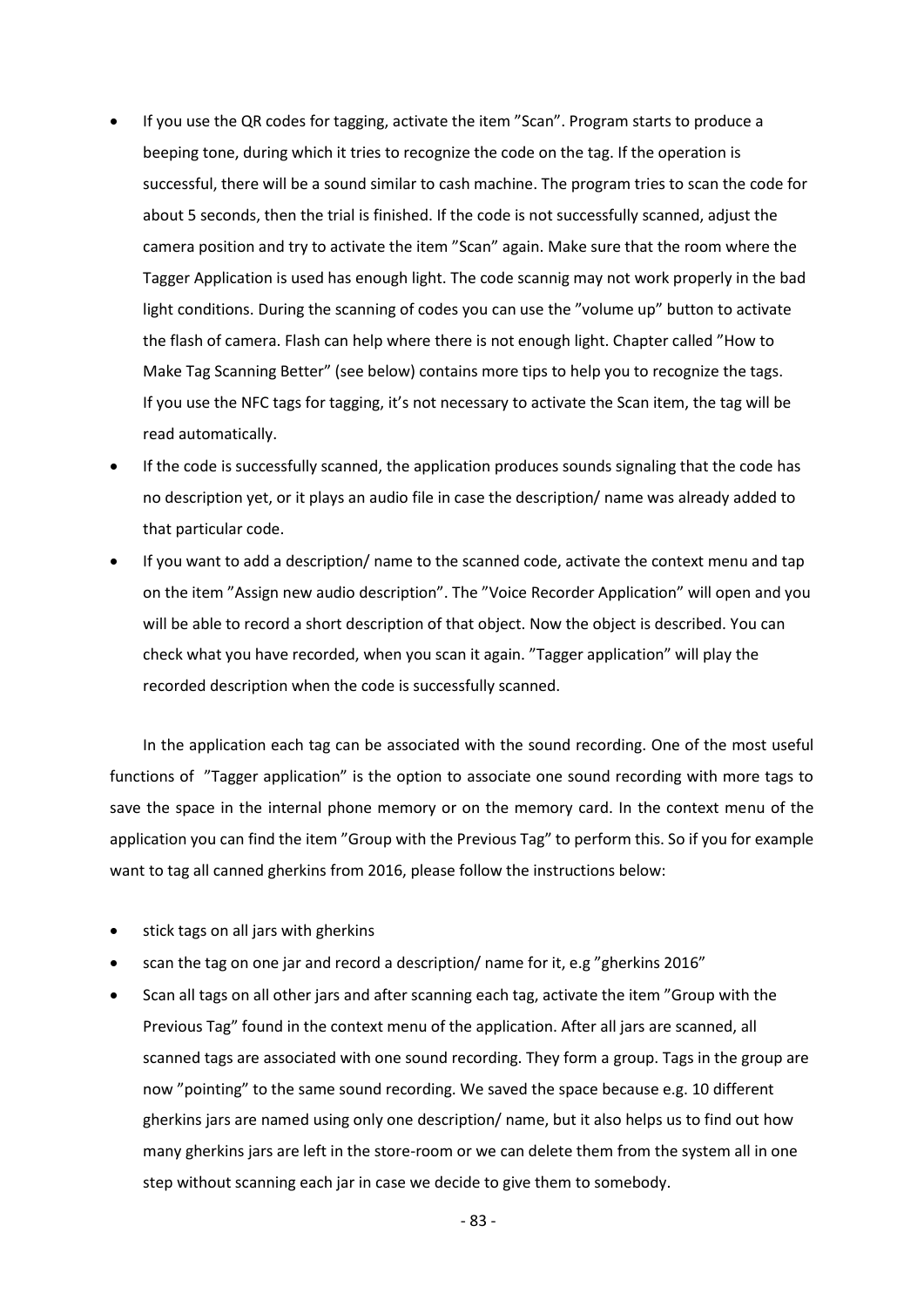Main screen of the application contains the following items:

- Scan: After tapping it the function QR tag Scan mentioned above will be activated After the function is activated there will be a sound lasting max 5 seconds, during which the application tries to scan the code from the tag. With some phones equipped with flash, it is possible to use the "volume up" button to activate the flash during the scanning. It is good to use the flash in situations, when the application cannot recognize the code, mainly in bad light conditions. The "Scan" function can also be activated by short pressing of the "volume up" button. The scan item is not needed when using the NFC tags. These are recognized automatically when attached to the back of the phone.
- Play again: After activation the description/ name for the last scanned named tag will be played again.
- Play in Music Player: The description/ name of the last scanned tag will be opened in the built-in music player of Corvus program. This function can be useful in case the sound recording describing the object is longer. (e.g.: it can contain detailed description of the invoice from the mobile operator...) and if you want to pause or browse through it, etc...while listening to it.

Context menu of the application contains the following items:

- Assign new audio description: Use this function to add sound recording to the last scanned tag. You can also change the existing recording Using this function. If you replace existing recording by another recording, the recording for the present tag will be edited also in the case when a tag is part of a group of tags named by one recording. In such case the tag will be deleted from the group and named by its own description/ name.
- Group with Previous Tag: This function enables you to associate the scanned tag without a name yet, with the description of some other tag. To be able to use this function first scan the named tag which you want the new tag to be associated with or select it using the function "Manage descriptions" (see below), then scan the new not named tag and use this function.
- Delete Tag: After scanning of the named tag you can use this function to delete the description/ name. In case a tag belongs to a group of tags named by one description/ name, this tag will be deleted from the group.
- Settings: It activates the "Application Settings" function. See below.
- Manage Descriptions: It activates the "Tag Names Manager" function. See below.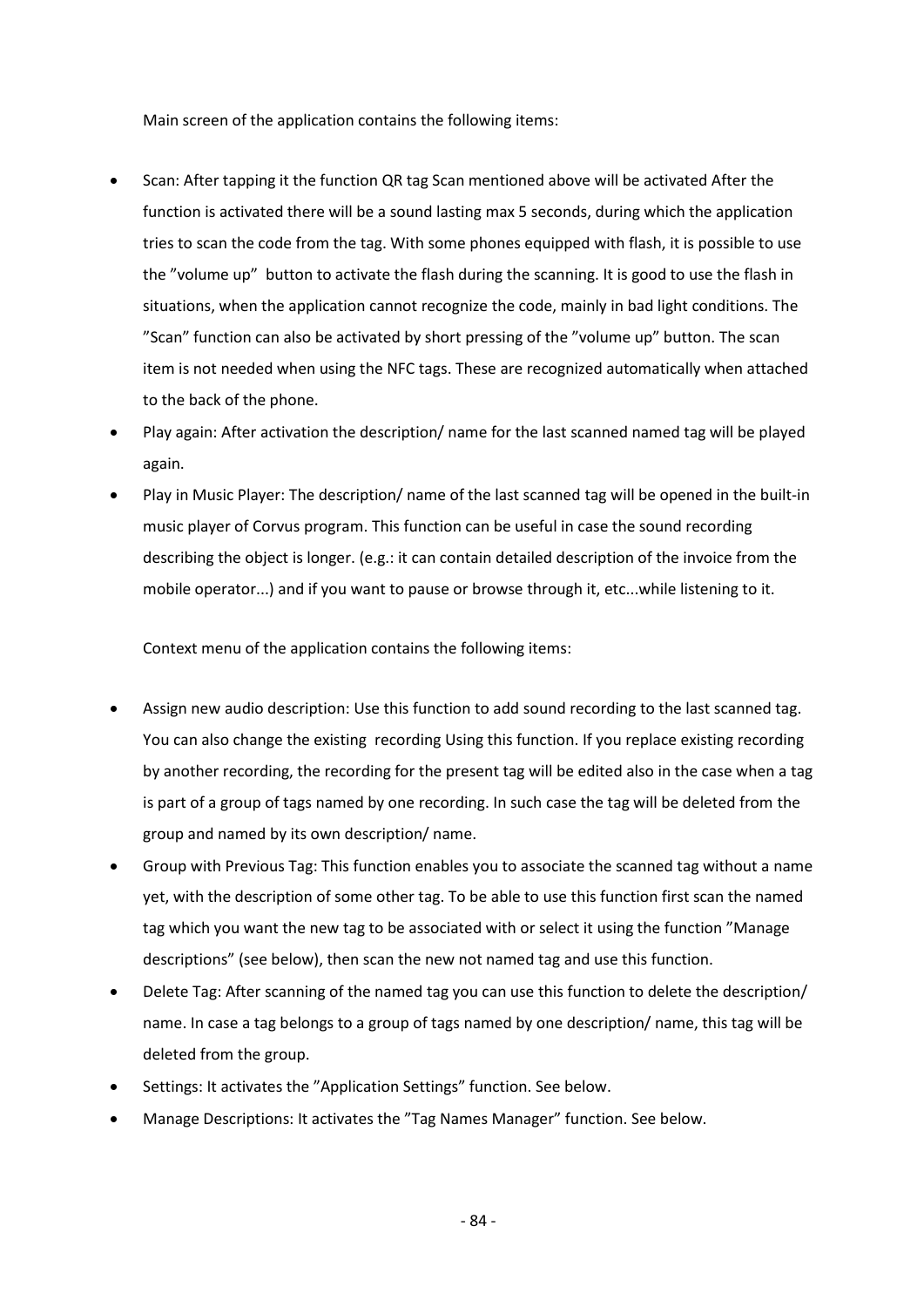#### **7.18.1 Manage descriptions**

Activate the item "Manage Descriptions" in the context menu of the application and this function will be activated. After its activation there will be a list of all descriptions associated with one or more tags in the application. The list is ordered by the number of tags referencing the description, with most used descriptions at the top of the list. You can use this list to find out how many objects labelled with particular tags are in the register.

Tip: Scan a code of some registered object, open the "Tag Names Manager" function and the cursor will be automatically set on the description of last scanned tag. This way you can quickly find out how many jars of gherkins are left in the store-room.

E.g. if you want some name/ description mark as "last" (you want to associate a new tag with it without first scanning another tag named by particular name) select it from the list and tap on it. "Manage descriptions" window will be closed and your chosen tag will be selected in the same way as if it is just scanned.

The context menu of "Manage Descriptions" window contains the following items:

- Change Description: After activation the "Voice Recorder Application" will be opened with the recording of the selected description and you can record a new description. Attention: This function changes the description itself. So if you change the description related to a group of tags, the description will be automatically changed for all tags.
- Delete Description: This function deletes a particular description together with all tags associated with it. Use it in case you want to delete information about a group of objects. E.g.: There are some gherkins named "gherkins 2005" on the shelf in the store-room and nobody wants to eat it anymore. In this case, scan one of the jars and activate the "Manage Descriptions" function or browse through in the list of descriptions and use this function to remove whole group of objects.

# **7.18.2 Tagger Application Settings**

• Tagger Data directory: Use it to set the location where the sound recordings of the Names/ Descriptions are to be saved. This setting offers you not only the option to determine where relatively big data of Tagger are to be saved, but it also offers you an option to create an independent register for various types of objects. In case you want to register food in the store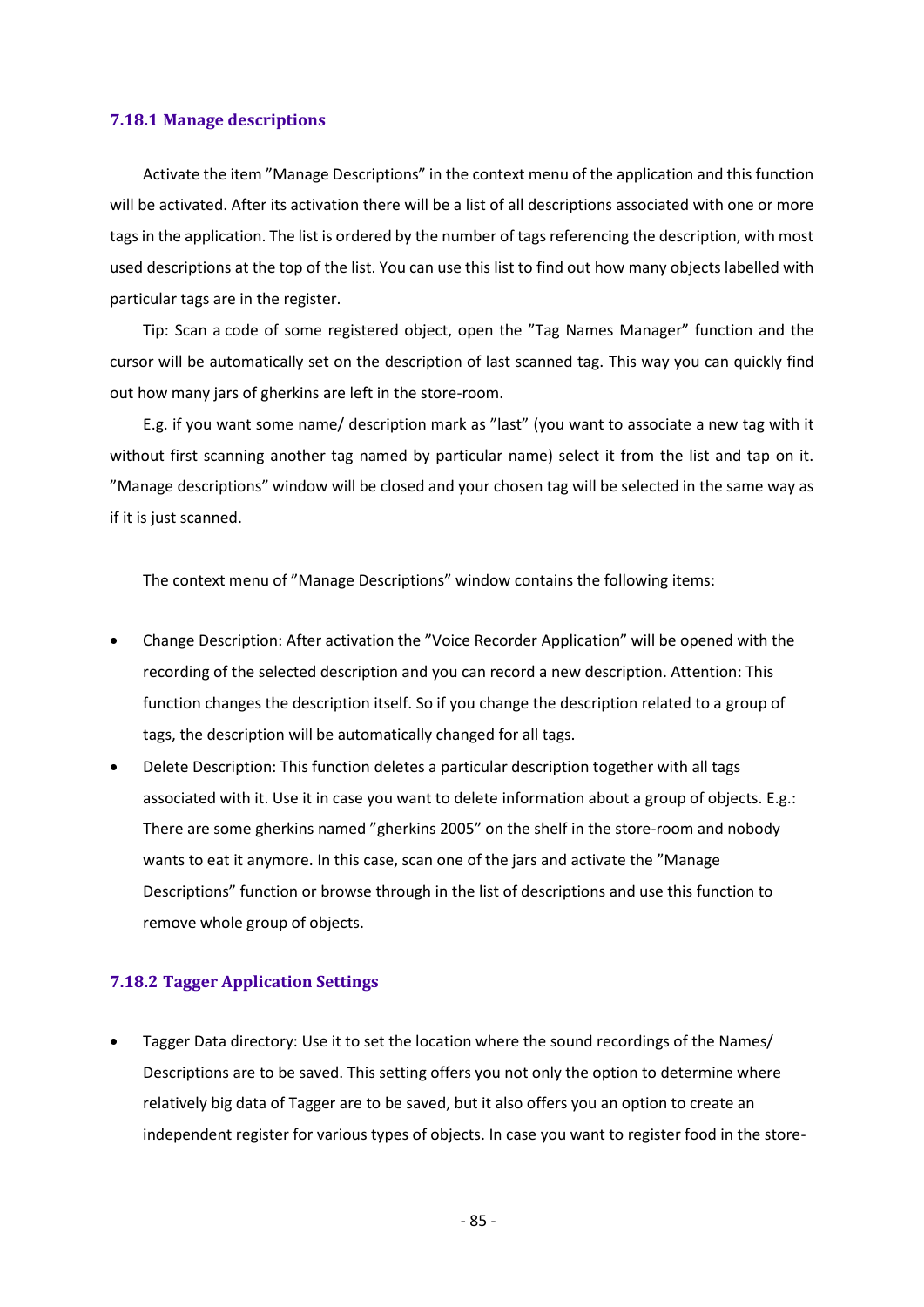room, or a CD collection, then it is suitable to create two individual databases for these two categories to make it easier to browse through the tags in the "Manage descriptions" item.

• Turn flash on when Scanning: If checked, when scanning "QR Code" the flash will be automatically activated.

## **7.18.3 How to Make Scanning of Tags more accurate**

The following rules can help to make your scanning better:

- Stick the tags on the flat surfaces where possible. If you want to tag a jar, stick the tag on the lid. If the flat surface on the lid is not sufficient, then stick it on the bottom of the jar or on a side of the jar in a place where it is widest.
- Make sure that the light in the room is sufficient. (blind users with phones equipped with light sensor can use the "Light Detector Application"). Scanning in the dark room may not work properly even if you use the flash.
- If you plan to produce tags on your own, do not print it on glossy paper. It is recommended to use the ink printer and normal self adhesive labels to print tags. If you use laser printer or glossy paper to print tags, then the quality of tags identification can get worse when using the flash or where there is the reflection of light.
- The essential distance of camera from the tag may depend on the quality of camera. It is recommended to hold the camera approximately 10 cm from the tag. If possible, hold the camera parallel with the tag.
- Get a phone with a better quality camera. Cameras with too small resolution requires you to point at the tag more accurately. When using a better quality camera, the tag identification will be easier because the scan will be more successful also in case when a phone is not perfectly parallel with the tag or if the phone is farther away from the tag.
- The quality of tags identification can get worse where there is artificial lighting (the quality is better where there is normal light). When the camera is pointing at the tag in a right way, it is of course possible to identify the tags without problems also in case that there is enough artificial lighting.

# **7.19 The Things finder app**

It's a simple application that utilizes the BeeNode devices of the Czech BeeNode company [\(http://www.beenode.cz\)](http://www.beenode.cz/).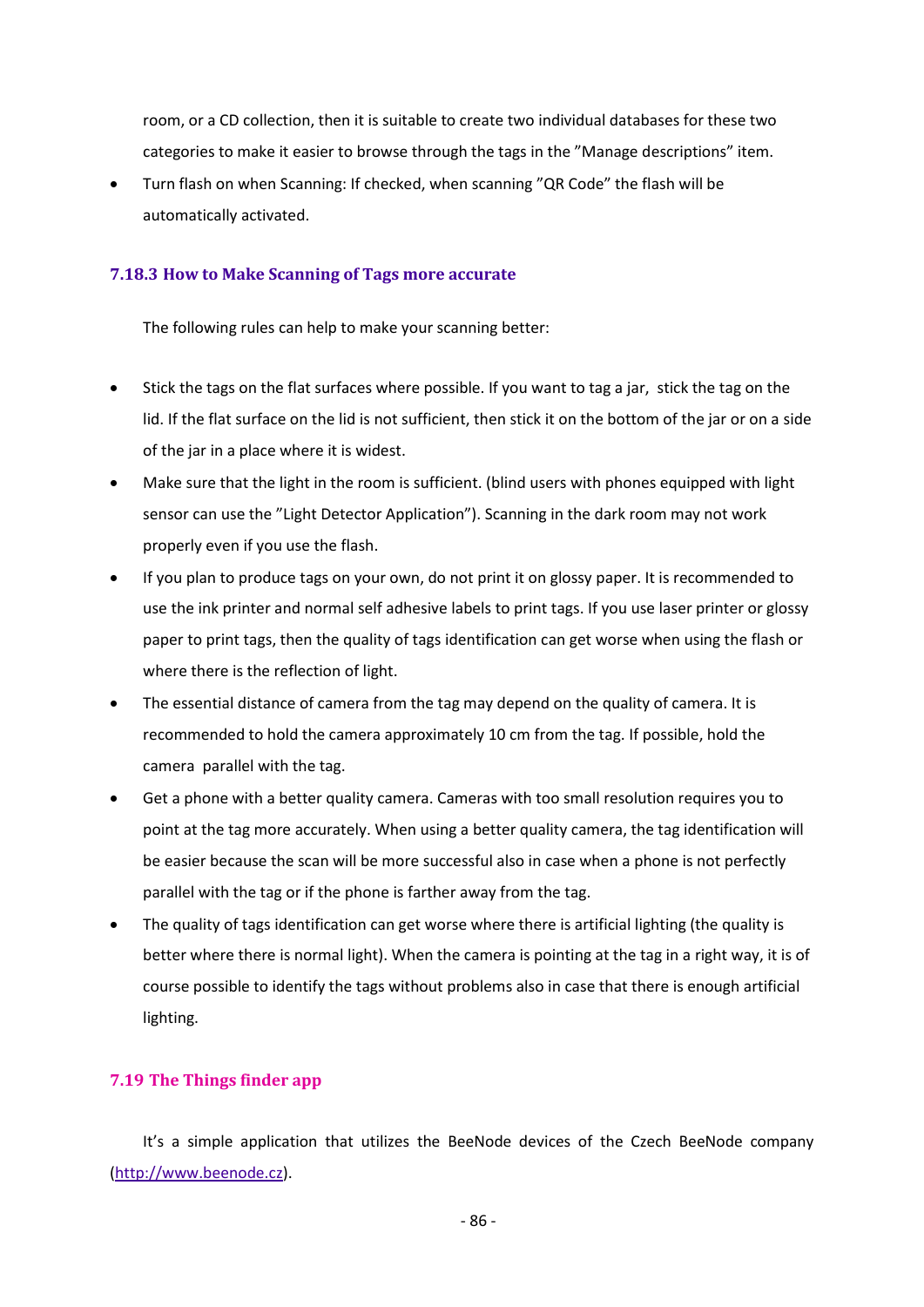The BeeNode device is a simple Bluetooth device in the form and size of a key ring that contains one circular button. This device can be registered in the Things finder app and attached to keys, purse, or any other object that you seek regularly. Then it is possible to ring it using the Things finder app. Ringing works also in the opposite direction, thus when you press the circular button of a BeeNode paired with the app on your phone, the phone rings either shortly or longer depending on whether the button is pressed shortly or for a longer time.

Sample usage scenario of the application:

- Launch the application. The list of known devices will be displayed. When launched for the first time, the list will be empty. The device info consists of its name and its current battery status.
- Press and hold the circular button of the BeeNode device for about three seconds until the device beeps, then release the button. The BeeNode device is now in a pairing mode for about 5 seconds. During this period it's possible to connect the Things finder app to it.
- Activate the context menu of the application and choose the "Scan for new devices" item. Wait until the phone finds your device and enter its description, e.g. keys
- After confirming its description the device is saved and communicates with the phone.
- You can add multiple devices in this manner. Double tapping the particular device will ring it.

The context menu of the application contains the following items:

- Scan for new devices: Activating this item makes the phone look for new BeeNode devices. After finding the device the user is asked to enter its description
- Disconnect all devices and exit application: Activating this item terminates all the BeeNode connections and exits the application. If you exit the application in a standard manner (by using the 1-swipe left gesture or by pressing the Home button), all the connections will remain active in order to locate the phone using any of the BeeNode devices.
- Delete: activating this item removes the selected device. The phone terminates a connection with it and it will be possible to connect the device to another phone.

## *Notes:*

The BeeNode device can be connected to only one phone at a time, it's not possible to communicate with the device using multiple phones. If you wish to connect it to another phone, it's necessary to remove it from the list of devices in the Things finder app in the current phone first.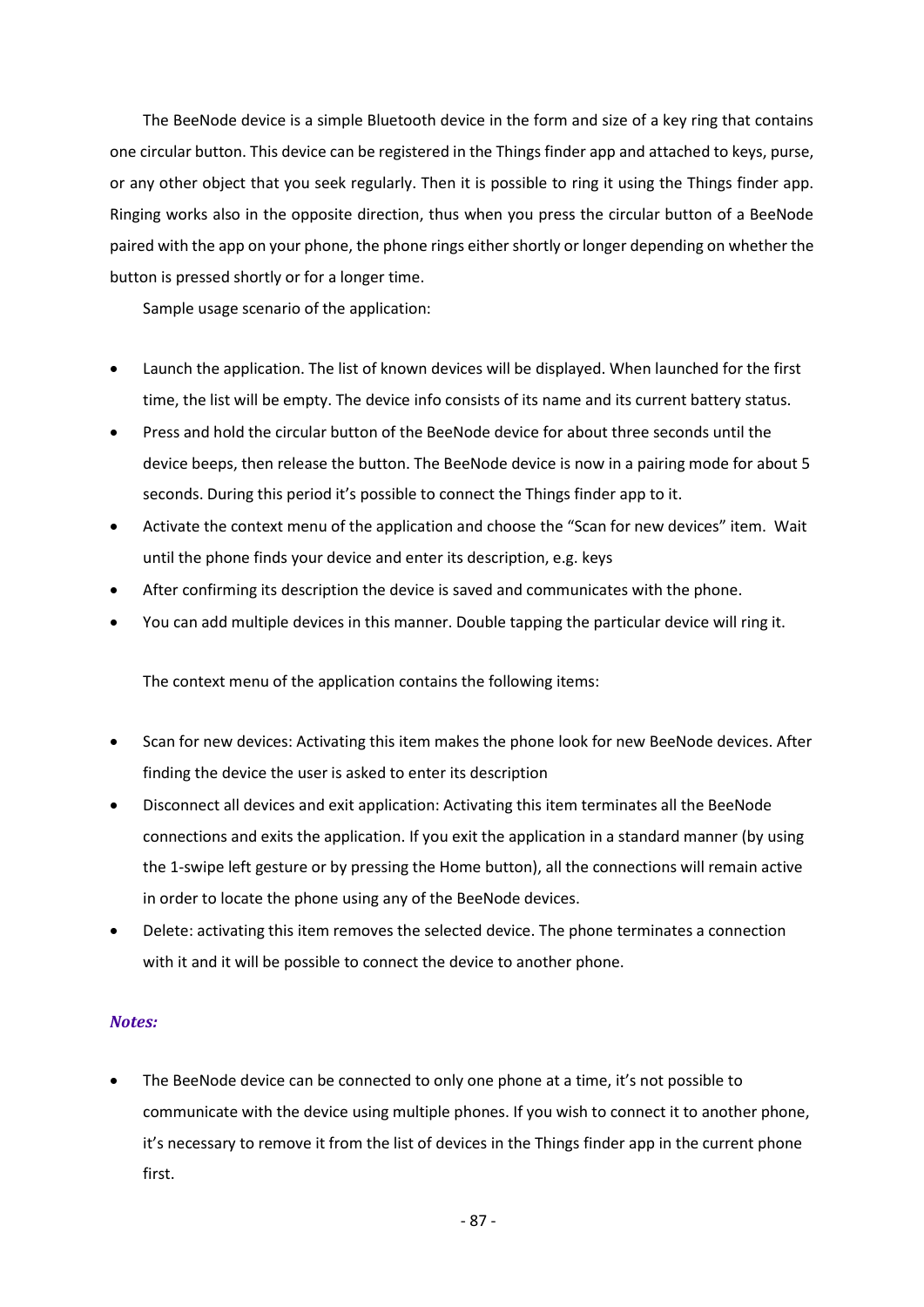• The application communicates with the device using the BLE (Bluetooth low energy) technology, so the communication is energy-efficient. However, consider that the existing connections may have an impact on the battery life.

# **7.20 The Weather app**

It allows you to find the weather forecast for the next 7 days for the searched cities and villages of the world. The meteorological data are provided by the Meteoblue company. The application requires an internet connection.

The typical use of the application is as follows:

- Double tap the Find City item and enter part of the name of the city or village for which you want to find out the weather.
- In the list that appears, choose the result that most closely matches the one you entered and double-tap it.
- You can then view the current weather in the list, the summary forecast for the next 7 days and detailed information about the location. Double-tap a specific day to see a list with the hourly forecast for that day.

The main screen of the application contains the following items:

- favorite cities (if any see the context menu of the weather forecast screen)
- Find city: double-tap to display an edit box that allows you to search for a location by name. Enter part of the name of the town or village and confirm.

The context menu of the main screen contains the following items:

- Edit: allows you to rename the favorite
- Delete: delete the favorite
- About module: displays text information about this module

# **7.20.1 Weather forecast screen**

The screen appears after double-tapping a favorite location or search result when searching for a city.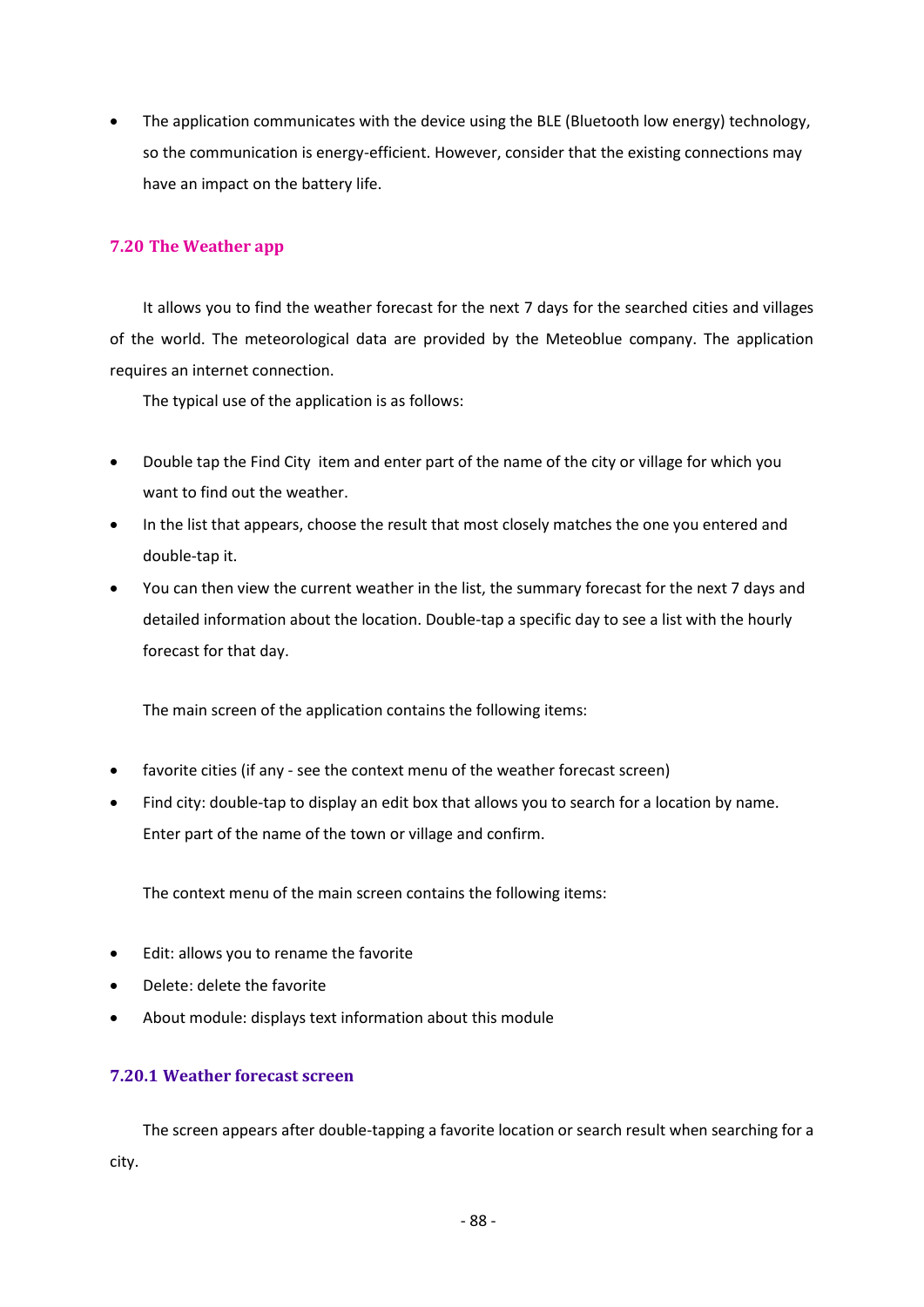It contains the following items:

- Current weather forecast: detailed information about the current weather conditions in the given location. Displays info about clouds, real and sensory temperature, wind speed and direction, probability and amount of precipitation, UV index, relative humidity and air pressure. When you tap this item, the forecast for today is displayed and the cursor is set to the current hour.
- Weather forecast for today, tomorrow, ...: shows the summary weather forecast for the next 7 days. Tap one of these items to see a detailed hourly forecast for the selected day. Swipe up and down the list, double-tap a specific hour to see the forecast for that particular hour in a readonly edit box, so you can view it using commands to move through smaller text elements.
- Location info: Double-tap to view detailed location information. Name, time and date of last model update, altitude, latitude and longitude, and time zone.

The context menu of the weather forecast screen contains the following items:

• Add to favorites: When double-tapped, the currently displayed location is added to your favorites and will be shown on the main screen of the Weather application.

## **7.20.2 Important notes**

- We can currently provide weather information only with a daily limit on the number of unique requests. For this reason, each user has 6 unique weather queries per day, which should cover the needs of the average user.
- Forecast models are updated approximately once every 12 hours, at various times depending on the area in which a particular location resides. More information can be found here: <https://content.meteoblue.com/ru/specifications/weather-model-theory/model-run>

## **7.21 The Navigator app**

Warning: this application is currently running in test mode and some of its features may not always work properly.

It provides basic navigation features designed primarily for blind Corvus users. It allows you to create routes by recording a route as you navigate the route (for example: load a route from home to work), or search for a route using Google maps (enter where and from where and Google suggests a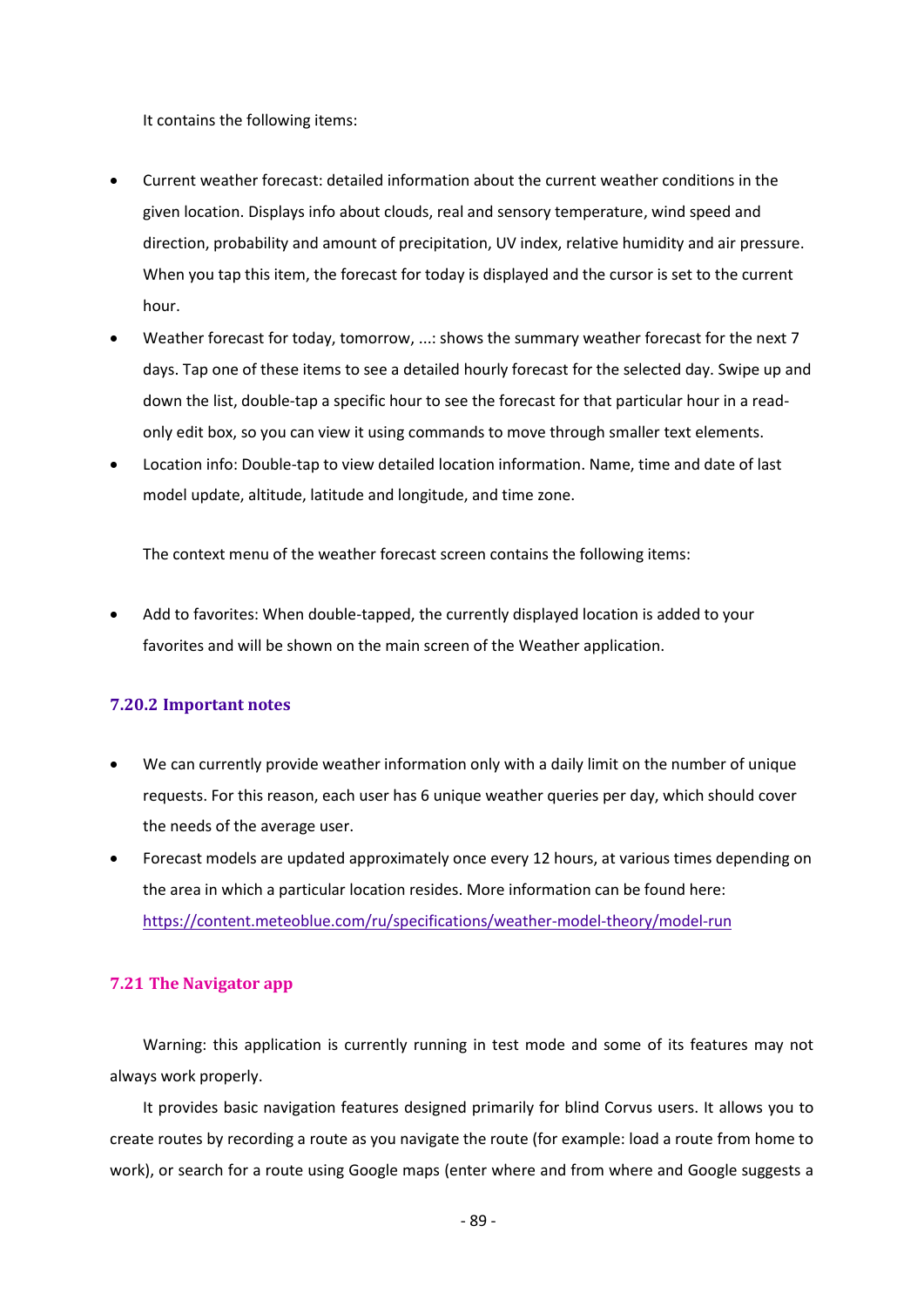route to me) and then navigate such routes. Before describing the individual items of the basic screen and the functions in the menus, we will define a few basic concepts that we will encounter in the application:

- Point: basic information about a specific place. The point is described by name and geographical coordinates.
- Group of points: this is a named grouping of points that belong to each other in some way. For example, they may describe a route you create or search for via Google, or it may be a group of favorite points, or a list of points of interest around you.
- Space: Allows you to organize groups of points into some groupings. For example, we can organize individual saved routes by places. We will create a space in Bratislava, in which we can store all routes in Bratislava. We can have another space for another city, another space can be intended for railway lines and the like. When using the application, some space is always active.
- Favorite Points: This is a special group of points that is automatically created in each space. In each space, it is possible to save some points as favorites.

Let's now describe the individual information shown on the basic screen of the application:

- GPS: information about the current GPS status (not connected, connecting, or connected with information about the current accuracy in Meters). GPS starts automatically when the application is started, depending on the settings, see the application settings chapter. Connecting a GPS may take from a few seconds to minutes, depending on the quality of your device and the environment in which you use the application.
- Compass: Shows the current direction the phone is facing. It uses a magnetic compass in the device, it only works on devices that have the necessary hardware. During navigation, you can double-tap a value to select whether the application should follow the compass or the direction of the user's movement when determining direction.
- Speed: Displays current speed information in kilometers per hour
- Location: Displays information about the current location, i.e. the approximate address of your current location. You can double-tap to find points of interest in your area. These points are then displayed in the list of points, see the chapter on displaying of the list of points below.
- Next point: shows the name, direction and current distance to the nearest point on your route when navigating the route. By double-tapping it is possible to display all points of the current or last loaded group of points.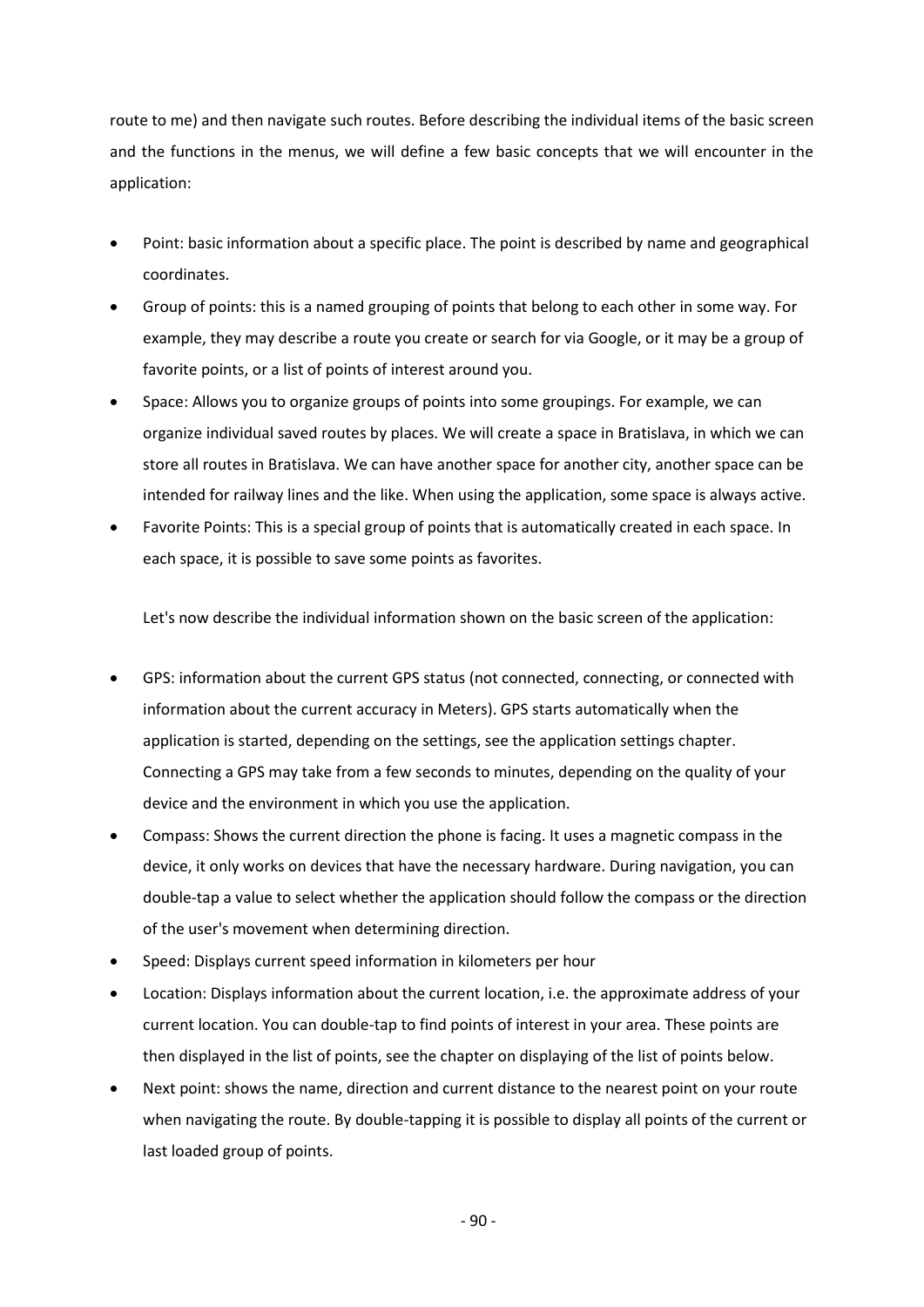The individual functions of the application are invoked via the context menu:

- Navigate: start navigation. See the navigation chapter for details. The function is only available if GPS is connected.
- Start track recording: Allows you to start recording a route while moving. See the route recording chapter for details. The function is only available if GPS is connected.
- Spaces: displays the space manager. See the spaces chapter for details.
- Groups of points: Launches the Groups of points manager in currently active space. See the Groups of points chapter for details
- Favorites: Displays a list of favorites in currently active space. The points are displayed in the point view, see chapter Displaying the list of points below.
- Tools: Displays a menu containing a function to activate or deactivate GPS
- Settings: Displays the settings dialog, see the application settings chapter for details.
- About module: Displays textual information about this module.

# **7.21.1 Navigating**

The function allows you to navigate an existing route, or a route that we search for via Google. In the first step, choose whether you want to navigate:

- On an existing route: if you confirm, you will be able to choose from a list of routes that are in the currently active space
- Follow a route using Google (feature requires internet access): You will be able to create a new route by entering a name and a start and end point. Initial or the destination point can be your current position from GPS, one of your favorite points, or a searched address. The searched route will be automatically saved in the current space as a new group of points.

In the second step, select the navigation direction. I.e., select whether you want to navigate in the direction in which the route was created or in the opposite direction.

In the third step, the application verifies that you are not too far from the first point on the route. If so, it will inform you and allow you to select the one closest to you from the list of points so that you can "connect" to the route.

Then the navigation itself starts. Corvus will regularly inform you of the nearest point on your route, and will automatically navigate to the next point as you approach the point. You can set the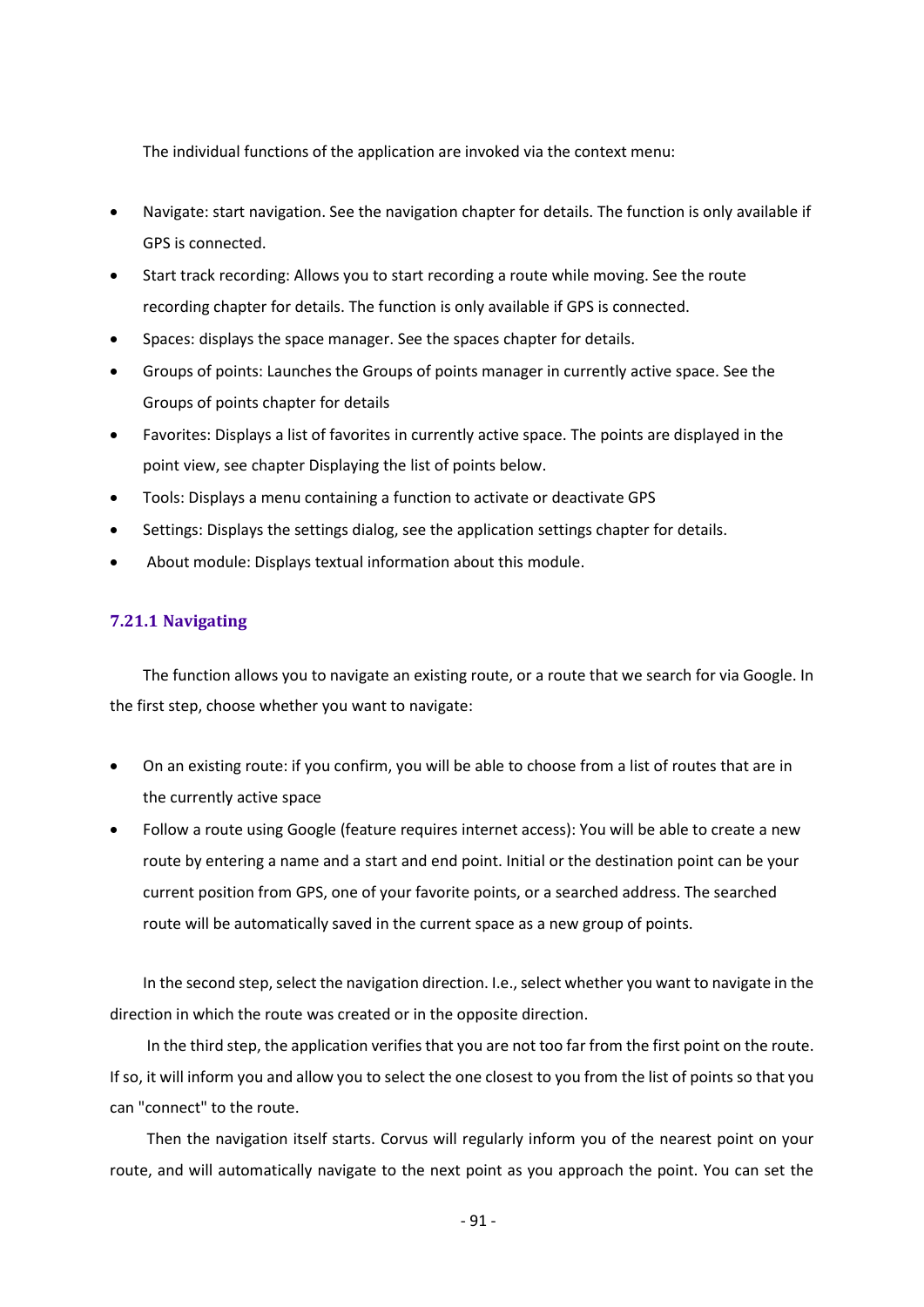method of informing about the distance and direction to the nearest point in the application settings, see a separate chapter. It is not possible to record a new route during navigation. During navigation, you can exit the Navigator application by pressing the home key, the application will remain running in the background, and you will return to it by relaunching it.

If the "Report direction also using beeps" function is active (see application settings), then the application will announce directions with a short beep each time when announcing the information about the nearest point, whereby the following applies:

- The beep is in stereo, so we hear whether the point is left, right, or center
- The tone is higher, it means that the point is in front of us, or the tone is lower, it means that the point is behind us

For example: if the beep is low and is more to the right, then the point is behind us to the right, if the beep is high and is in the middle, then the point is right in front of us.

By default, the beep sounds approximately once every 10 seconds, but if you move the cursor to the nearest point on the main screen, you will hear it about once every second, which can help, for example, when finding the final destination point.

## **7.21.2 Track (route) recording**

When invoked, select whether you want to record:

- To current route: If you select this option, new points will be added to the end of the route you select
- To new route: enter the name of the new route, which will be automatically created as a group of points in the active space.

After confirmation, the route recording starts. Points are created approximately every 50 meters. To stop recording a route, select Stop route recording in the application's context menu. You can exit the application while recording a route by pressing the home button. It stays running in the background and you can return to it by launching it again.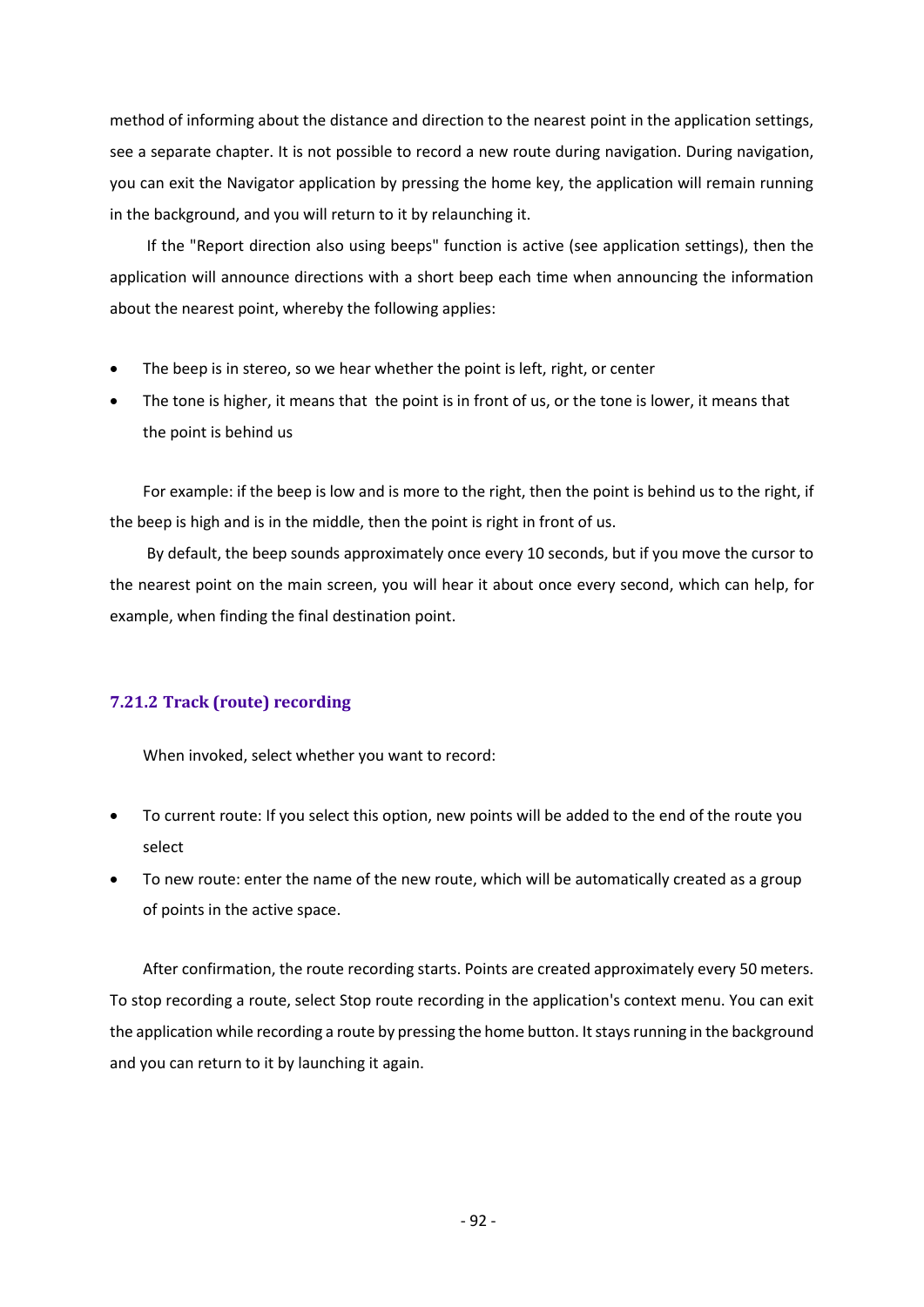#### **7.21.3 Spaces**

Upon invocation, a list of existing spaces is displayed. You can activate a space by double-tapping a specific space, and you can use the context menu to:

- Create new space: double-tap to enter a name for the new space. The space name must not match another existing space. After confirmation, the space will be created
- Rename: allows you to rename an existing space
- Delete: allows you to delete an existing space, except for the default space, which is created automatically when you first start the application.
- Search: allows you to search for an existing space.

### **7.21.4 Groups of points**

When activated, a list of groups of points in the active space is displayed. By tapping a specific group, the group can be loaded and then managed by tapping the nearest point item on the main screen to manage it. The context menu of this screen contains the following items:

- Create a new group of points: After double-tapping and entering a name, a new empty group of points will be created
- Delete: allows you to delete an existing group of points
- Rename: allows you to rename an existing group of points
- Search: allows you to search for an existing group of points by name.

## **7.21.5 Displaying the list of points**

Use this screen to view a specific group of points, such as routes, or a group of favorite points. If there is a stable GPS connection, then when swiping through the individual points, it announces their direction and the distance from your position that was relevant when invoking the function (the position is not updated when viewing the list of points). In this case, the direction is always controlled by a compass. Please note that the compass may be inaccurate in some situations. If you find it behaving chaotically, try to calibrate it with a standard "eight-like" motion.

The context menu of this screen contains the following items: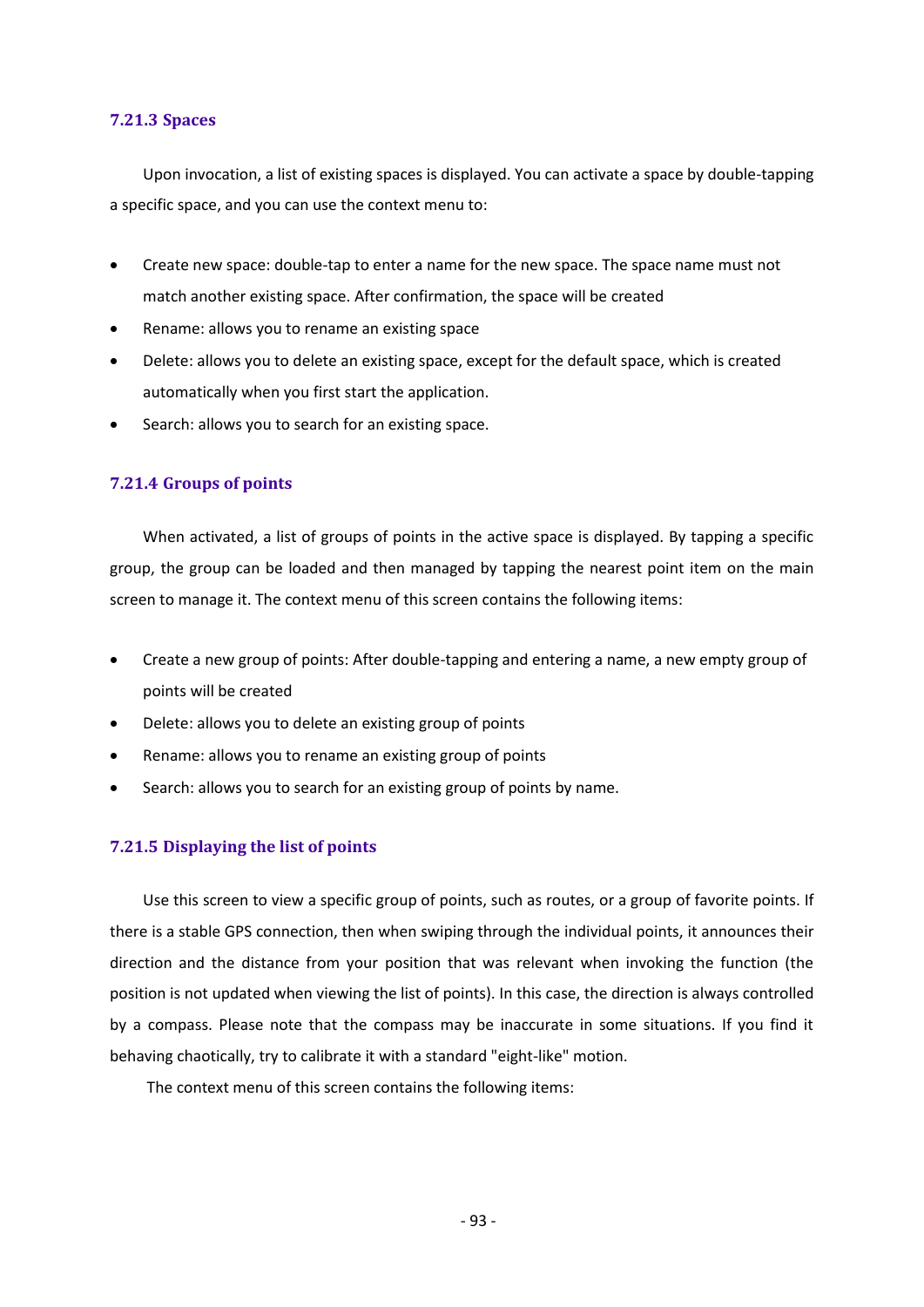- Add to favorites (available only if the favorites list is not currently displayed): allows you to add the currently focused point to favorites
- Edit: allows you to rename the point
- Delete: allows you to delete the point
- Show details: Show details about the point (name, geographical coordinates)
- Search: allows you to search for a point by name
- Add point manually: allows you to add a point by entering the name and geographical coordinates manually. If the GPS connection is active, then the geographical coordinates are automatically filled in with the current position.
- Standard items for managing selection of multiple points: tools for bulk operations.

## **7.21.6 The application settings**

The screen allows you to change the following settings:

- Enable GPS on start: if checked, then the application automatically connects to GPS when started
- Use aggressive sounds: If on, then stronger (sharper) sounds are used for all beeps.
- Warn when accuracy worse than 20 meters: If it is turned on, then the application periodically notifies you if the GPS accuracy is worse than 20 Meters
- Point approach distance when walking (in meters): The value determines how far from the point the navigation point is considered to have been reached during walking navigation and starts navigating to the next point on the route.
- Minimum walking speed (km / h): the value determines how fast you must move for the change of position to be considered a regular movement. With a suitable setting, it can be used to filter out anomalies in position measurements with higher inaccuracy.
- Point approach distance while driving (in meters): The value determines how far from the point the navigation is considered to have been reached while navigating (for example by car or train) and starts navigating to the next point on the route. In general, we can probably assume that we need information about the change of direction of the ride earlier when driving, as when walking, so the driving circle will probably be larger than the walking circle.
- Minimum driving speed (km  $/$  h): The value determines how fast you must move for the movement to be considered driving. This setting determines which of the approach circles (see previous settings) should be used for navigation.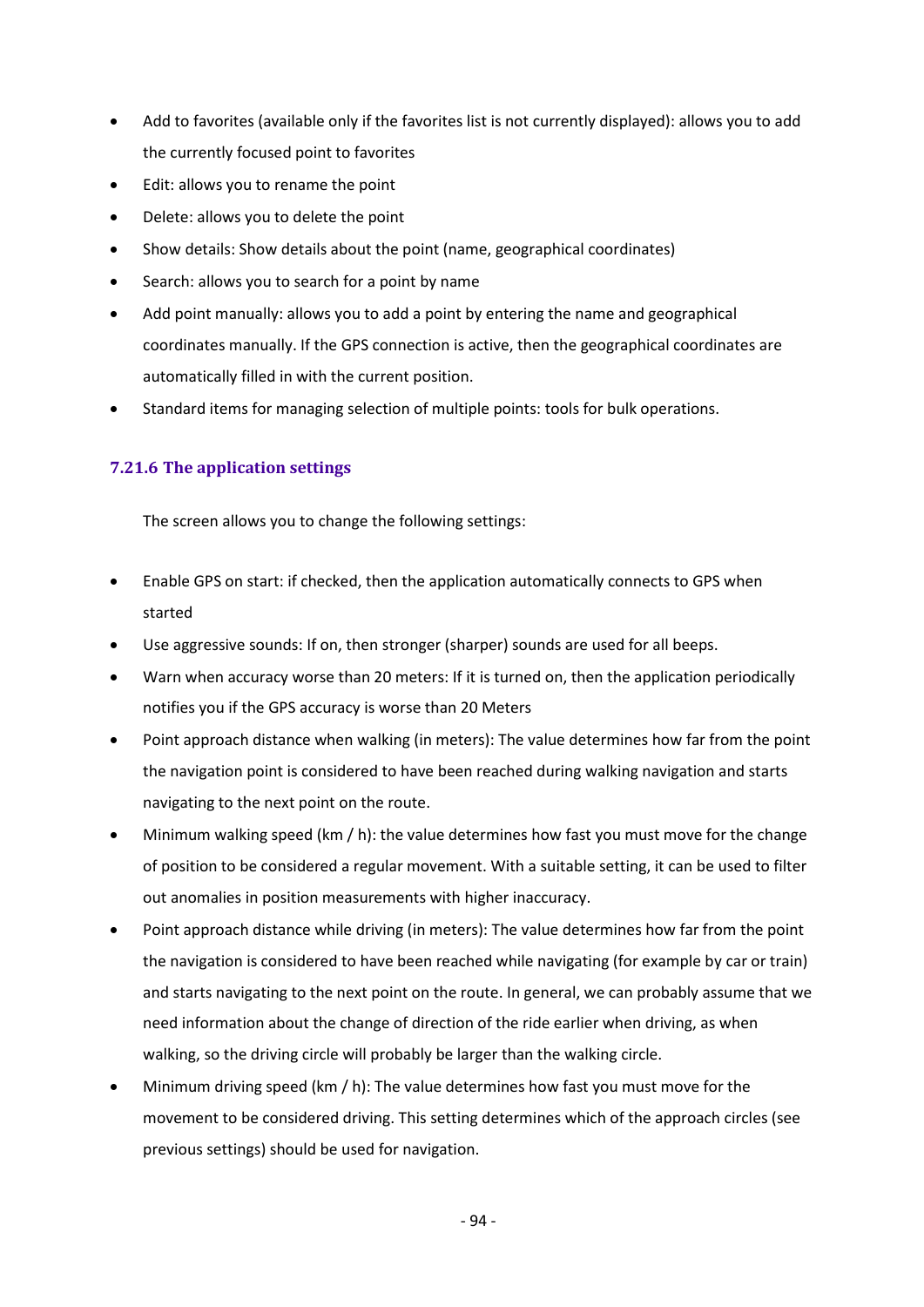- Report direction: Select one of the values: In degrees (for example, 45 degrees to the left), using right-left terminology (for example, front right), Using clock face terminology (for example, the point is at twelve).
- Report direction also using beeps: If it is turned on, then during the navigation or when viewing the list of points, the direction to the given point is also announced by beeping. For details on the beeping, see the chapter on navigation.

# **7.22 Banknotes recognizer**

This simple application allows easy recognition of banknotes (currency and value) using the camera. It uses state-of-the-art Cash Reader technology developed by the Czech company Hayaku s. r. o.

The usage is very simple. When the application is launched for the first time, it requires the Internet, then it also works in offline mode and connects to the Internet only if we download currency recognition models. On first run, we recommend that you download the model for the currency you want to recognize, and then run the recognition itself. Therefore, proceed as follows:

- Connect your phone to the internet
- Launch the application and wait until the main screen appears
- Activate the Manage currencies item in the context menu
- In the list that appears, find and double-tap the currency that you recognize most often. The first item in the list (all currencies at once, bundle) allows you to recognize all currencies at once. This model is useful if you need to sort banknotes of different currencies and values, but recognition with it may be a little slower and less accurate. If you plan to recognize only one specific currency, we recommend using the model for that particular currency. Confirm currency download and wait. Then confirm that you want to set the currency as default.
- After downloading the currency, return to the main banknote recognition screen and double-tap start recognizing. The Corvus now captures the image using the rear camera and announces the currency value.
- When recognizing a banknote, hold the banknote 10 to 30 centimeters away from the camera, depending on the phone, and wait for the Corvus to announce its value.
- Cash Reader uses neural network technology for currency recognition. Please note that recognition may be inaccurate. When recognizing a banknote, you can increase the accuracy by multiple recognition. We recommend recognizing the banknote from both sides.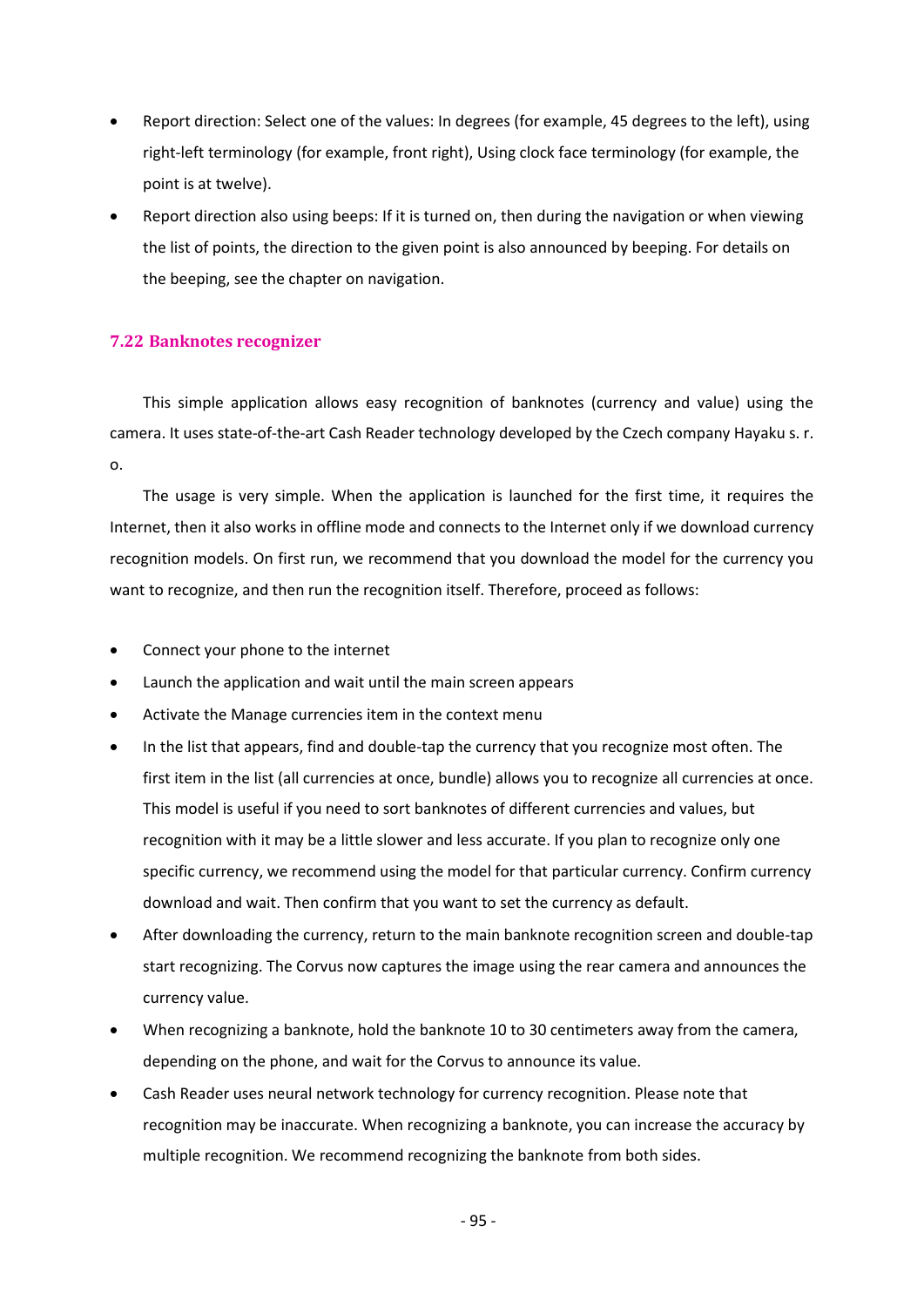The main screen of the application contains the following items:

• Start recognizing: when activated, recognition starts, using the default currency. Swipe up and down to re-read the information about the last banknote detected on the recognition screen. In low light, use the 1-shift button to activate and deactivate the flashlight. Swipe left to end recognition.

The context menu of the application contains the following items:

- Manage currencies: Displays the currency management screen. See a separate chapter for details.
- About module: displays textual information about this module

# **7.22.1 The currency Management Screen**

It contains a list of all currencies that the application can recognize. The All currencies item allows you to recognize all currencies, other items represent models of specific currencies. In addition to the currency name, each item also displays information on whether the currency is downloaded (in which case it is available offline - without the need for an Internet connection), or default.

The context menu of this screen contains the following items:

- Download currency: allows you to download a model of the currency from the Internet
- Set as default: double-tap this item to set the currency as default.

# **7.23 The Time and calendar app**

When launched the menu with the following items is displayed:

- Wake up time
- When activated CORVUS will ask for the hour and the minute of alarm. The currently configured time is also shown next to the "Wake up time" item.
- Waking up off / on
- This item activates or deactivates the alarm.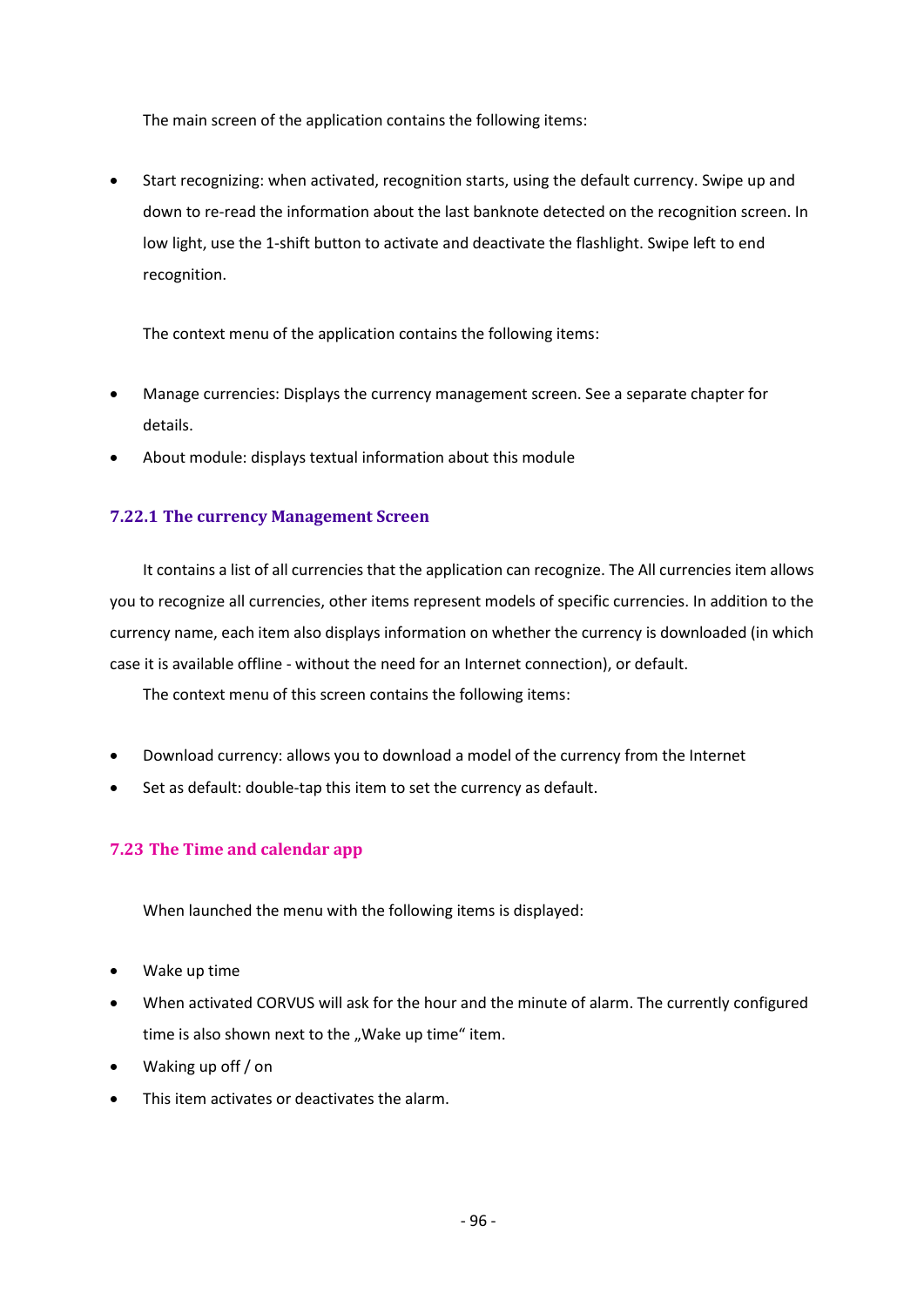• Calendar

Double tapping this item launches the Calendar application. More info can be found in the standalone Calendar app chapter.

#### **7.23.1 The alarm screen**

When the alarm starts, the phone plays the short sound in a loop. The sound is played in a low volume which is automatically increasing. The sound is being looped for one minute after which the alarm is snoozed for 5 minutes. The process is being repeated until the user interaction happens.

During alarm the screen with the following items is displayed:

- Put off
- Upon activation the alarm is snoozed for 5 minutes. Snoozing can be also accomplished by closing the screen using the swipe left gesture.
- Repeat tomorrow
- Upon activation the alarm will be repeated in 24 hours.
- Deactivate

Turns off the alarm.

### **7.24 The Calendar app**

This is an application that provides access to the calendars stored on your phone. There may be one or more calendars on your phone. These calendars are always tied to an account, such as your Google Account, or there are local calendars.

Unlike local calendars that are only on your phone, calendars stored under your Google Account can be synced to multiple devices through Google servers. In order to avoid confusion in the following text, we will call the Corvus calendar application the calendar app, and we will entitle the calendars themselves on your phone with the word calendar.

The Corvus calendar application currently provides the basic calendar features. By default, created events are automatically saved to the local calendar created by Corvus and stored on your phone, but calendars stored in Google Accounts or other accounts can also be used. When launched, the cursor is placed in a "table" enabling to find the desired date moving by days, weeks, months, or by using the Enter date manually feature from the application's context menu. You can use the following gestures on the application's main screen: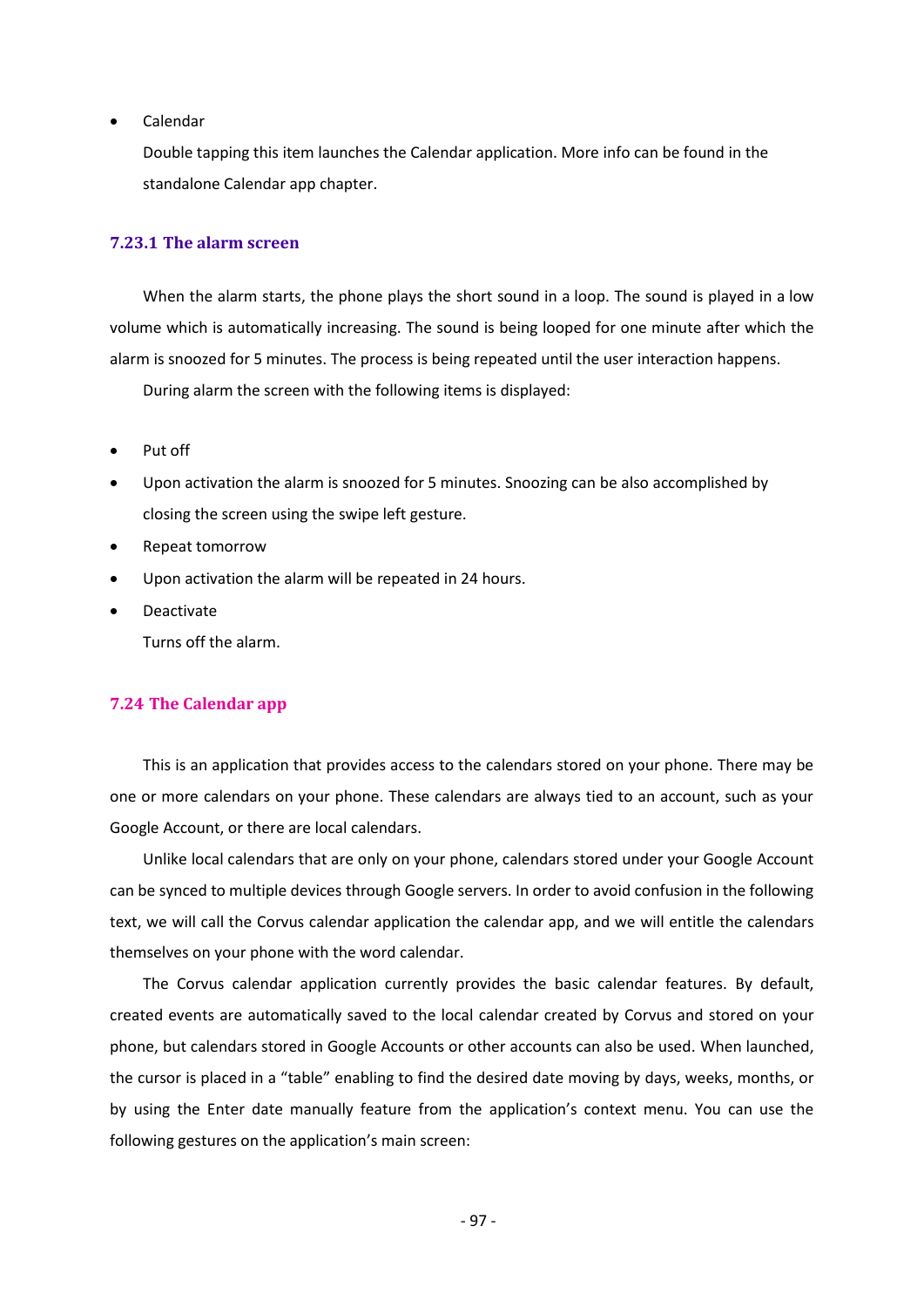- Swipe left / right to move by days,
- Swipe up / down to move by weeks,
- 2-finger swipe up / down to move by months,
- 2-finger swipe left / right to temporarily focus a particular calendar (see the subchapter below),
- Double tapping: displays the event list for the selected date. See the respective chapter,
- 2-finger double tapping: activates the context menu of the application.

When moving through calendar by using the gestures above, Corvus automatically displays and announces the number of events for the selected date contained in one of the active calendars or in the focused calendar.

### **7.24.1 The active calendars and the focused calendar**

As has already been written, in addition to the local calendar created by Corvus, there may be many other calendars on your phone. If you want to work with events stored in a calendar other than the default Corvus calendar in your calendar application, you need to activate these calendars in the app. To do this, use the Choose calendars to use item in the calendar application's context menu. Thus, activate the Choose calendars to use item and swipe right to check all the calendars you want to make available to the calendar application.

As you scroll through the calendar using the gestures listed above, Corvus displays the number of events that are associated with that day on each date and are in one of the active calendars.

Now, imagine that we have 3 active calendars, for example private, business and family. The calendar app informs us about events in these three calendars. It is often the case that we would like to deactivate all calendars except for Family for a while so that we could easily check our family program for the next Saturday. It is this temporary deactivation of calendars that we can achieve by using the focused calendar. To activate it, use the 2-finger swipe right or left gesture on the main application screen. By using these gestures, you can switch between the particular active calendars and a group of all active calendars. In our example, the following 4 items will be available when performing the two-finger horizontal swipes:

- All active: we can see events from all active calendars
- Private: we can see only events from the private calendar
- Business: we can see only events from the Business calendar
- Family: we can only see the Family calendar events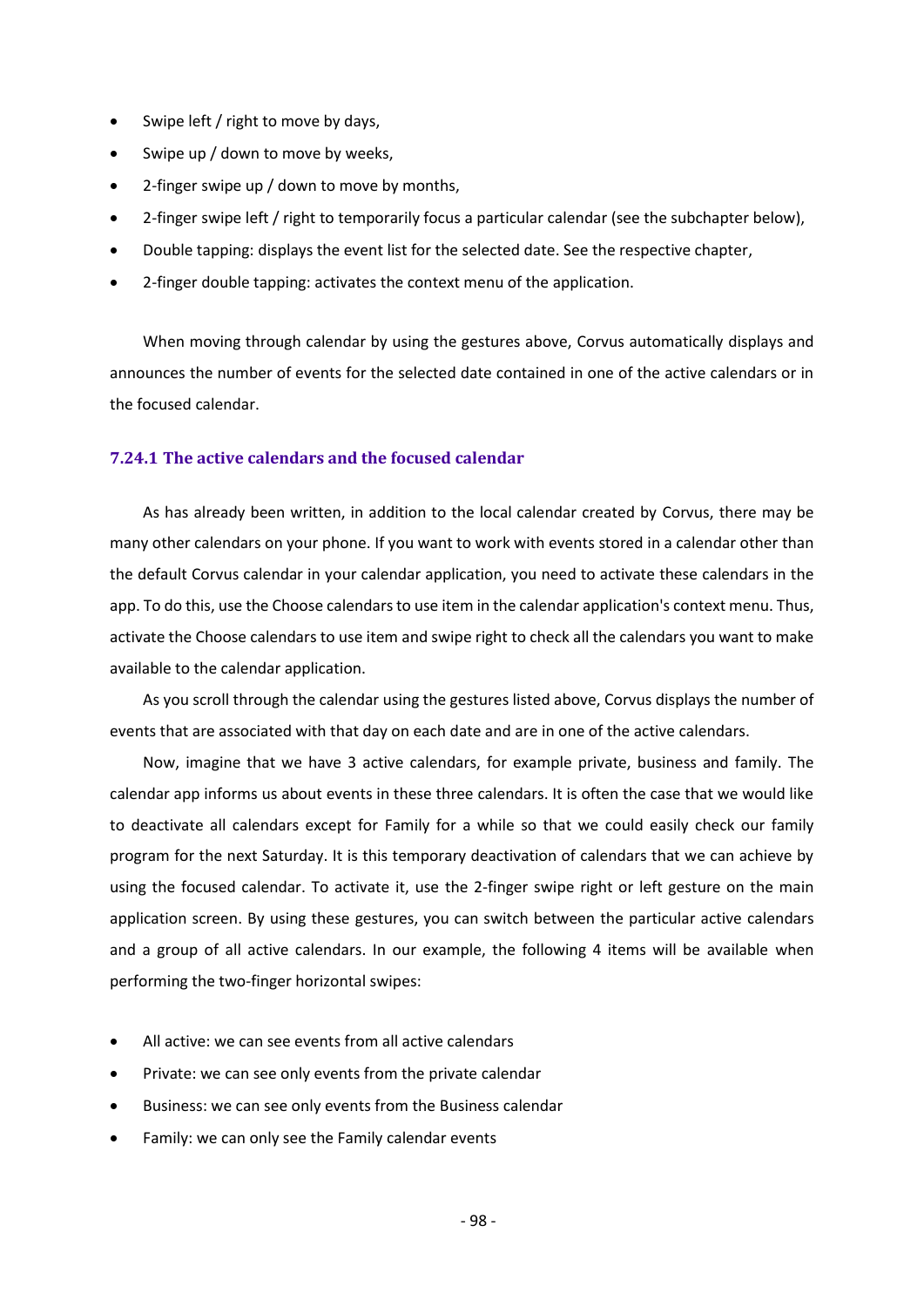So if we want to see what is our program with the family on the next Saturday, perform a 2-finger swipe right or left to focus the family calendar, then swipe right to move to Saturday and double tap to see the event list.

# **7.24.2 Control by buttons**

When either Control by buttons or the combined mode is active, then on the Calendar app screen the four buttons at the bottom of the screen have the following meaning (buttons are described from left to right):

- (1)The arrow switcher (to switch the meaning of buttons 2 and 3): If the button displays up and down arrows, pressing this button switches the arrow buttons to move one line down or up (moving by weeks). On the contrary, if the button displays horizontal arrows, pressing it switches the two buttons to work as left and right arrow (moving by days).
- (2)The left/up arrow: Works depending on the symbol displayed on the button (see the 1 button description for this mode).
- (3)The down /right arrow: Works depending on the symbol displayed on the button (see the 1 button description for this mode)
- Enter: Confirms the input (same as double tapping outside of the keyboard).

# **7.24.3 The Calendar context menu**

The Calendar context menu contains the following items:

- Show reminders (default): Displays the list of reminders associated with the selected date (see the chapter above
- Add an event: Shows the dialog for adding new event. More details about adding new events can be found in the chapter above.
- Today's date: When activated, the cursor is automatically placed on the current date.
- Enter date manually: When invoked, the dialog to enter the date is shown.
- Settings: Shows the settings dialog. For more info see the respective chapter
- Choose calendars to use: activating this item displays the list of all calendars currently available on your phone. Swipe right to select the calendars you want to use in Corvus
- Show reminders containing the text: When activated, enter the text to find into the edit field. Upon confirmation the reminders with the currently selected date or newer containing the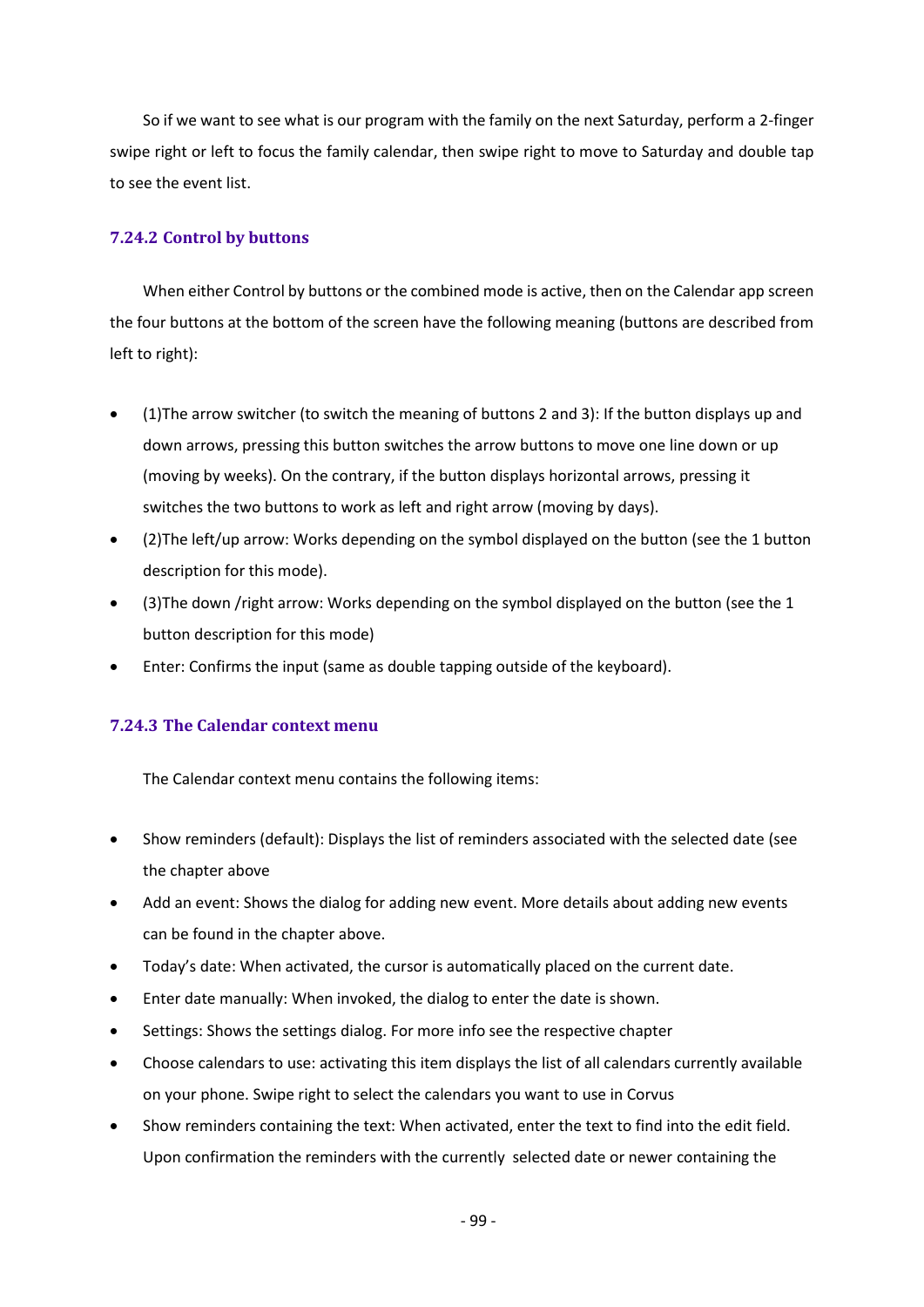search string will be shown. When confirming the empty edit field all the reminders with the currently selected date or newer will be shown. The function can be invoked with the 1-swipe up / down gesture as known from other applications.

• Exit: Exits the Calendar. The function can be invoked also by the 1-swipe left gesture.

# **7.24.4 Add an event**

The items in the dialog for adding events have the following meaning:

- Title: Enter the event title. The title will be shown in lists and reminders.
- All day event: when checked, the event will last all day
- Beginning: Beginning of the event. Enter date of beginning of the event, for events that don't last all day you will be asked to enter the time as well
- End: End of the event. Enter date of end of the event, for events that don't last all day you will be asked to enter the time as well
- Description: Optional parameter, you can enter additional info
- Add to: Choose the calendar for saving the event. If you're adding the event after focusing one of the available calendars, this calendar is automatically preconfigured, otherwise, the default calendar will be used (see the application settings)
- Repeating: Specify whether the event is a one time or a recurring event. Currently it is possible to configure repeating once a year, once a month, and once a week
- Remind: If you want the event to be reminded, choose from the available options
- Save: Activate after entering all the values to save the event.

# **7.24.5 Event list**

Double tapping the particular date shows the list of events associated with the selected date. The list displays the event title followed by date with which the event is associated, the beginning and the end of event is spoken as well, along with the calendar title and the information on the list item position.

Double tapping the desired event displays the edit field with the event details.

The Context menu of any event (invoked by the 2-finger double tap gesture) contains the following items:

• Show details: shows the event details in the edit field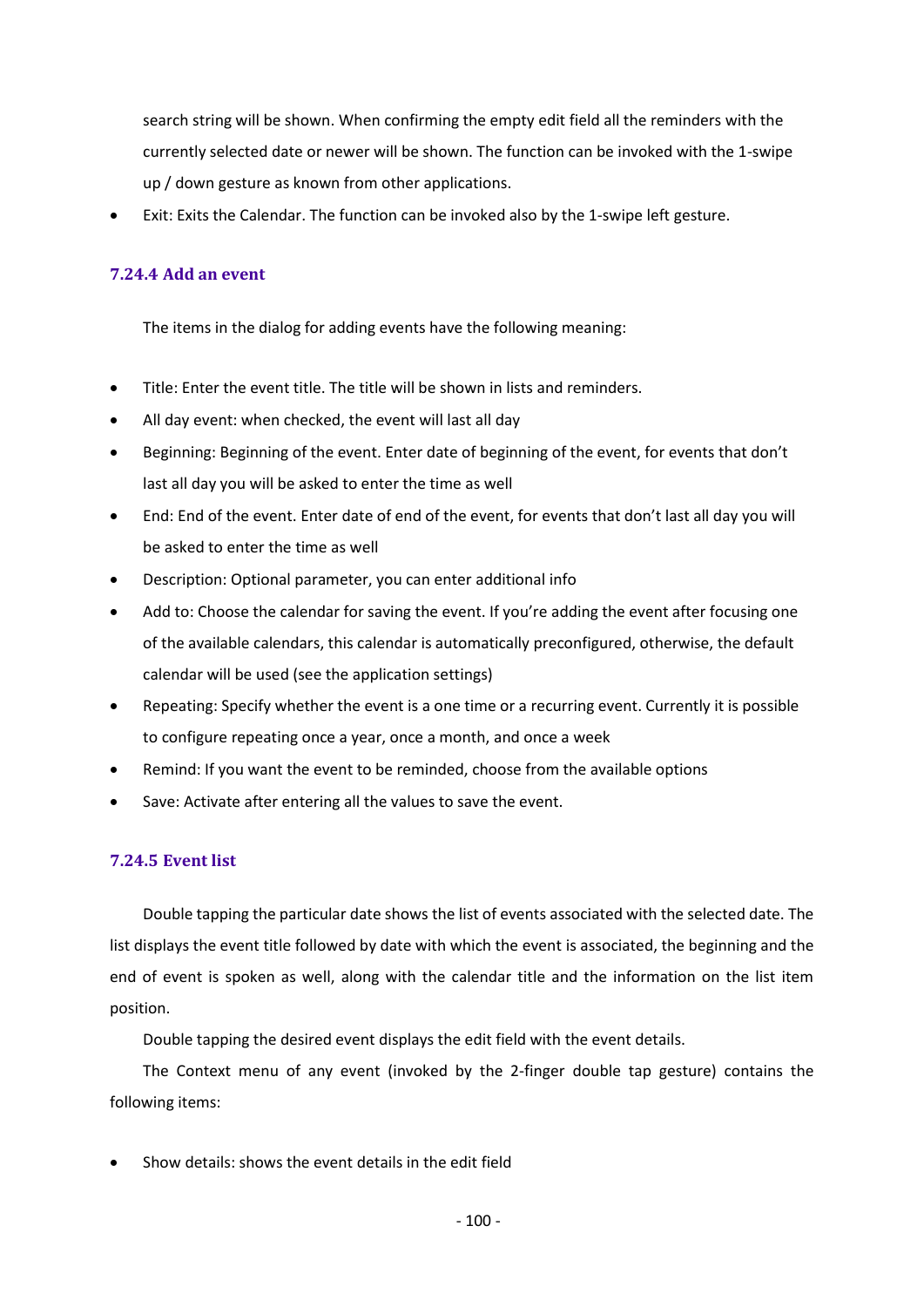- Edit: Allows editing the event. The dialog to edit the event is the same as when adding new event. It's however not possible to change the calendar in which the event is stored when editing the event.
- Delete: removes the event
- Add an event: displays the dialog for adding new event

# **7.24.6 The event notifications**

The calendar application can notify you of events for a certain time before the event begins. Depending on the setting (see option to announce events only by notification), it can create a Corvus notification at a specified time before the event begins, or display a dialog accompanied by a cuckoo sound containing the names of one or more events that the application notifies of. When you doubletap each event, a menu containing the following items appears:

- Confirm: when double-tapped, the notification will be marked as accepted and no further notification about the event will be created
- Show details: double-tap to display an edit box containing detailed information about the event
- Delete: deletes the event

If the event notification window is closed before all events are confirmed (confirm item in the event menu), the calendar application will automatically create a Corvus notification for each unconfirmed event.

# **7.24.7 The Calendar application settings**

You can configure the following parameters in the Calendar application:

- Show today events on main screen: When checked, then if there are events on the current day in one of the active calendars, a shortcut will be displayed on the main screen to quickly display these events.
- Default calendar: select which calendar to set as default when adding a new event
- Announce events only by notification: if it is on then event reminders are not displayed in a special window, but rather as Corvus notifications.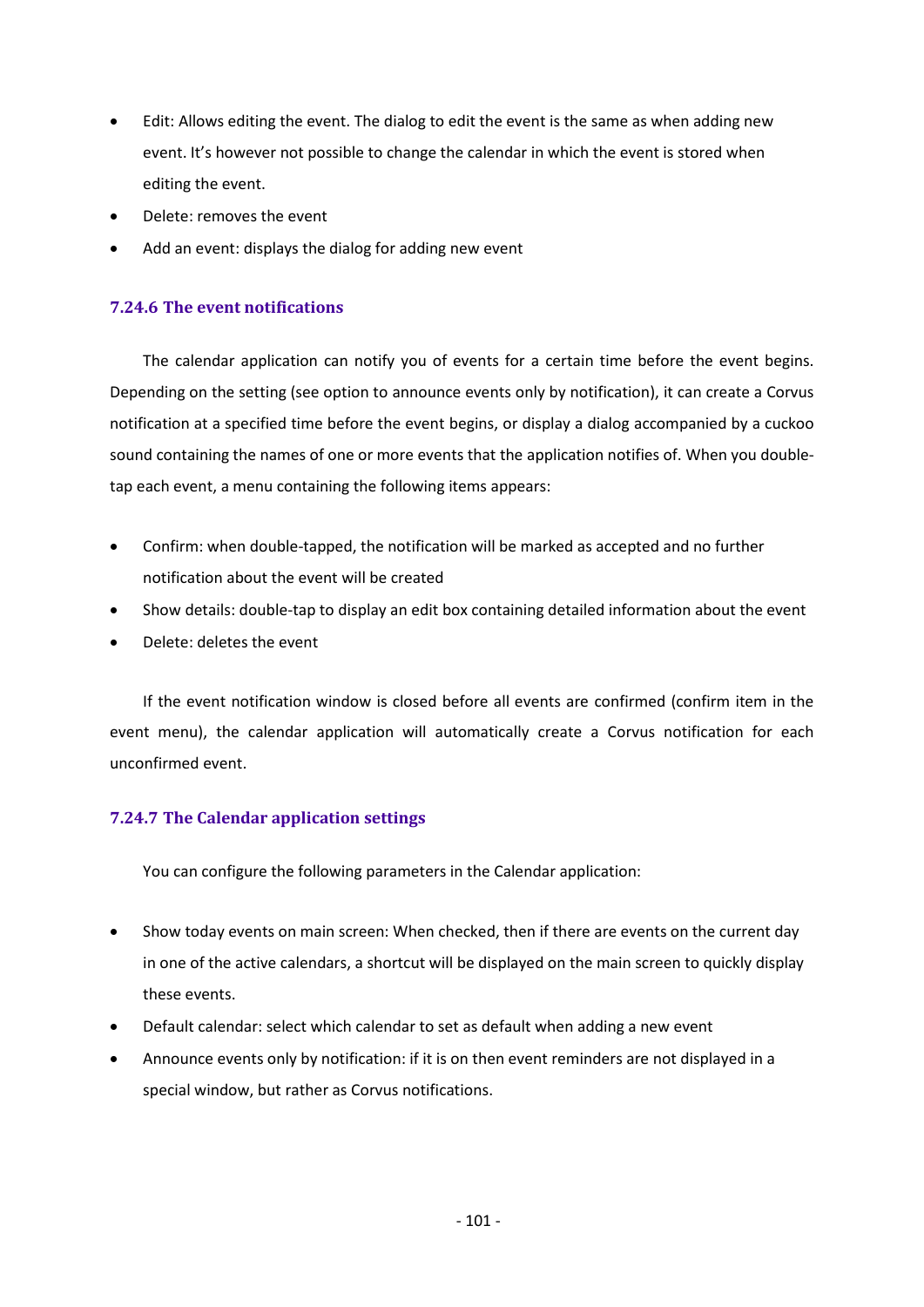### **7.25 The file manager app**

The application provides basic file managing capabilities. When launched, the crossroad allowing quick access to one of the most frequently used directories (Corvus directory on internal memory, Corvus directory on memory card, root directory on internal memory, root directory on memory card) is displayed. To move through items use the standard list gestures.

The folders and files are arranged in alphabetical order in a way that the list of files comes after list of folders as known from the common file managers. If you're not in a root folder, the swipe left gesture or the first item of the list (Back) goes up one folder. The root folder doesn't contain this item. The folders can be opened by double tapping. The particular folders / files can be selected using the standard swipe right gesture. 1-swipe left exits the file manager.

Double tapping the file of a supported file type opens it in the corresponding Corvus module. If you attempt to open a file that cannot be opened by Corvus, the warning about opening the file using external application will be displayed. If you confirm the warning, Corvus will attempt to open the file externally. The current version of Corvus supports the following file types:

- .apk (the application installer): opens with the Android Installer,
- .amark (the music bookmark file): opens with the Bookmarks manager of the Music Player,
- .m3u, .m3u8 (playlist) opens with the Music Player app as playlist,
- .note (note file): opens with the Notes editor,
- .txt (text file): opens with the text viewer,
- .zip (zip archive): after answering the question about unpacking the file in the current directory or in a directory of the same name as the archive without the zip extension, the file will be unpacked to a selected location,
- .aac, .amr, .flac, .mid, .mp3, .ogg, .wav, .mp4 (audio files): open and play with the Music Player. For details about opening the audio files in this manner see the "Music Player" chapter.

When either Control by buttons or the combined mode is active, then on this screen the four buttons at the bottom of the screen have the following meaning (buttons are described from left to right):

- (1)The Level Up button: Pressing the button goes one level up in the directory tree hierarchy (same as swiping left)
- (2)Up arrow: Moves the cursor one item up (same as swiping up)
- (3)Down arrow: Moves the cursor one item down (same as swiping down)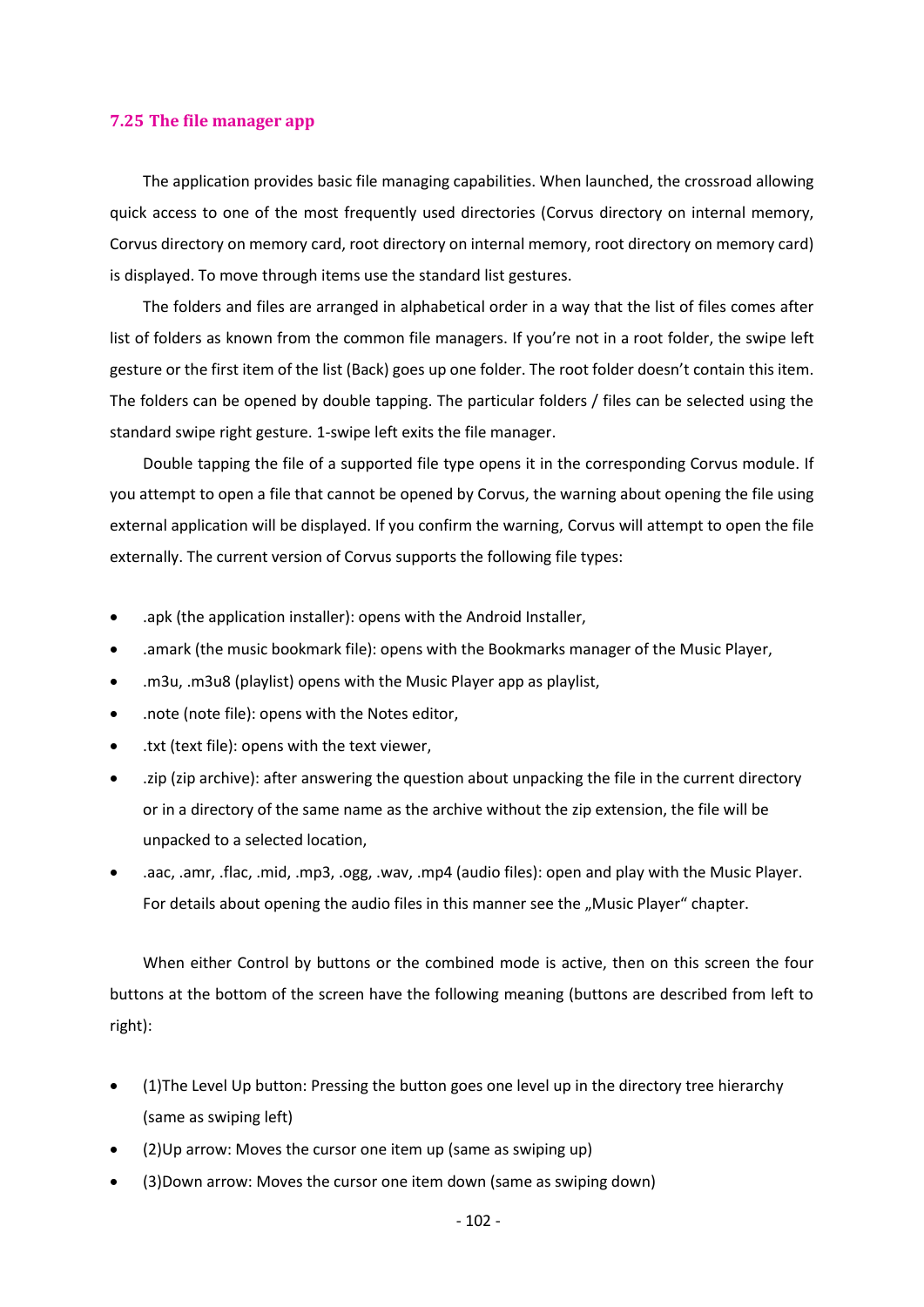• (4)Enter: Activates selected item (same as double tapping)

When working with the files on your phone it is useful to remember that the basics of the Android file system are quite different. The most significant difference is the fact that Android doesn't use the concept of drive letters (c:,  $d\mathcal{Q}$  but all the drives form a part of one directory tree instead. For example the external memory card that can be most likely inserted into your phone will appear as a directory within the directory tree not as a standalone drive letter as known from the Windows desktop computers.

Another concept that can eventually harden the file management is the occurrence of links. These enable linking one folder to multiple places. For example the memory card mentioned above can be available through multiple directories of the phone file system.

Most phones enable Accessing the directories that can be overwritten by user via the storage directory. When managing files you will probably notice that in Android / is used as a path separator instead of \ known from Windows.

## **7.25.1 The File manager context menu**

The File manager context menu contains the following items:

- Copy: Copies the item under cursor or the selected items to clipboard.
- Cut: Cuts the item under cursor or the selected items to clipboard
- Paste: Pastes the folders and files to the current directory. When there is an object that already exists in the directory it offers to replace or skip the object.
- Rename: Allows renaming the current item.
- Delete: Deletes the current items or the selected items. The function can be invoked using the 1 two-finger tap gesture.
- Toggle selection: Selects or deselects the item under cursor. The function can be invoked using the swipe right gesture.
- Select all: Selects all items within the current directory.
- Unselect all: Cancels the current selection.
- New directory: Creates the new directory.
- Jump to: shows the crossroad with the frequently used directories allowing quickly opening the desired directory. It's the same list as the one that appears when launching the File manager.
- Properties: Displays the dialog with the detailed information about the item under cursor or the selected items.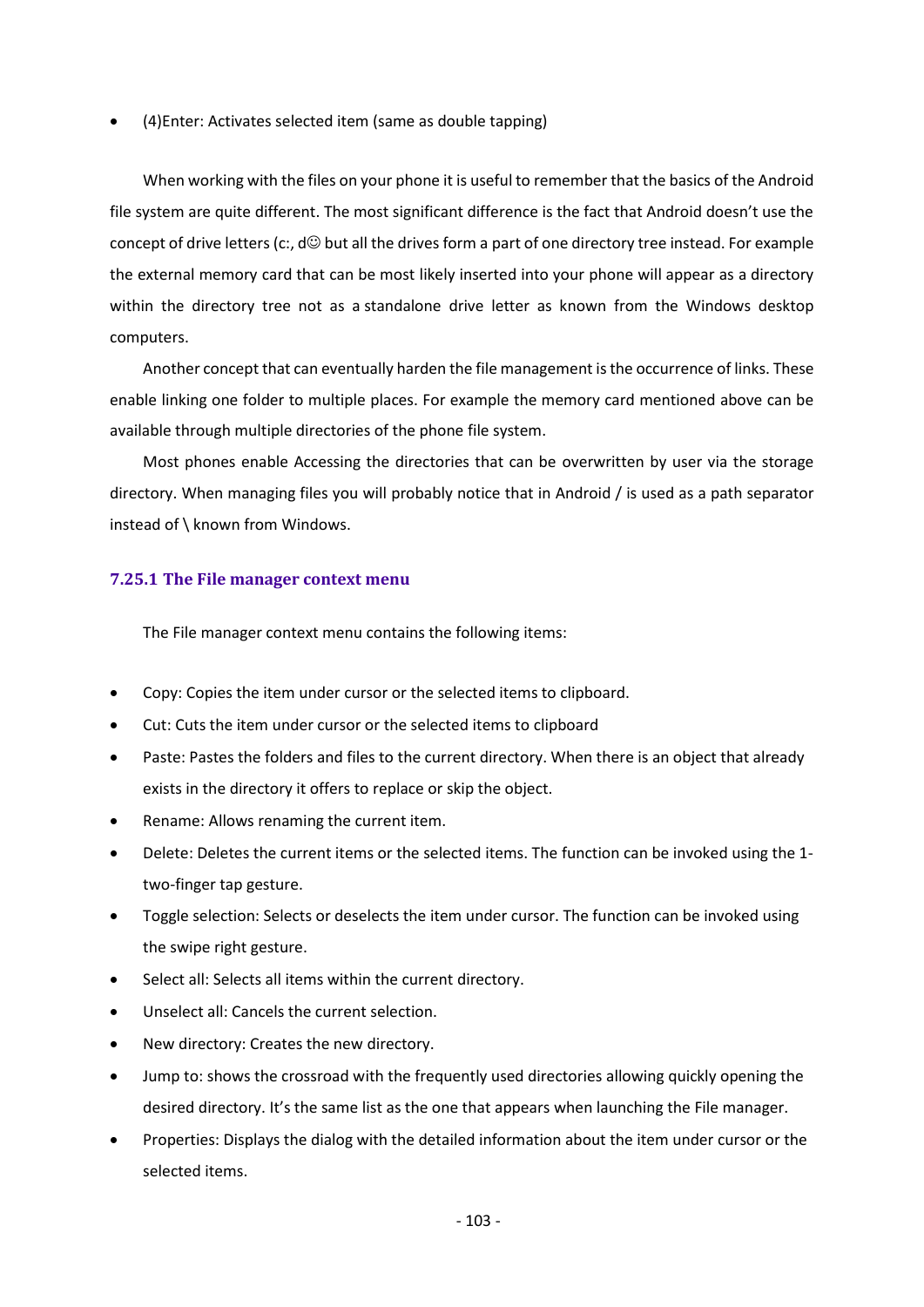- Find: Serves to find the particular file or folder by entering one or more initial letters. The list doesn't get filtered but the cursor is placed on the item starting with the entered string.
- Settings: displays the File Manager settings, see chapter below.

# **7.25.2 File Manager settings**

The screen contains the following items:

• Simple mode: When activated, then the file manager works in simple mode and after selecting a folder when starting the file browser (Corvus folder or root folder), this folder is set as root and swiping left in it closes the browser. It is therefore not necessary to use the 1-swipe left gesture to close the browser.

## **7.26 The Game Fifteen app**

It's a known mathematical puzzle with the following rules. The playing area represents a table consisting of 4x4tiles. 15 of the tiles contain one of the numbers from the 1-15 range and one of the tiles is empty. The numbers are shuffled at the beginning. The goal is to arrange them from 1 to 15 in a way that the numbers on each line are arranged from left to right and that the last tile is empty. The final arrangement is demonstrated using the following table:

|    |    | 3  | 4     |
|----|----|----|-------|
|    | 6  |    | 8     |
| 9  | 10 | 11 | 12    |
| 13 | 14 | 15 | Blank |

In each move we can move only one number around the empty tile. The game supports the following gestures:

- Swipe up / down / left / right: used to preview the playing area. The preview cursor is invisible as it makes sense only to the blind users.
- Double tap: moves the preview cursor onto the empty field.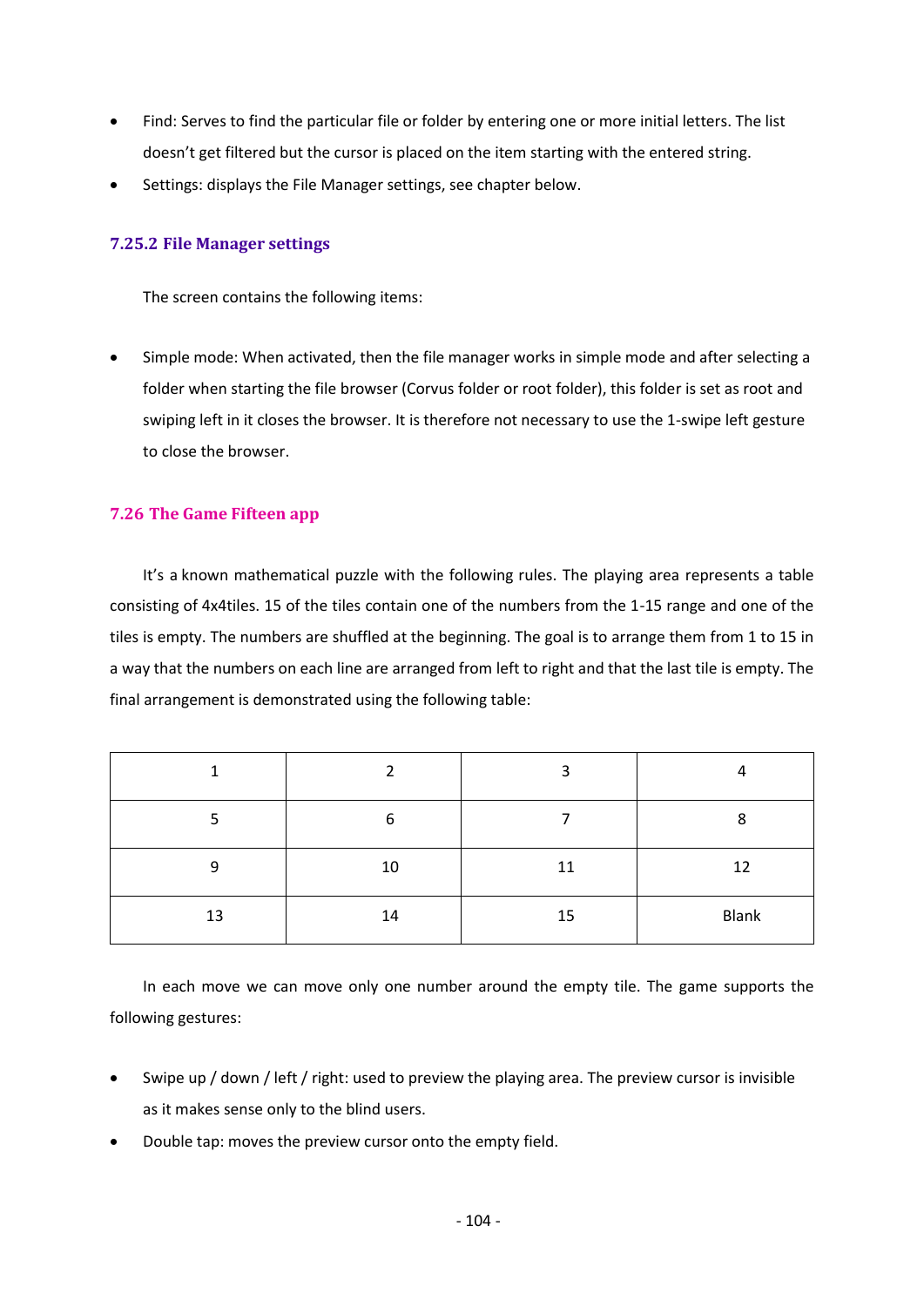- 2-finger swipe down: moves the number above the empty tile to the position of the empty tile. Imagine it as moving the number one line down.
- 2-finger swipe up: moves the number under the empty tile up
- 2-finger swipe right: moves the number to the left of the empty tile right.
- 2-finger swipe left: moves the number to the right of the empty tile left.
- 1-double tap: reads the content of the screen. The screen displays the move number and the amount of tiles that are not yet placed correctly.
- 1-swipe left: exits the application.

# **7.26.1 The Game Fifteen context menu**

- New game: resets the playing area and generates a new shuffled configuration.
- Exit: exits the application and returns to the CORVUS menu. The current configuration and move number are remembered so it's possible to finish the game later. The 1-swipe left gesture can be used as well.

## **7.27 The Game Balls app**

It's a simple game where the player's goal is to gradually catch the falling balls. The ball is represented by a short repeating tone that gets lower and lower. The player's goal is to lower / raise the second tone using the designated gestures so that the two tones are in tune, and then confirm the attuning which makes the player catch the ball. The falling of balls is gradually accelerated. The first ball falls with a speed of 1 meter a second (the lowering beep plays once a second) but the interval between beeps gets shorter and shorter.

Every unsuccessful attempt to bring the two tones in tune costs the player two points from the current score but the successful catching of a ball adds 10 points to the score. The game ends after one of the balls falls on the ground.

## **7.27.1 The gestures used within the game**

- Double tap: start the game
- 1-swipe up: raise the player's tone
- 1-swipe down: lower the player's tone
- Releasing the 1-shift (the Volume Up button): attempt to catch the ball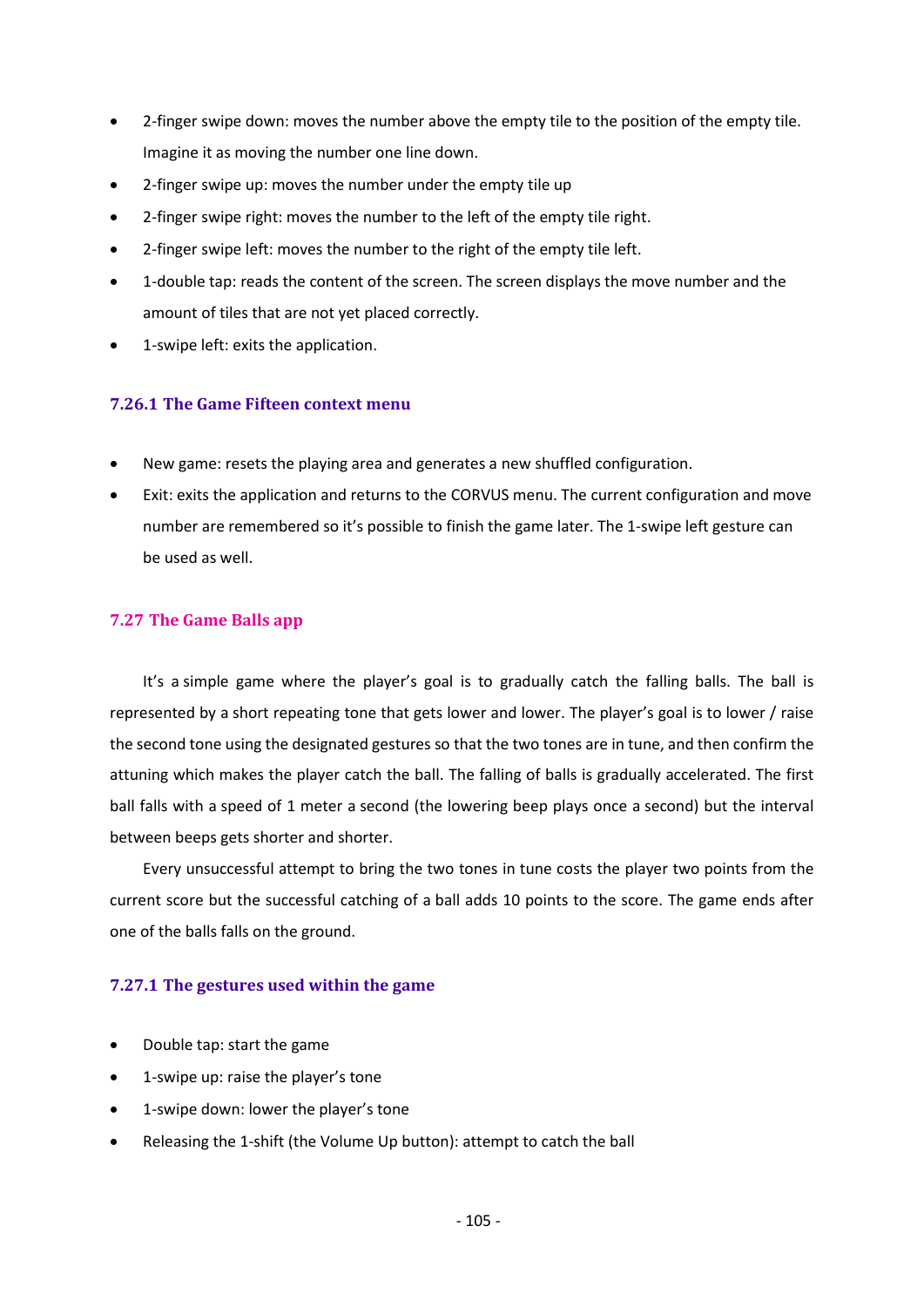#### **7.27.2 The practical game description**

- After launching the game the screen contains the current status (the ball number and the current score). Before starting the game you can evaluate the gestures to manipulate the player's tone.
- Double tap to start the game and the first ball starts falling.
- Press the volume up button and swipe up and down to adjust the player's tone until you're sure the two tones are in tune.
- When sure release the Volume Up button. If the attempt to catch the ball was successful the short beep will play and 10 points will be added to your score. If the two tones are too different two points will be counted off your score. The ball continues falling and you can try to catch it again.
- Thus press the Volume Up button again and slide the player's tone so that the two tones are in tune. Then release the button to attempt to catch the ball for the second time.

Note: The process of catching the ball starts only after performing the first tuning gesture. Thus leaving the tone on a particular value and quickly pressing the Volume Up button is not a successful gaming strategy.

#### **7.28 The game Hangman app**

It's a well-known game, where you need to guess a word by entering its letters. Current version supports cities and villages of several countries. The city or village name is guessed in the language of the particular country, not in English or Slovak.

After launching the game, select the dictionary first. The dictionaries contain all the cities and villages of a particular country found in the Open Street Maps database [\(http://osm.org\)](http://osm.org/).

Then select the difficulty level. The following levels are available: Bigger cities, all cities, bigger villages and all cities, and all villages and cities. Guessing the bigger cities is the easiest to do because you probably know them all. On the contrary, "all villages and cities" is the most difficult level because besides the bigger and thus more known cities and villages, you guess also the smaller and therefore less known cities and villages.

Then finally double tap the "Start the game" item to start playing.

You can review the current guessing status and enter the new characters to be guessed on the screen of a running game that appears when double tapping the "Start the game" item. The question mark character is displayed on the positions occupied by characters that have not been guessed yet.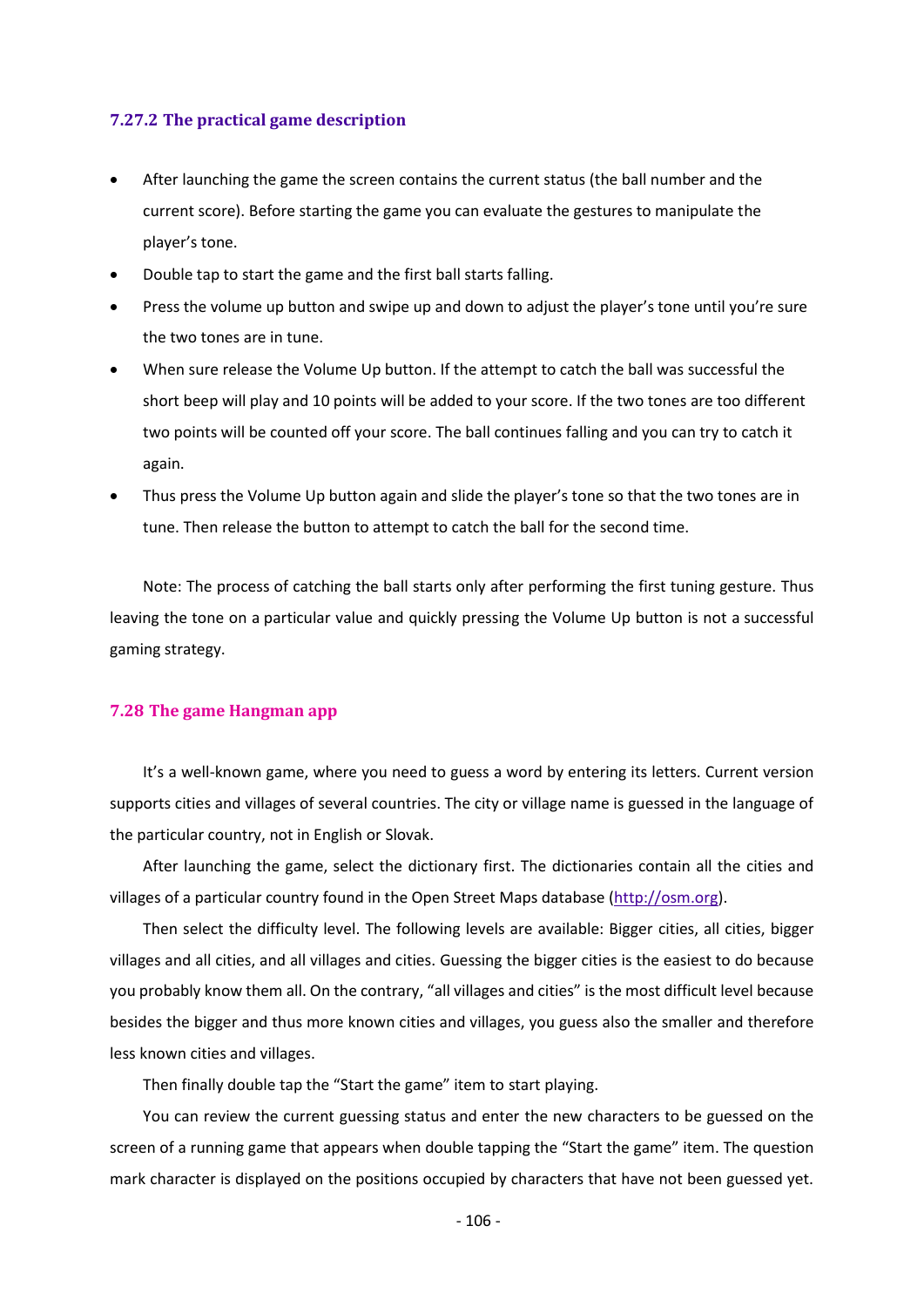There's no need to guess the space characters, so if the expression to be guessed contains more than one word, the spaces are displayed as the space character.

Double tapping on this screen brings up the standard keyboard. Enter a single character to be guessed and confirm the input. The guessing is not case sensitive, so there's only Lowercase letters keyboard available when entering the character.

You can make 10 mistakes when guessing. If you make more than 10 mistakes, the game ends unsuccessfully and Corvus exposes the guessed expression to you.

#### **7.28.1 The gestures on the guessing screen**

When the guessing screen is active you can use the following gestures:

Swiping up or down: Spells the whole expression to be guessed. The characters that have not been guessed yet are replaced by the question mark character

Swiping left or right: Reviews the expression to be guessed by characters

2-finger swiping left or right: Moves the review cursor to top / bottom of the expression to be guessed

Double tapping: displays the keyboard to enter the character or ends the game after a successful guess

1-swipe left: terminates the game anytime in the guessing process

Special alert: The universal gesture 2-double tap to read the content of the current screen can be used here to for example read a number of mistakes you made during the guessing process.

#### **7.29 Swipemaster game application**

This is a simple game suitable for practicing gestures for beginners, while bringing also fun for the advanced users. The application prompts the user to perform 20 gestures. The goal is to perform the desired gesture as quickly as possible. After completion, the number of correct gestures is displayed, as well as the average response time, which can always be improved.

Once started, choose a set of gestures and hardness (difficulty level) and go ahead. The main screen contains the following items:

- Gestures: Select one of the values
	- Basic 4 directional gestures: one-finger up, down, right and left
	- All 8 directional gestures: One and two-finger gestures up, down, right, and left,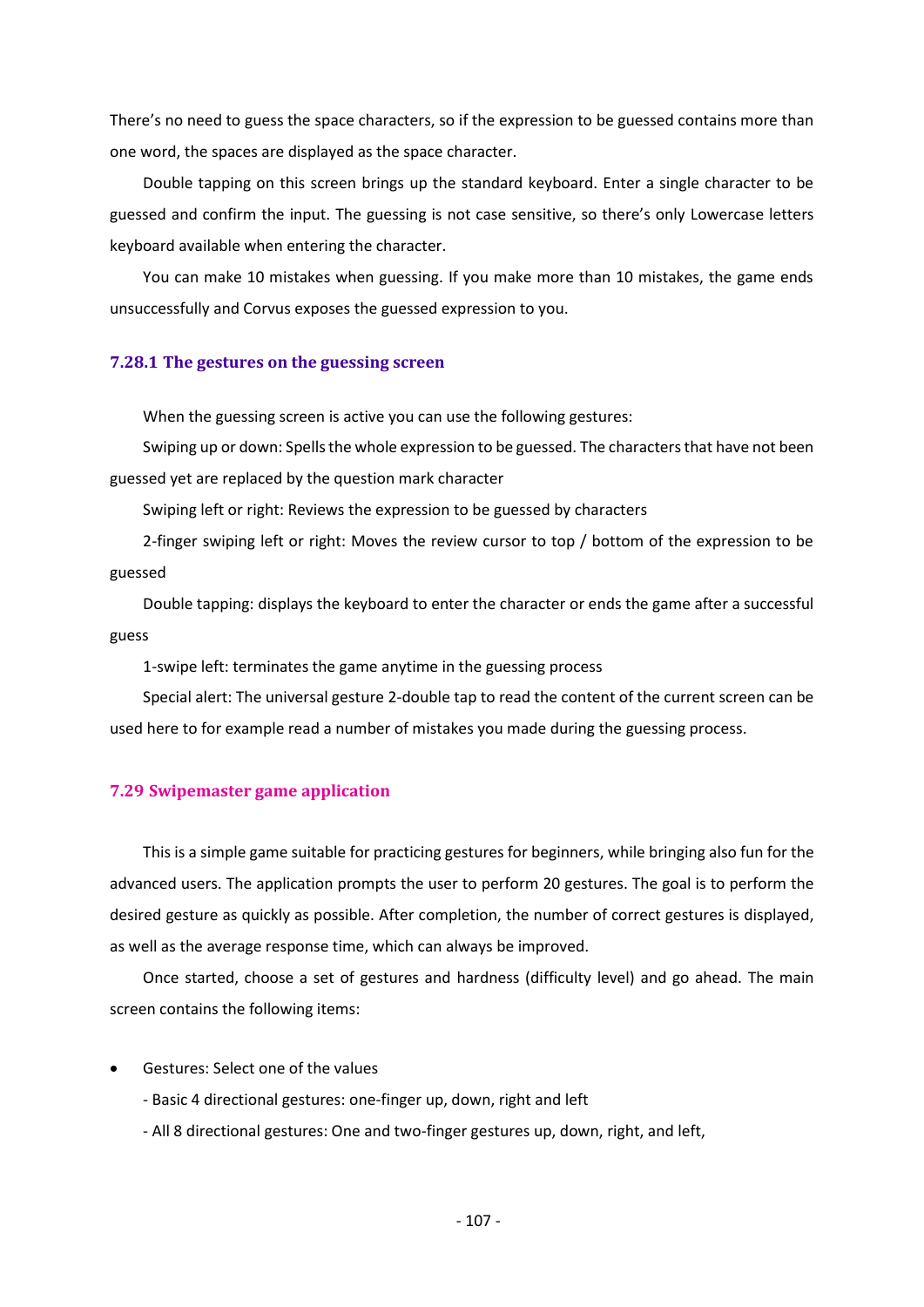- All 10 Corvus gestures: In addition to the 8 directional, also double-tap and two-finger doubletap

- Hardness: Select one of the options minimum, low, medium, high and maximum. The higher the difficulty, the less time you have to perform the gesture
- Speech hint: If enabled, Corvus will announce the desired gestures
- Sounds: when enabled, gestures will also be represented by sound. When playing using sounds (without voice prompts) it is necessary to use headphones or stereo speakers.
- Start the game: after confirmation the game begins.

We wish you a lot of fun. :)

## **7.30 Slovak Library for the blind**

It is a module enabling searching and downloading of books and magazines published by the Slovak Library for the Blind in Levoča. Detailed information on the module can be found in a separate document, available at http://www.Corvuskit.com.

# **7.31 Western Slovakia Energetics**

Note: The application is available only in Slovak and English versions of Corvus.

It's an application for the energy customers in western Slovakia. With the help of this application, one can get the info about current failures and scheduled outages of the electricity network, find and contact the electrician or call the company's customer or failure service via telephone.

Upon launching the app the promo screen is displayed for a short time. After that the main screen with the following items is shown:

- Current fails: Activating the item shows the list of current failures. More info in the ..List of fails and outages"chapter.
- Scheduled outages: Activating the item shows the list of scheduled outages for a few months in advance. More info in the "List of fails and outages"chapter.
- Recommended electricians: the feature allows finding and contacting the electrician for the particular region. More info in the "Recommended electricians"chapter.
- Report defect: The feature allows reporting defects (open connection box, teared out wiring) via e-mail. Activating the item shows the simple dialog to select the e-mail account used to report the defect, enter your name and surname, phone number, message, optionally add GPS location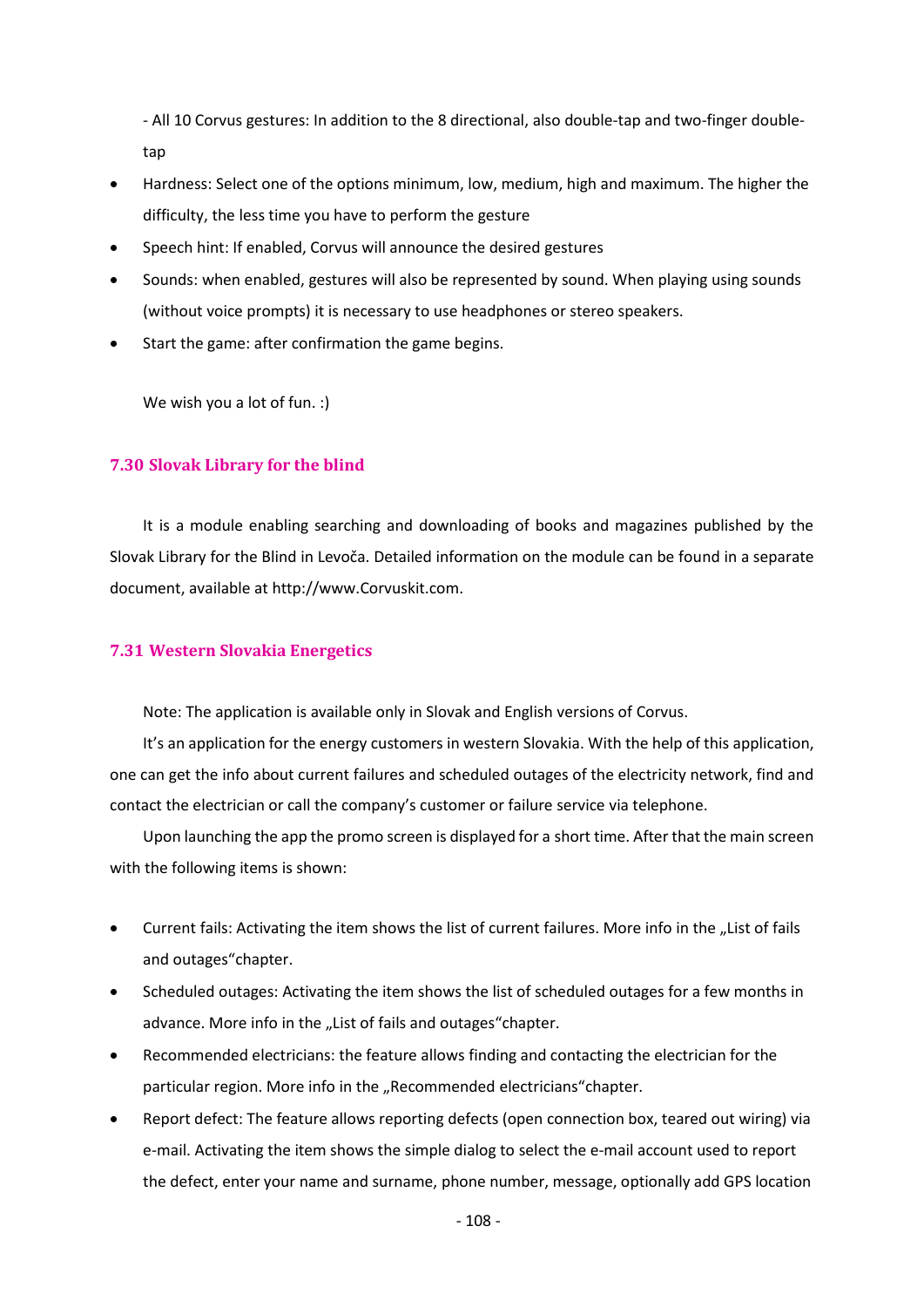of your current position. Activating the Send item sends the e-mail to the address of Western Slovakia Energetics automatically.

- Call to Failures service: Activating the item opens the Phone app with the Failures service telephone number entered. Confirm it to dial the service.
- Call to Customers service: Activating the item opens the Phone app with the Customer service number entered. Confirm it to dial the service.
- [www.zsdis.sk:](http://www.zsdis.sk/) Activating the item launches the default web browser with the website of Western Slovakia Energetics.

The main screen context menu contains the following items:

- Set primary, secondary and tertiary tracked place: Activating any of these items shows the edit field to input the distribution point number to be tracked. When the primary, secondary or tertiary place isconfigured, the lists of failures and outages displays the items bound to the tracking places first.
- Info about module: Activating the item displays the screen with the legal and technical information about the module.
- Exit: closes the application.

## **7.31.1 List of fails and outages**

The list of fails and outages displays events generated by the "Current fails"and "Scheduled outages"functions.

The screen always displays the city and event date, the voice output also reads the start time and the estimated date and time of event completion.

The find function found in the context menu or activated by the standard 1-swipe up or down gesture can be used to reduce the list to items matching the search string.

Double tapping any item of the list shows the list of streets affected by the particular event. The streets can be filtered as well (see the Find item in the context menu). Double tapping the street displays the edit field with the failure / outage details, i.e. start time and the estimated end time, name of the city, streets and a list of house nunbers affected by the event.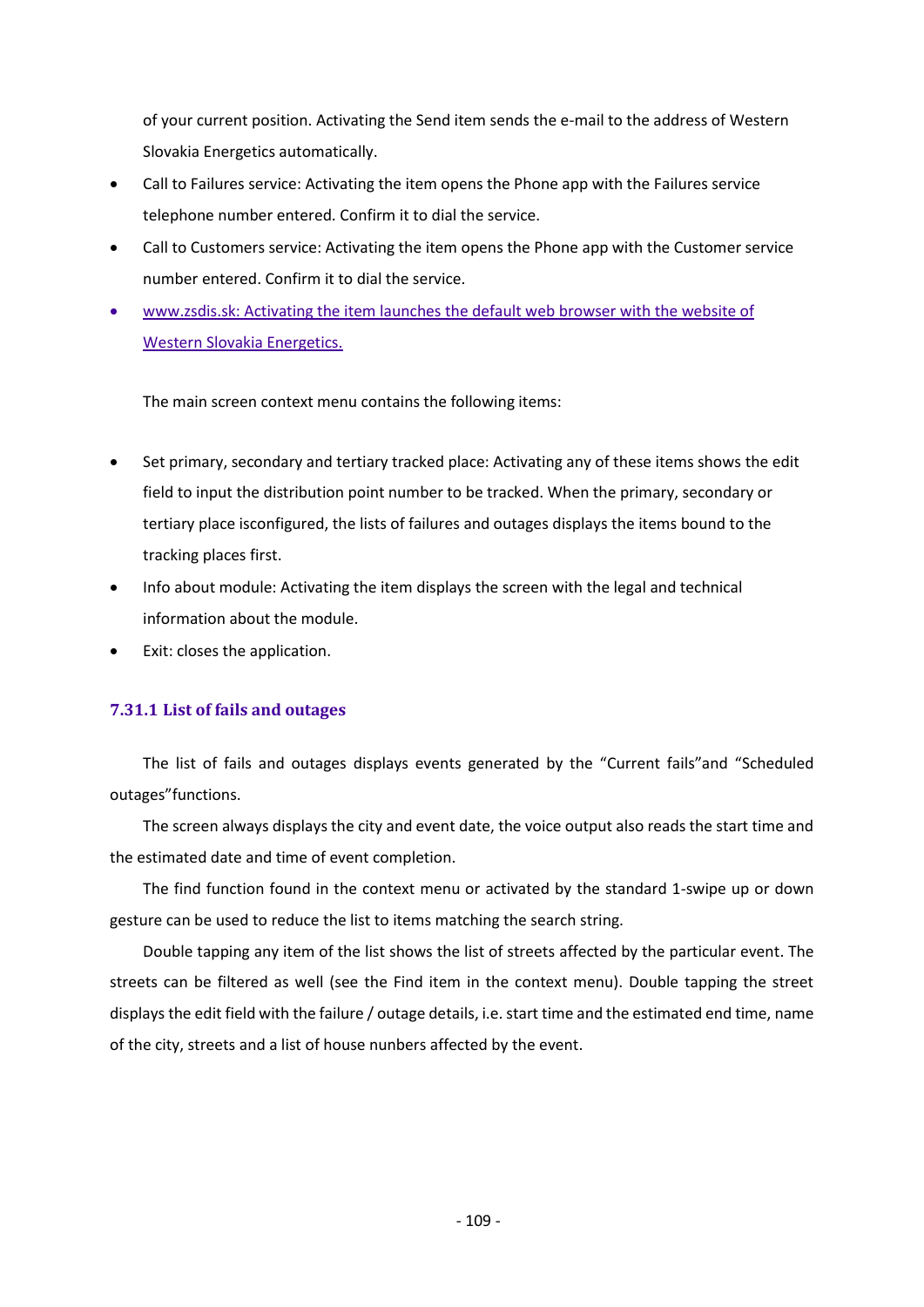#### **7.31.2 Recommended electricians**

Activating the item shows the list of Western Slovakia regions sorted alphabetically. The Find item is applicable here as well (through the context menu or using the standard gesture) to reduce the list to items matching the search string.

Double tapping the region displays the list of electricians operating in the selected area. Using the context menu it's possible to call the selected electrician, send an e-mail, open a web page, show details about the electrician, or filter the electricians by operations or using the full-text search.

Double tapping any list item shows the details about the selected electrician such as business name, address, contact person, mobile phone, e-mail, web, served regions (districts) and provided operations.

#### **7.32 The Sport App**

This application allows you to measure distance, current or average speed, pace, time and other parameters when running, cycling, walking and during other sport activities. This application also provides speech and sound information in the various situations during the workout, e.g. in the regular time interval, at the end of the measured interval, at the end of the measured lap, etc...

The basic element of this application is the screen. It is a list with one or more bits of information. Some screens can be read item by item. We call these screens "status screens". Other screens are automatically read when a particular event occurs. They are called "information screens".

After the application starts the screen called 'status-stopped' is active. During workout the screen called 'status – running is automatically displayed. Both of these screens can be reviewed item by item and so they are called "status screens".

The content of particular screens is optional. You can choose the data you would like to have there.

After the first start of the application the screen called "status - stopped" is displayed. This screen contains only an item informing you about the time and the state of the workout. Tapping this item starts the workout and the screen "status - running" will be automatically activated (this screen also contains only time information by default) and the time will change. You can check it by swiping. Note that the state of workout is changed as well. The workout can be stopped by tapping on the time information.

The content of particular screens can be set by activating the item "Compose screen", which can be found in the context menu of the application. After its activation the list of screens given below will be displayed:

- 110 -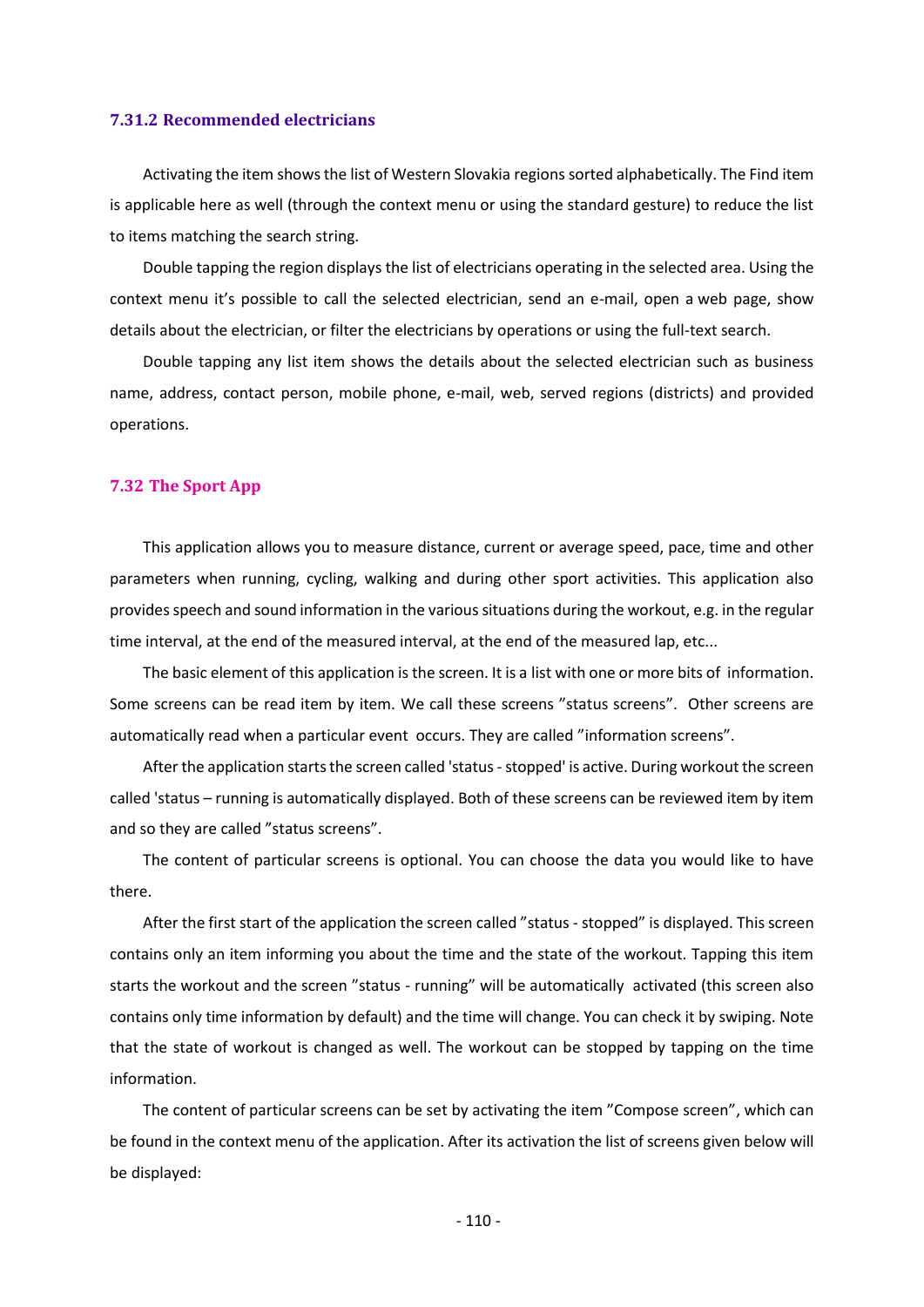- Status stopped: "status stopped" screen is automatically activated when the Activity stops or after the immediate start of the application
- Status running: "status running" screen is automatically activated when the Activity starts
- Time based Notification: information on this information screen will be regularly reported in the specified time interval set using the "Time based Notification" option in the application settings. Time Notification should only be used for regularly reported important information.
- End of Interval: Information on the screen will always be reported at the End of Interval. Its duration in seconds can be set using the option "Interval" in the application settings. It differs from the notification in being a single measured unit. It can be used e.g. during the interval training of running where the unit of measure is time. E.g.: I would like to run for a minute and measure the run off distance, an average speed.
- End of lap: Information on the screen will always be reported at the End of lap. Its length in meters can be set using the option "lap" in the application settings. It is also a single measured unit. It is an interval with the distance as a unit of measure. E.g.: I would like to run 200 meters and measure the speed and time.
- Info1: Information on the screen will be read when swiping right during the workout. The screen can be used for a quick check of a set of information whenever during the Activity.
- Info 2: Information on the screen will be read when using 2-finger swiping right during the Activity. It can also be used for a quick check of a set of information whenever during the Activity.

Tap one of the screens and the list of all information which could be added to the screen will be displayed. Swipe right to mark those items you would like to have on the screen. End the screen editing by swiping left.

Note: The order of information on the screen is determined by their marking order. If you would like the "state - running" screen to have the information about the time followed by the current pace and speed, then do the following:

- **1.** Activate the item "compose screen" in the context menu, then choose and confirm the "state running" screen
- **2.** Make sure that no items are checked
- **3.** check time, pace and then speed
- **4.** Swipe left to go back to the home screen of application

The following information can be added to screens: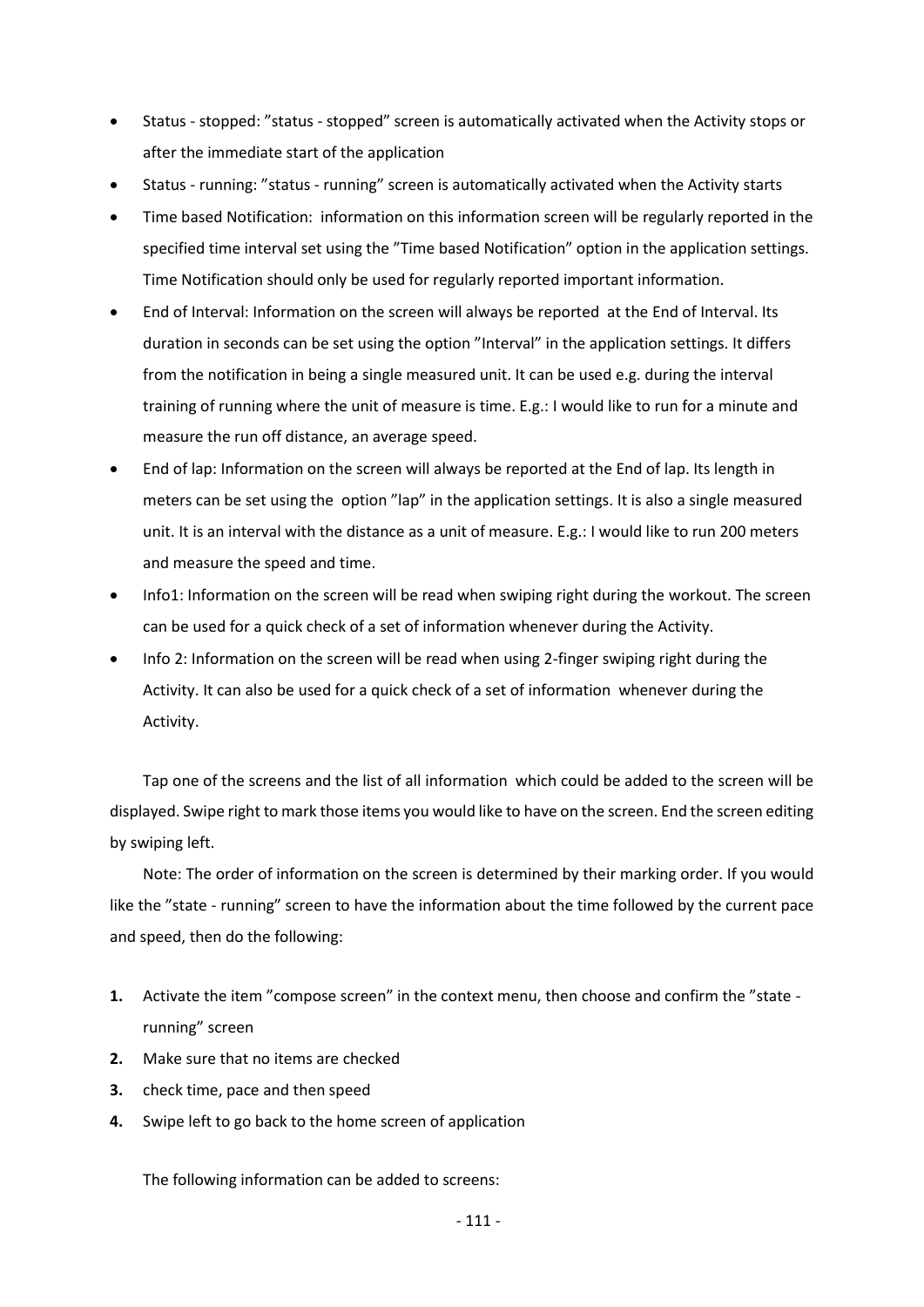- Time: Current time and information on workout state (running / stopped). Tapping the item can change the workout state.
- Heartbeat: Current pulse measured from the HRM device during workout
- Average heartbeat: Average pulse measured from the HRM device during workout
- Speed: Current speed in km/h measured by GPS or the Corvus tachometer
- Tempo: Current pace in min/km measured from the current speed
- Average speed: average speed during workout
- Average tempo: average pace during workout
- Distance: total distance passed during workout measured from GPS or the Corvus tachometer
- Interval: remaining time until the end of interval and distance passed from the beginning of current interval. Tap on Interval to stop it and tap again to start new Interval.
- Last Interval: Information on last finished interval (distance and average speed)
- lap: remaining distance until the end of current lap and duration of current lap. Tap on to stop the lap and tap again to start new lap.
- Last lap: Information on last finished lap
- GPS satellites: Information on the number of satellites, which are currently used to provide GPS signal
- Time: the current exact time (the phone clock)

The application context menu contains the following items:

- Start/ Stop: activate to start / stop workout. You can also activate time information on the screen to achieve this.
- Stopwatch Mode: Enables you to activate stopwatch Mode. Workout starts from 00:00:00 and time is increasing until you stop it.
- Countdown: After activation set the time. Workout starts in a set time, and time goes down to zero. Workout stops automatically at the end.
- Connect HRM: Connects heart rate monitor to application. Currently zephir HXM device is supported.
- Connect GPS: After the application is activated there will be a request to use GPS. If GPS is set right, then the application will activate it and GPS will be used to measure the distance, speed, etc... Note: GPS connection can take some time. After the item is activated make sure the GPS is connected before the Activity starts. GPS status is visible with all items on the currently active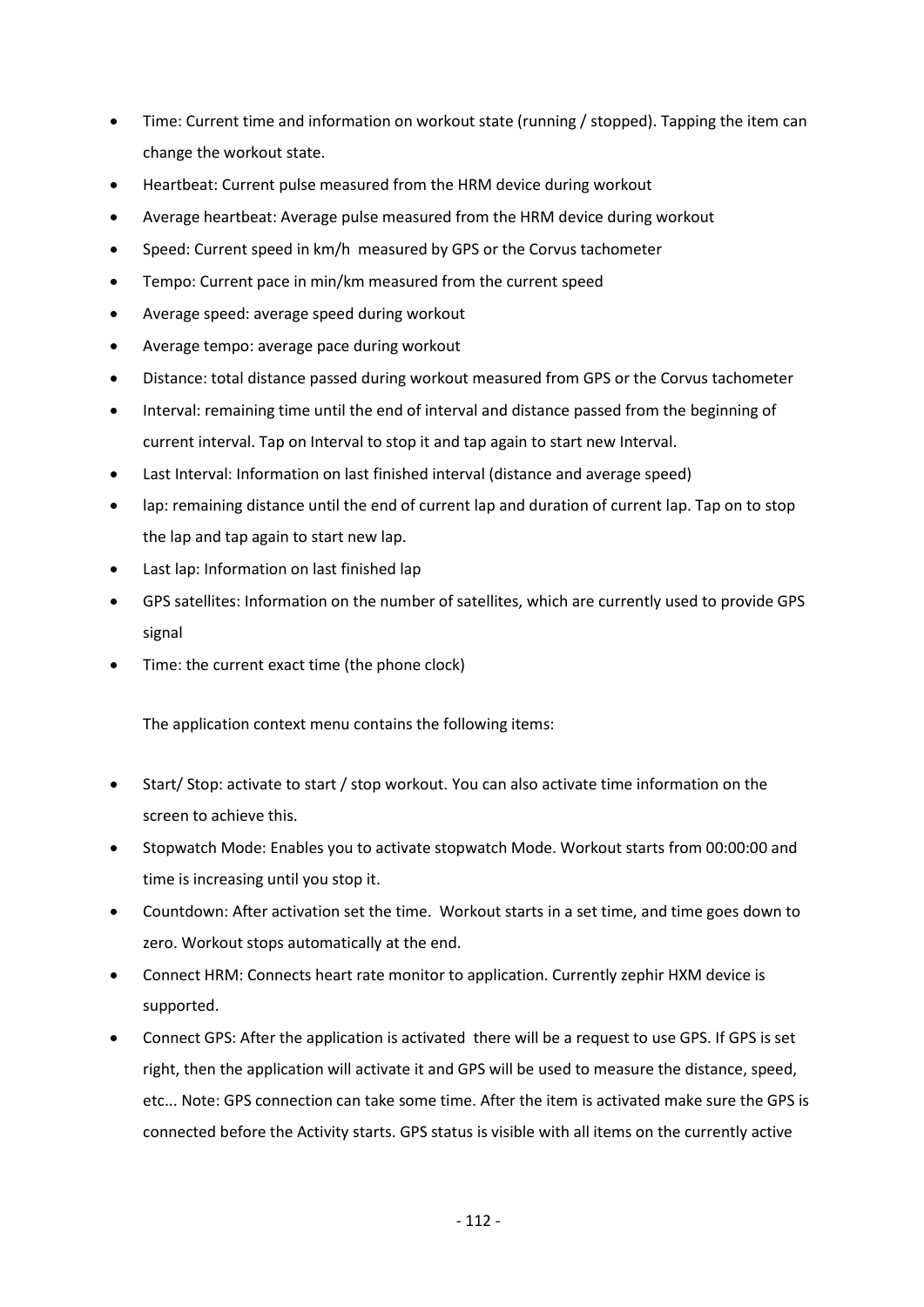screen, which are related to GPS data. These items provide information related to GPS (speed, satellites, distance...)

- Connect tachometer: Connects the Corvus tachometer that can be used on stationary bikes. Currently it supports the device connectable via USB, thus it's working only on the phones supporting the USB OTG technology. The measurement from the tachometer provides the same speed and distance data as the GPS technology. For more info see th[e www.Corvuskit.com](http://www.corvuskit.com/) website.
- Settings: After activation the Settings dialog will be displayed. More info below.
- Statistics: After activation the edit field with simple statistics about currently running or finished workout will be displayed.
- Compose screen: See above for detailed description of this item.
- Create Profile: After activation the application will ask for name of Profile. If you enter an existing profile, it will be loaded. Otherwise a new profile will be created and loaded. See below for more information on profiles, in the "Application Settings" section.
- Switch Profile: Enables you to find a profile in the list of profiles and read it. The list of profiles is displayed in the file manager. The profiles can be deleted and subfolders created, etc...

## **7.32.1 Application Settings**

Application Settings are saved in so called Profiles. The Profiles work independently of each other (they do not combine). After a specific profile is being loaded, the settings are reset to values in the profile, or to pre-set values given by the application, if the profile does not change them. The Profiles contain Application Settings and also the configuration of screens. The Setting Dialog contains the following items:

- Time Based Notification (seconds): It indicates how often the content of the screen "Time Based Notification" should be announced. See above for a list of screens. The content of this screen is announced only during the workout.
- Interval (seconds): It indicates the length of measured time interval.
- Beep at the end of Interval: It enables you to set the beeping time before the end of Interval. It can range from 1 to 5 seconds.
- Lap (meters): It indicates the length of lap distance interval.
- Beep at the end of lap: It enables you to set the beeping time to 5, 10, 15, 20 or 25 meters before the end of lap.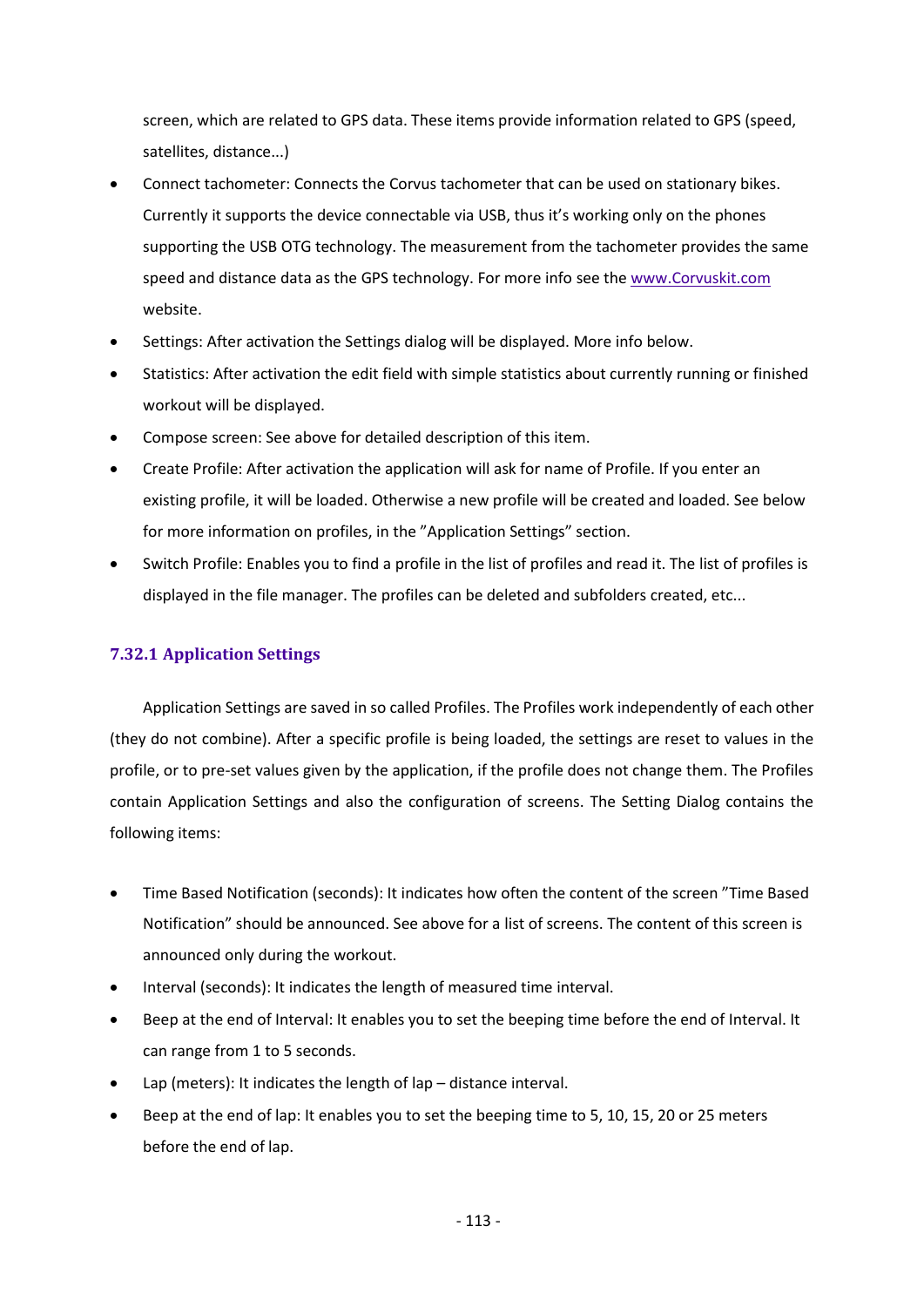- Do not turn the screen of during workout: If checked, the screen will not be automatically switched off during the workout.
- Logging: If one of the options of active logging is selected, the application creates a text log during the workout. More info in the "Logging" chapter below.
- Connect GPS automatically: If checked, the application tries to activate GPS when you load this profile.

## **7.32.2 Logging**

After the Activity starts, if the "Logging"option in the Application Settings is set on any of the options apart from the "off" option, the application creates a file in the form of "yyyy-mm-dd-hhmm.txt" in the folder "Corvus/sports/log" found in the internal phone memory. This file contains information on the workout. The text log contains the time when the workout starts or stops, and depending on settings it can also contain outputs of some screens. Particular setting options mean the following:

Off: Logging is off

Intervals and laps: When activated the screens of Interval and lap ends are saved in the log.

Intervals, laps and Screen Info: Similarly to previous option, the log also contains the screens activated by swipe right gesture and 2-finger swipe right gesture.

All: All screens, including notifications are logged.

Sample of log with active log mode of Intervals and laps: file name: 2016-08-16-11-37.txt log:11:37:25.109 00:00.002 running (4), Last lap:#1, 01:15.233, 4,80 KM/H, (4), Last lap:#2, 01:07.986, 5,37 KM/H, (4),Last lap:#3, 01:18.995, 4,62 KM/H, (4),Last lap:#4, 01:07.002, 5,37 KM/H, (4),Last lap:#5, 00:59.987, 6,10 KM/H, (4),Last lap:#6, 01:06.998, 5,45 KM/H, (4),Last lap:#7, 00:51.997, 7,06 KM/H, (4),Last lap:#8, 01:04.000, 5,62 KM/H, log:11:47:01.318 09:36.210 stopped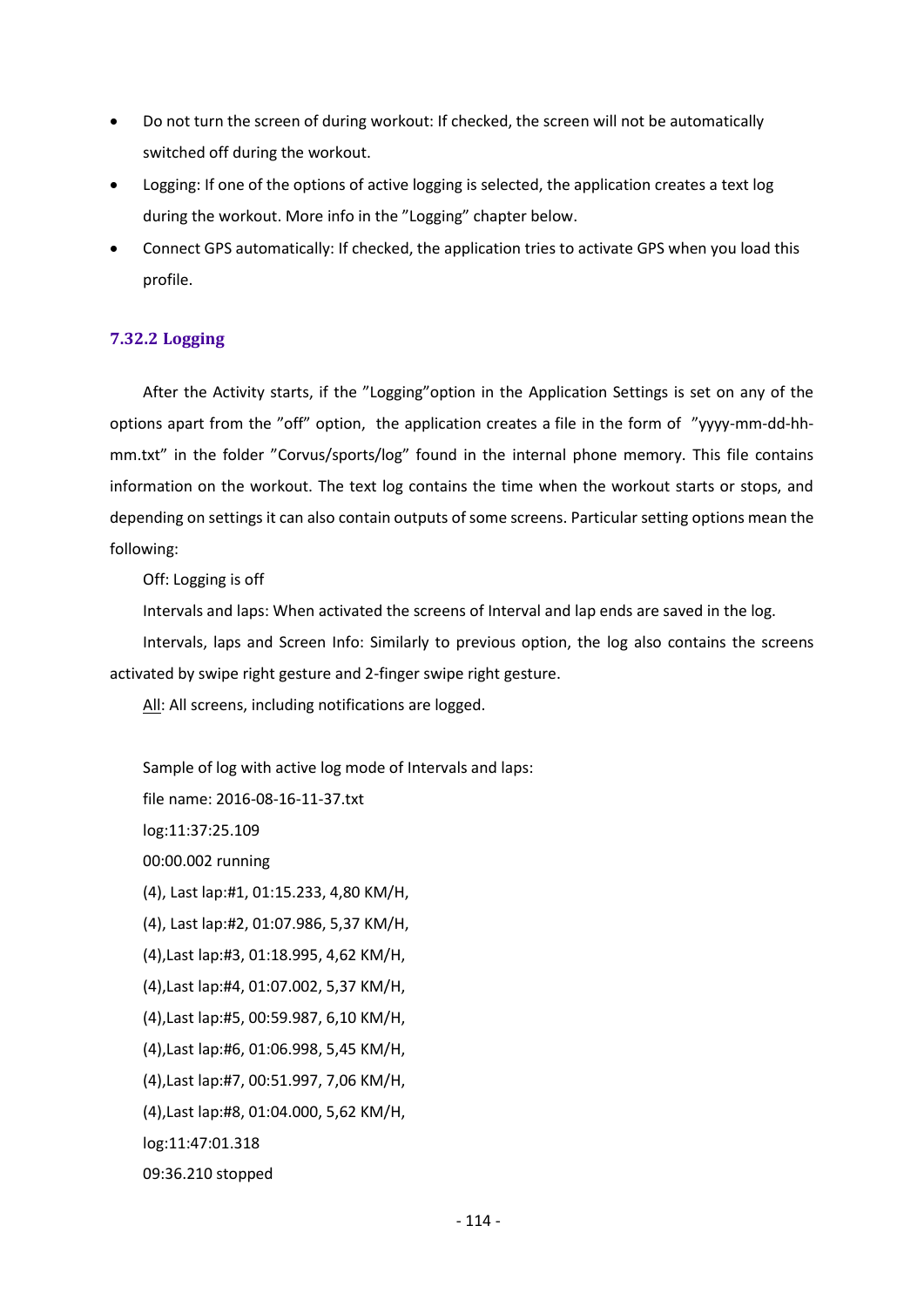"screen" lines of log consists of data divided by comma.

Note the number in brackets at the beginning of each screen line. It is a screen number. Particular screens visible in logs are numbered in the following way:

- Notifications: 2
- End of Interval: 3
- End of lap: 4
- Manual Info 1: 5
- Manual Info  $2.6$

The lines also contain data in the same order as they are displayed on the "Information Screens".

## **7.32.3 Sample of Use**

We want to create a profile called "walking". The following will happen after it is loaded:

- GPS will be automatically activated
- Both status screens " will contain information on time, current and average speed and overall distance.
- The status screen displayed during the workout will contain also information about current and last finished lap.

After the workout starts:

- we will get information on current speed every minute. There is no need to measure what distance we made every minute so it is enough to use simple notification.
- we will get information on how long it takes to walk/run 1 kilometer and what was the average speed at the end of each kilometer. The Corvus will start beeping 5 meters before the end of each kilometer.
- we allow the screen to turn off automatically to save the battery.
- we also enable logging to see later on how the walking/ running went on.
- 1. Start the Sport Application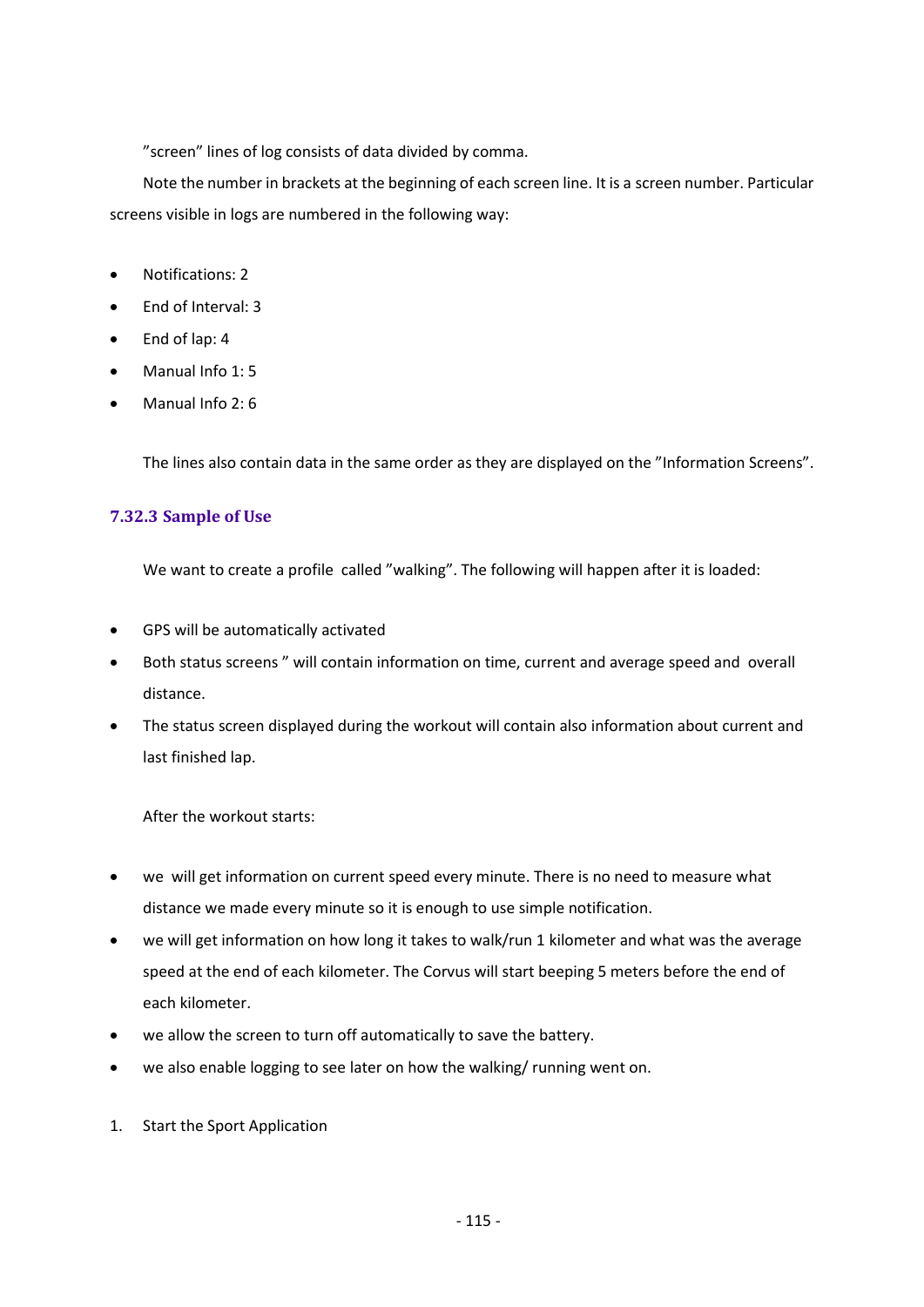- 2. In the context menu activate the item "Create Profile" and enter the name "walking". New profile is being loaded and all settings you create will be saved in it. Then we set the content of screens.
- 3. In the context menu activate the item "Compose screen" and then the item called "Status stopped".
- 4. check time, speed, average speed and distance.
- 5. Swipe to the left to end Screen Configuration.
- 6. In the context menu activate the item "Compose screen" and then the item called "status running".

**8. check time, speed, average speed, distance, lap, last lap.**

**9. Swipe to the left to end Screen Configuration.**

## **10. We want to be informed about our current speed every minute.**

- 1. So, in the context menu activate the item "compose screen" and then the item "Time Based Notification". Check speed and swipe to the left to finish editing.
- **11. We want to know how long it takes to walk/run 1 kilometer and what was our average speed, So we modify the screen called "End of lap" and check item "Last lap".**

# **12. And finally we have to change Application Settings: Use context menu to open them and set these options:**

- Time Based Notification (seconds): set to 60, to get information on current speed every minute
- Interval (seconds): set to 0
- Beep at the end of Interval: set to "do not beep"
- Lap (meters): set to 1000, to get information on last lap at the end of each kilometer
- Beep at the end of lap: set to 5 meters, to get information 5 meters before the end of current kilometer
- Do not turn the screen off during workout: set to "off" position and the phone will switch off the screen automatically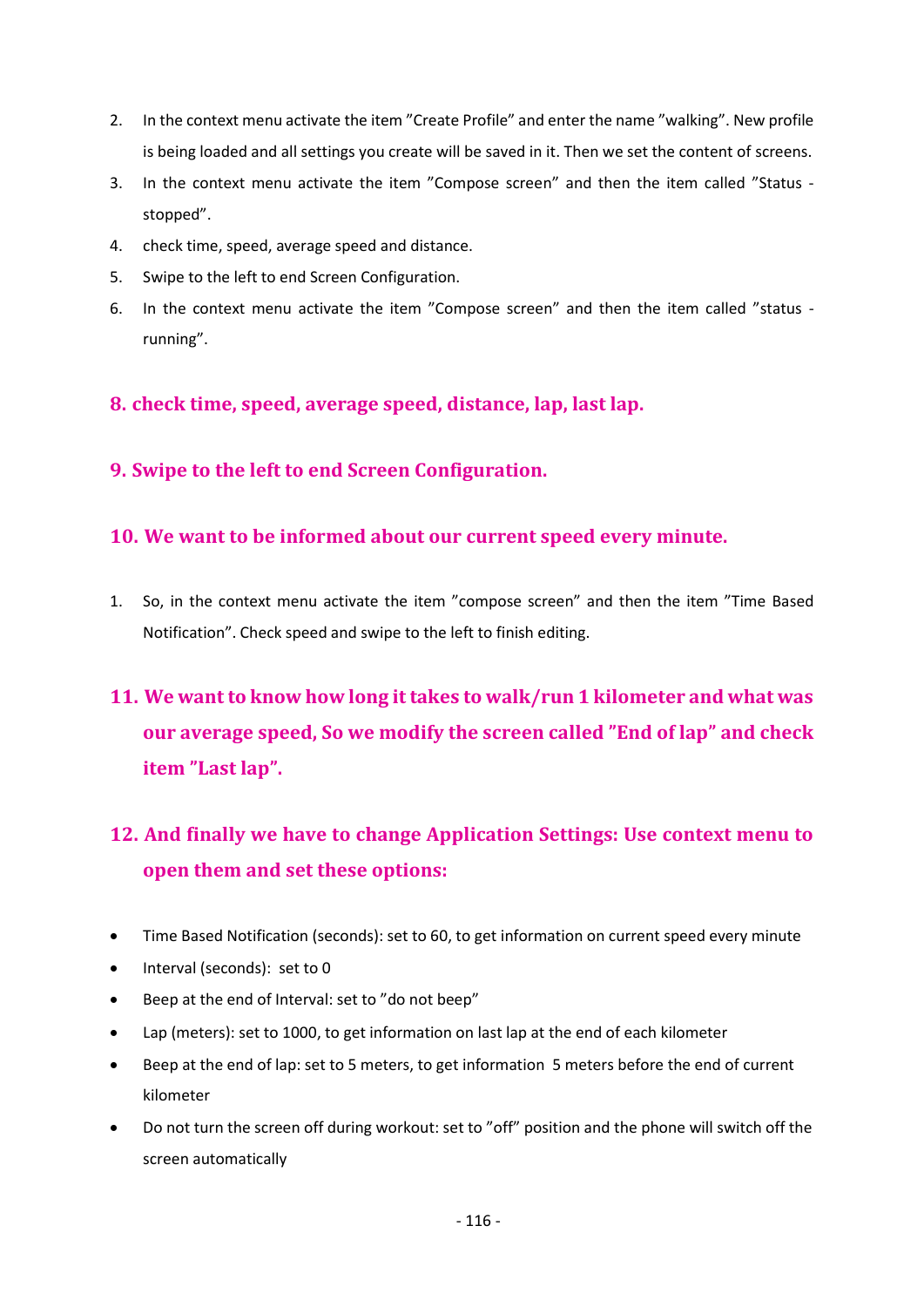- Logging: select option "Intervals and Laps" to have information on each finished lap in the log
- Connect GPS automatically: set to "on" position, to ensure that GPS will be automatically enabled when this profile loads.

#### **12.1 The Macros app**

As when working with a regular PC, when using an Android phone, we can not avoid performing repetitive tasks that need to be performed in a normal Android environment, i.e. outside the Corvus environment. For example activating or deactivating mobile data, flight mode, or other switches located on the status bar or quick settings bar, but also turning off or restarting the phone, or launching an application, activating a specific button in it and then saying some information. (e.g. automating the use of TapTapSee). We always perform such tasks the same way, and if we could somehow "record" the process leading to them and then simply run them by selecting from a list or activating a shortcut gesture on the main screen like any other function in the Corvus environment, it would probably make our lives easier.

And this is the purpose of macros that we can create, edit and run using this application. The context menu of the Macros application contains items for creating, editing and deleting macros, the meaning of which is obvious. Now let's try to outline the basic idea of creating and using the created macro.

#### **12.1.1 What is macro?**

It's a sequence of commands such as "drag the Quick Settings bar", "swipe down", "if the text of object under the cursor contains the text 'flight mode', then click on the object", "wait x milliseconds", "say the text of the object" , "press the back button". These commands simulate the functions described by them in the same way as if they were performed by a user, and thus allow you to create some short programs that perform tasks in the Android environment for us. If you read the above sequence of commands carefully, you will find that it describes the steps we would take if we wanted to switch the state of flight mode.

The macros in Corvus are created by entering commands via a menu, so we don't have to learn any special programming language. Each macro has a name and a special identifier, which must be unique (no two macros can have the same identifier). In addition, it is possible to assign a detailed text description to the macro and, of course, it also contains code, i.e. a sequence of commands.

The macros created by us are displayed on the main screen of the macro application and can be launched by double-tapping. You can also assign a shortcut gesture to them on the main screen (see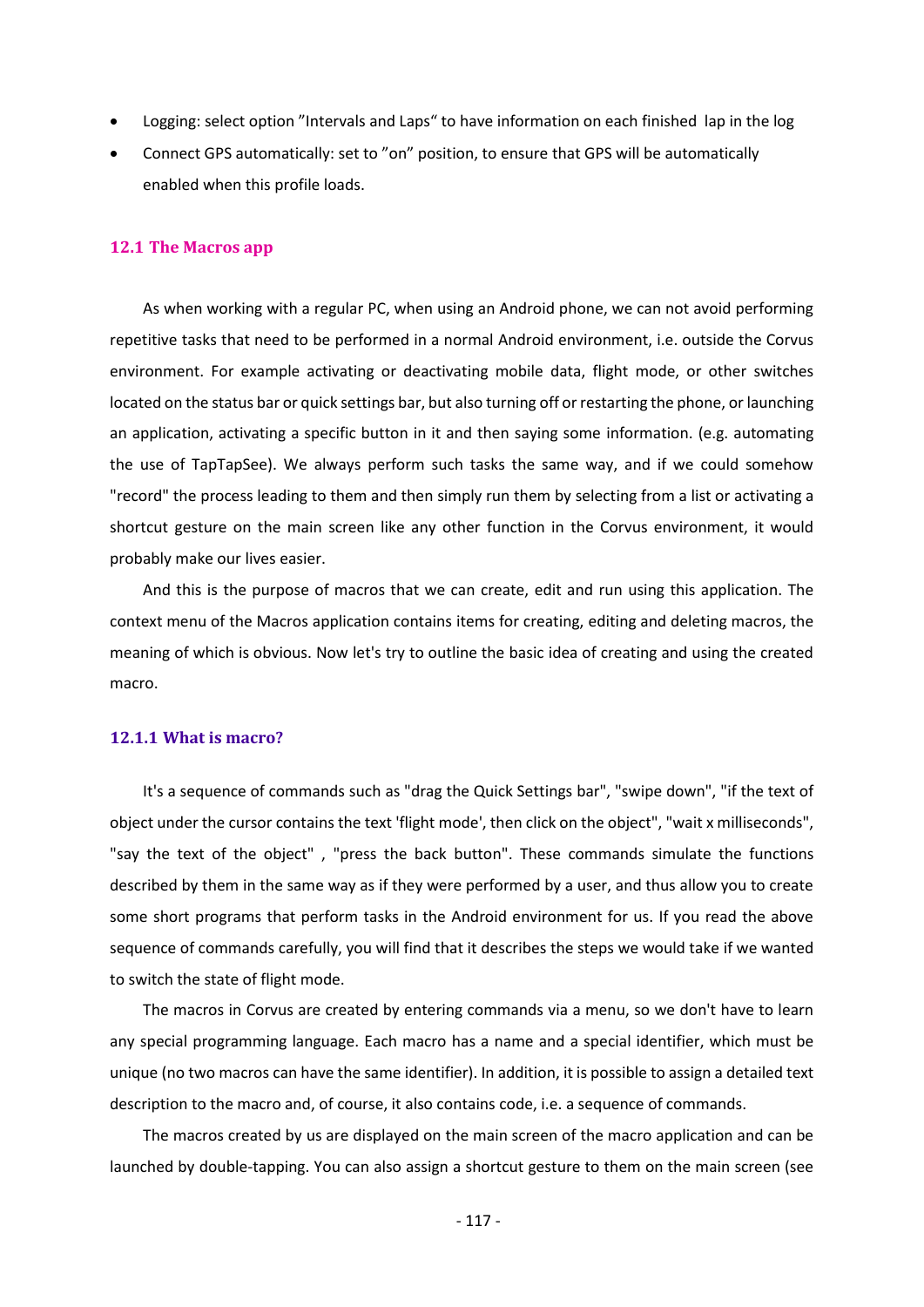Menu> Settings> Gestures> Main Screen Gestures) and then run them with a gesture from the Corvus home screen, just like any other Corvus feature or android application.

## **12.1.2 How to create a macro?**

Now let's sketch out how to create a simple macro that, when launched, brings up a screen to turn off your phone, finds an item on it that contains the text "Power Off", and double-taps it. Let's create a macro that will allow us to turn off the phone from the Corvus environment. Let's do the following:

- Start the Macros application, we are in an empty list
- Invoke the context menu and activate the New Macro item. A screen will appear allowing you to fill in basic macro information. Fill in the required data.
- Identifier: let's leave it as is, Corvus will automatically generate one for us
- Name: set to "Turn off the phone"
- Description: we can leave it blank or enter detailed information about the macro
- Code: Currently 0 lines. Double-tap it.
- The "Set initial command" screen appears. So for each macro we have to set some initial command to get out of the Corvus environment. We have the options to Trigger action, Launch Android application, or display the settings dialog. We believe that the names of the individual options are sufficiently descriptive, but you can find detailed information about them below in the chapter List of supported commands. Now select the item called "trigger action" and double-tap
- In the list of available actions, find the "Power Off screen" option and double-tap

We are now in the list of macro commands. In addition to the action we selected (the first item in the list), the list also contains some other commands that Corvus inserted automatically into the macro. These are some switches that can be important for the proper running of our macro (for details, see the chapter List of supported commands below). When you run a macro, the macro commands are executed "from top to bottom" as they are in the list. Swipe through the list, double-tap to edit the command under the cursor. Besides the first command in the list, it is also possible to delete commands (use the context menu item or a standard shortcut gesture).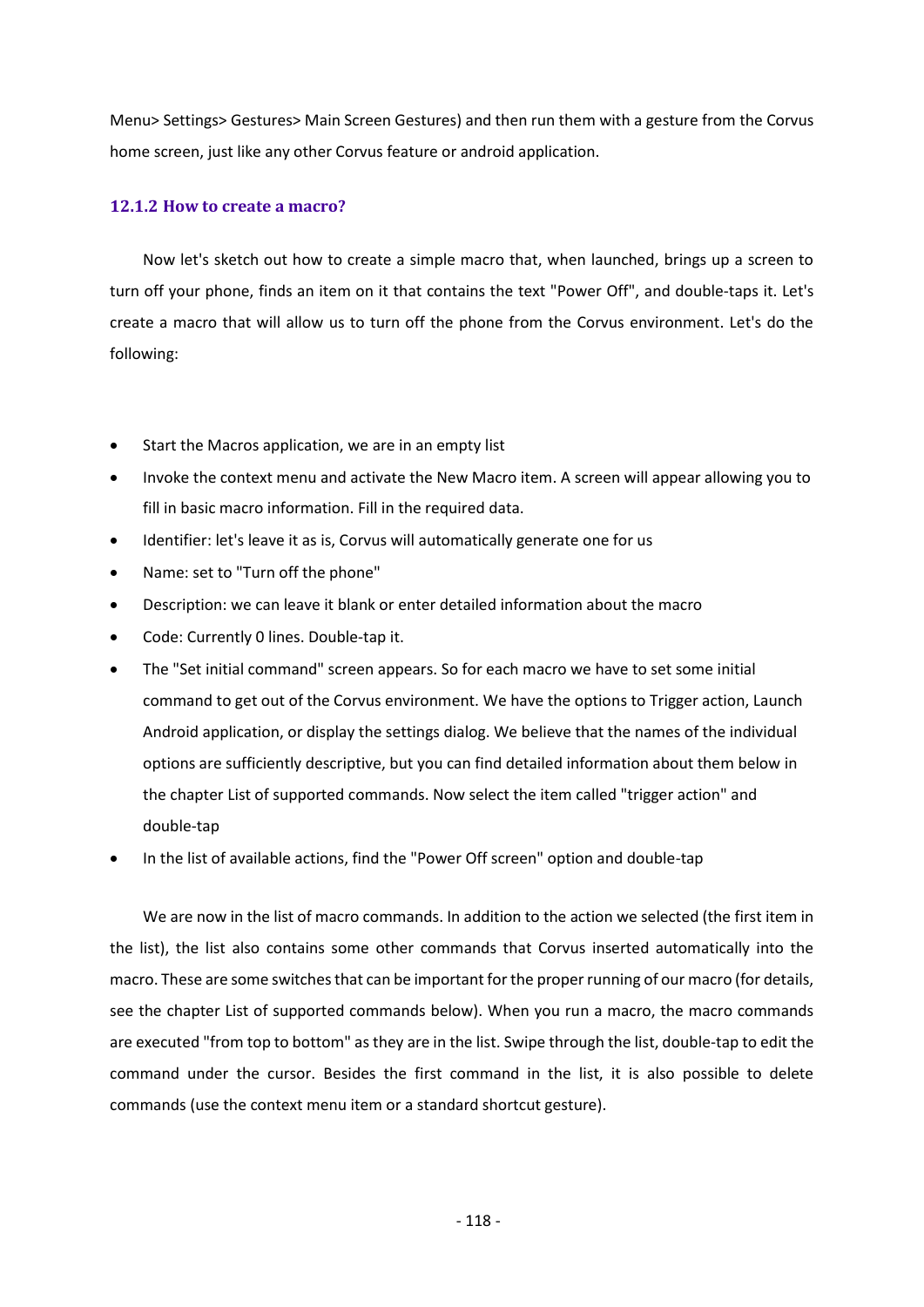Place the cursor on the last command in the list, because we want to add another one after it. So we have currently created a macro that, when run, displays a shutdown screen, sets some switches and exits.

To make sure that the shutdown screen is displayed before the next macro commands start executing, let's now insert the Wait command at the end of our sequence.

• Bring up the context menu and double-tap on "add command". In the list of commands, select the wait option, and enter, for example, 500.

Therefore, wait for 500 milliseconds after executing the command to launch the shutdown screen. Notice that a wait command with a value of 500 milliseconds has been added to the list of macro commands. Move to the end of the command list again and continue to the next step.

Next, we would like to find out if the text of the focused object contains the text "Power Off" and if it does not contain it, then swipe down and then look again to see if we finally are on the object we are looking for. We'll do it in a kind of cycle.

- So let's bring up the context menu again and double-tap on the Add command item
- Let's add a "label" and name it "SearchObject".

Note that after confirming the name, the label is added to the list of commands. A label is a kind of mark that we can jump to in our macro. That is, a label is the beginning of some sequence of commands that we want to repeat.

Next, we would like to insert a command that asks the object on which the "cursor" of the screen reader resides, whether its text contains the words "Power Off", and if it contains it, we would like to jump to the label we call "ObjectFound". Before we add this command, we insert the mentioned label, because conditional statements can only jump to labels that already exist in the macro code.

• Using the context menu, let's add another label and name it "ObjectFound". The last 2 lines of our macro are now labels.

Before we start inserting another command, we will describe another specialty of the screen reader, which is functional only in the situation if we leave the Corvus environment during macro editing, i.e. in our current situation, for example. In the next command, we will need the exact wording of the text to power off, which is located on the button to turn off the phone. Does this text contain any capital letters? Or any other specialties? In order to find out this information, there is a function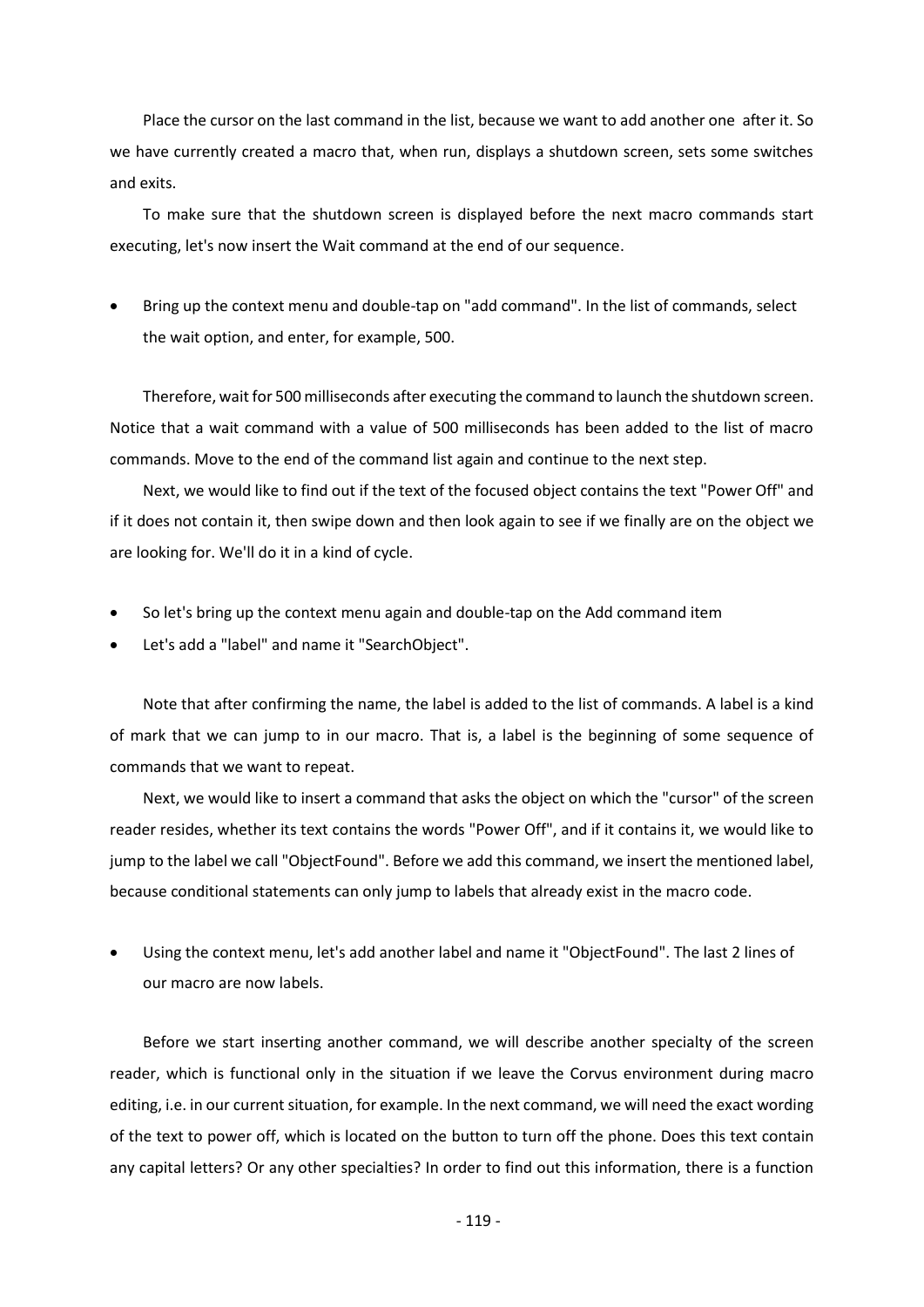in the screen reader that allows us to store information about the focused object in memory and later look it up in the macro editor. Now press and hold the Power button and wait until the screen to turn off the phone appears. Swipe down to find the item to turn off the phone and briefly press 2-shift (volume down key). Corvus will say "object saved" to indicate that we have stored information about the focused object. Let's go back to the macro now (press back or home and launch the macro application)

And now let's try the "Show info about saved object" function located in the context menu of the macro code editor. A list containing all saved objects is displayed. Note that we have more information about the object. In my case, the text attribute is null, but the content description attribute contains the text "Power off button". So let's double-tap the object in the list, and copy the complete text of the text or contents description item to the clipboard, depending on which attribute contains the required text in your case.

Now the clipboard contains the exact wording of the text that we want to search for on the focused object, and we can finally insert a test command.

- So we place the cursor to the previous command (on the label SearchObject realize that we do not want to insert the command at the end of our code, but at the beginning of the object search cycle) and insert the command "Check focused object". Let's fill in the individual items as follows:
- resource: leave it undefined
- class: undefined
- package: undefined
- text: if the text to turn off the phone in your case was in the text attribute on the object, then set its exact wording to this field (insert the contents of the clipboard in the edit that will be displayed after double-tapping), otherwise leave it undefined
- description: if the descriptive text of the button was in the content description attribute, configure it for this attribute, otherwise leave it undefined
- Then go to: double-tap and select ObjectFound
- Double-tap the Save item

In the previous step, we put in a check on the object, which will ensure that if the currently focused text contains specific text in the attribute text or description (depending on where it was located on the button in your phones), we will jump to the ObjectFound label. Now we still have to make sure that if we haven't found the object, we swipe down, wait a while for the transition to the next object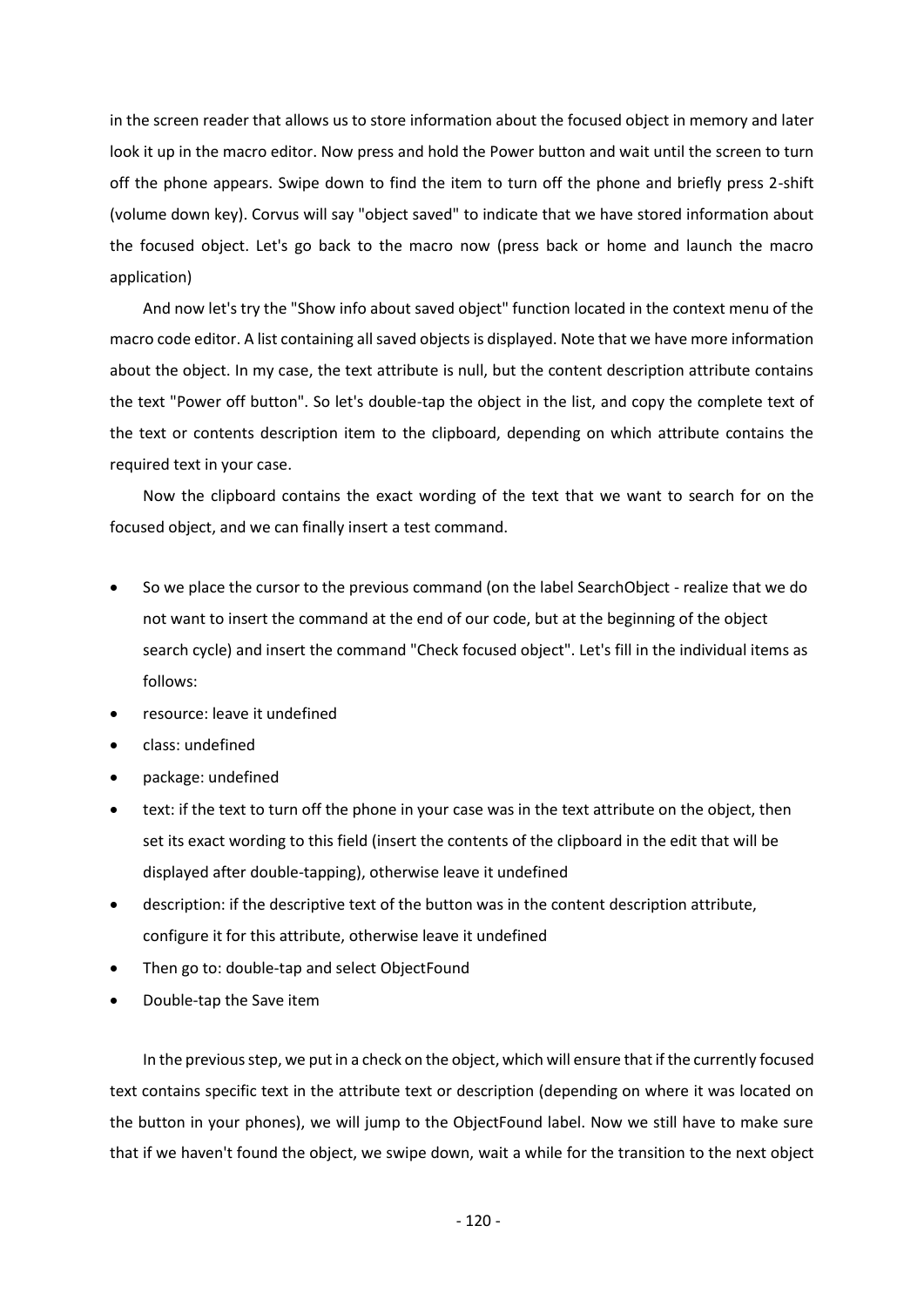to take place, and then go to label SearchObject, so that testing of the focused object is repeated until we find the right one.

- Set the cursor in our code to the "Check focused object" command and insert the command "next object". Set the number of executions to 1.
- The cursor is on the "Next object" command and we can insert the Wait command, with the parameter say 50 milliseconds.
- Finally, we are on the Wait command and we can insert the "Go to" command and select SearchObject in the list of labels.

Finally, we have ensured object search for turning off the phone and completing the macro is now a routine.

• Focus the command ObjectFound and add the command "Perform click", 1 execution

If your phone turns off immediately after tapping the Power off button and does not ask any further questions after that, you have finished the macro. If, after clicking, it asks further questions and it is necessary e.g. to click the ok button, you will need another cycle to find the ok button and click it. The principle is the same as when we searched for and clicked the Power off button.

## **12.1.2.1 Possible improvements to our macro**

Note that our macro now cycles until it finds the Power off button. If for some reason it never finds it, it will cycle indefinitely. We can solve this relatively unlikely, but still possible, situation as follows:

- After the command "Go to SearchObject" we insert the label Error, followed by the command "Say text" and set the text to "Error when searching for the Power off button", then the command Wait e.g. 1000 milliseconds for the error message to be pronounced and finally the commands "Launch global action" with the parameter "Go back" and "Exit macro" (to ensure that the macro returns to the Corvus environment and exits in case of an error after the error is pronounced)
- And after the SearchObject label, we insert the command "Label-conditioned jump", where we set "if counter of" to SearchObject, is greater than e.g. 10 and set the attribute of "Then go to" to "Error".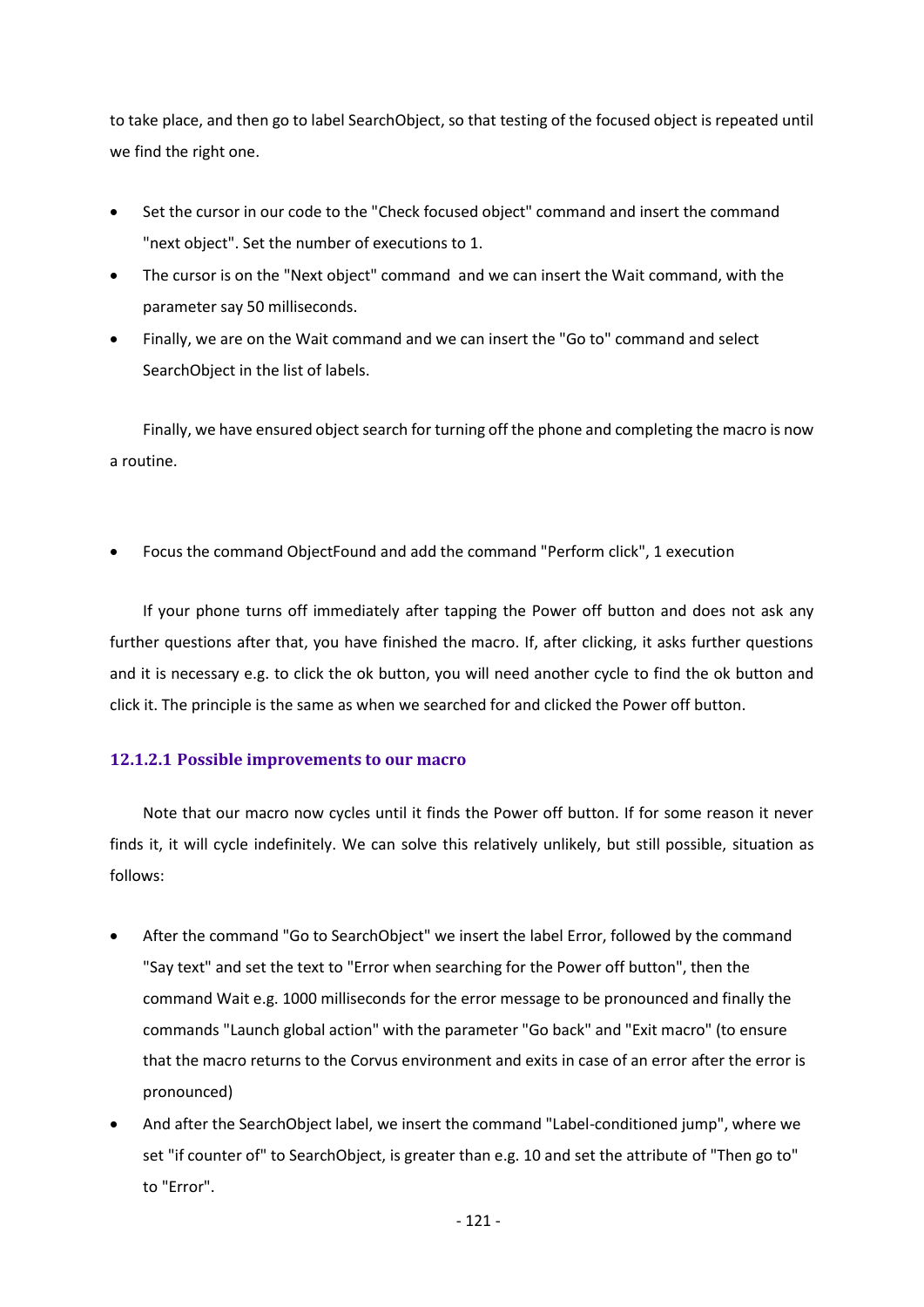Note that with the last command entered, we test whether the label SearchObject is greater than some value. Each label is assigned a counter, which is incremented by 1 each time it passes through that label. You can also reset the label counter, see the "Reset counter for" command

#### **12.1.3 The macro code editor**

We have already outlined the basic functionality of the editor in the example above. Let's summarize it:

- It displays a list of commands in the macro
- Use the standard list commands to move around the code
- The initial command is chosen during creation and cannot be changed
- The command under the cursor can be modified by double-tapping it, commands (except the first one) can also be deleted using an item in the context menu or a standard deleting gesture
- When entering a command, a new command is always inserted after the command on which the cursor resides.

The context menu of the macro code editor contains the following items:

- Add command: allows you to add a command from the list of available commands. See the chapter on creating macros above for usage examples. The list of supported commands is described below, in a separate chapter.
- Delete: deletes the command under the cursor, the standard 1-two-finger tap gesture can also be used
- Import code from another macro: This feature allows you to import code from another existing macro, but has an important limitation. The code can only be imported if the macro you are creating does not yet contain any labels. The function can be used, for example, in a situation where we want to create a new macro that is very similar to an existing one, and it is easier for us to modify an existing macro than to create a new one.
- Go to line: allows you to jump to a specific line of the macro
- Info about saved objects: Displays a list of objects that have been saved by briefly pressing 2 shift in the Android environment during active macro editing. See the chapter on creating a macro above for details.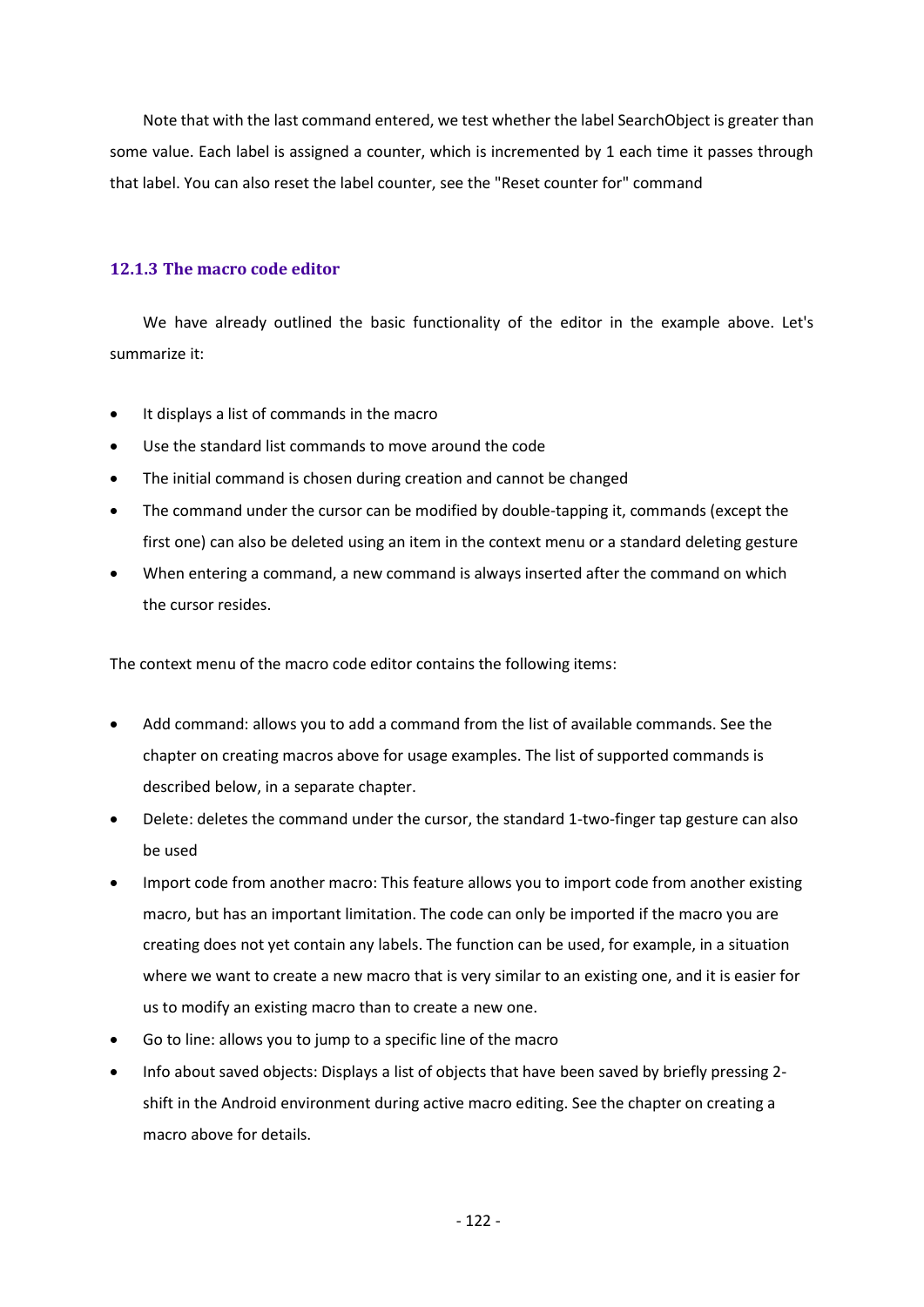## **12.1.4 List of supported commands**

The following subchapters briefly describe the commands that can be inserted into a macro in the macro code editor.

#### **12.1.4.1 Wait**

The command pauses macro execution for the specified number of milliseconds.

#### *Parameters*

• Number of milliseconds in the range of 50 to 2000

#### *Notes*

• If you need to wait more than the upper wait limit, use the command multiple times in a row.

## **12.1.4.2 Intelligent focus**

Allows you to enable or disable the intelligent focus option. Double-tap to change the value.

## **12.1.4.3 Go to**

Jumps to the label defined by the parameter.

#### *Parameters*

• Label: From the list of existing labels, select the label you want the command to jump to.

#### **12.1.4.4 Perform click**

Clicks on the focused object (double-tap equivalent)

#### *Parameters*

• number of repetitions: You can specify how many times you want to click on the focused object. The value must be in the range 1 to 20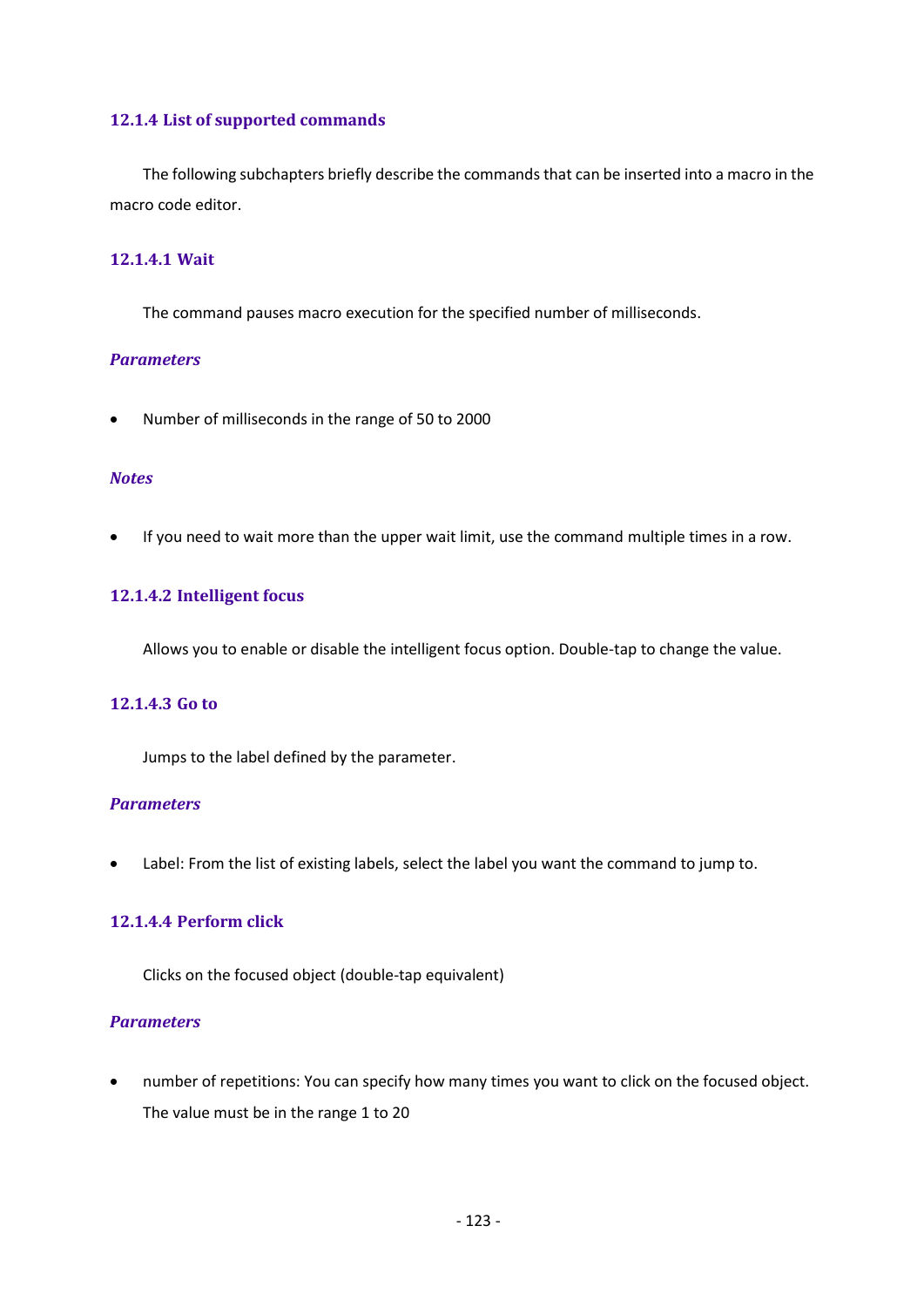#### *Notes*

If you need to use a command more than the upper limit, use the command more than once in a row.

#### **12.1.4.5 Next object**

Moves the focus to the next object, the equivalent of swiping down.

#### *Parameters*

• Number of repetitions: You can specify how many times we want to emulate swiping down. The value must be in the range 1 to 20

#### *Notes*

• If you need to use a command more than the upper limit, use the command more than once in a row.

#### **12.1.4.6 Label**

Inserts a named label that can also be used as a counter.

#### *Parameters*

• name: must be unique, the macro cannot contain multiple labels with the same name

#### **12.1.4.7 Label-conditioned jump**

Performs a label counter test and if the counter value is greater than the value specified by the "greater than" parameter, jumps to the specified label. Otherwise continues by executing the command following that command.

#### *Parameters*

- If counter of: the label whose counter we want to compare
- Is greater than: the value to which we compare the label counter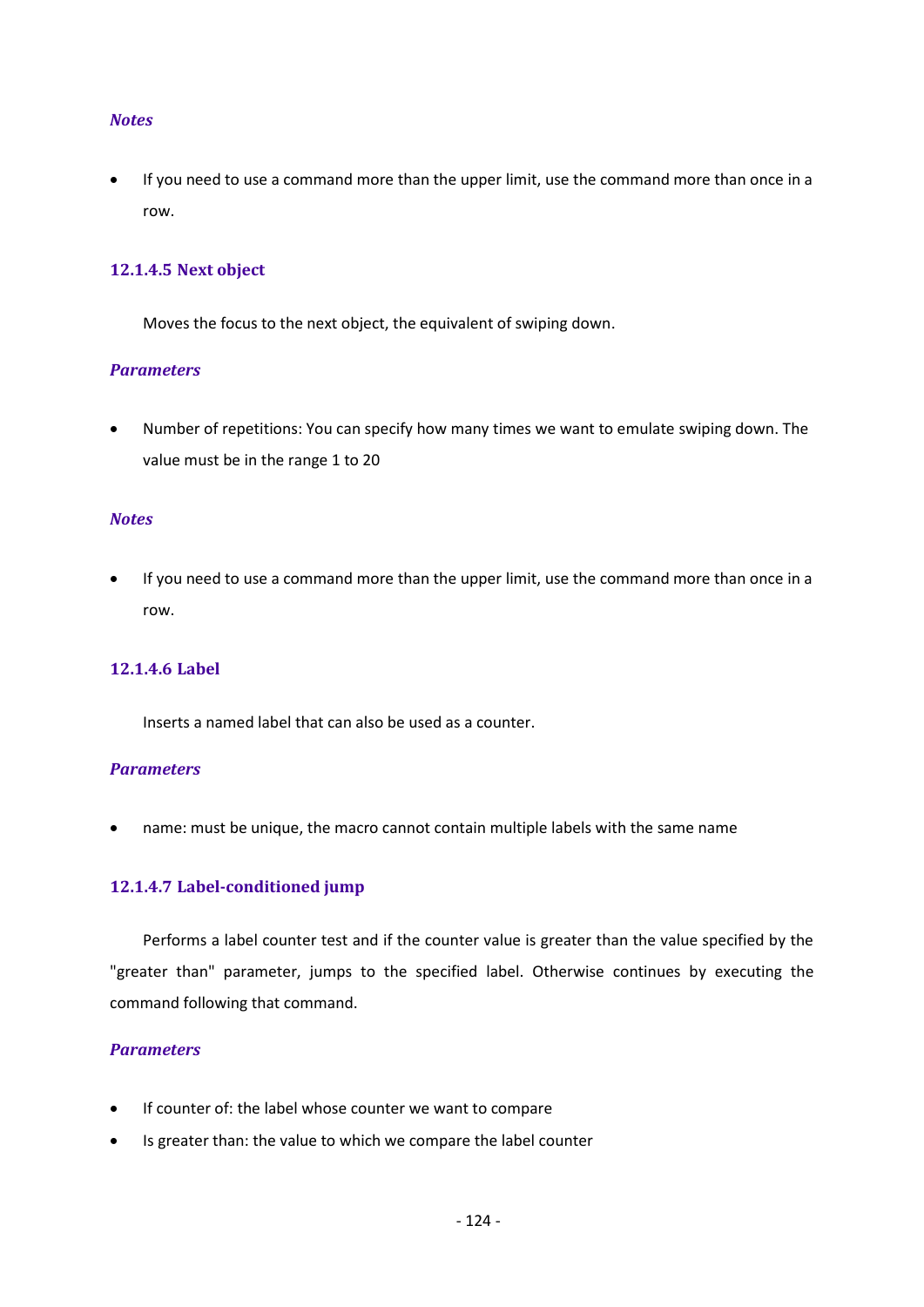• Then go to: the label to which we will jump if the condition defined by the previous parameters is met.

## **12.1.4.8 Previous object**

Moves focus to the previous object, the equivalent of swiping up.

## *Parameters*

• Number of repetitions: You can specify how many times we want to emulate swiping up. The value must be in the range 1 to 20

## *Notes*

• If you need to use a command more than the upper limit, use the command more than once in a row.

## **12.1.4.9 Exit macro**

Quits running the macro, the commands after this command will not be executed.

## **12.1.4.10 Reset counter for**

Resets the counter value of the selected label.

## *Parameters*

Label: specifies the label whose counter you want to reset.

## **12.1.4.11 Launch Android application**

Launches any installed application.

## *Parameters*

• Application: select the application to be launched by this command.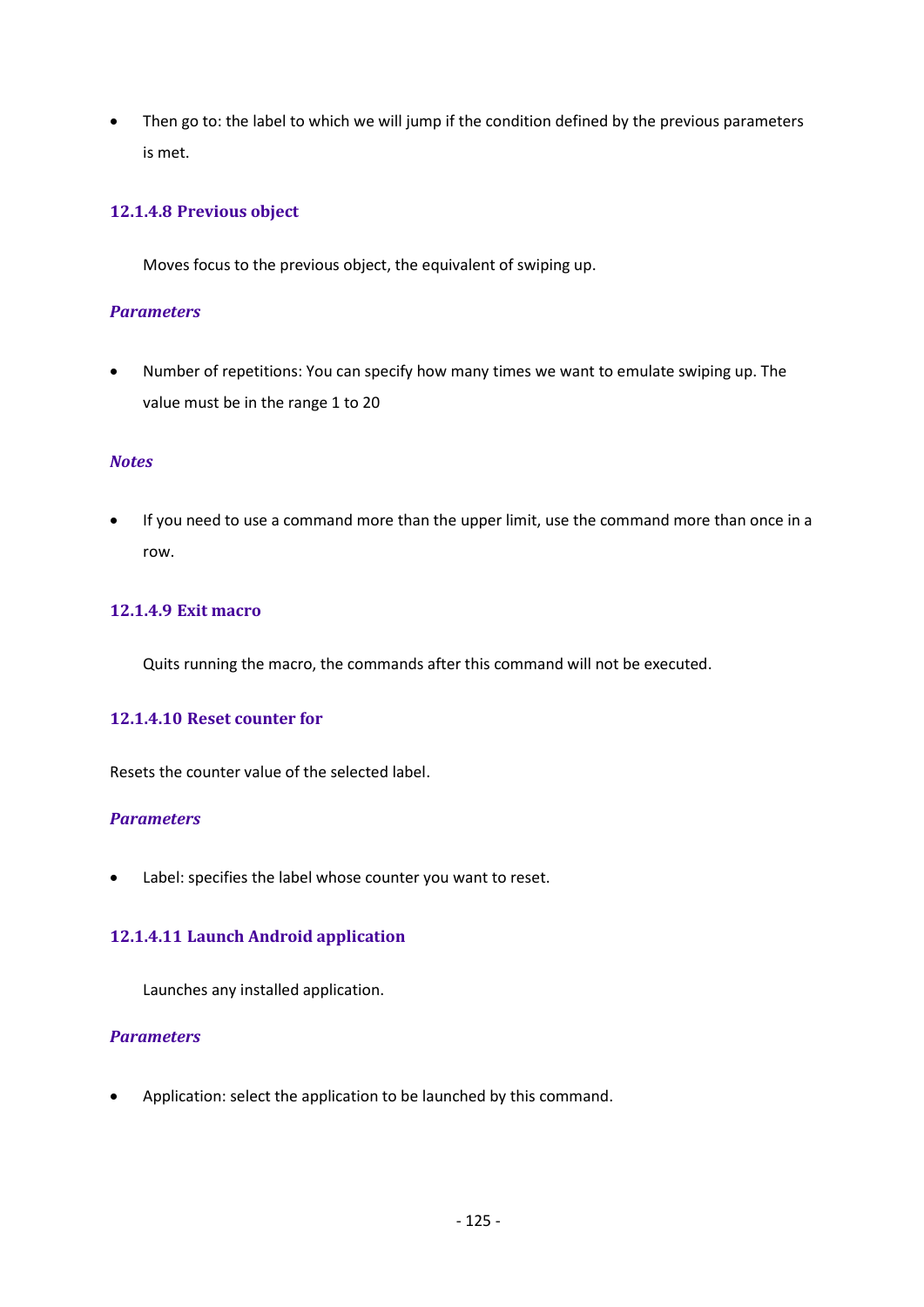## **12.1.4.12 Check focused object**

Checks whether one or more attributes of the currently focused object correspond to the value specified by the parameter. If so, it jumps to the specified label, otherwise it continues by executing the command following that command.

#### *Parameters*

- Resource: If it is not empty, it is tested whether the resource id of the targeted object corresponds to this value
- Class: If it is not empty, it is tested whether the class of the targeted object corresponds to this value
- Package: If it is not empty, it is tested whether the package attribute of the targeted object corresponds to this value
- Text: If it is not empty, it is tested whether the text attribute of the focused object corresponds to this value
- Description: If it is not empty, it is tested whether the description attribute (contentDescription) of this object corresponds to this value.
- Then go to: If the checks of the previous parameters are met, it jumps to the label specified by this parameter.

#### *Notes*

- After filling in the parameters, confirm with the save button
- The parameters are tested with the "and" conjunction. If you need to test with the "or" conjunction, use the command several times in a row, always jumping to the same label if the condition is met.
- Parameter checking allows the use of regular expressions. If the text of any parameter starts with the text "regex:", then the text that follows is understood as a regular expression against which the attribute of the targeted object is tested. Example: regex: GPS, (En|Dis)abled\.,Button

## **12.1.4.13 Silent moving**

If enabled, then Corvus does not read object values for object switching commands (previous and next object). Double-tap to change the value.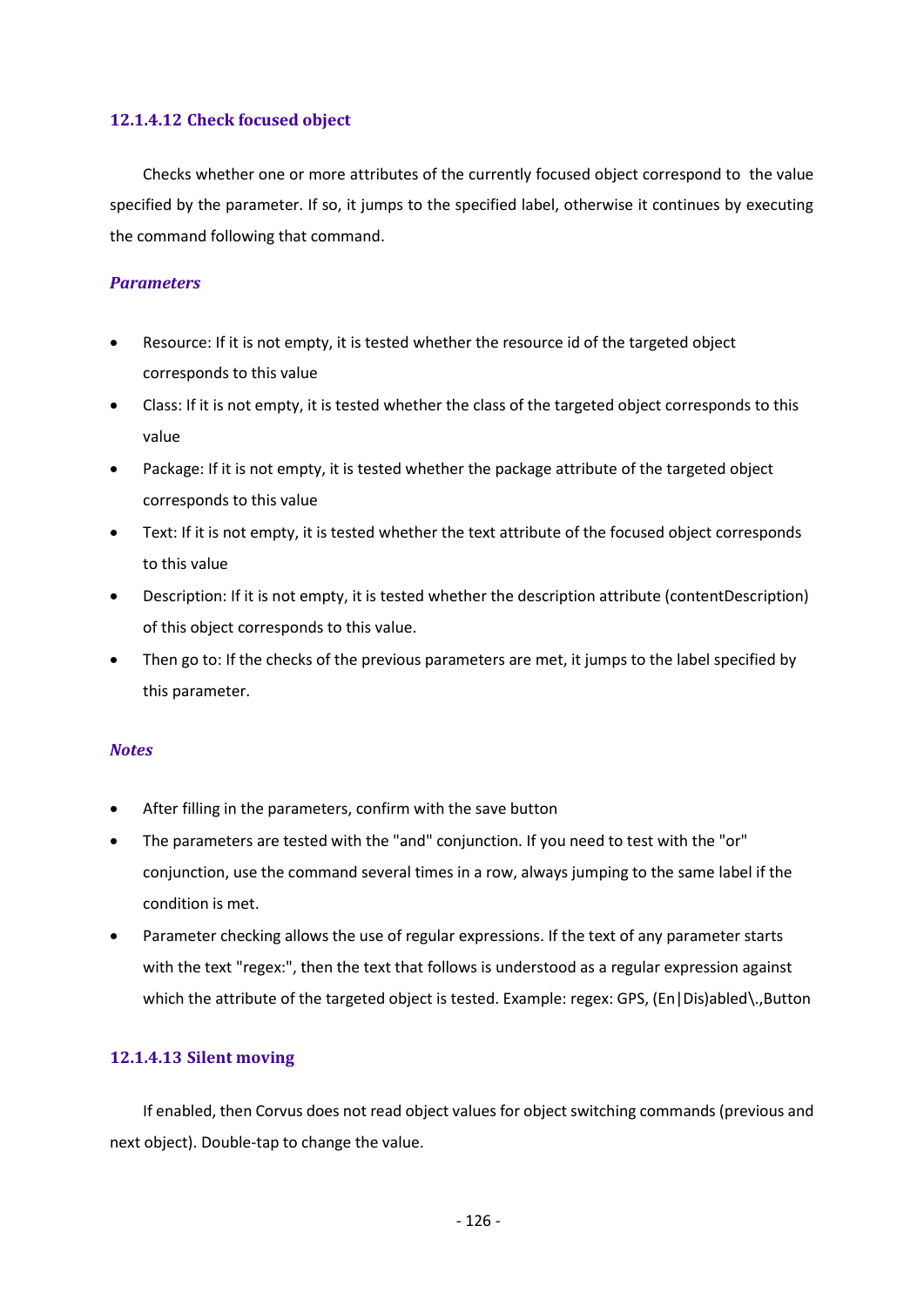#### **12.1.4.14 Say text**

Speaks the entered text, it works even when the silent movement through objects is active.

#### *Parameters*

• Text: the text to be spoken. It is also possible to use variables in the text containing \$ otext, \$\_odescription, \$\_oclass, \$\_opackage, \$\_oresource, containing the content of the same attributes of the last object tested by the "Check focused object" command.

#### **12.1.4.15 Launch global action**

The command allows you to invoke one of the frequently used actions of the operating system.

#### *Parameters*

• Action: one of the actions Go back (equivalent to pressing the Back button), Home screen (equivalent to pressing the Home button), notification screen (equivalent to dragging the notification bar by gesture), Shutdown screen (equivalent to holding down the Power key), quick settings ( equivalent to dragging the quick settings bar), Recent apps (equivalent to pressing the Overview button).

#### **12.1.4.16 Show text**

It works similarly to the Say text command, with the difference that the entered text is displayed in a non-rewritable edit box in the Corvus environment.

#### *Parameters*

Text: the text to be displayed. It is also possible to use variables in the text containing  $\zeta$  otext,  $$$  odescription,  $$$  oclass,  $$$  opackage,  $$$  oresource, containing the content of the same attributes of the last object tested by the "Check focused object" command.

## **12.1.4.17 Launch settings dialog**

Displays one of the settings dialogs.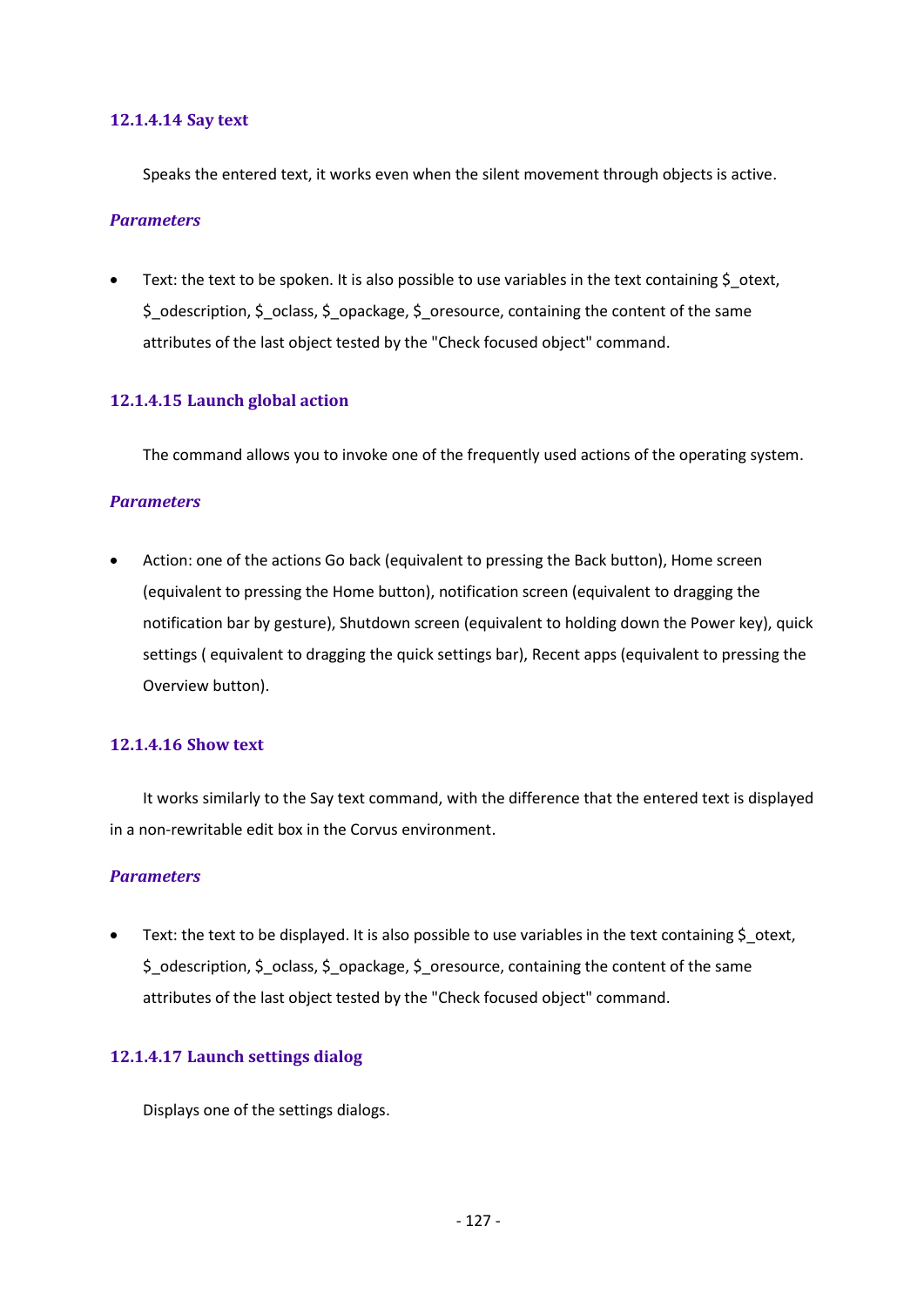#### *Parameters*

• action: one from the list of actions that is the same as the items in the list Menu > Settings> Some Android settings.

#### **12.2 The Medicines app**

It lets you create drug taking plans and take measurements. It then interactively alerts for individual events. The alert displayed can be positively acknowledged (by taking the medicine or taking a measurement) or refused. Upon rejection, a Corvus Notification containing the information on the refused event will be generated automatically to allow you to take the medicine or take a measurement later. The application also contains a Medicines Catalogue module enabling to find information such as content of the package leaflet, info on dosage, categorization… for a particular medicine.

The main screen contains the following items:

- Events overview: displays the current event schedule, see the Events overview chapter for details
- Schedule medicine ingestion: allows you to manage the medicines you use, for details, see the respective chapter
- Schedule measuring: allows you to manage scheduled measurements, see Schedule measuring chapter below for details
- Medicines catalogue: allows you to search for drug information and manage your favorite drugs. All information provided by this functionality is in the Slovak language. For details, see the Medicines Catalogue section below (this chapter is only available in the Slovak version of this manual).

Using the application context menu it is possible to bring up the application settings dialog, for a detailed description see the Medicines app settings chapter.

#### **12.2.1 The events overview**

Once activated, you will see a list of all missed or unused medicines and missed measurements. Events can be filtered by activating one of the context menu items.

The context menu contains the following items: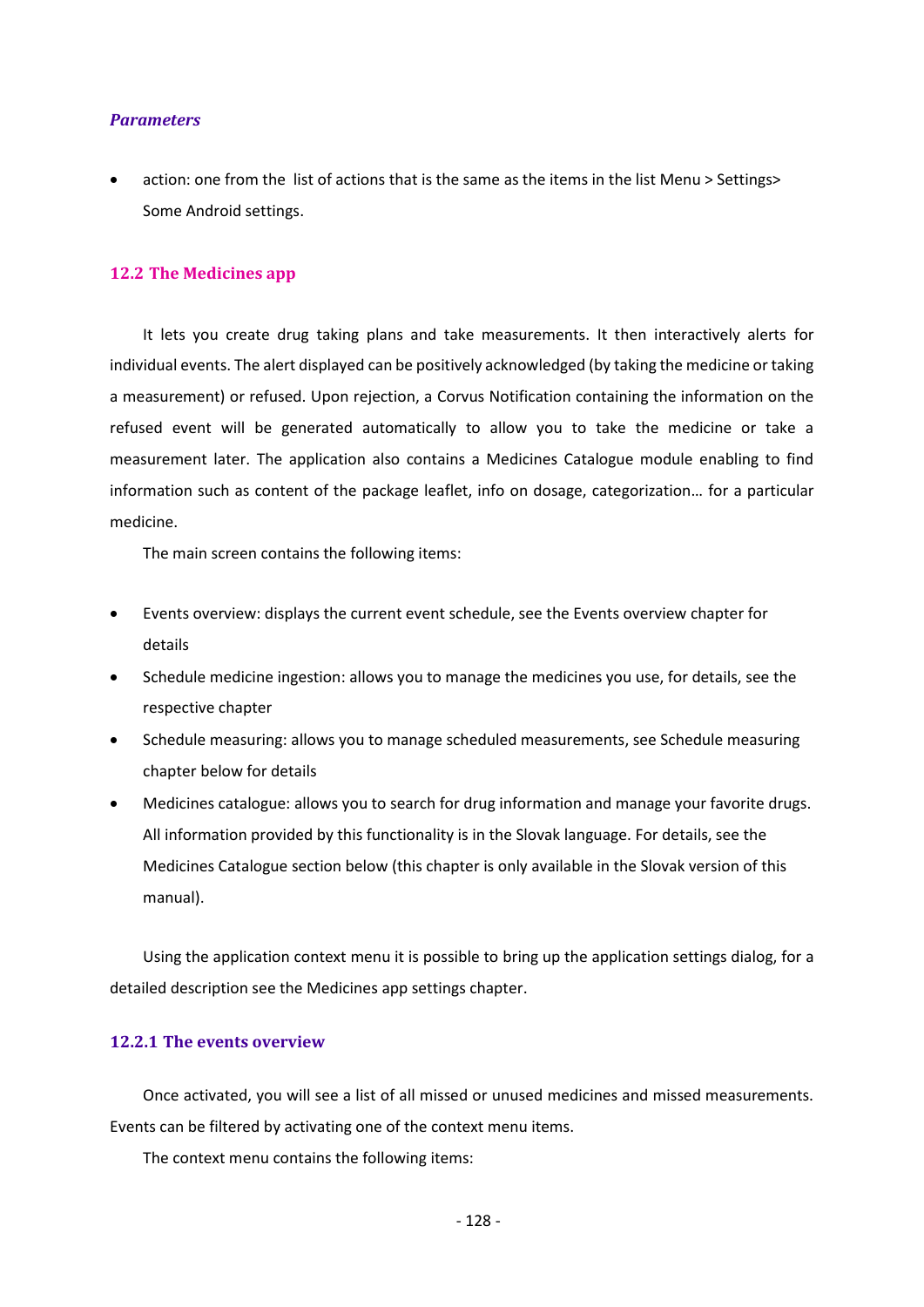- Show missed only: displays missed events
- Show Scheduled Only: Displays only events that are scheduled in the future
- Show missed and scheduled: displays both event types
- Show all: In addition to missed and scheduled events, it also displays events that have been positively confirmed. I.e., all meds used and measurements taken.

This overview is also used when displaying a medicine use schedule or measurement schedule; see the context menu in the window for scheduling ingestions or measurements.

#### **12.2.2 Schedule medicine ingestion**

When activated, a list of defined medicines is displayed. Individual medicines can be managed, i.e. add new drugs, edit, delete, add doses (after buying a new medicine box), ... Individual actions can be invoked through the context menu.

The amount of the individual medicament is measured in doses, i.e. the amount of pills, drops, ... per single use. Therefore, when entering a new medicament, it is always necessary to determine the number of doses of the medicine in order to create a schedule of administration.

The medicine scheduling context menu contains the following items:

- Add medicine: displays the dialog for adding medicine, see chapter Add medicine for details
- Edit: Displays the Edit medicine dialog box, which is virtually the same as the window for adding a new medicine, see the Edit medicine chapter for details.
- Add doses: when activated, an edit box will be displayed allowing you to add new doses of a particular medicine. When dosing is added, the medicine administration schedule is automatically updated
- Toggle state: allows you to activate or deactivate the selected medicine. Inactive medicines are not used, so the application does not remind them. They can be modified, i.e. change the plan of use, etc.
- Show plan: when activated, an events overview dialog will be displayed containing only the schedule of use of the particular medicine.
- Delete: allows you to remove a medicine from the medicine list. All information about its use will be removed with the medicine. If you want to keep your usage information in the past, then we recommend deactivating the medicine instead of deleting it.
- Show details: When activated, an edit box containing detailed information about the medicine is displayed.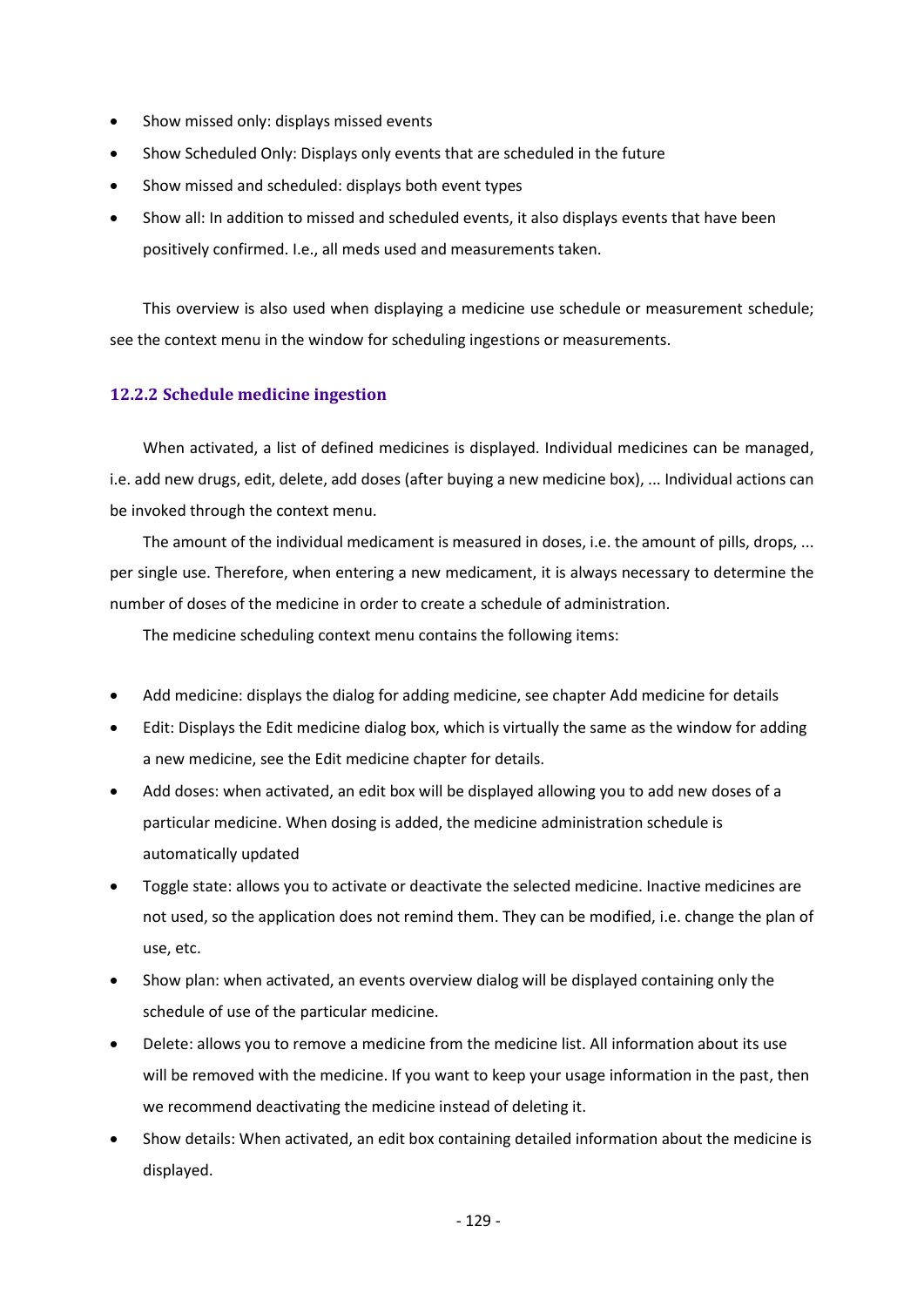## **12.2.2.1 Add medicine**

- The dialog allows you to add a new medicine. The following describes the individual values that can be set. For specific examples, see Usage Examples chapter below.
- The dialog allows you to enter the following values:
- Title: enter the name of the medicine, which appears in all the lists in which this medicine appears. For example, in plans of use, in medicine lists.
- Description: this field may contain instructions on how to use the medicine, such as the number of pills, ...
- Form: allows you to set the form of the medicine. Acceptable values are pills, drops, ointment, spray, injection, suppository, or plaster
- Number of doses: enter here how many doses the box of medicine you are adding contains. For ointments and drops the number of available doses will need to be estimated
- Days: allows you to set how often you take the medicine. Use this value to set the days, followed by the hours and then minutes (see items below). When setting days, you can choose from the following values:
	- daily: you want to take the medicine every day
	- every second: you want to take the medicine every other day
	- Days interval: after confirmation enter a value, for example 3 if you want to take the medicine every third day
	- Work days: Select if you want to take the medicine only on working days (Monday to Friday)
	- Weekend: select if you want to take the medicine only on weekends (Saturday and Sunday)

- Enter days of the week: Select if you want to take the medicine on your specified days of the week. Double-tap to display a multi-select list. Swipe right to check the days you want, then confirm

- Enter days in month: Select if you want to take the medicine on the days of the month you specify. Double-tap to display a multi-select list. Swipe right to check the days you want, then confirm

• Hours: Use this option to specify which hours of the day you want to take your medication. The following options are available:

- In the morning: The medicine will be taken once a day, in the morning. Morning, lunch and evening hours can be set in the application settings, see the chapter below.

- At lunch: The medicine will be taken once a day, at lunch. Morning, lunch and evening hours can be set in the application settings, see the chapter below.

-In the evening: The medicine will be taken once a day, in the evening. Morning, lunch and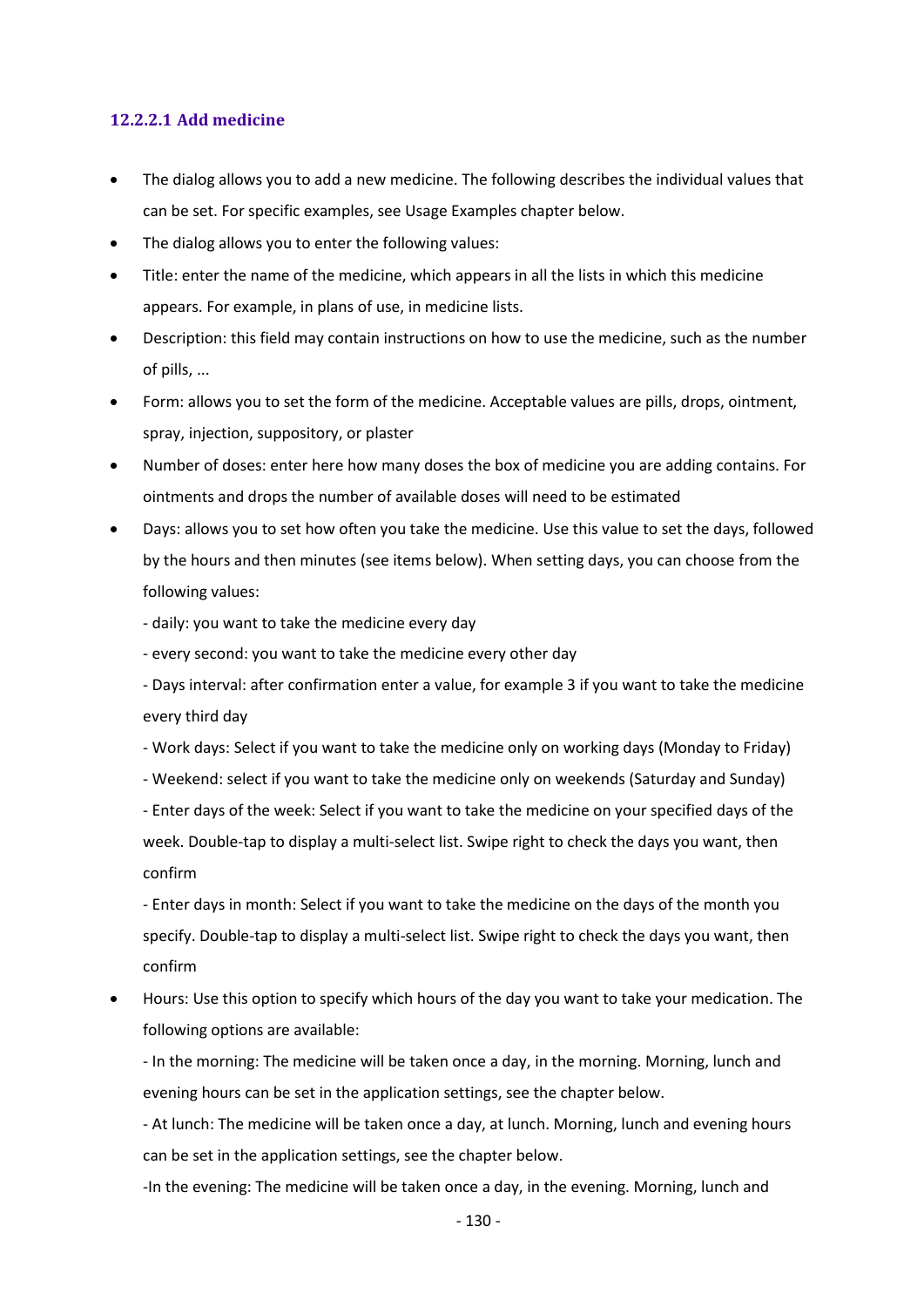evening hours can be set in the application settings, see the chapter below.

-In the morning and at lunch: the medicine will be taken 2 times a day, in the morning and at lunch. Morning, lunch and evening hours can be set in the application settings, see the chapter below.

- At lunch and in the evening: the medicine will be taken 2 times a day, at lunch and in the evening. Morning, lunch and evening hours can be set in the application settings, see the chapter below.

- In the morning and evening: the medicine will be taken 2 times a day, in the morning and evening. Morning, lunch and evening hours can be set in the application settings, see the chapter below.

- In the morning, at lunch, and in the evening: the medicine will be taken 3 times a day, in the morning, at lunch and in the evening. Morning, lunch and evening hours can be set in the application settings, see the chapter below.

- Every 12 hours: after confirmation, enter the morning hour, from which the value of the next day's use will be calculated.

- Every 8 hours: after confirmation enter the morning hour, after which the values of the other two uses within the day are calculated.

- Every 6 hours: after confirmation enter the morning hour, after which the values of the other three times of day will be calculated.

- Every 4 hours: after confirmation, enter the morning hour, after which the values of the other five times per day are calculated.

- Every 3 hours: after confirmation, enter the morning hour, after which the values of the other seven times of day will be calculated.

- Custom: after confirming this value, a list containing numbers 0 to 23 will appear.

- Minutes: After confirmation, enter the minute in which you want to use the medicine within the defined hours. The minute is entered only once and is used for all daytime uses.
- Schedule: this option allows you to specify when you want to start taking the medicine, i.e. from which date and time the schedule of use should be started. Available values:
	- Since now: the first use of the medicine is planned as soon as possible from the current time

- Since tomorrow: the first use of the medicine is planned as soon as possible from tomorrow, from 00:00

- Enter date and time: the first use of the medicine is scheduled as soon as possible from the date and time entered

• Save: when this item is activated, the medicine is saved and a usage schedule is automatically created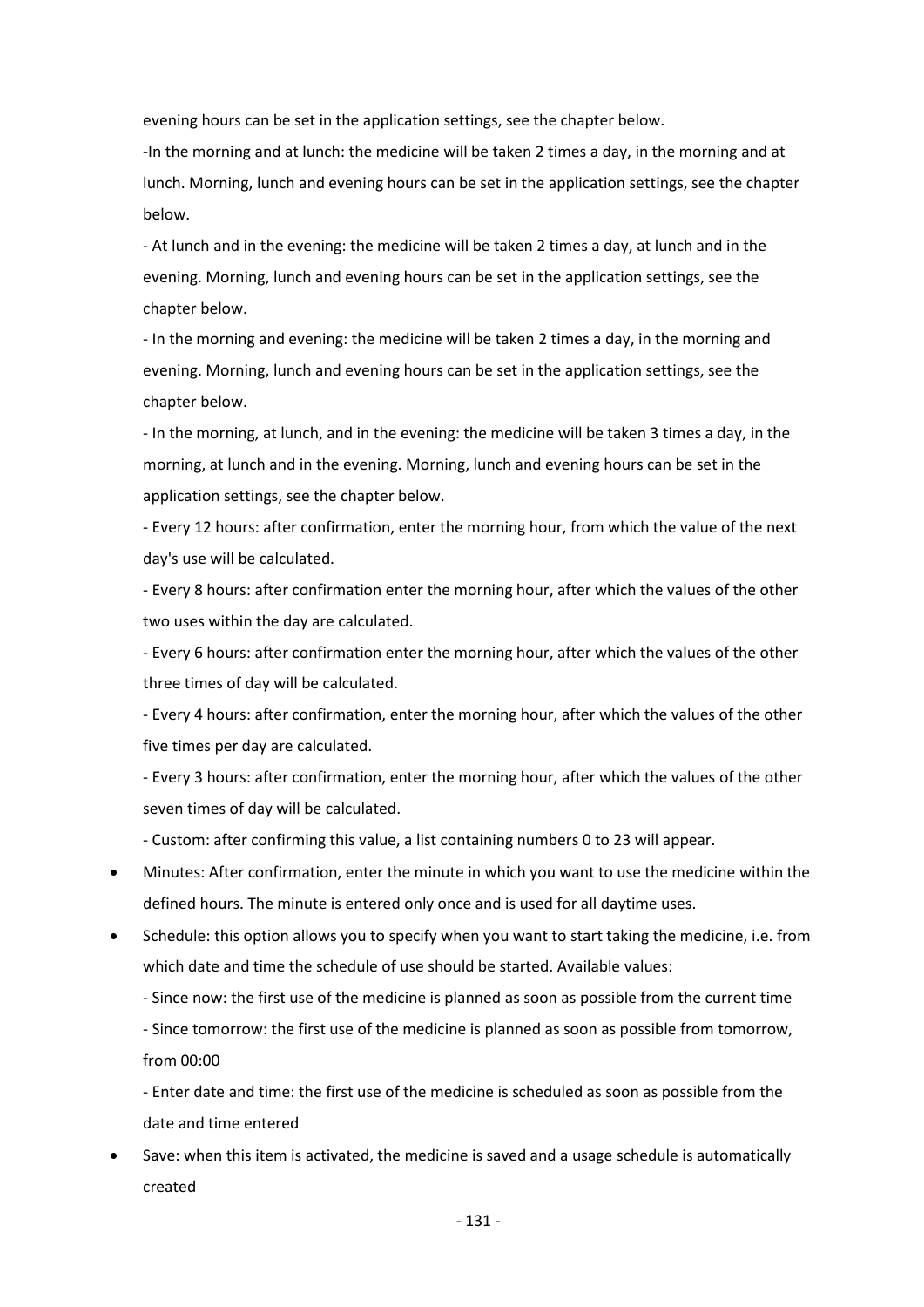Note: Specific application usage examples can be found in the Usage examples chapter below.

#### **12.2.2.2 Edit medicine**

Note: The medicine can only be modified if it is inactive. If you need to edit a specific medicine, follow these steps:

- Deactivate the medicine (focus it and activate the change state item in the context menu), the medicine is now marked inactive in the list of medicines, the schedule of unused doses has been removed.
- Use the edit function in the context menu in the list of medicines to edit the desired values,
- Save your changes and then use the change state item in the context menu to activate the medicine.

The Edit medicine dialogue is practically the same as the Add medicine dialogue, see the chapter above. All parameters except the medicine name can be changed.

Note: If you only need to add doses to a given medicine, you do not need to deactivate it. In this case, use the add doses function.

#### **12.2.3 Schedule measuring**

Measurement scheduling functions are practically identical to medicine scheduling functions. The screen context menu contains the same items as the drug planning context menu. The functions for editing, changing state, adding events (equivalent to adding doses for medicines), showing a plan, and deleting measurements are the same as those of the same name in the medicine scheduling context menu, so we will not describe them specifically.

#### **12.2.3.1 Add measuring**

The Add Measuring screen allows you to set the following parameters:

- Measure: Set the quantity to be measured (blood pressure, weight, glucose)
- Description: may contain additional information on the measurement being created
- Number of observations: here you set how many measurements you want to schedule
- Days, hours and minutes: these work identically to items of the same name when planning a medicine, see the chapter on medicine scheduling above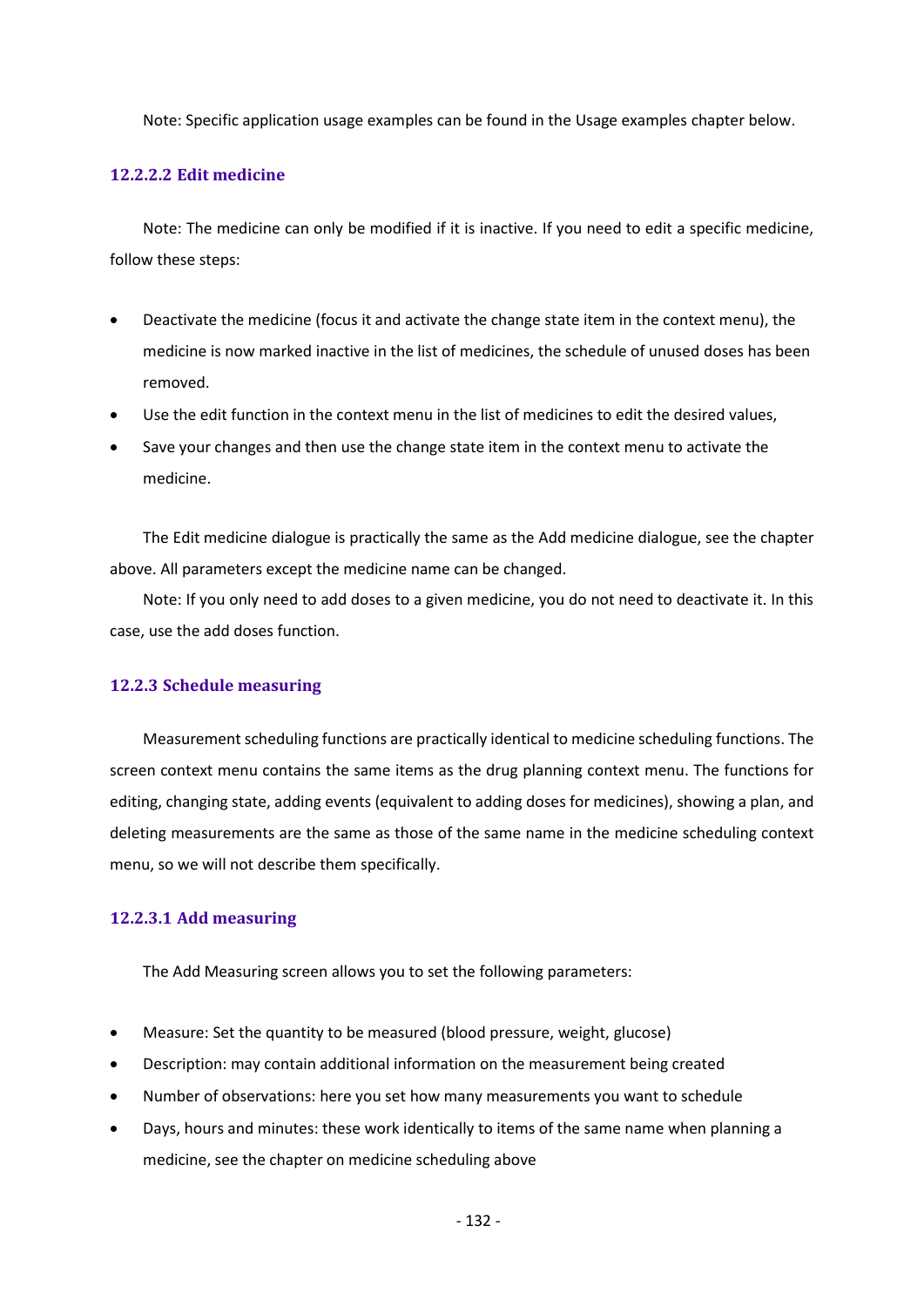- Schedule: this is consistent with the same item when planning a medicine, see the chapter on medicine scheduling above
- Save: when activated, the scheduled measurement is saved and the measuring schedule is automatically created

## **12.2.4 Medicines and measurements alerts**

The most important function of the Medicines app is to warn at defined times of the need to take the medicine or to take the appropriate measurement. Alerts are displayed through a special dialog containing a list with one or more elements that represent the events (measurements or medications) that the application is currently alerting.

The dialog is accompanied by the sound of jerking medicines, the sound can be muted by briefly pressing the Volume Down button.

The individual elements of the list are the names of medicines to be used or measured. When you double-tap each item, a menu appears to allow you to take the medicine or make a measurement. The title of the window gradually scrolls through the description of the given medicine or measurement. Use the 2-double-tap shortcut to read this information. The menu contains the following items:

- Apply now: when tapped, the medicine will be marked as used, for measurements it will be possible to enter the measured value for that measurement
- Apply later: use of the medicine or the application of the measurement will be postponed. In this case, Corvus will create a notification that will allow you to return to the list of all such deferred events later and apply them.
- Skip: when this item is activated, a specific event will be "skipped". Unused medicine or measurement will be automatically scheduled on the bottom of all existing medicine or measurement schedules according to the configured time parameters of use.

## **12.2.5 The Medicines app settings**

The following parameters can be changed in the application settings:

- Morning hour: set the hour to use when taking medicines with the scheduled use in the morning or in the morning in combination with other relative values for hours
- Lunch hour: set the hour to be used when taking medicines with the scheduled use at lunch, or at lunch in combination with other relative values for hours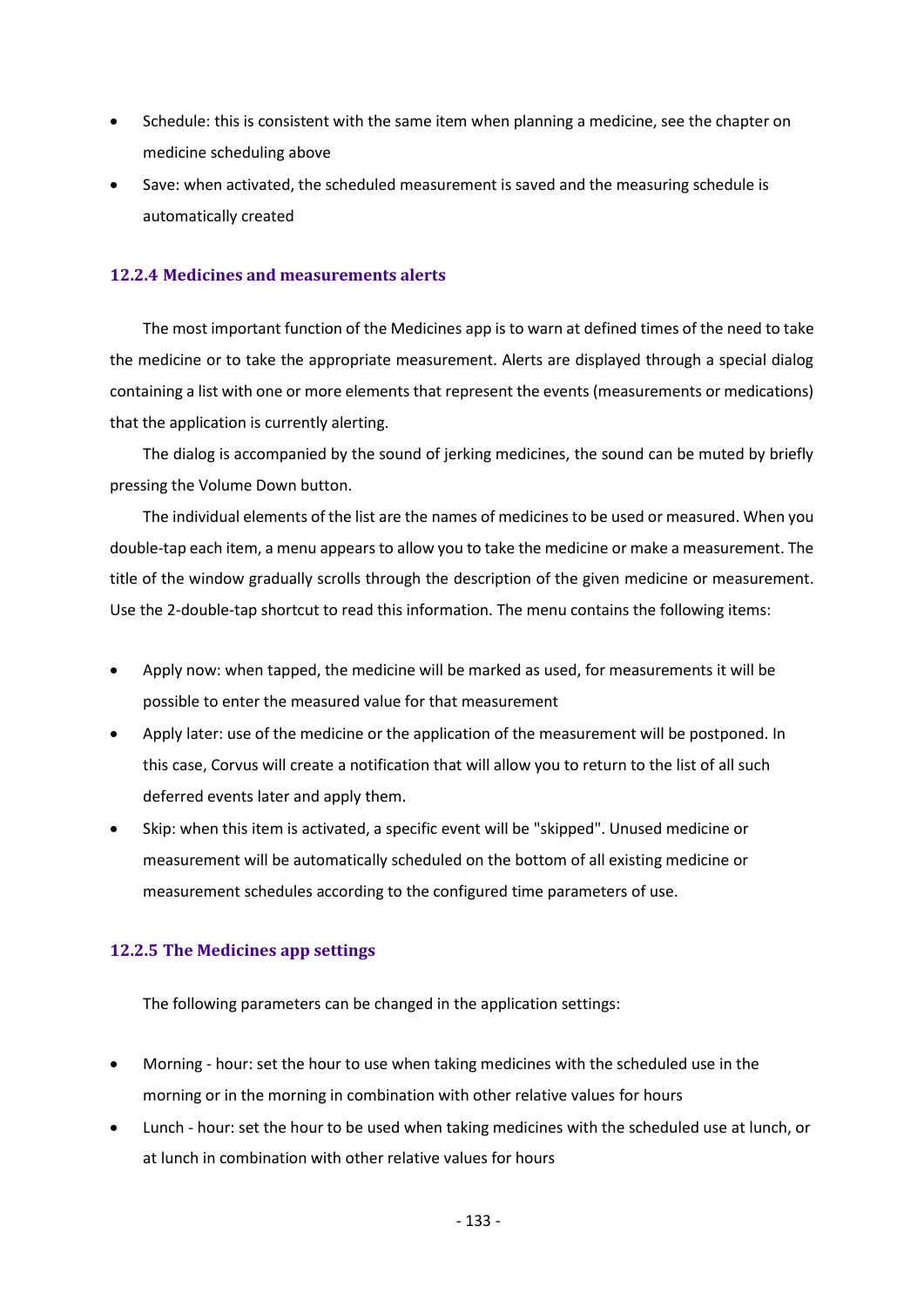- Evening-hour: set the hour to be used when taking medicines with the scheduled use in the evening, or in the evening in combination with other relative values for hours
- Use other settings for weekend days: If it is on, the weekend values for morning, lunch and evening can be set. In this case, use the morning - weekend, lunch - weekend, and evening weekend items below to set the weekend values.

## **12.2.6 Examples of use of the Medicines application**

## **12.2.6.1 Medicine 1, pills, 3 times a day, start using from tomorrow, for one week**

- Launch the Medicines app
- Enter the Schedule medicine ingestions list
- Activate the Add medicine item from the context menu, and set the values as follows
- Title: enter Medicine 1
- Description: leave empty
- Form: pills
- Number of doses: set to 21, because we want to take the pills for 7 days, 3 times a day
- Days: daily
- Hours: according to the prescription, we have to take the medicine 3 times a day, the time interval is not specified. So let's choose the Custom option and in the list of hours check e.g. 8, 13, and 20 hours, then confirm
- Minutes: set e.g. to 30
- Schedule: choose the Since now option
- Activate the Save item.

We will take the medicine scheduled like this 3 times a day - at 8:30, 13:30, and 20:30, for seven days.

#### **12.2.6.2 Medicine 2: drops, each Friday, at 19:00, for 10 weeks**

When adding medicine, set the following values:

- Title: medicine 2
- Description: can be empty
- Form: set to drops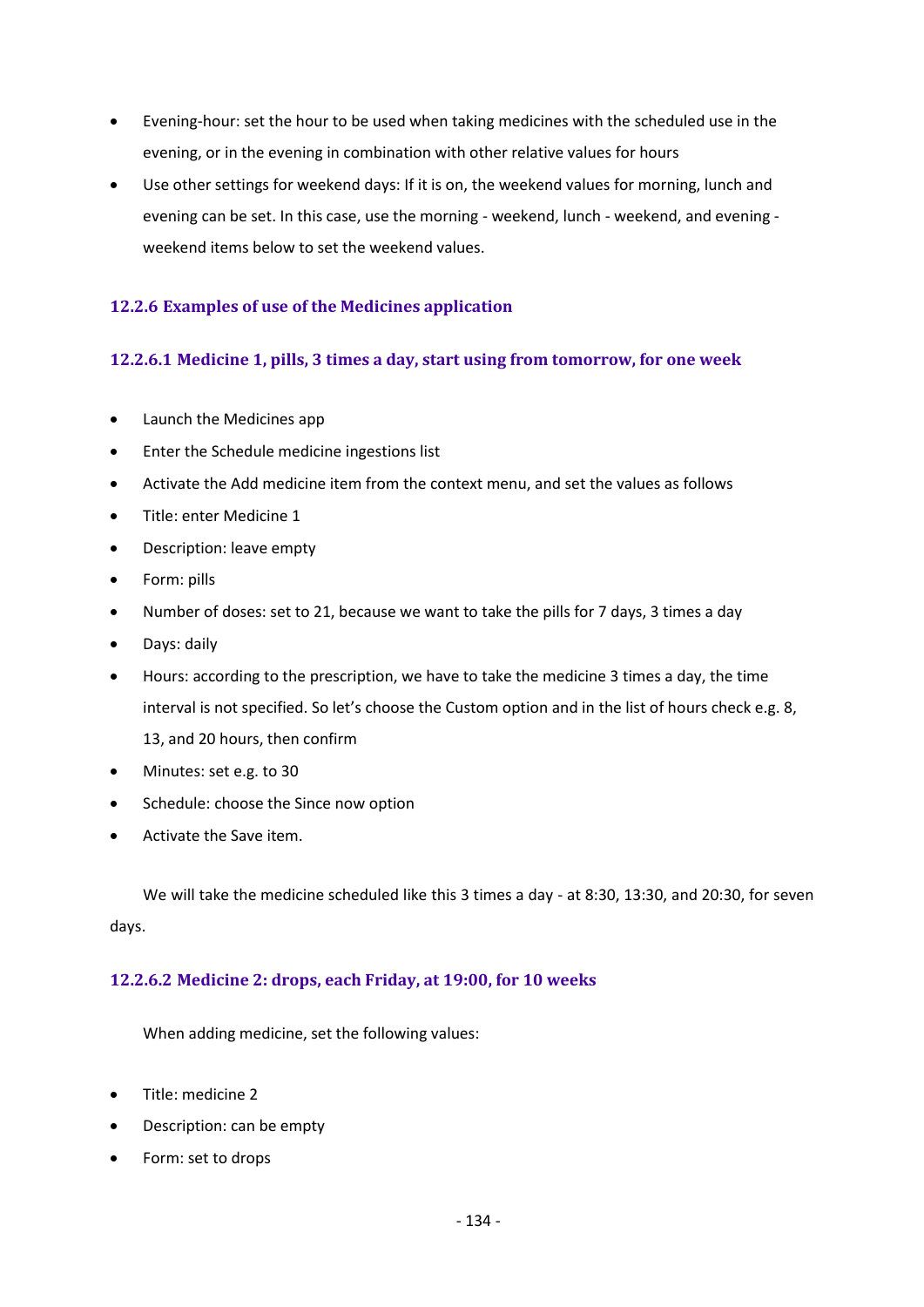- Number of doses: set to 10 (we want to take it for 10 weeks)
- Days: choose Enter days in month and double-tap the Friday item
- Hours: select custom, and double-tap the 20 item
- Minutes: set to 0
- Schedule: since now

# **12.2.6.3 Blood pressure measurement: on working days, every 3 hours on hour, between 6:00 and 21:00, for 5 working days**

- Launch the Medicines app and activate the Schedule measuring screen
- Activate the Add measuring item in the context menu and enter the following values
- Measure: set to blood pressure
- Description: can be empty
- Number of observations: 5 days \* 6 measurements = 30
- Days: select Work days
- Hours: select custom, and check 6, 9, 12, 15, 18, 21
- Minutes: set to 0
- Schedule: set to Since tomorrow, so that we have 5 full days available.

We can verify that the configuration is correct by displaying the measurement plan (the Show plan item in the context menu), and making sure that we've achieved the desired result.

## **12.2.6.4 Measurement: weight, first day of each month, in the evening**

When adding measurement, set the following values:

- Measure: weight
- Description: can be empty
- Number of observations: 12, we will measure our weight the whole year
- Days: set to Days in month and double-tap 1
- Hours: set to In the evening
- Minutes: 0 is fine
- Schedule: since now
- Save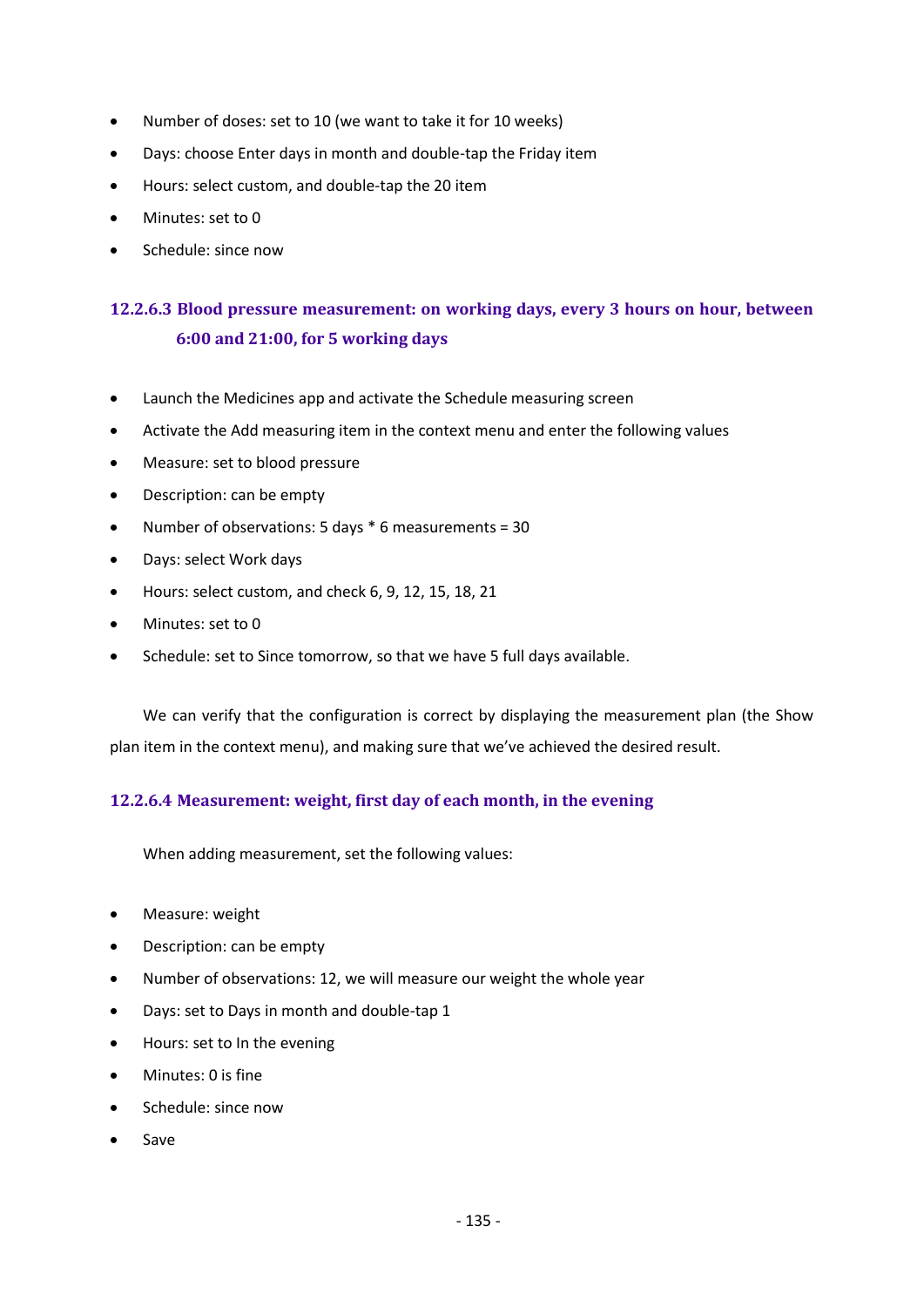Please note that if you configured weekend hours separately in the application settings, the weight measurement will be taken at different evening times, depending on whether the first day of the month is a weekend day or a working day.

## **12.3 The Magnifier app**

The application allows using the back camera of the phone in combination with the phone screen as a simple portable electronic magnifier replacement. Launching the application starts displaying the picture from the back camera of the phone straight away. The main screen contains a number of gestures to change some displaying parameters immediately. These parameters can be also configured in the application settings. The application remembers the last settings on exit.

The following gestures are available (this app works in landscape mode, please consider this when performing gestures):

- Swiping up / down: Configure zooming. Besides the non-magnified picture the application supports five levels of zooming. The zooming rate and the number of levels depends on the camera type.
- Swiping right / left: Sets the displaying mode. The number of modes and effects depends on the particular phone. In most cases there is a number of color modes and effects available but there are phones that don't provide any modes.
- Double tapping: Activates and deactivates the flash light, if the device supports it.
- 2-finger double tapping: activates the context menu
- Holding with one finger: Freezes the screen. When frozen, the last picture taken remains shown on the phone screen. Unfreeze the picture by touching the screen area anywhere.
- 2-finger holding: Switches between manual focus and autofocus. When autofocus is on, the camera tries to focus automatically, when it's off, it's necessary to focus manually.
- Shortly pressing the 1-shift (the button to increase the volume): When the autofocus is off, the phone tries to focus manually. The successful focusing is announced using the speech output.
- 1-swipe left: Exits the application.
- The context menu contains the following items:
- Settings: Activates the application settings. More info in the chapter "Magnifier settings" below
- Exit: Exits the application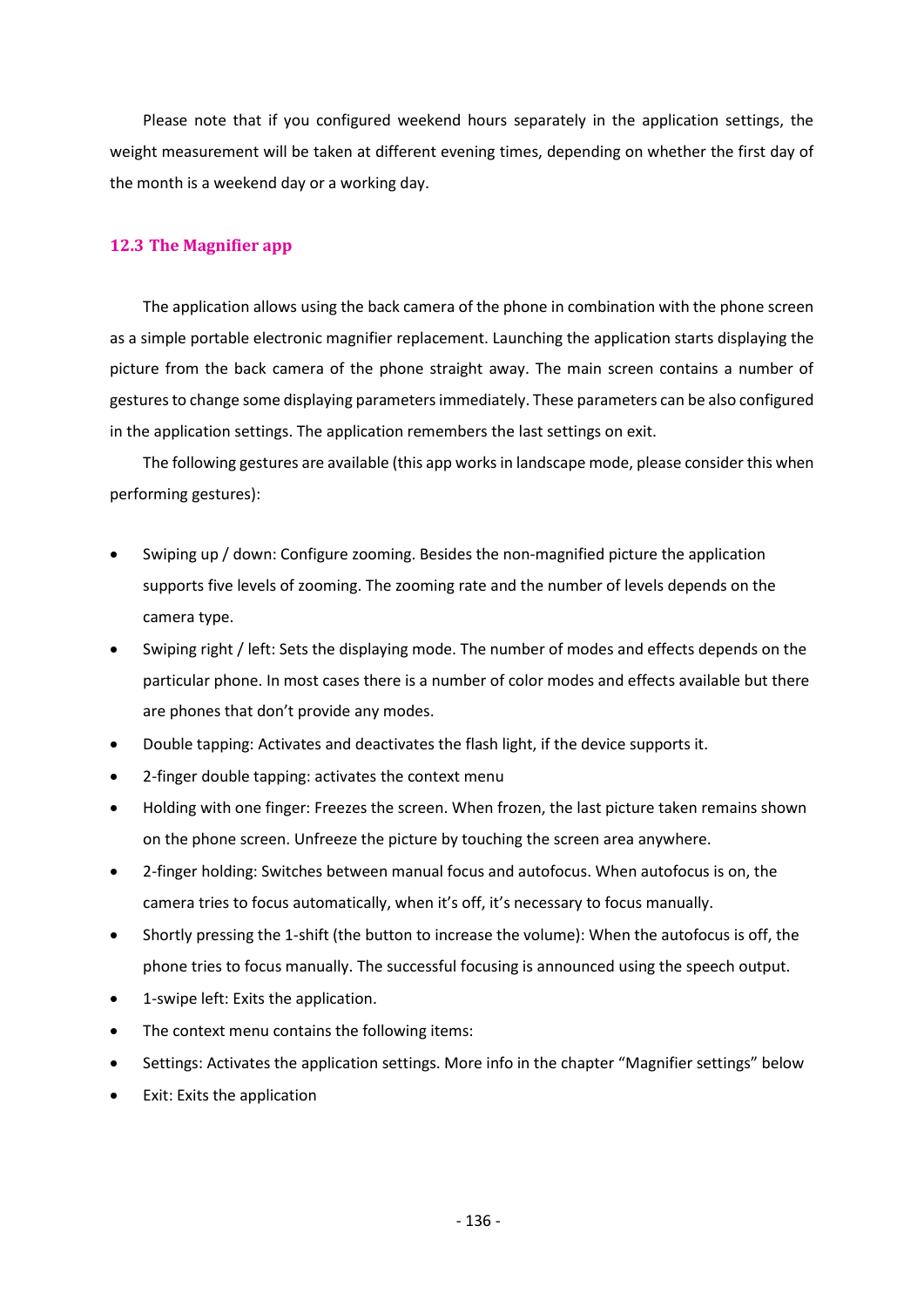#### **12.3.1 Magnifier settings**

The Magnifier settings dialog can be used to adjust the following parameters:

- Zoom: Activate it to set the zoom level. The parameter can be set using the gesture on the application main screen as well, see the list of gestures above.
- Display mode: When available, then activating the item enables choosing from one of the display modes. The availability and number of modes depend on the phone capabilities. The parameter can be set using the gesture on the application main screen as well, see the list of gestures above.
- Flash: The item can be used to activate and deactivate the flash light. The parameter can be set using the gesture on the application main screen as well, see the list of gestures above.
- Automatic focusing: The item can be used to activate and deactivate the autofocus. When the autofocus is off, then it's necessary to focus manually. The parameter can be set using the gesture on the application main screen as well, see the list of gestures above.

#### **12.4 The Calculator app**

The application currently provides the means to perform the most common calculations. The calculator environment consists of standard edit field and special keyboard providing most of the standard mathematical operators. The operators that the keyboard doesn't contain can be inserted using the "Insert operator" item of the Calculator context menu.

The expression for calculation is always entered on the last line of the edit field. The calculated results are written into the same field thus the field contains the complete calculation history.

After entering the expression double tap out of the keyboard to perform the calculation. The = sign at the end of the expression is not obligatory. E.g.:

```
3+5(double tap)
=8
*2(double tap)
=160(double tap)
=0
```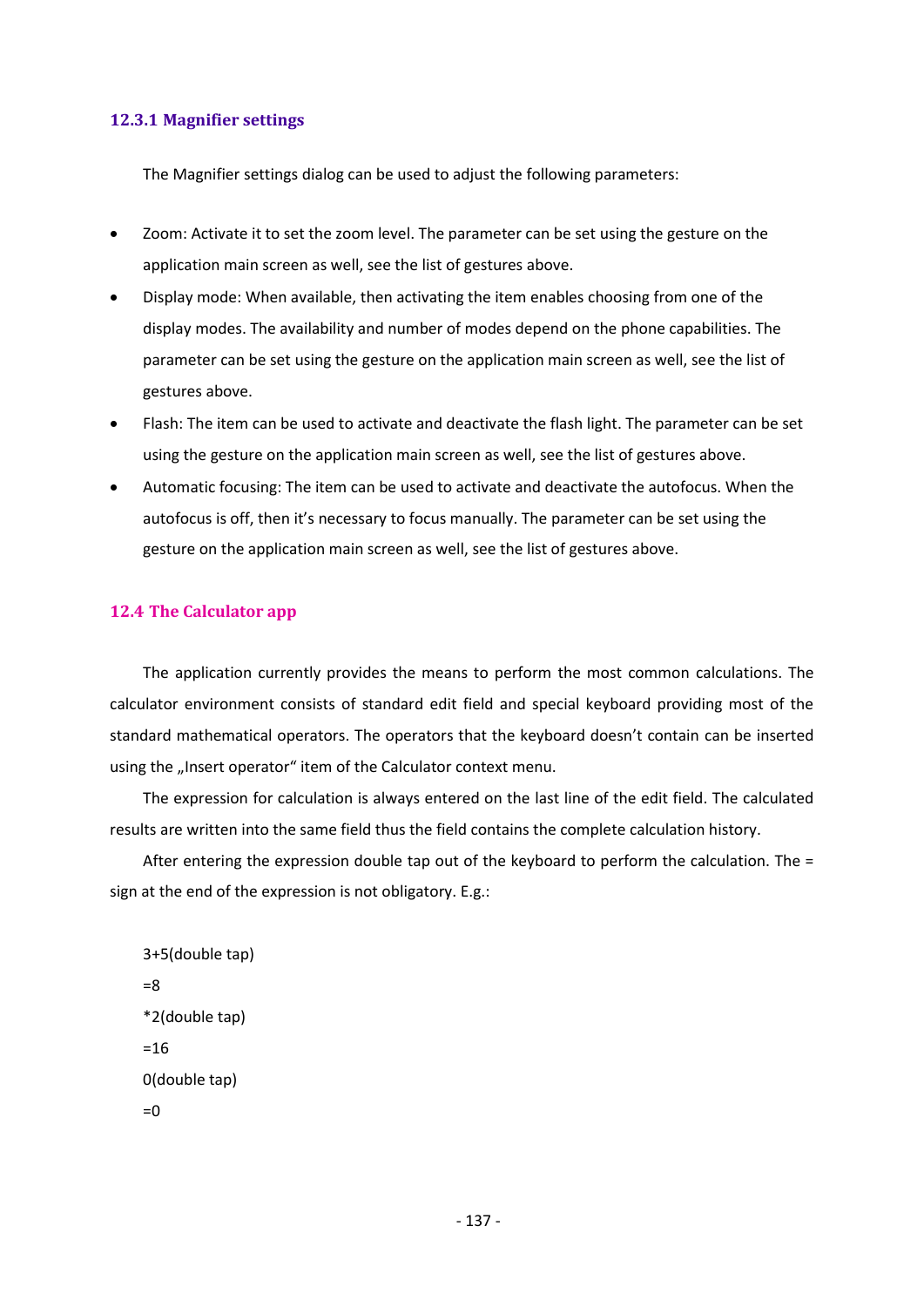The preceding lines of the example show the sum of two numbers first. On the next line the result is multiplied by 2 (if the line starts with the operator the result of the previous calculation is automatically taken into account). The line containing only number 0 zeroes the result. That's why the next result line contains the value  $n=0$ .

The standard operator priorities have to be taken into account when performing the calculations. The result of 1+2\*3 has a value of 7 because the multiplying operator has precedence over the addition operator. The priority of operators can be changed using parenthesis. For example  $(1+2)^*3 = 9$  because the enclosed expression takes precedence over a non-enclosed one.

Besides the standard operations the calculator contains 6 memories which allow for storing calculations, using them in calculations, etc. The memories are marked by characters a-f and they can be found under the 2 and 3 buttons of the keyboard. Besides these memories the calculator contains an r memory found under the button 1. The memory always contains the value of the last result. Some usage examples follow; the = sign can be found under the button 0:

```
a=5*2(double tap)
a=105(double tap)
=5
*10(double tap)
=50
+a(double tap)
=60
b=r(double tap)
b=60
c=a*b(double tap)
c=600
a=0(double tap)
a=0
```
The first line stores the conjunction into the a memory. The second line prints the value of the **a** memory.

The third line sets the initial value of calculation to 5. The fourth line confirms the value by printing it.

The fifth line multiplies the current result value by 10 and the sixth line prints out the new result.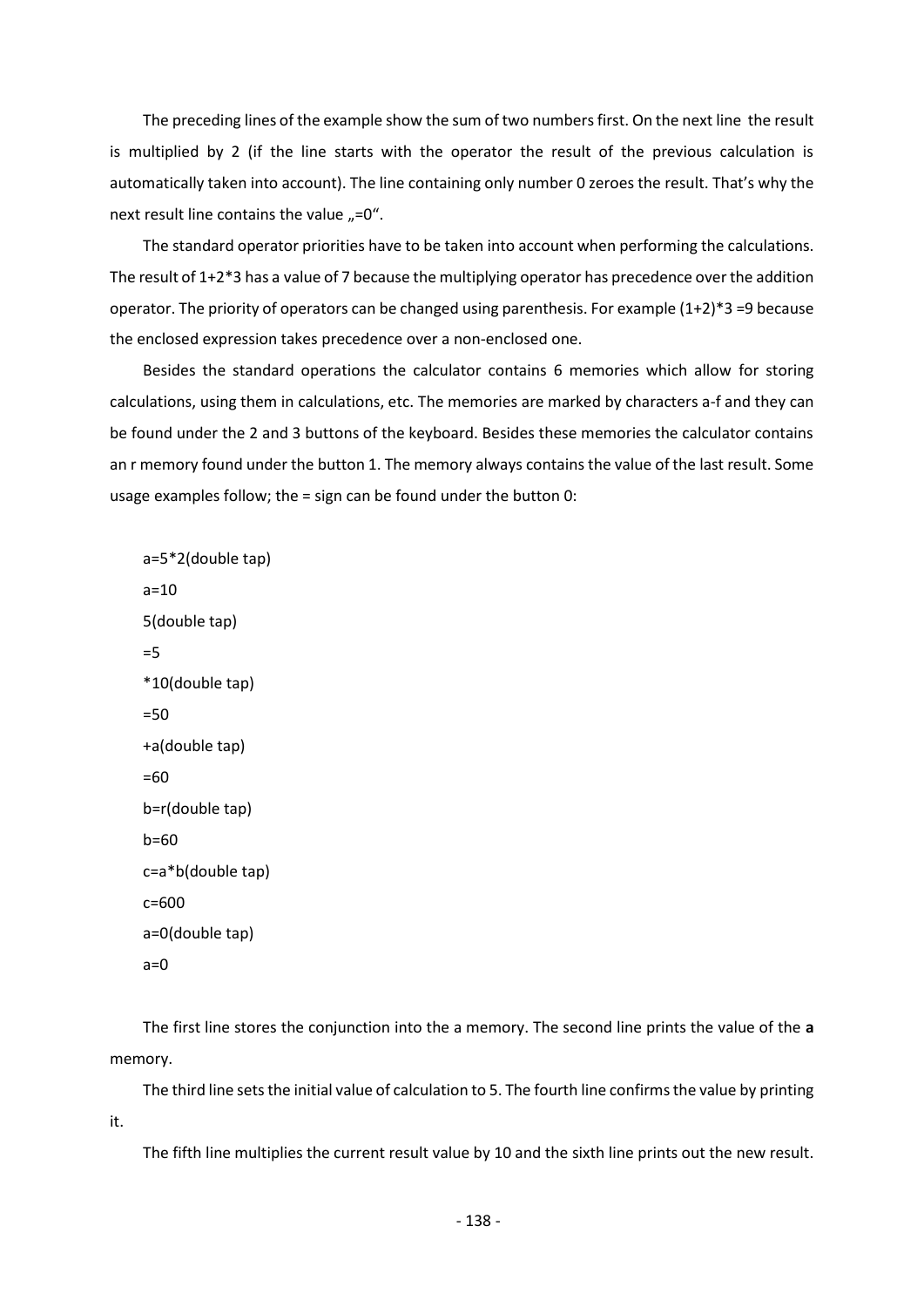The seventh line adds the value of the **a** memory to the current result and the eighth line contains the new result.

The ninth line stores the current result value (automatically stored in the **r** memory) into the **b** memory and the tenth line contains the printout confirming the success of the operation.

Eleventh line stores the conjunction of the **a** and **b** memories into the **c** memory and the twelfth line confirms the operation.

The 13th line clears the **a** memory and the last line confirms the success of the operation.

The following example demonstrates further possibilities of using the memories. It doesn't contain the confirming lines for simplification:

 $a=5$  $a=a+3$  $a=a*2$ 

The first line stores the value of 5 into the a memory. The second line causes adding a value of 3 to the current value of the a memory, and the 3rd line doubles the current value of the a memory and stores it. The following example contains also the confirmation lines for the sake of clarity:

a=10(double tap)  $a=10$ 25+3(double tap) =28 a+(double tap) a=38

Pay attention to the third line of the example. The a+ expression was entered here and this expression was automatically expanded to a=a+R and the result got calculated. It is possible to use the short form shown in the example with the +, -, \*, /, and = operators. Thus if we want to alter the current value stored in one of the memories by increasing, decreasing, multiplying, dividing, or rewriting it by the current value we can use one of the following expressions

- $\bullet$  a+ (expands to a=a+r),
- a- (expands to a=a-r),
- $a^*$  (expands to  $a=a^*r$ ),
- $a/$  (expands to  $a=a/r$ )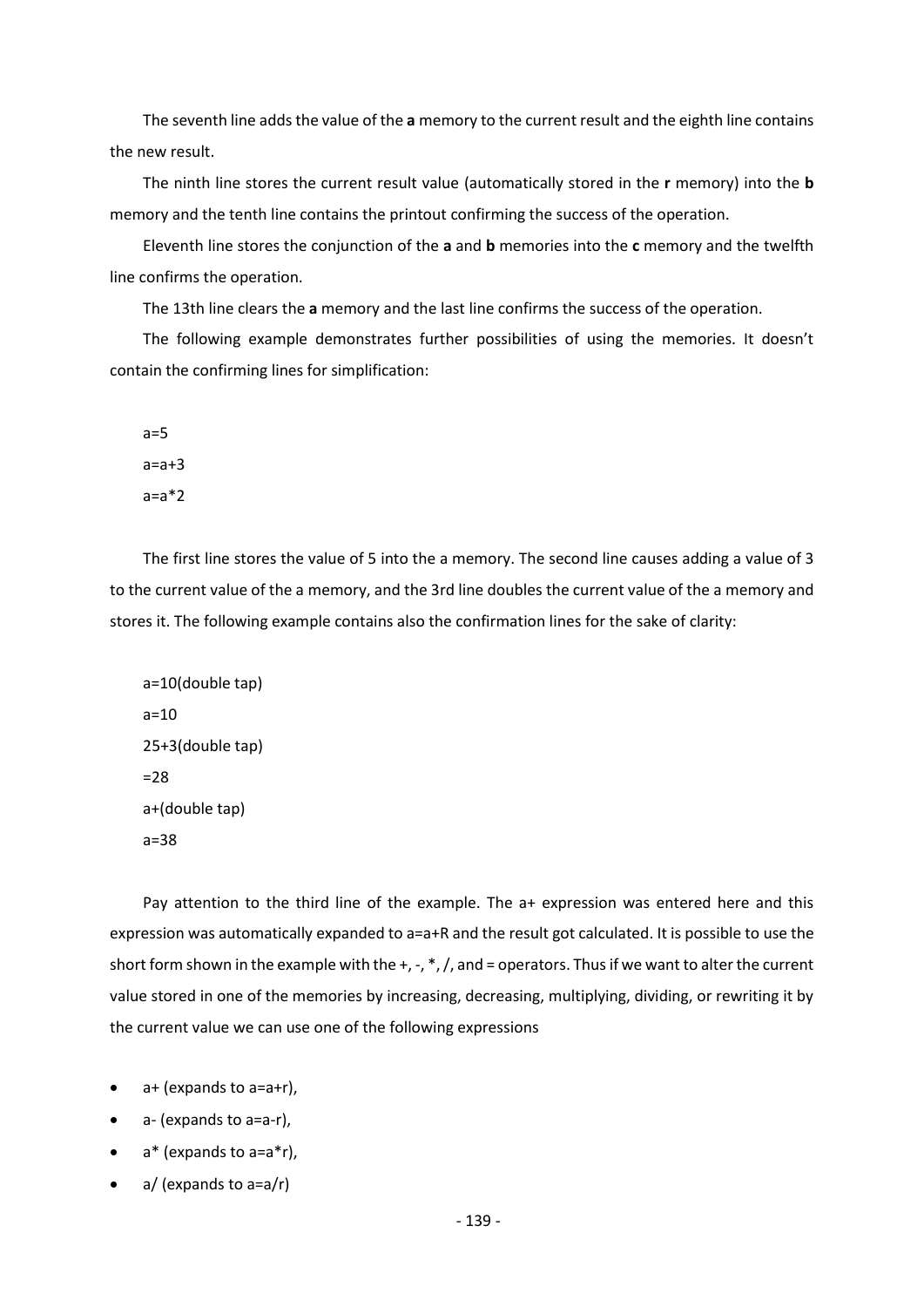And finally  $a = (expands to a=r)$ .

The short forms just mentioned can be entered only on a separate line. They cannot be combined with other calculations on the same line.

The Calculator also provides the means to use the goniometric functions in calculations, i.e. unary operators sin, cos, tan, and cotan found in the "Insert operator" menu of the Calculator context menu. All the unary operators are entered after the operand in order to make applying it to the current result as simple as possible.

0sin  $=0$ 45+45  $=90$ Sin =1

The Calculator keyboard contains also the  $\wedge$  symbol used as a universal power symbol. It's a binary operator where the expression a^b means operand a raises to the operand b power.

 $a=2^(1/12)$ a=1,0594630944 440\*a^3 =523,2511306012

The first line stores the calculation of square rooting 2 by 12 (entered as  $2<sup>(1/12)</sup>$ ) into the **a** memory, the second line contains the info on the current **a** memory value.

The third line contains the simple formula for calculating the tone that is 3 semitones higher than the tone with the frequency of 440HZ (the frequency 440HZ is multiplied by third power of the **a** memory that was stored on the first line), and the last line contains calculated frequency value of the tone.

Besides the universal power operator the keyboard contains the unary operators square and square root that can be used to quickly express these special but frequently used cases.

The percent (%) binary operator can be used for simple percentage calculation:

531%25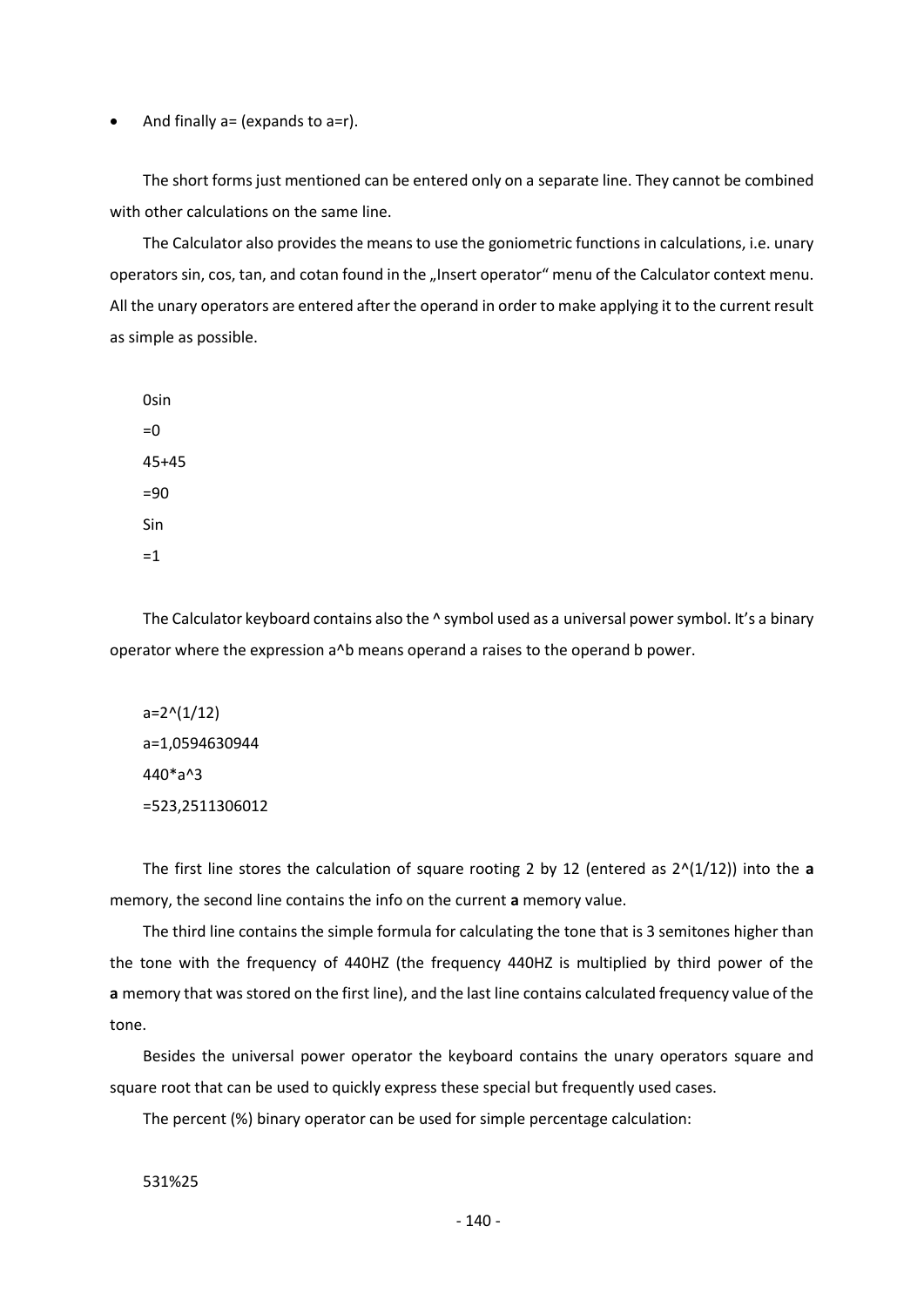=132,75

The expression above demonstrates the calculation of 25% from 531.

Note: Pay attention to how the content of the Calculator edit field is being read. Note that the new line character is announced too. When the line is not finished by the new line character it means that the line is too long to fit into one line of the screen and the next line belongs to the expression or result of the preceding line.

Note: The description of the calculator keyboard can be found above, in the chapter describing the various keyboards.

#### **12.4.1 The Calculator context menu**

Besides the common operations to handle the clipboard within the edit fields the Calculator context menu contains the following items:

- Insert operator: When invoked the list of all available operators of the application is displayed. Besides the operators that can be entered using the keyboard the list also contains the unary operators sin, cos, tan, and cotan.
- Insert term from history: Activating this shows the list of all the expressions entered until now. Double tapping the particular expression enters it into the edit field where it can be edited or calculated again when double tapped. The function can be quickly invoked using the 1-2-finger swipe down gesture.
- Clear the screen: activating it clears the current content of the calculator edit field.
- Zero all variables: When activated the a,b,c,d,e,f, and r memories will be zeroed.
- Exit: Closes the application. The 1-swipe left gesture can be used as well.

#### **12.5 The Recorder app**

The application can be used to create the sound recordings using the built-in microphone of the phone. The recordings in the mp4 format are stored in the special recordings directory found in the Corvus directory just like notes, books, etc. The directory can be changed. The main screen of the application contains the following items:

Start recording: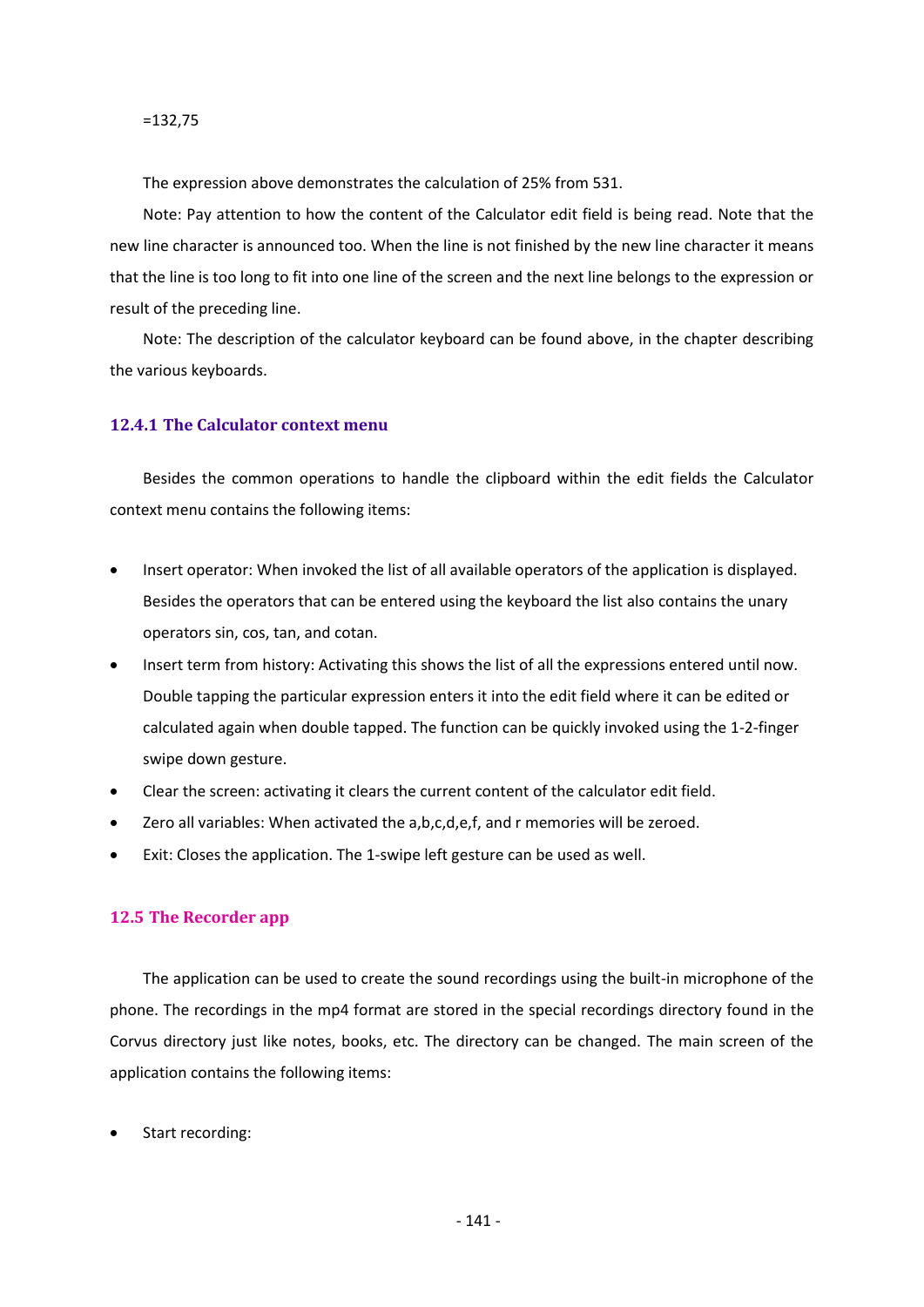- Activating this item starts the recording immediately. Double tapping the item again stops the recording. The recording is saved into a file which name has been generated upon launch of the application. The file name consists of current time and date. If the file already exists it will be overwritten automatically. You can also use short press of 1-shift to activate this item.
- Listen:

The item allows listening to the recording that was just finished. Upon double tapping the music player is opened and the file starts playing. To close the player and return to the Recorder application the swipe left gesture can be used.

• File:

The item displays the current file name. Double tapping the item allows editing it. After changing the file name the next recording will be saved under the new name.

Directory:

The item displays the current directory where the recordings are saved. Double tapping quickly opens the File manager to temporarily change the recording directory. Only the subdirectories of the root recording directory can be selected. The detailed information on recording directories can be found in the chapter on Recorder settings. The desired directory is selected by entering it and activating the OK item from the context menu.

• Settings:

Double-tapping the item displays the settings screen of the application. The detailed information on settings can be found in the dedicated chapter below.

• Note: when recording, Corvus makes sure that the screen doesn't get turned off automatically.

## **12.5.1 Recorder settings**

The screen can be used to configure the following parameters:

- Recording quality:
- Select tone of the options. The value determines the quality of the recording. It can be said in general that the higher the quality the bigger the resulting file.
- Root directory:
- Can be used to configure the directory for storing the recordings. Within this directory it is possible to create subdirectories to organize the recordings according to their character e.g. notes, recipes, interviews, etc. If you plan to create bigger files consider saving them onto the SD card of the phone.
- Default subdirectory: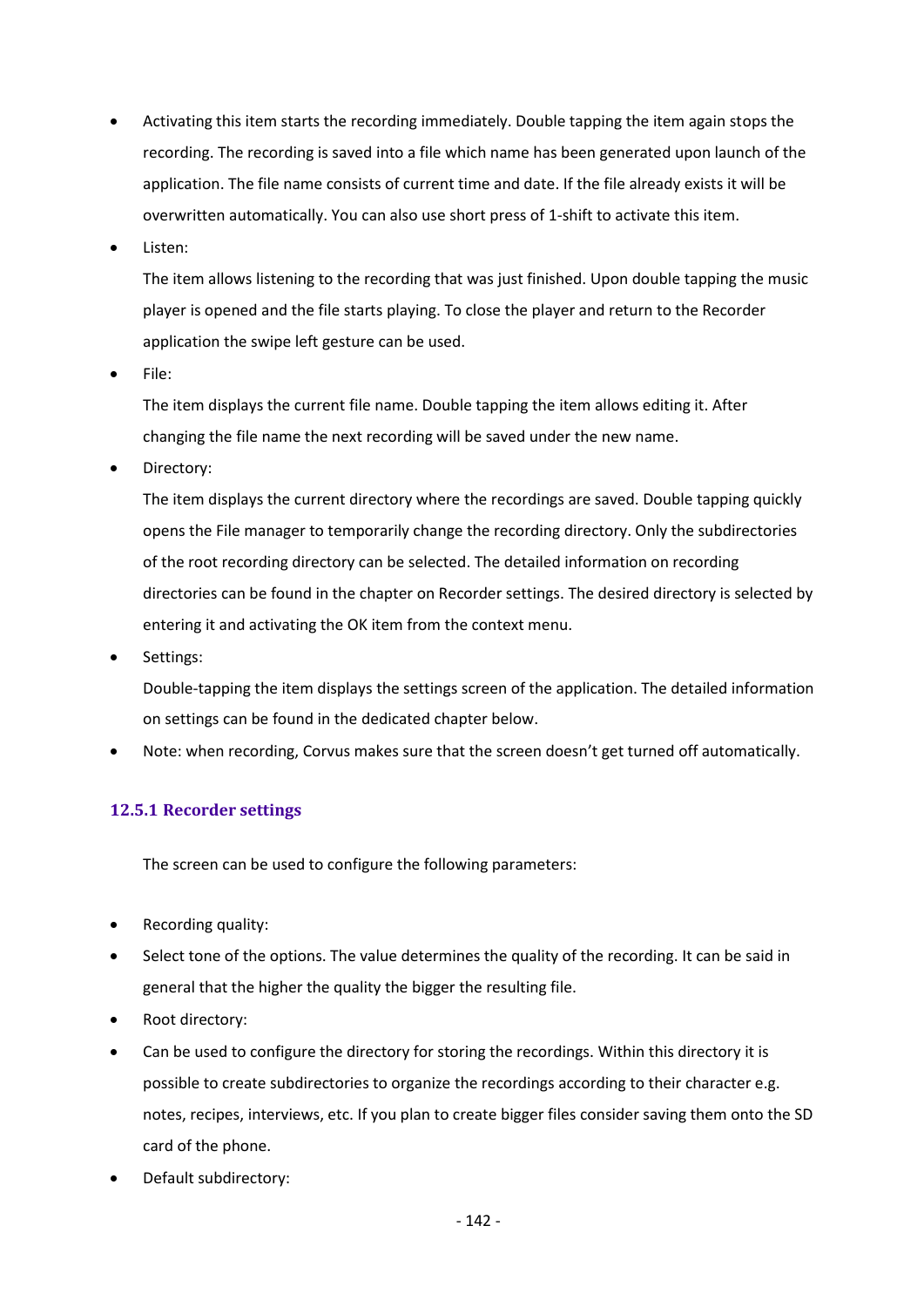• This option enables configuring the subdirectory within the root recording directory as default for storing recordings. The option can be handy if you're going to organize the recordings into multiple subdirectories but you know that one of them will be used more frequently than the others.

## **12.6 The Music player app**

The application enables playing the audio files supported by the Android operating system. The formats currently supported include aac, amr, flac, mid, mp3, ogg, wav, mp4. The M3U and M3U8 playlists are also supported. The playlists can consist of files but also of links to internet streams in the supported formats. When launching the application, the main screen containing the following items is shown:

• Recent bookmarks:

activating it shows the 10 most recent bookmarks. The info about the bookmark screen can be found in the dedicated section below.

• Resume playback:

activating this item resumes the playback of the last played file from the position where the playback has stopped

Files:

Activating this item opens the file manager with only the audio files and the bookmark files displayed. This item makes it possible to select the file / folder for playback. More details about selecting files for playback can be found in the dedicated chapter below. After selecting the files the Now playing screen will be displayed and the files will be played back. The detailed description of the Now playing screen can be found below in the standalone chapter.

• Settings:

Activating this item shows the player settings screen described below in its dedicated chapter.

## **12.6.1 Selecting the files for playback**

The files for playback can be chosen using the File manager or by using the Files item on the player main screen. The file playback Works in the following modes:

Locate and double tap the file in the file list: upon performing this action the now playing screen will be displayed and the selected file will be played back. When the file finishes playing either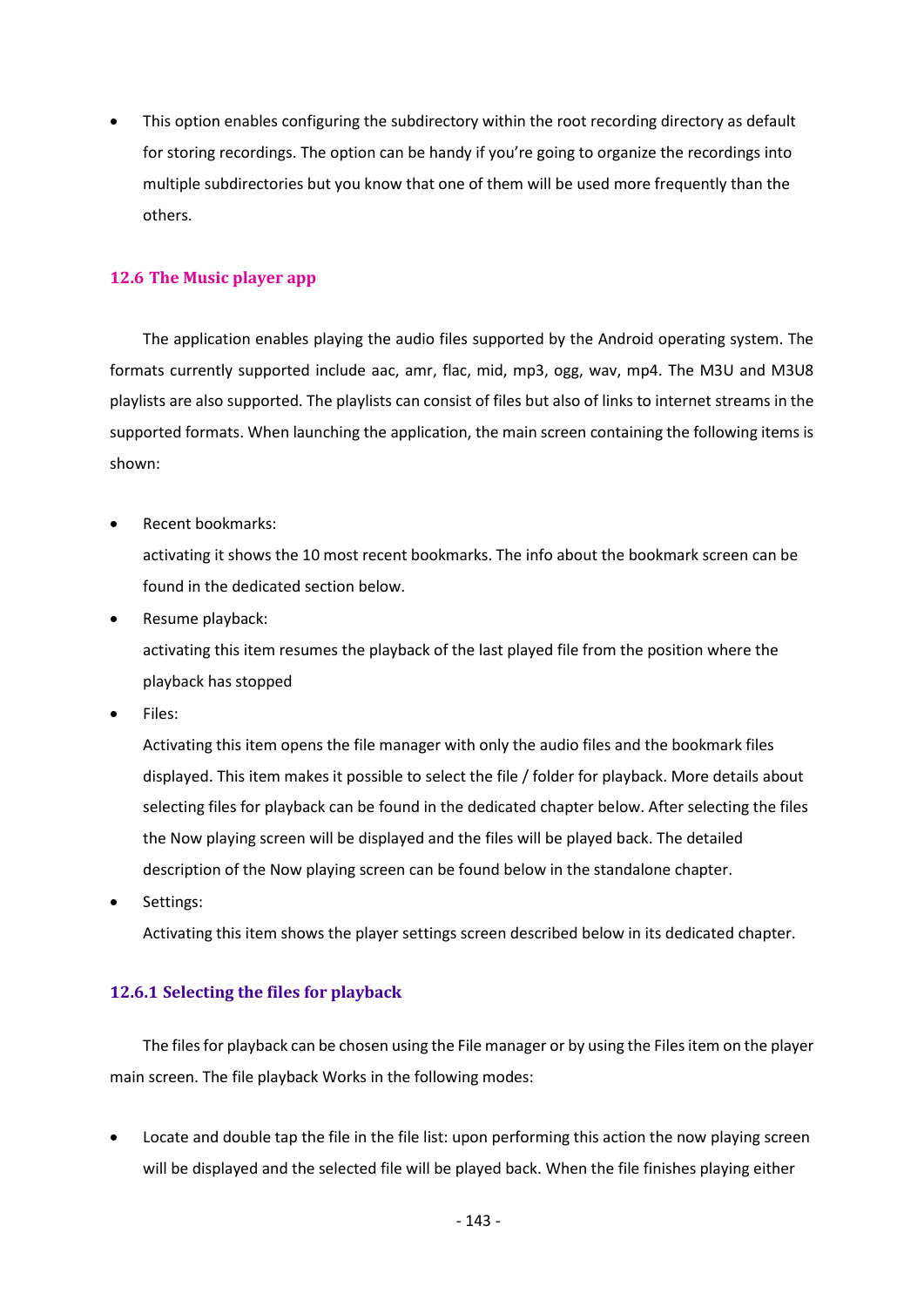the playback stops (when the "Stop after current track" option is enabled) or the playback continues on the next file found in the alphabetic order in the same directory as the first file.

• Select one or more files in the file list (using the swipe right gesture) and double tap any file: Upon performing this operation the Now playing screen will be displayed and the first of the selected files will be played back. When the file finishes playing either the playback stops (when the "Stop after current track" option is enabled) or the next files selected in the file list are played back.

#### **12.6.2 The Now playing screen**

The Now playing screen is displayed whenever the music player plays a file back. The screen displays the basic info about the currently played file in a list. To move through the information items use the swipe up / down gestures.

When the selected file finishes playing and the default setting is in place either the next file found in the same directory as the selected file in the alphabetical order will be played or the next selected file if the multiple files have been selected in the file manager. For example:

- Locate the chap01.mp3 file in the Audiobook directory using the File manager and double tap it.
- The Now Playing screen is displayed and the file chap01.mp3 starts playing.
- When the playback of this file finishes CORVUS player looks into the folder containing the chap01.mp3 file for other files and when found starts playing them one by one.
- After the last file finishes playing the playback starts from the first one again.

Tip: If the cursor is left located on the first list item of the Now Playing screen (on the file name) when the next file starts playing its name will be announced. If the cursor is located on any other item the transition to the next file will be "silent".

The playback on the Now Playing screen can be controlled using the following gestures:

- Swipe left: Stop / close the Now Playing screen
- Double tap: suspend / resume playback (pause)
- 1-swipe left: Fast rewind backward,
- 1-swipe right: Fast rewind forward
- 1-swipe up: increase playback volume
- 1-swipe down: decrease playback volume
- 1-2-finger swipe left: play previous file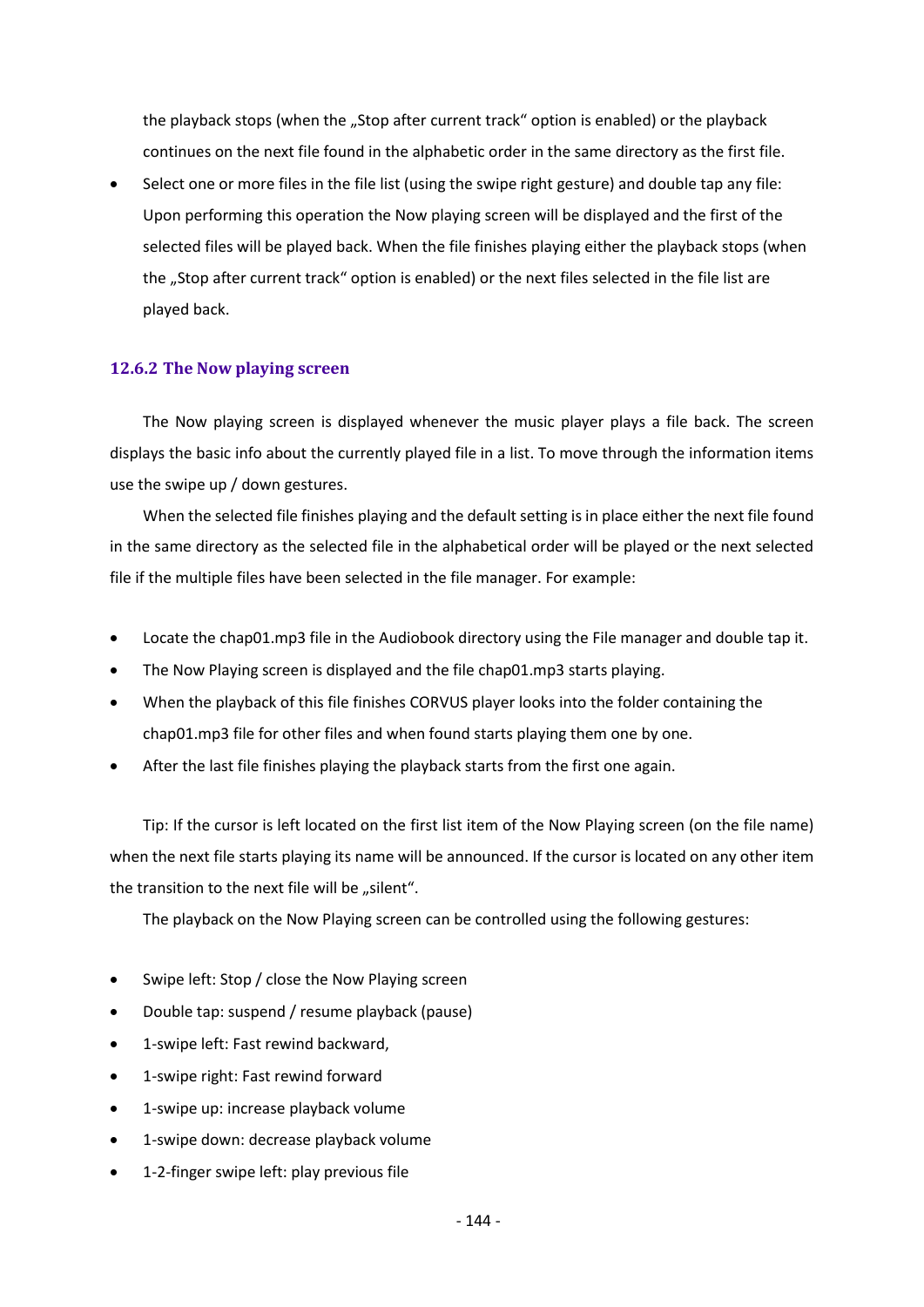- 1-2-finger swipe right: play next file
- 2-finger double tap: displays the context menu

### **12.6.2.1 The Now Playing screen context menu**

- Add bookmark: Activating this item creates a bookmark for the currently played file and the current playback position.
- Save: This item is available when playing files from the Internet, but not for streams of unlimited length, such as when playing a radio stream. Once activated, the currently playing file is downloaded from the Internet and saved in the corvus/podcasts folder. For example, use this feature to download and listen to podcasts offline. You can monitor the download progress through the download manager, just like when downloading books.
- Jump to time: Activating this displays a standard dialog for entering the time. It can be used to quickly move to the particular position within the playing file.
- Shuffle: Upon activation the playlist in the player memory will be shuffled and played back in random order.
- Player settings: Shows the Player Settings screen.

### **12.6.3 The Bookmarks screen**

This screen displays the list of bookmarks of the particular bookmark file or the recent bookmarks list when activated from the main screen of the player.

The CORVUS player stores the bookmarks for the particular directories in the files with a .amark extension. These files are automatically created in the same folder as the file for which we are adding a bookmark. For example: If the Books/book1 folder contains a book with the files (chap01.mp3, chap02.mp3...) and we are gradually adding bookmarks for the places we'd like to return to, upon addition of the first bookmark the file book1.amark is created in the Books directory. This file stores all the bookmarks for each file of the book1 folder that is bookmarked.

If you want to manage these bookmarks later find the particular file using the File Manager and open it by double tapping. Its content will be displayed as a bookmark list.

Double tapping the particular bookmark starts the playback from the position marked. The standard 1-2-finger tap / Delete item of the context menu gesture can be used to remove the bookmark.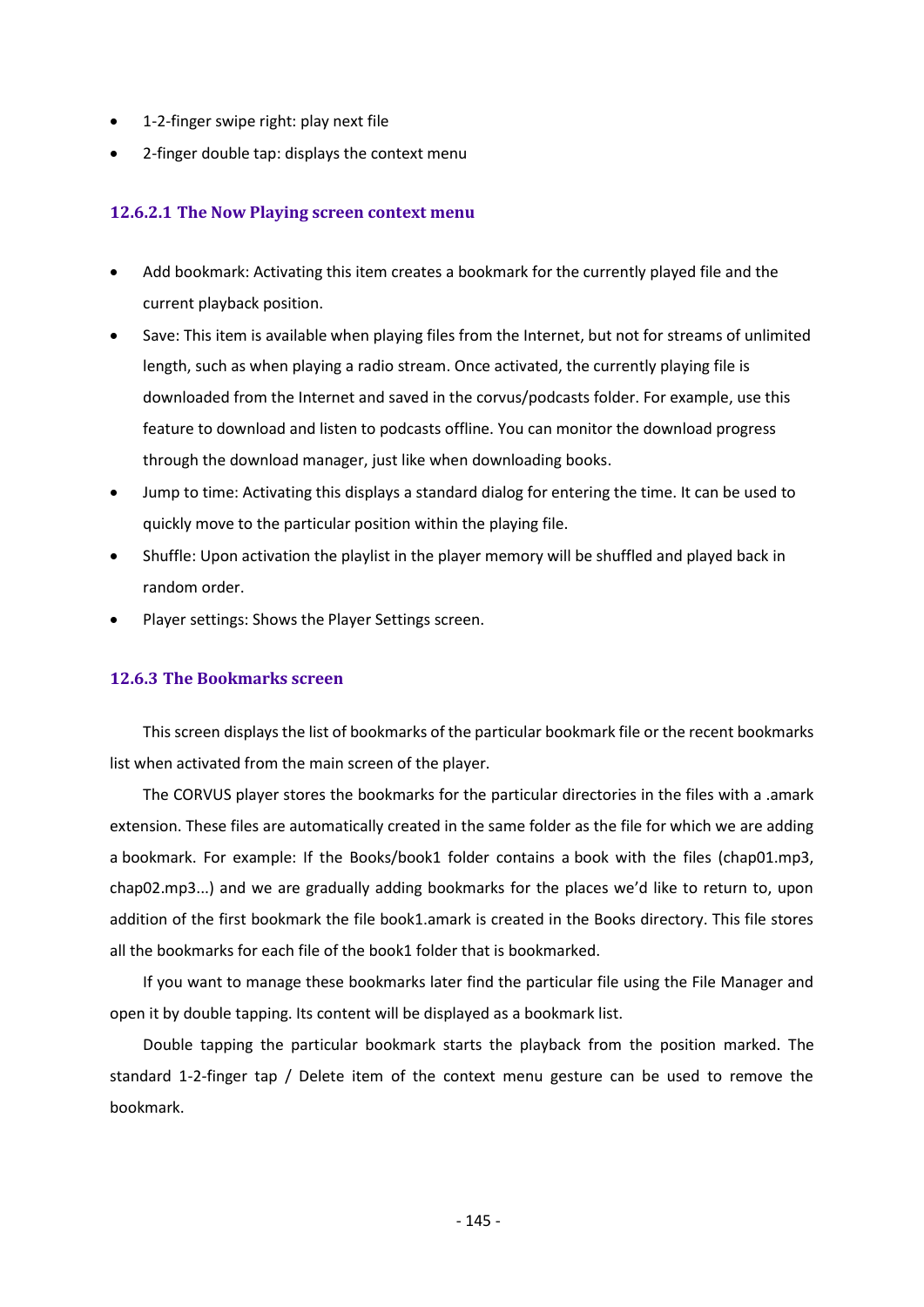## **12.6.4 Player settings**

The Player Settings screen enables adjusting the following parameters:

• Shuffle:

When this option is turned on the playlist is shuffled before the start of playback and the files are played back in random order.

• Repeat:

When turned on when the list of files finishes playing the playback starts from the beginning. When this option is turned off the player will be closed when the last item finishes playing.

- Stop after current track:
- When this option is turned on the playback will be stopped when one of the tracks in the list reaches the end. Thus when the playing track will be manually changed during playback using the gestures the playback will continue with the newly selected track. But if playback of one of the tracks reaches the end the player will be closed.
- Automatic bookmarks:
- the setting determines whether or not / in what situations the bookmarks should be automatically created on stop. The value of never means that the bookmarks won't be ever created automatically. The value of Update only will make sure that the bookmarks are created automatically only for the directory which files already contains the bookmark file. Thus it is necessary to create the first bookmark manually using the context menu of the Now Playing screen and the next bookmarks will be created automatically on playback stop. The last value of Always determines that the bookmarks will be created whenever the playback is stopped.
- Recent bookmarks contain only unique bookmarks:
- When this option is turned on only the newest bookmarks for each bookmark file are stored in the recent bookmarks. For example: If the recent bookmarks contain the bookmark for book1 and we stop the playback if the option is turned on, first the most recent bookmark is deleted and only then the current one is added. The recent bookmarks contain at most one bookmark for each directory which is the last created one.
- Set music directory:
- The option can be used to configure the folder that appears when activating the Files item on the main screen of the player. Double tapping this item opens the File Manager. Enter the directory to be defined as the music directory and activate the OK item in the context menu.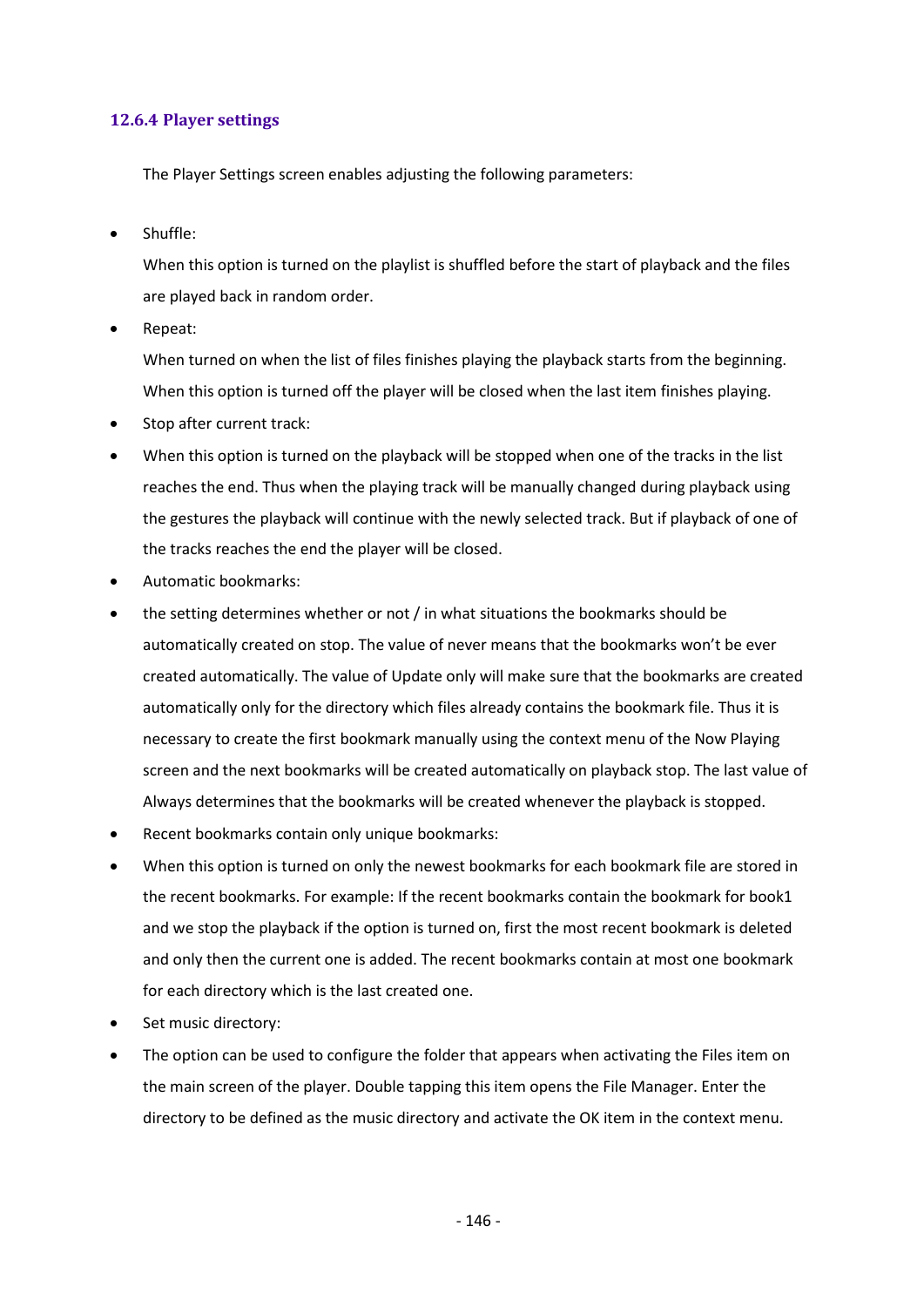### **12.7 The Android applications app**

Through this application it is possible to launch any Android application installed on the phone. Note that Android applications are not part of the CORVUS environment and that controlling them is not the same as you are used to from Corvus. When controlling such applications the built-in Corvus screen reader is used. More info about the screen reader and the controlling principles of Android applications can be found in the chapter dedicated to the screen reader.

When activating the application for the first time the list of all the Android applications installed on the phone will be displayed. Double tapping the selected application launches it.

The list of applications can be searched just like the list of contacts. The function can be invoked using the standard 1-swipe up / down gesture. However, when using the find function here the list of applications is not reduced. The list still contains all the applications but the cursor will be placed on the first app beginning with the search string.

If you use some of the Android apps more frequently than the others you can mark them as favorite. To change the state of selection, use the "change state"item from the context menu.

The favourite applications can be displayed in the standalone list. When there is at least one application marked as favorite this list is displayed when launching the application described here.

When either Control by buttons or the combined mode is active, then on this screen the four buttons at the bottom of the screen have the following meaning (buttons are described from left to right):

- (1)The Find button: Pressing it displays the find dialog (same as 1-swipe down / up)
- (2)Up arrow: Moves the cursor one item up (same as swiping up)
- (3)Down arrow: Moves the cursor one item down (same as swiping down)
- (4)Enter: Activates the selected item (same as double tapping)

The context menu of this application differs depending on the list of applications being displayed.

#### **12.7.1 The all applications context menu**

It contains the following items:

- Favorite applications: Upon activation the list of favourite applications is shown.
- Change state: The same as the swipe right gesture. Changes the state of application to favorite or non-favorite.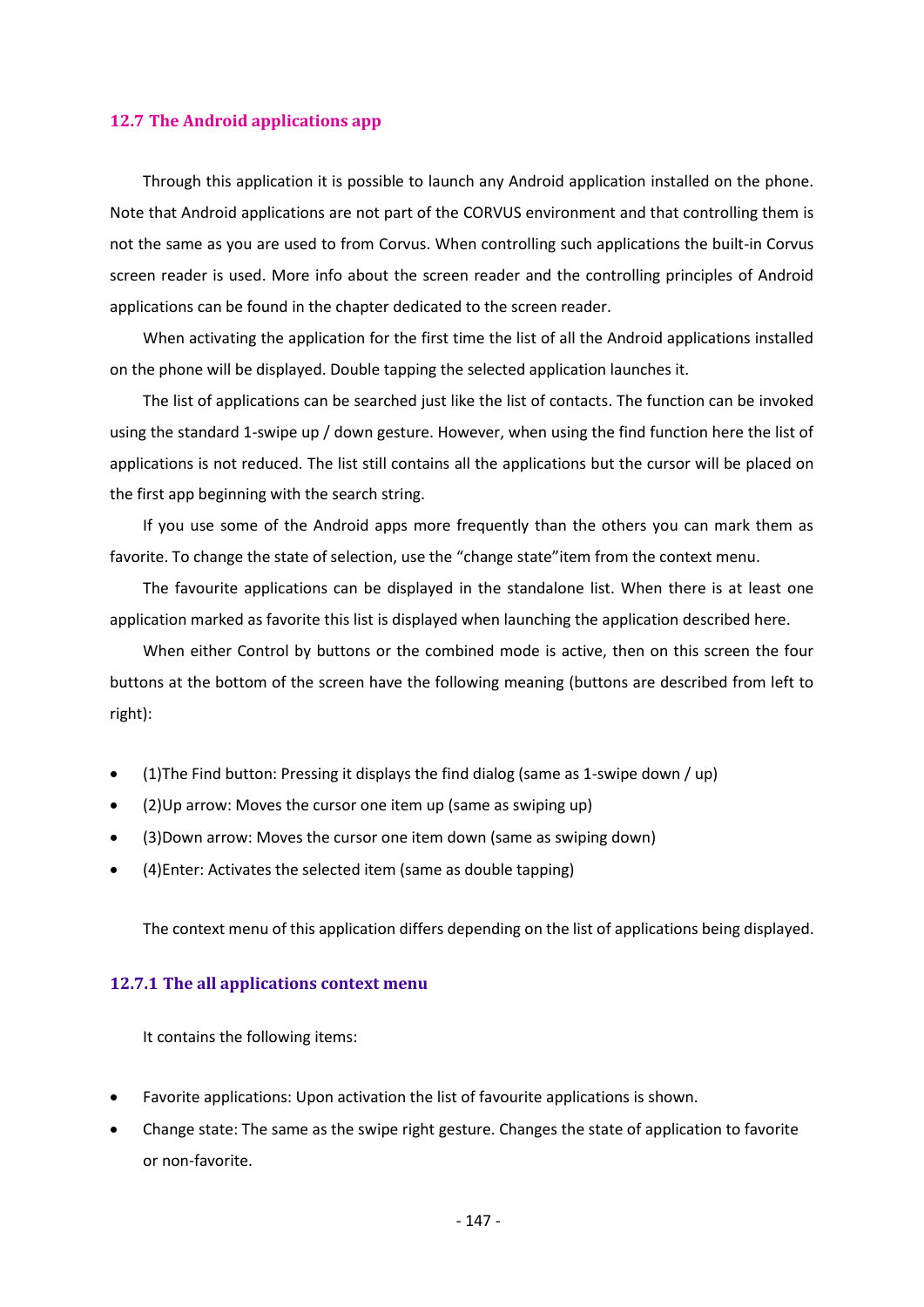• Find: When activated the edit field to type the beginning letters of the desired application is displayed. Upon confirmation the application that starts with the search string will be focused in the list of applications.

### **12.7.2 The favorite applications context menu**

It contains the following items:

- All applications: Upon activation the list of all applications is shown
- Move: It can be used to rearrange the favorite applications. Locate the application that you wish to move and invoke this function. Then select the application to swap the moved application with in the list.
- Find: When activated the edit field to type the beginning letters of the desired application is displayed. Upon confirmation the application that starts with the search string will be focused in the list of applications.

# **13. Screen reader**

The Screen reader is a Corvus module providing speech for the standard operating system dialogs but also for the dialogs of the third party applications. Depending on your settings it is automatically activated whenever anything not belonging to the Corvus environment appears on the screen.

Before we begin describing the functionality of the screen reader and the way to control the standard user interface of the phone, let's summarize a few important information on the user interface of the Android operating system.

- Unlike the CORVUS environment the screen of the common applications contain more than one controls arranged randomly
- The controls can include buttons, radio buttons, checkboxes, lists, and edit fields...
- The number of items and controls can be bigger than fits on the screen. It's therefore a common practice that in order to see the elements that are currently invisible, we have to scroll the screen
- A sighted user activates the elements of the interface by simply touching them. On the contrary, the screen reader user activates the elements by first locating the particular element by placing a kind of cursor on it (further called focus to distinguish it from the cursor used in the edit fields) and then double tapping anywhere on the screen.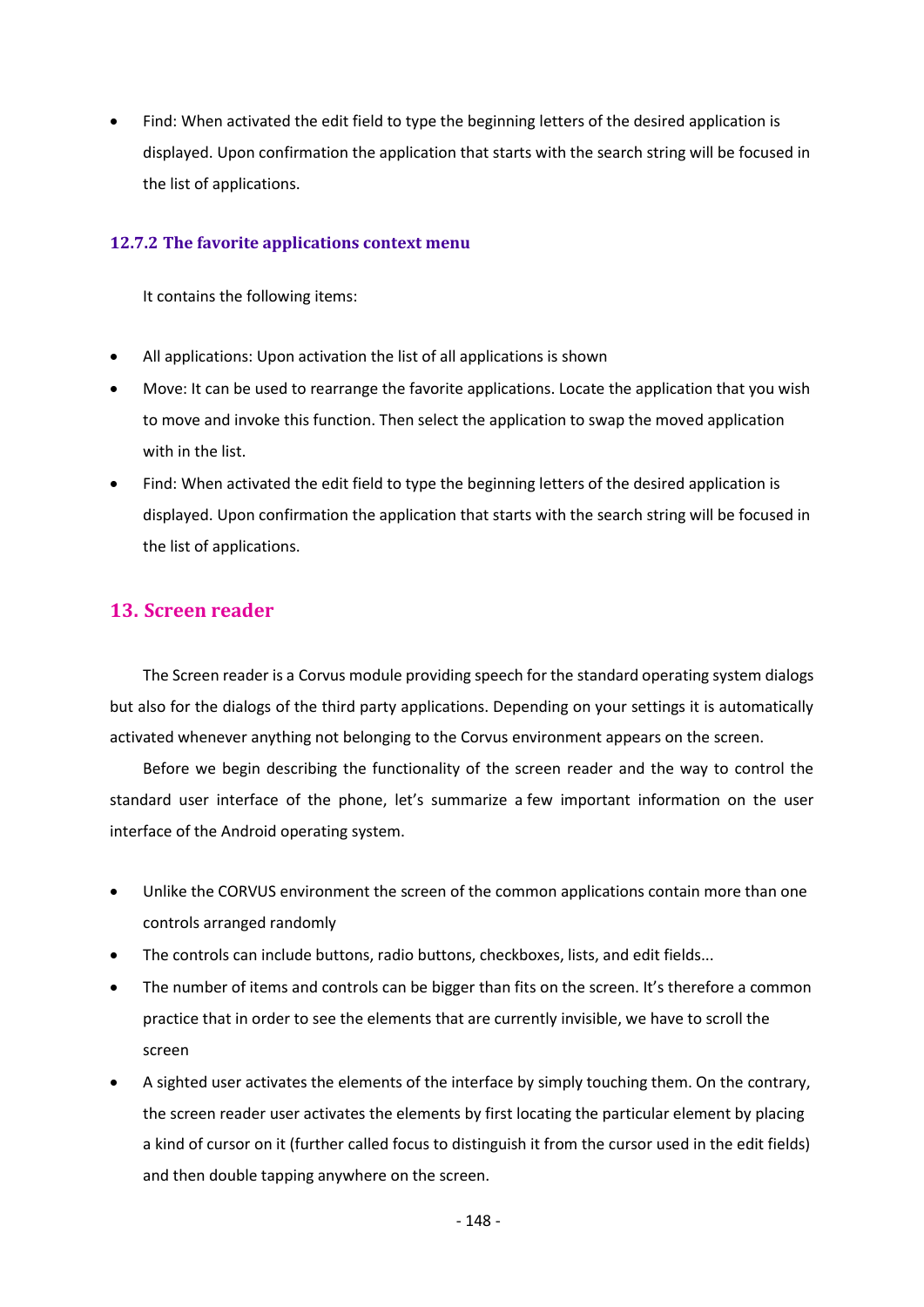- The main screen of the phone is called the Home screen. We can imagine it as the desktop on the PC. The Home screen can contain application icons but also the so called "widgets" – these are active elements that can display dynamically changing information such as weather information, today's events from the calendar, etc. The user can choose the application to be used as the Home screen. The CORVUS user will probably choose CORVUS.
- The bottom part of the touch screen contain three (mostly touch) buttons (some phones contain the hardware Home button) for invoking frequently performed actions. One of them is the "Home" button that can be used to display the Home screen. If you use CORVUS as the Home screen pressing this button in CORVUS will bring you back to the main screen with the info on the battery status, signal strength, and date and time. The buttons are arranged in various ways depending on the phone manufacturer, therefore it's not possible to exactly present everything that the Button Bar might contain. In most cases it contains the Home button placed in the middle, the Back button that is used to go one step back, and the Menu or the Overview button.
- From the blind user's point of view The main disadvantage is the fragmentation of the Android operating system. This means that the phone manufacturers often extend the system by adding own proprietary components, such as keyboards, launchers (home screen), phone, or messaging applications. This alters the operating system interface and often also its accessibility level. This means that the usability of your phone with the screen reader depends on the operating system version and also on the phone vendor. It is therefore recommended especially for the blind users wishing to work with the applications other than those included in the CORVUS kit (and thus use the screen reader) to bear this in mind when choosing the phone. The Google company that is developing the "stock" Android currently guarantees a good level of accessibility. It's therefore advisable to look for the phones of manufacturers that don't modify the system or modify it only slightly, or verify with the other blind users if the graphical extension of the particular phone is accessible (usable with a screen reader).
- Not every version of the Android operating system is equally accessible. It can be generally said that the newer the operating system version, the better the accessibility. Thus when choosing the phone, pay attention to the operating system version that the phone runs on. Similarly, find out whether and how often the manufacturer provides updates for the phone's operating system. It can be said in general that the phones that are too cheap are powered by an older operating system version and are not updated by the manufacturers. We currently don't recommend buying the phones running the Android version older than 5.0.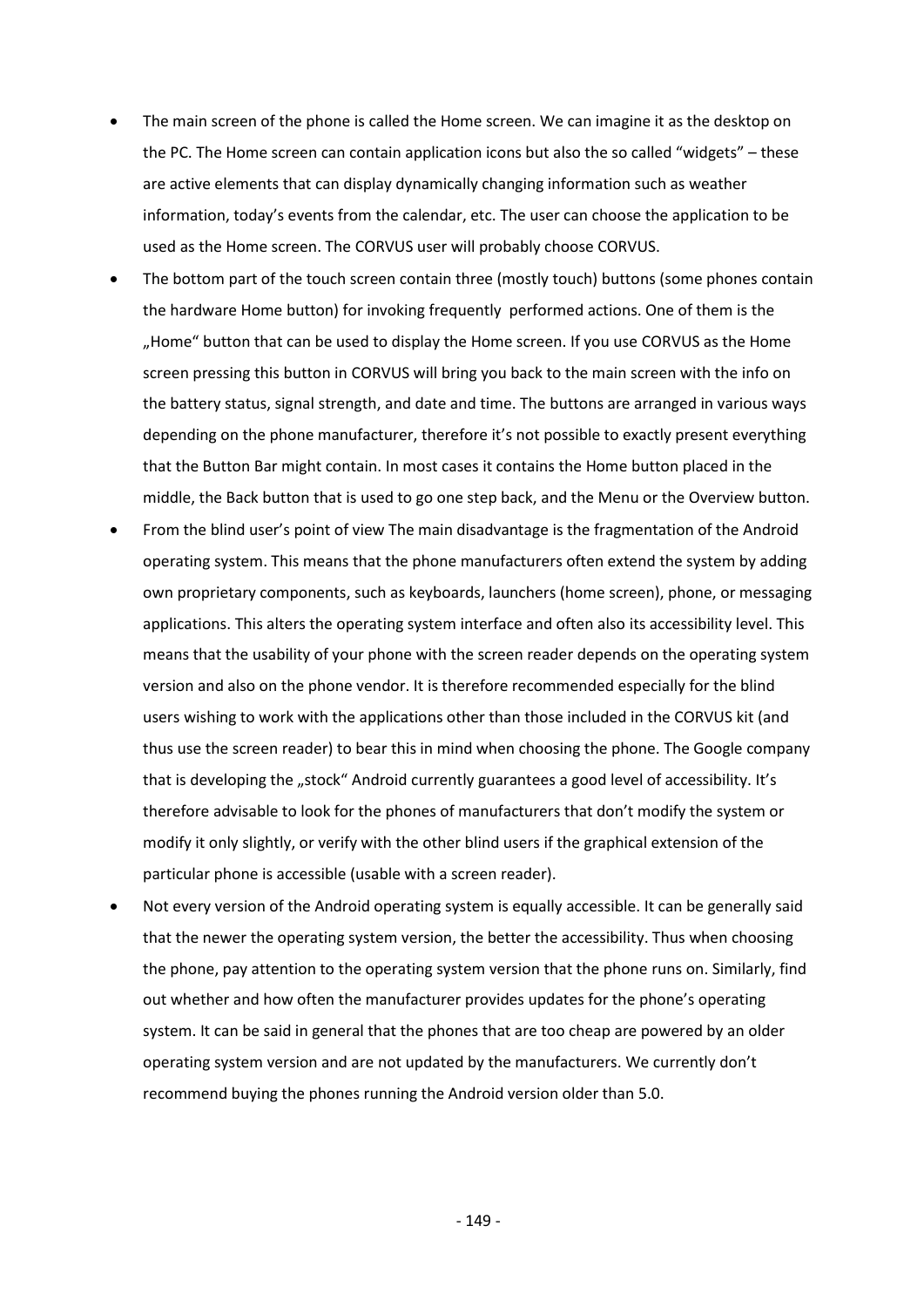### **13.1 The standard Home screen of the phone**

If Corvus is configured as the Home screen application and you would like to activate the standard Home screen of the phone you will have to locate the original launcher in the list of Android applications. To do this, activate the Android applications function. If the launcher is not defined as a favourite application, switch to all applications and try to locate the launcher in the list. On the phones running the "stock" Android it will be most likely called Launcher, on the Samsung phones it's called "Touchwiz Home"... After launching it the sound indicating the screen reader activation will be played.

Now you can start exploring the content of the Home screen. There are two exploration methods available:

- Just as known from CORVUS you can use the swipe up and swipe down gestures anywhere in the Android operating system to gradually move through each element found on the screen. By using these gestures the focus is gradually moved to each element of the user interface.
- Besides that there is a method called "Explore By Touch". Slowly drag one finger around the screen and the screen reader announces the element names as you approach them while the focus is automatically placed on these elements.
- If your phone runs one of the newer Android versions, you can also explore the touch buttons found in the bottom part of the screen mentioned above. These buttons can be found by swiping up / down too.
- In the older versions of Android these buttons react automatically when touched and in addition to that they cannot be found by swiping. This needs to be taken in account when exploring the bottom part of the screen.
- Apart from swipe up and swipe down gestures to move through elements and "Explore By" Touch" method, there are swipe right and swipe left gestures available as well. These gestures are used to explore an element which has a focus. Standard elements can be explored by characters, words, lines, sections and pages. Use 1-swipe up and 1-swipe down gestures to select the granularity (units used to browse through a text of particular element). E.g.: If you are on the button with a text which is not clear and you want to explore it by characters, first set the granularity to characters by 1-swiping up/ down gestures and then swipe right/ left to read the content of the button by characters.
- Double tap anywhere on the screen to activate the focused element of the Home screen.
- Activating one of the icons launches the selected application. As before, you can touch the screen or use the swiping gestures to explore the application. To close the application (return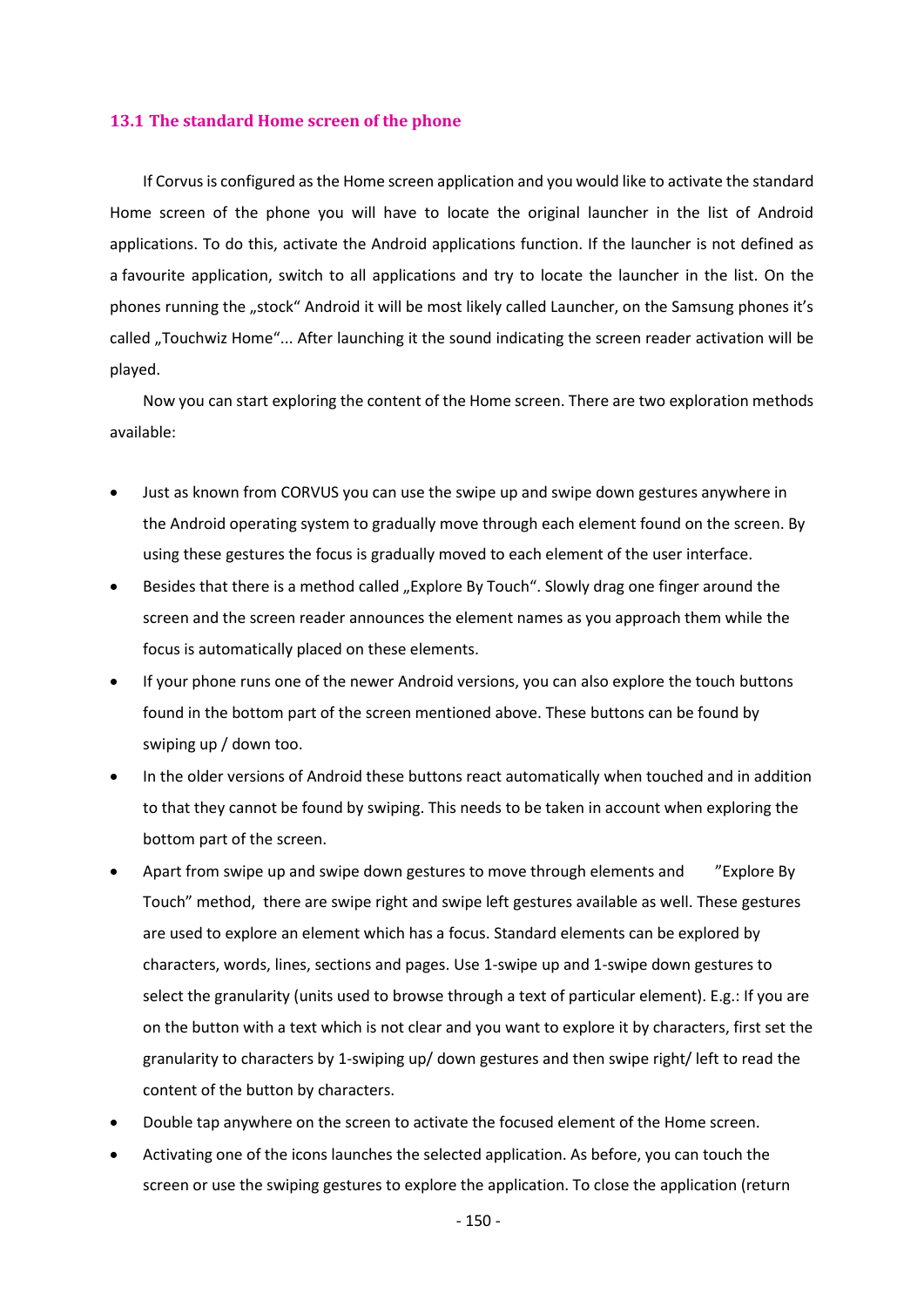one step back) press the Back button in the bottom part of the screen or use the equivalent 1 swipe left gesture that Works here in the same way as in the edit fields of Corvus.

• The icons of the Home screen form a so called desktop. The Home screen can contain multiple desktops. You can switch through these desktops using the 2-finger swipe left / right gestures. Beware: The icons can be arranged in any way thus their arrangement doesn't have to be systematic at all.

### **13.2 The Notifications shade**

It's a bar showing the brief system and app notifications that could be of importance for the user located in the top part of the screen. It shows for example the current date and time, the battery status, the info on missed calls and unread messages. You can also Access some frequently changed settings here such as Wifi, Bluetooth, etc.

It can be activated using a 2-finger swipe down from the top of the screen. The gesture doesn't work inside the CORVUS environment as well as in some other applications that prevent accessing the Notifications. It always Works on the Home screen but also e.g. in the dialog that appears when long pressing the Power button.

The Notifications shade contains the button to clear all the notifications. It also contains other elements to change some frequently used settings. Older Android versions display these elements right on the Notifications shade the newer versions make them available only after pressing the Quick Settings button. One of the items is called Settings. Activating it shows the full Settings list of the phone.

### **13.3 The phone settings**

The Settings dialog contains too many items to fit them all on the screen. Upon activation the screen reader reports the number of items visible on the screen and the number of items overall. For example: "Showing items 5-10 of 25". Try exploring the Settings dialog according to the following instructions:

- Use the launcher to display the main screen of the phone
- Put two fingers on the top of the display and perform the short swipe down. CORVUS should announce the opening of the Notifications shade. The information differs depending on the phone manufacturer and the operating system version.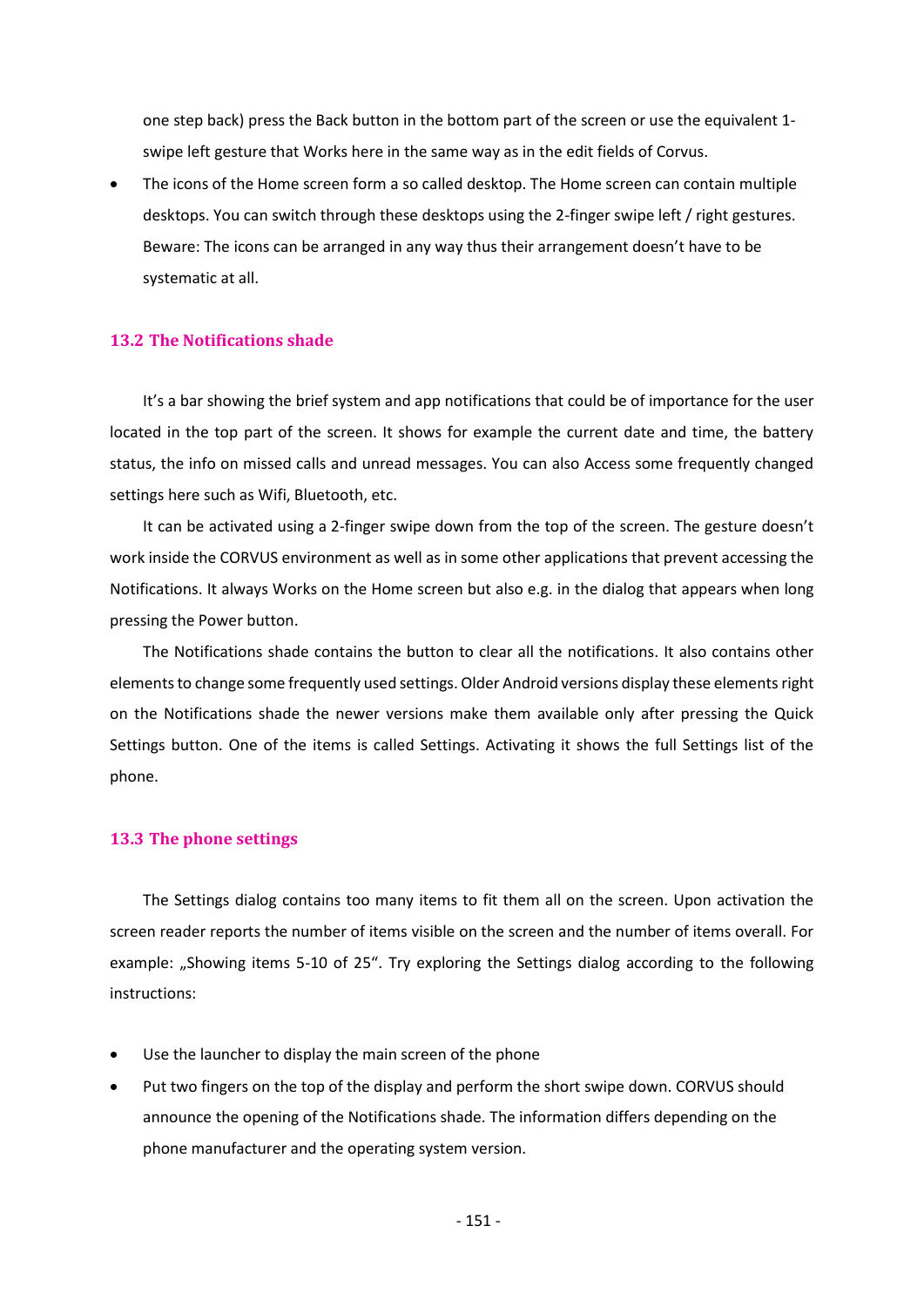- In the newer Android versions locate the Quick Settings button by swiping down and double tapping it.
- Locate the Settings item and double tap
- CORVUS reports the displayed item information. The items can be Explored using the vertical swipes or using Explore by touch. If you wish to view the items currently not visible found below put the 2 fingers on the bottom part of the screen and swipe up. On the contrary, to show the items found above perform the 2-finger swipe down. If you explore the list using vertical swipes, the scrolling of long lists is performed automatically.

When manually scrolling the list notice the following:

- Swiping scrolls the list itself not the cursor. Therefore to view the items below you have to slide the list bottom-up. And Vice versa, to view the items above you have to slide the list downward.
- The amount of scrolling depends both on the length and the speed of the swipe. Therefore if you perform the short and fast swipe the list can be scrolled by the same number of items than when performing the longer and slower swipe.

# **13.4 The "Power off" screen**

It's a screen that appears when long pressing the Power button.

Note: When the "Suppress system dialogues" option is turned on in the CORVUS settings the screen is not available in the CORVUS environment.

This screen can be used to activate the Airplane mode, to configure the profile, or to turn off the phone. If you'd like to turn off the phone follow these steps:

- If you wish to activate the "Power off" screen right from the CORVUS environment make sure the "Suppress system dialogues" option is deactivated in the environment settings. If the feature is turned on and you do not wish to turn it off before continuing with the next step activate the Home screen using the Launcher item.
- Press and hold the Power button approximately for a second. Note: If you hold the button for about 10 seconds most of the phones will reboot.
- Locate the "Power off" item or item with the similar meaning (the name can differ depending on the operating system version and the phone manufacturer) using the vertical swipes or using the Explore by touch feature and double tap to activate it.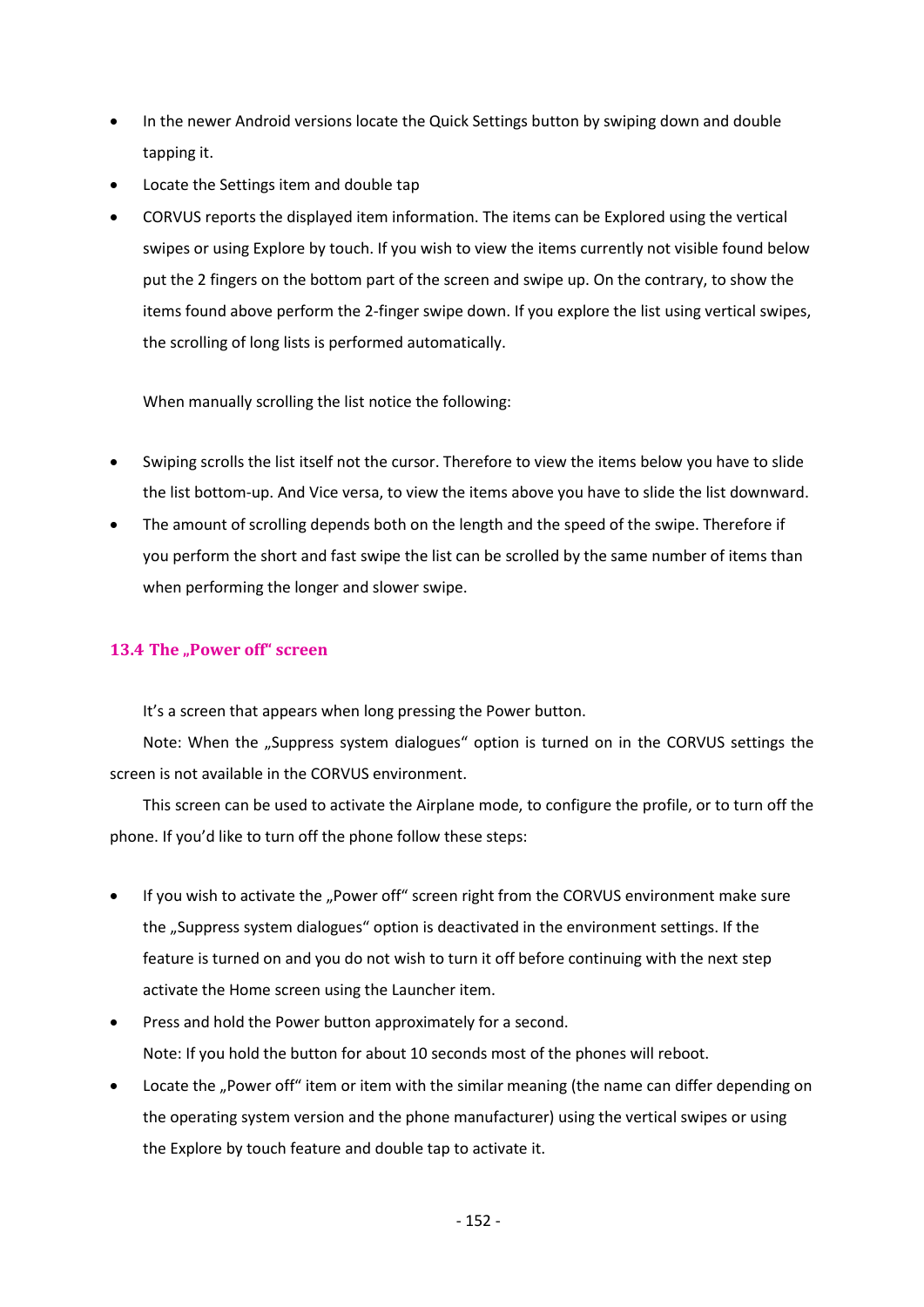• The screen reader will read the content of the dialog to you. Use the vertical swipes or Explore by touch to find the "OK" button and double tap to activate it.

## **13.5 Say All Mode**

You can use 1-swipe right gesture to activate the "SayAll Mode". The Screen Reader moves through elements visible on the screen and reads them. SayAll Mode in the Screen Reader environment works in two modes:

- If you activate the SayAll Mode immediately after swipe up/ down gesture, Corvus will go through the objects from top to bottom reading them.
- If you activate the SayAll Mode immediately after swipe right/ left gesture (reading text using granularity), SayAll Mode will read the content of objects by selected granularity. This mode of reading can be useful when reading web pages (see chapter below).

SayAll Mode will stop after all objects are read or immediately after you touch any place of the screen.

## **13.6 The context menu**

The screen reader also contains a context menu, allowing you to invoke operations that are somehow related to the currently focused control. Use the up and then right gesture to invoke it. It means:

- Place your finger on the screen and slide it up
- Do not lift your finger and immediately slide it to the right
- Then lift your finger.

The context menu of the screen reader may contain the following items, depending on the currently focused control:

• Change label for this object (labeling of unlabeled objects): when double-tapped, displays an edit box in which you can write a description for the currently focused object. This can be useful, for example, in applications that contain unlabeled buttons or other unlabeled graphics.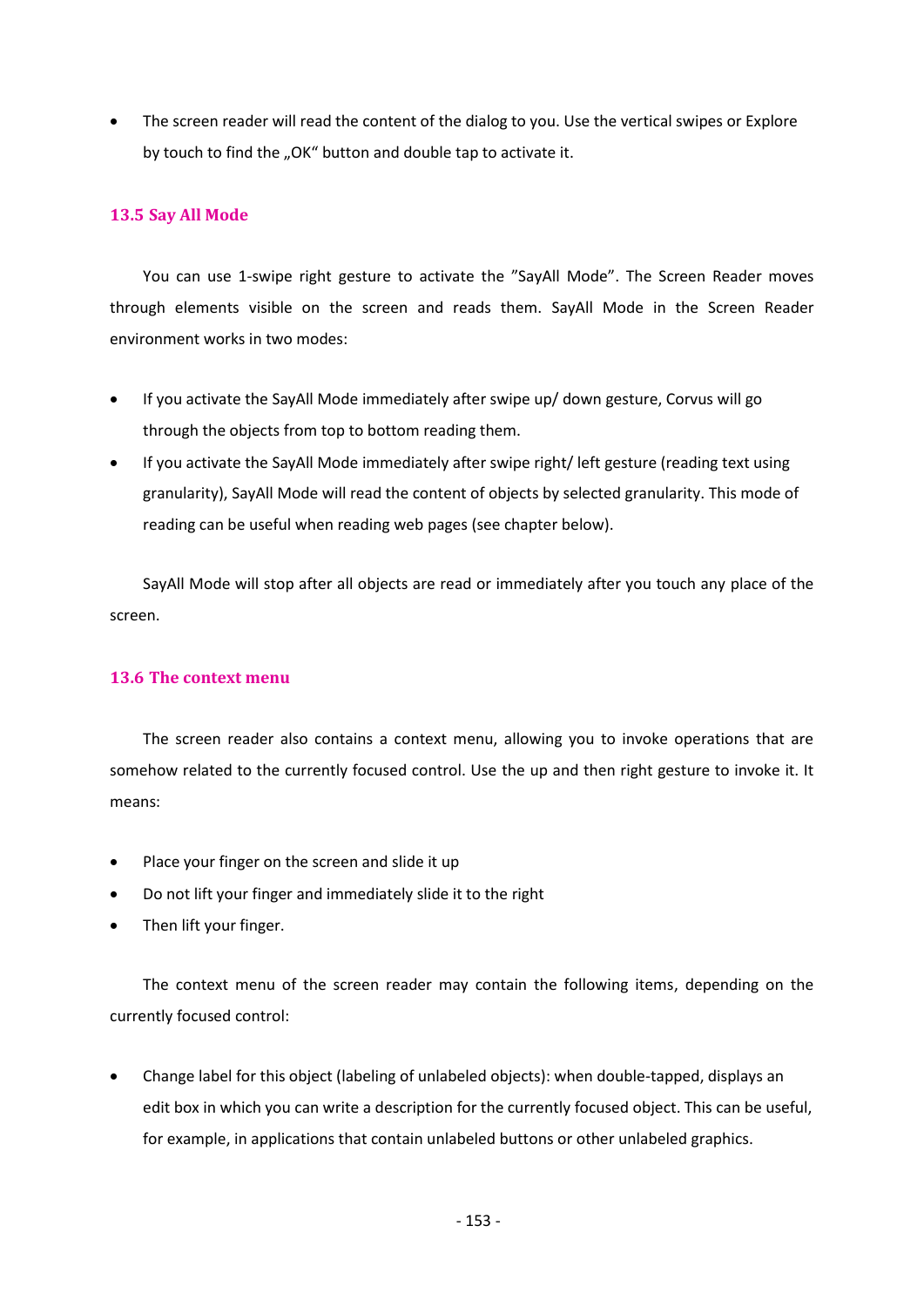• Enter slider value: the function is only available if the focus is on the slider. Upon doubletapping, an edit box appears in which you can enter the percentage value to which you want the slider to be set.

## **13.7 Working with the web**

Corvus Screen Reader enables you to work with web pages using the Google Chrome and Mozilla Firefox web browsers.

It is possible to use the same gestures as in the normal Android environment to move through a page.

Use swipe up/ down gestures to move through elements.

You can use swipe right/ left gestures to browse a page using granularities. There are also web granularities beside the standard granularities.e.g.: read by headings, lists, form elements, tables.

Additionaly, Corvus screen Reader offers six configurable shortcuts, which can be used to quickly select the most used granularities. The following shortcuts are available (map granularities to these shortcuts using Corvus Settings: Settings > Screen Reader > Set Granularity Shortcuts):

- Right and Up: put finger on display, pull right, then pull up without lifting off the finger and then lift the finger
- Right and Left: put finger on display, pull right, then pull left without lifting off the fingerand then lift the finger
- Right and Down: put finger on display, pull right, then pull down without lifting off the finger and then lift the finger
- Left and Up: put finger on display, pull left, then pull up without lifitng off the finger and then lift the finger
- Left and Right: put finger on display, pull left, then pull right without lifting off the finger and then lift the finger
- Left and Down: put finger on display, pull left, then pull down without lifting off the finger and then lift the finger

You can for example configure these shortcuts as follows: Use "Right and something" gestures to choose three mostly used web granularities (Up: links, Left: headings, Down: form elements) and "Left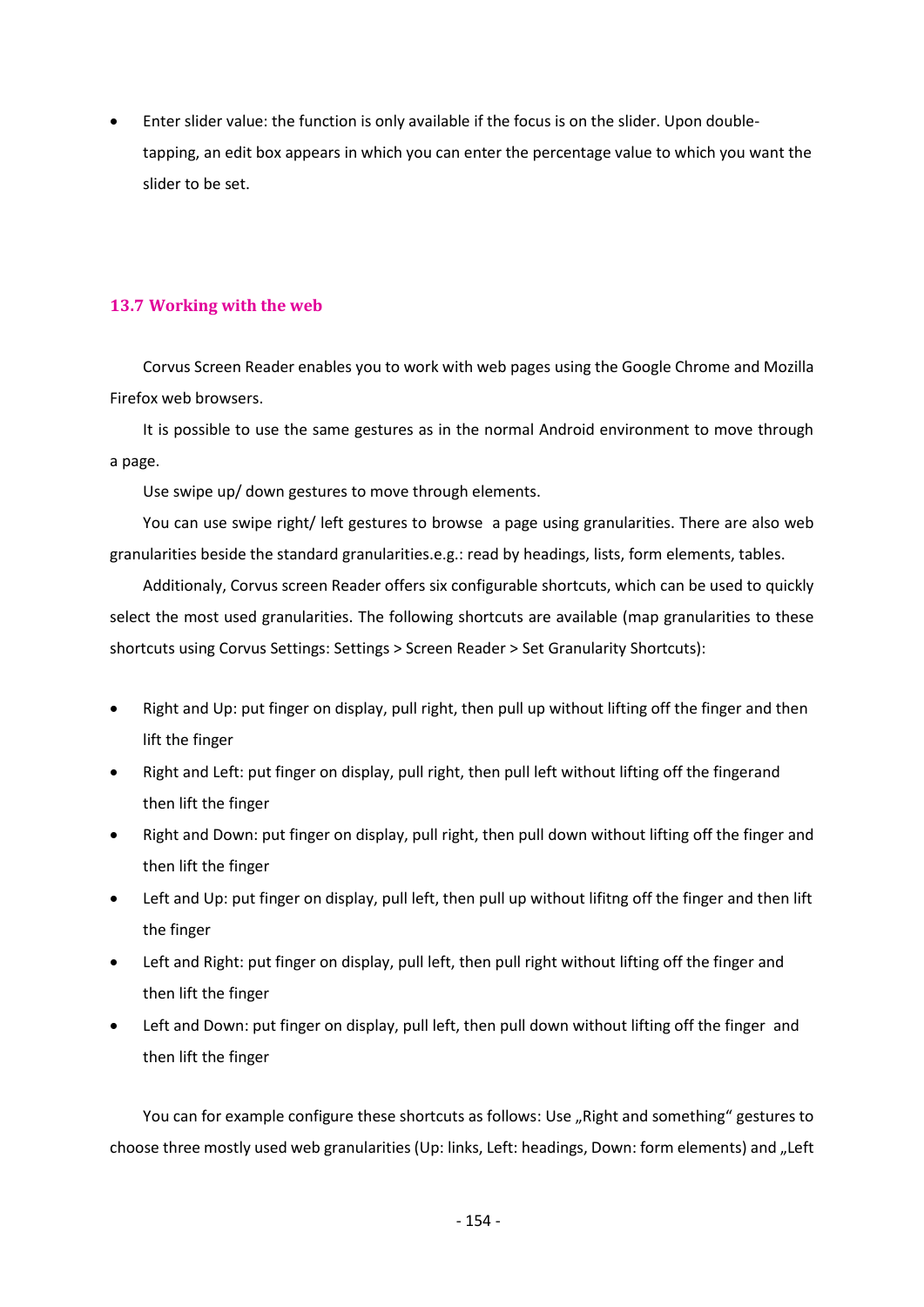and something" gestures to choose three mostly used granularities to move through a normal text (Up: words, Right: characters, Down: lines).

Use of these shortcuts can make Website browsing quicker.

### **13.8 Describing the most frequently used elements of the user interface**

This chapter describes some of the most frequently used control elements that can be found in Android applications, and the information on how to control them using the screen reader.

Note: The controls that are announced as unavailable by a screen reader cannot be activated because they are unavailable for some reason at the moment. For example, if there's a screen containing the edit field to enter the username and a Continue button that is unavailable, it means that the username that is required has not been entered yet, thus the Continue button cannot be pressed – it's unavailable.

#### **13.8.1 Button**

After locating it by swiping or by using Explore by touch double tap anywhere on the screen to activate it. The button performs the action associated with it upon activation. E.g. OK and Cancel buttons in the "Power off" dialog.

#### **13.8.2 Image**

After locating it by swiping or by using Explore by touch double tap anywhere on the screen to activate it. The image performs the action associated with it upon activation. The image control doesn't have to be necessarily active sometimes it only displays the information. E.g. the images that you'll likely find on the Notifications shade.

## **13.8.3 Checkbox**

After locating it by swiping or by using Explore by touch double tap anywhere on the screen. Upon activation the checkbox is either checked or unchecked. Some checkboxes can be found in the Settings e.g. the checkbox to turn on Wifi, Bluetooth, etc.

### **13.8.4 List**

The list can be either empty or can contain one or more items. If there are more items than fit the screen the list can be scrolled. Use the vertical 2-finger swipes to scroll the list bearing in mind that

- 155 -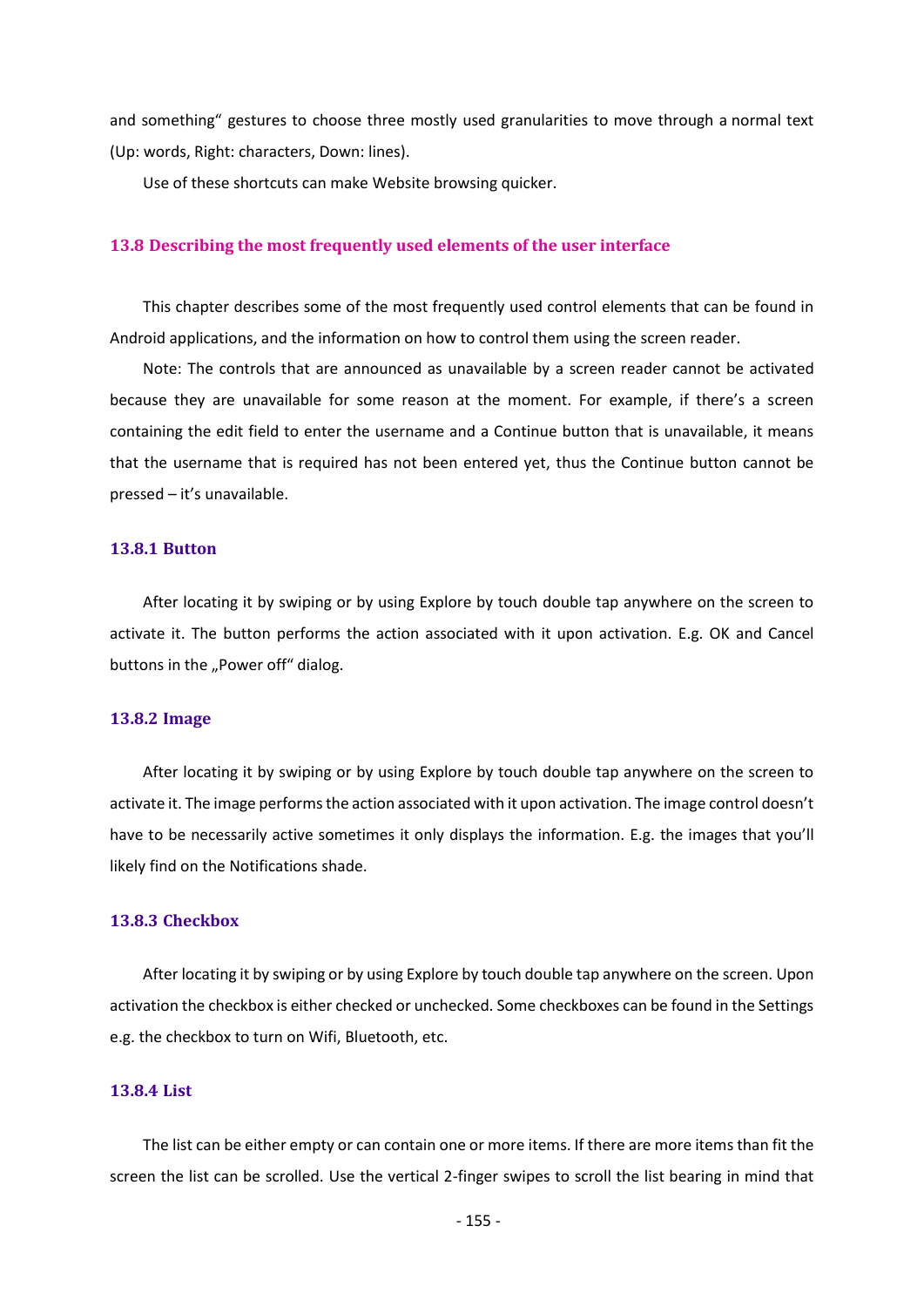you move the list across the screen not the cursor. When scrolling the Corvus screen reader plays the sequence of increasing or decreasing sounds depending on the upward or downward scrolling direction. The list can be found e.g. in the phone settings. If you explore the list using vertical swipes, the scrolling happens automatically.

### **13.8.5 Slider**

After locating it by swiping or by using Explore by touch (Corvus announces the percentage value), double tap and hold the finger anywhere on the screen. Then drag the finger in any direction and the screen reader will announce the setting as the percentage value. After selecting the desired value lift the finger off the screen. The slider is used to choose from the large amount of values e.g. when setting up the volume, the brightness, etc.

In addition to the method described above for adjusting the slider value, you can also use the Slider mode on devices running Android 7.0 or later:

- Swipe up and down, or explore to find a slider
- Briefly press 1-shift, Corvus says "Slider mode"
- Swipe right and left to adjust the value.

You can also set the value of the slider by entering a value in percent, for details see the context menu chapter.

### *Example:*

choose Sound and then Volume in the phone settings. The dialog that appears contains multiple slider controls.

### **13.8.6 Edit field**

After locating it by swiping or by using Explore by touch double tap anywhere on the screen. The standard qwerty keyboard will slide out. Drag the finger around the keyboard area and after finding the character you'd like to enter lift the finger off the screen. Continue in the same manner until you type the desired text. After that locate the Enter, OK, next, or the button with the similar meaning in the bottom right part of the keyboard and lift off the screen to confirm the entered text.

The keyboard usually contains the Symbols button to the left of the Spacebar. This can be used to switch the keyboard mode in order to type numbers and other less frequently used characters not otherwise found on the keyboard.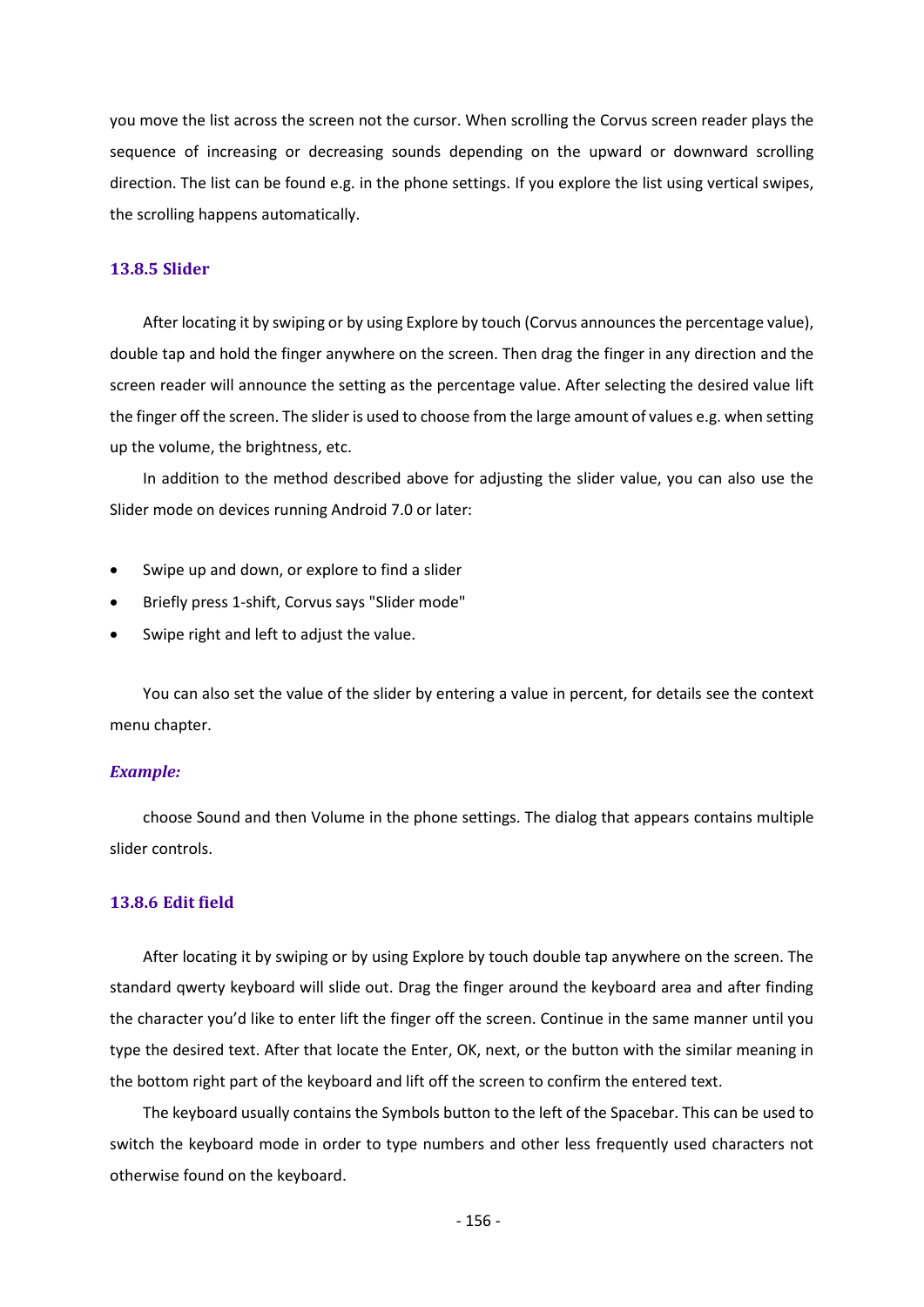The Corvus screen reader currently doesn't support manipulating the cursor inside of the edit field.

The edit field can be found e.g. in the Phone application.

## **13.9 Screen Reader Gestures**

This chapter summarizes all the gestures available when using the screen reader. Each of the gesture's description includes information on whether the particular gesture belongs to the screen reader or the Android operating system itself.

- Swipe down (the screen reader gesture): Moves focus to the next element
- Swipe up (the screen reader gesture): Moves focus to the previous element
- Swipe up and then left: moves the focus to the object in front of the large object in which the focus currently resides. Useful in Chrome, the play store, but also in many other apps.
- Swipe down and then right: moves the focus to the object behind the large object in which the focus currently resides. Useful in Chrome, the play store, but also in many other apps.
- Swipe down then up without lifting off the finger (the screen reader gesture): Jumps to the next button in the bottom right direction. This feature is useful for the screens that contain more text and then buttons on the bottom of the screen. E.g. the Power off screen, the low battery screen, etc.
- Swipe right (screen reader gesture): moves through the object in the direction to the right in chunks depending on the configured granularity (see 1-swipe down or 1-swipe up gestures)
- Swipe left (screen reader gesture): moves through the object in the direction to the left in chunks depending on the configured granularity (see 1-swipe down or 1-swipe up gestures)
- 6 L-gestures to the sides: (right and left, right and down, right and up, left and right, left and up, left and down) (screen reader gestures): shortcuts for quick selection of frequently used granularities. Granularity for individual gestures can be configured through Menu> Settings> Gestures> Screen reader gestures> Set granularity shortcuts
- Swipe up and then right: display the screen reader context menu. For more information, see the context menu chapter above.
- 1-swipe up or 1-swipe down (screen reader gestures): use to toggle the granularity of element browsing (see swipe left and swipe right). For common objects there are characters, words, lines and pages. For the web components headings, form elements, tables, etc. are added.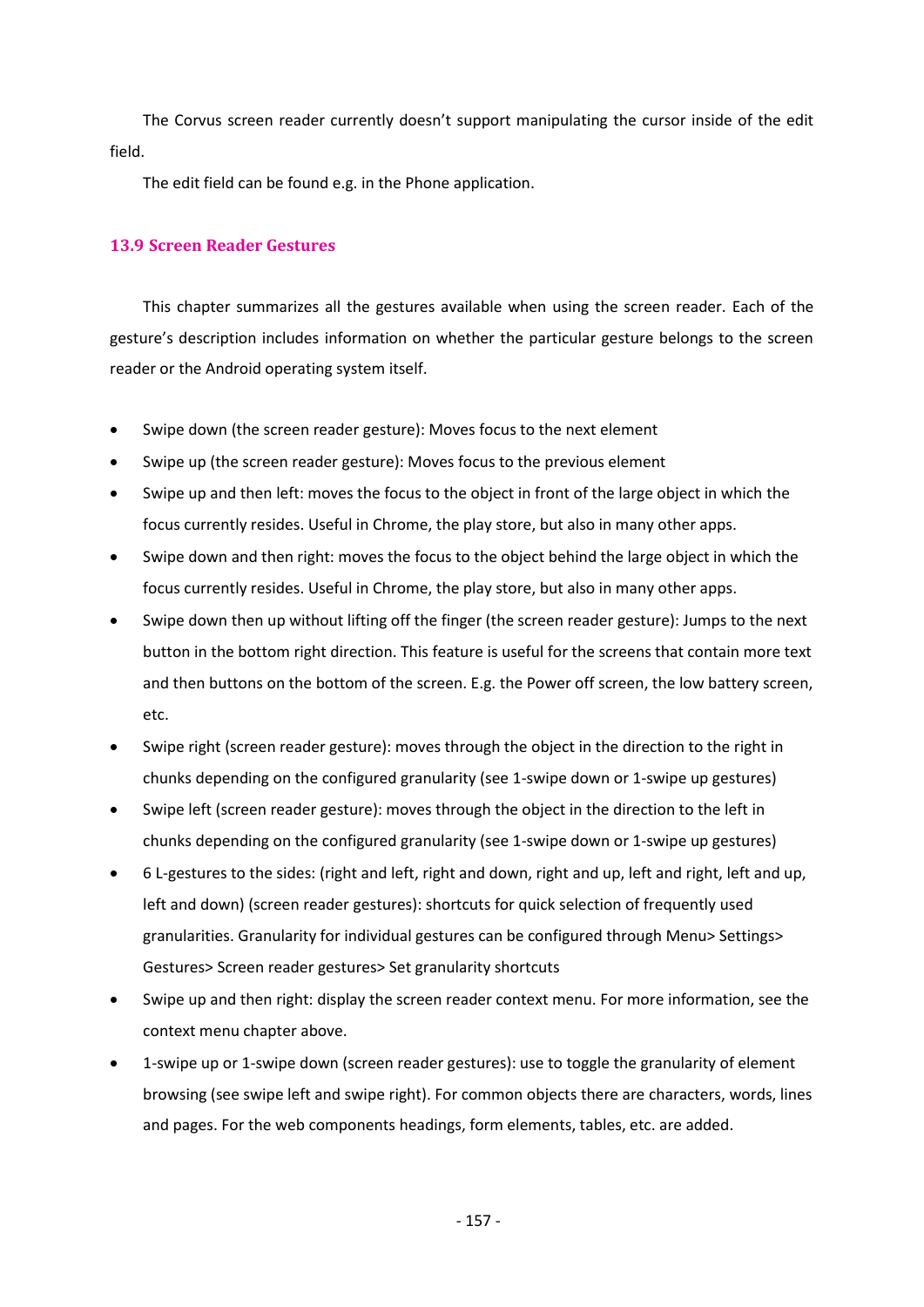- 1-Swipe left (the screen reader gesture): The Back button equivalent. This gesture can be used to "hide" the current application and return to the previous application or to the Home screen.
- 1-Swipe left and then right without lifting the finger (screen reader gesture): Activates the home screen
- 1-Swipe Right (the screen reader gesture): start the Say All Mode
- 2-Swipe Up/ Down (screen reader gestures): temporary change of speech volume, same as in the special environment
- 2-Swipe left (the screen reader gesture): Toggles the screen shielding status. This works the same as in the special environment

Warning: Active shielding in the screen reader environment causes some Android commands not to work. This is a limitation of the operating system. When the shielding is on, it's for example not possible to confirm the Corvus update or any installation of a new application. We recommend turning off the shielding temporarily in such situations.

- 2-swipe right (screen reader gesture): reset the TTS engine, same as in the special environment.
- Double tap (the Android gesture that works only in the special user interface mode utilized by the screen readers): Activates the focused element (the element found by using vertical swipes or the Explore by touch method): To clarify the term "focused" see the previous chapters on control elements.
- Double tap and hold (the Android gesture): Depending on the element on which the finger is being held either invokes the context menu (e.g. the stock Android Home screen) or allows changing the value (e.g. a slider).
- 2-finger swipe down (the Android gesture): Scrolls the list downward.
- 2-finger swipe up (the Android gesture): Scrolls the list upward.
- 2-finger swipe left (the Android gesture): Shifts focus to the next screen in applications containing more than one screen (e.g. the Home screen contains multiple desktops, the Applications screen contains multiple screens, etc.).
- 2-finger swipe right (the Android gesture): Shifts focus to the previous screen in applications containing more than one screen (e.g. the Home screen contains multiple desktops, the Applications screen contains multiple screens, etc.).

Note: The Corvus Swipe sensitivity settings do not influence swiping outside of the environment, therefore if you prefer the short swipes in the Corvus environment, bear this in mind.